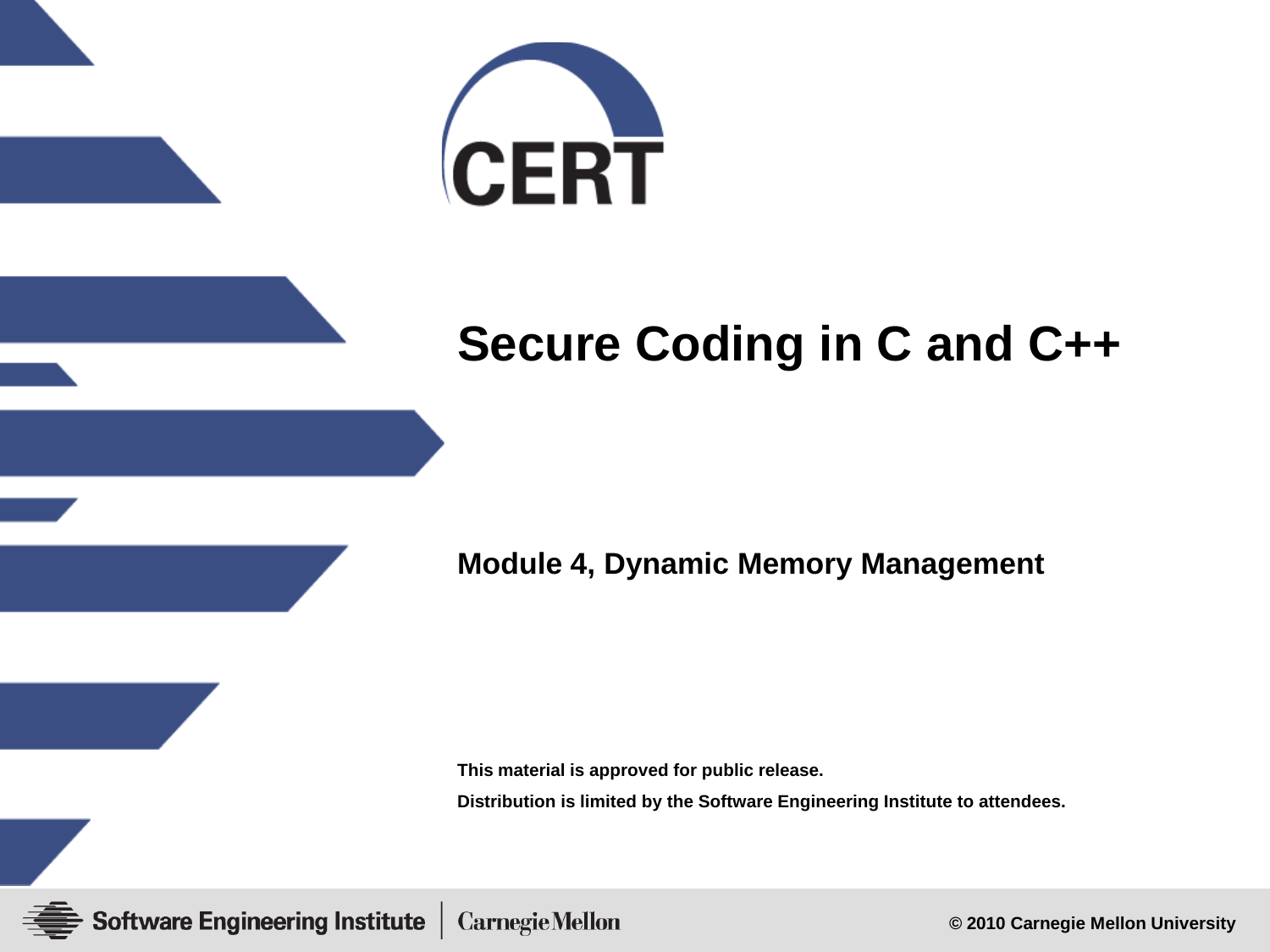© 2010 Carnegie Mellon University

This material is distributed by the SEI only to course attendees for their own individual study.

Except for the U.S. government purposes described below, this material SHALL NOT be reproduced or used in any other manner without requesting formal permission from the Software Engineering Institute at [permission@sei.cmu.edu](mailto:permission@sei.cmu.edu).

This material was created in the performance of Federal Government Contract Number FA8721- 05-C-0003 with Carnegie Mellon University for the operation of the Software Engineering Institute, a federally funded research and development center. The U.S. Government's rights to use, modify, reproduce, release, perform, display, or disclose this material are restricted by the Rights in Technical Data-Noncommercial Items clauses (DFAR 252-227.7013 and DFAR 252-227.7013 Alternate I) contained in the above identified contract. Any reproduction of this material or portions thereof marked with this legend must also reproduce the disclaimers contained on this slide.

Although the rights granted by contract do not require course attendance to use this material for U.S. Government purposes, the SEI recommends attendance to ensure proper understanding.

THE MATERIAL IS PROVIDED ON AN "AS IS" BASIS, AND CARNEGIE MELLON DISCLAIMS ANY AND ALL WARRANTIES, IMPLIED OR OTHERWISE (INCLUDING, BUT NOT LIMITED TO, WARRANTY OF FITNESS FOR A PARTICULAR PURPOSE, RESULTS OBTAINED FROM USE OF THE MATERIAL, MERCHANTABILITY, AND/OR NON-INFRINGEMENT).

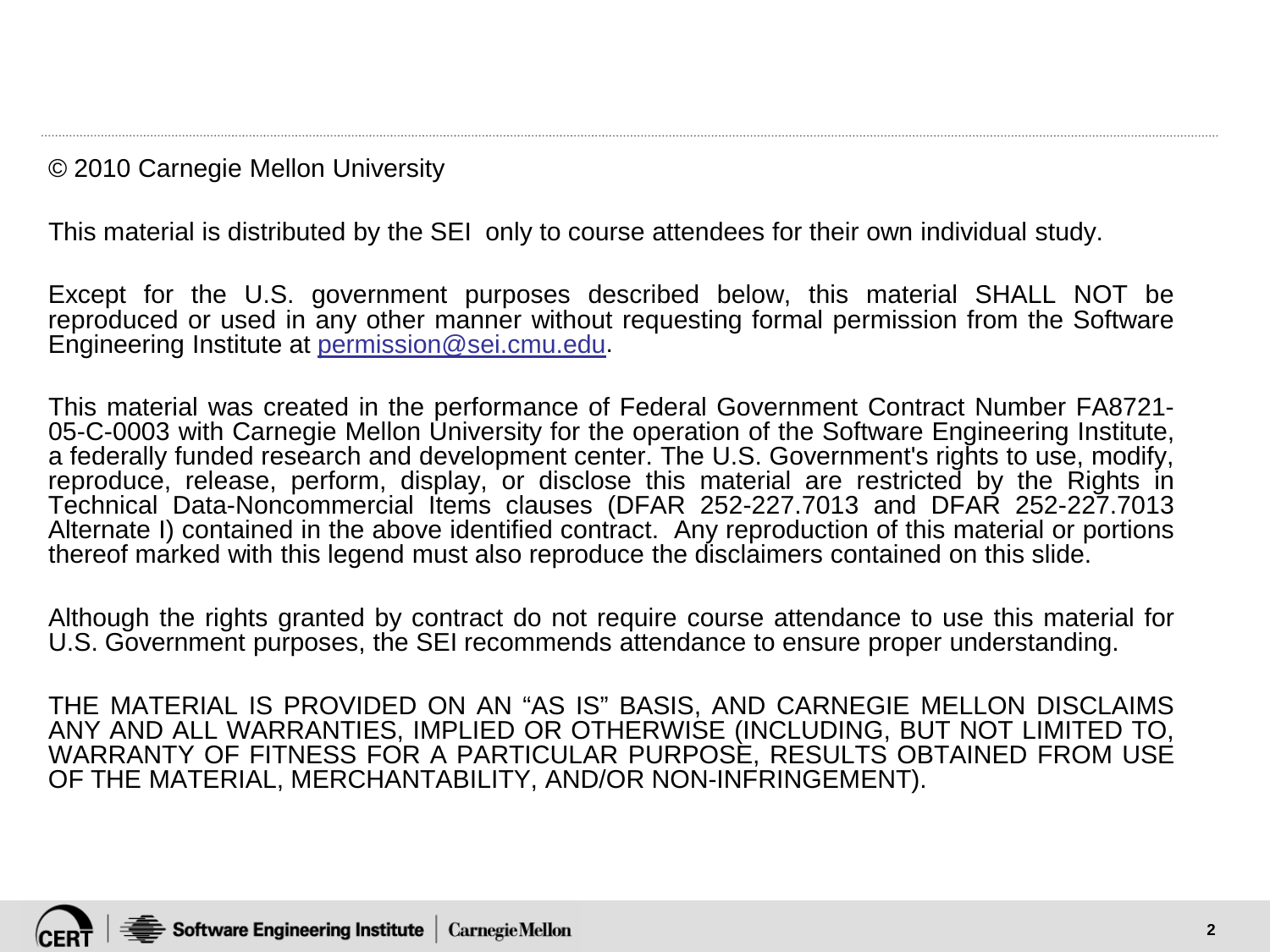## **Agenda**

Dynamic Memory Management

- Common Dynamic Memory Management Errors
- Doug Lea's Memory Allocator
- Buffer Overflows
- Double-Free
- Mitigation Strategies
- Summary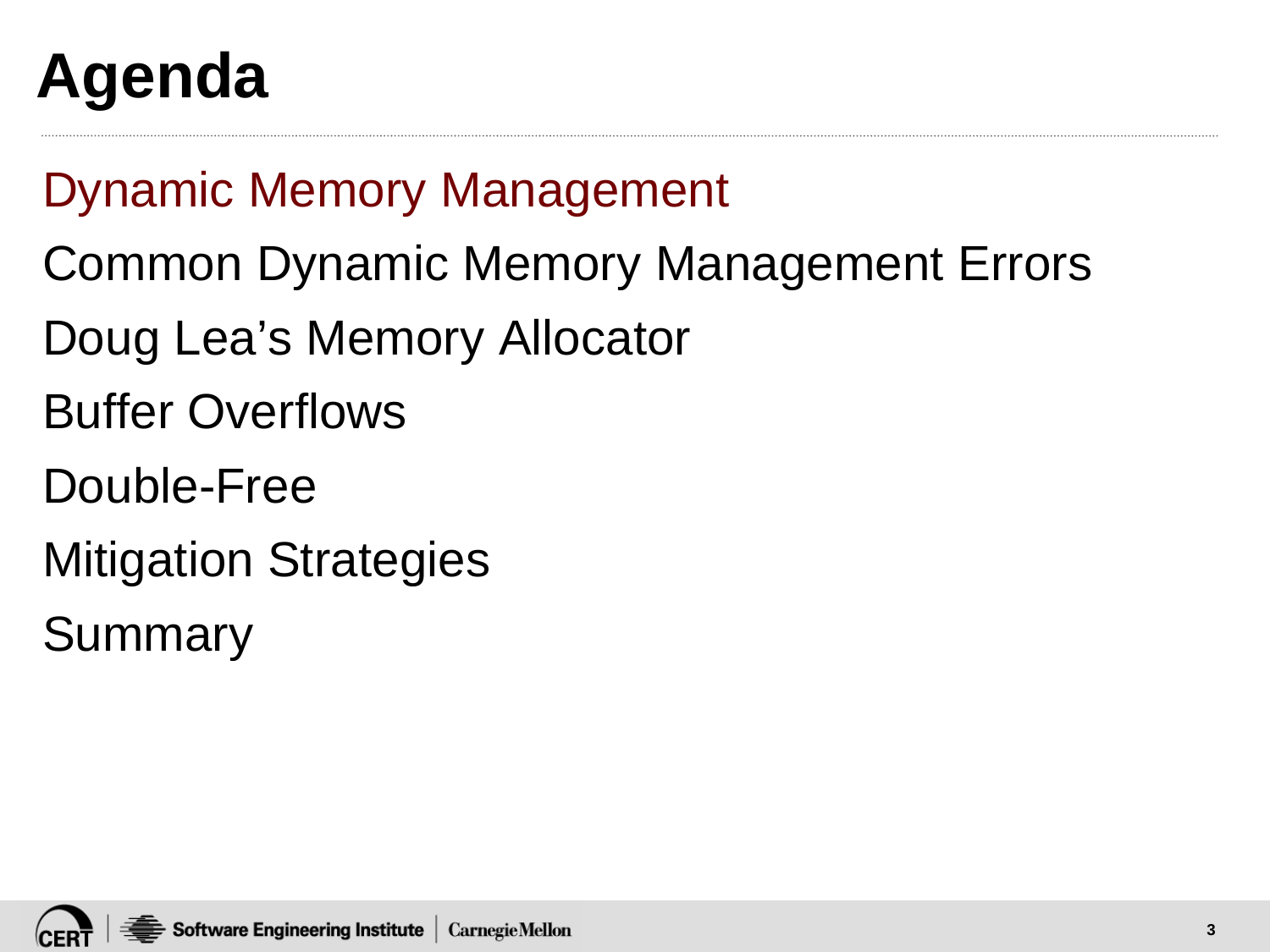## **Dynamic Memory Management**

#### Memory allocation in C

- **calloc()**
- **malloc()**
- **realloc()**

#### Deallocated using the **free()** function

#### Memory allocation in C++ uses the **new** operator

Deallocated using the **delete** operator May also use C memory allocation

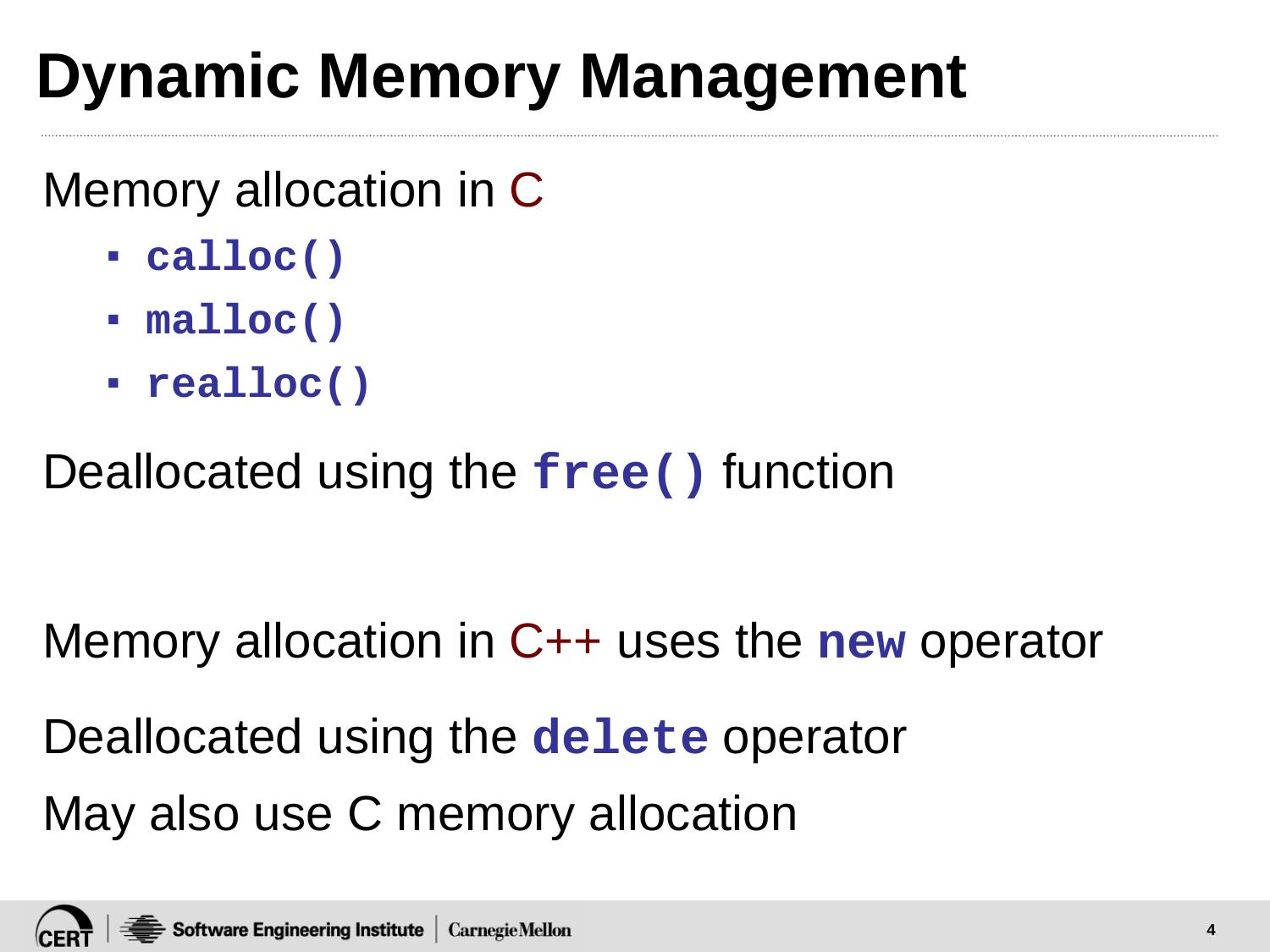## **Memory Management Functions 1**

#### **malloc(size\_t size);**

- Allocates size bytes and returns a pointer to the allocated memory.
- The memory is not cleared.

#### **free(void \* p);**

- Frees the memory space referenced by **p**, which must have been returned by a previous call to **malloc()**, **calloc()**, or **realloc()**.
- If **free(p)** has already been called before, undefined behavior occurs.
- If **p** is NULL, no operation is performed.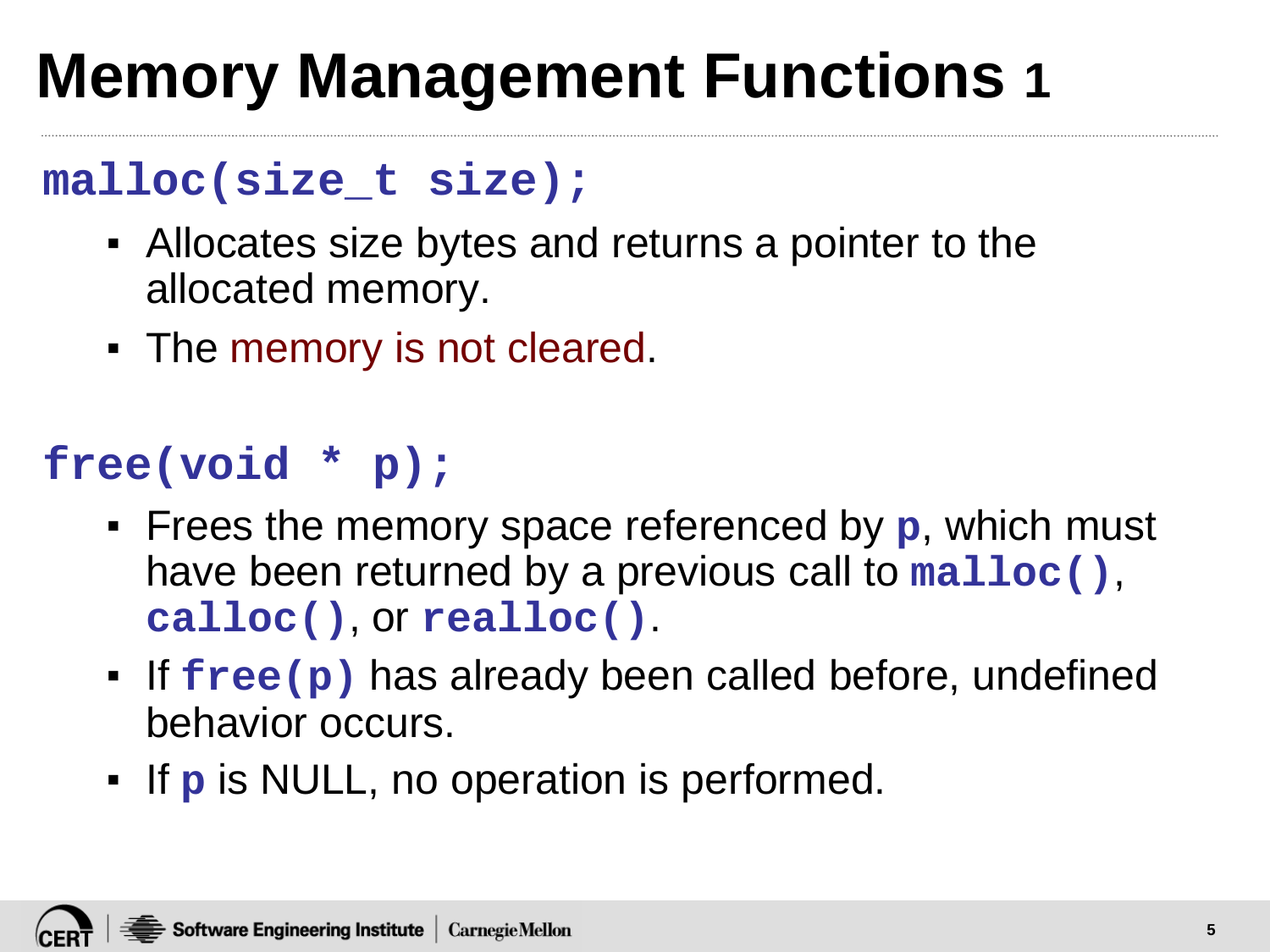#### **Memory Management Functions 2**

#### **realloc(void \*p, size\_t size);**

- Changes the size of the memory block pointed to by **p** to size bytes.
- The contents are unchanged to the minimum of the old and new sizes.
- Newly allocated memory is uninitialized.
- If **p** is **NULL**, the call is equivalent to **malloc(size)**.
- If **size** is equal to zero, the call is equivalent to **free(p)**.
- Unless **p** is **NULL**, it must have been returned by an earlier call to **malloc()**, **calloc()**, or **realloc()**.

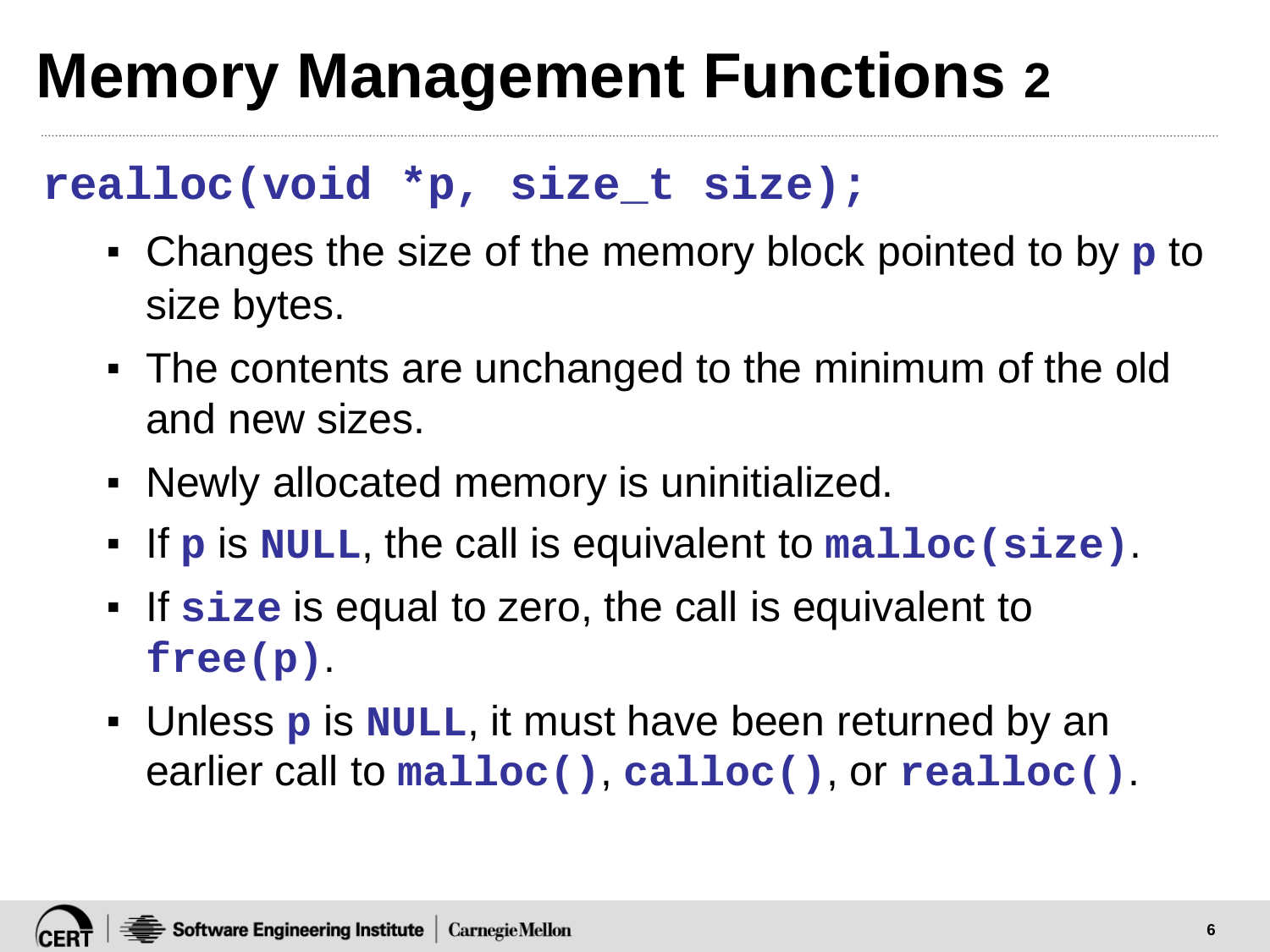#### **Memory Management Functions 3**

#### **calloc(size\_t nmemb, size\_t size);**

- Allocates memory for an array of **nmemb** elements of **size** bytes each and returns a pointer to the allocated memory.
- The memory is set to zero.

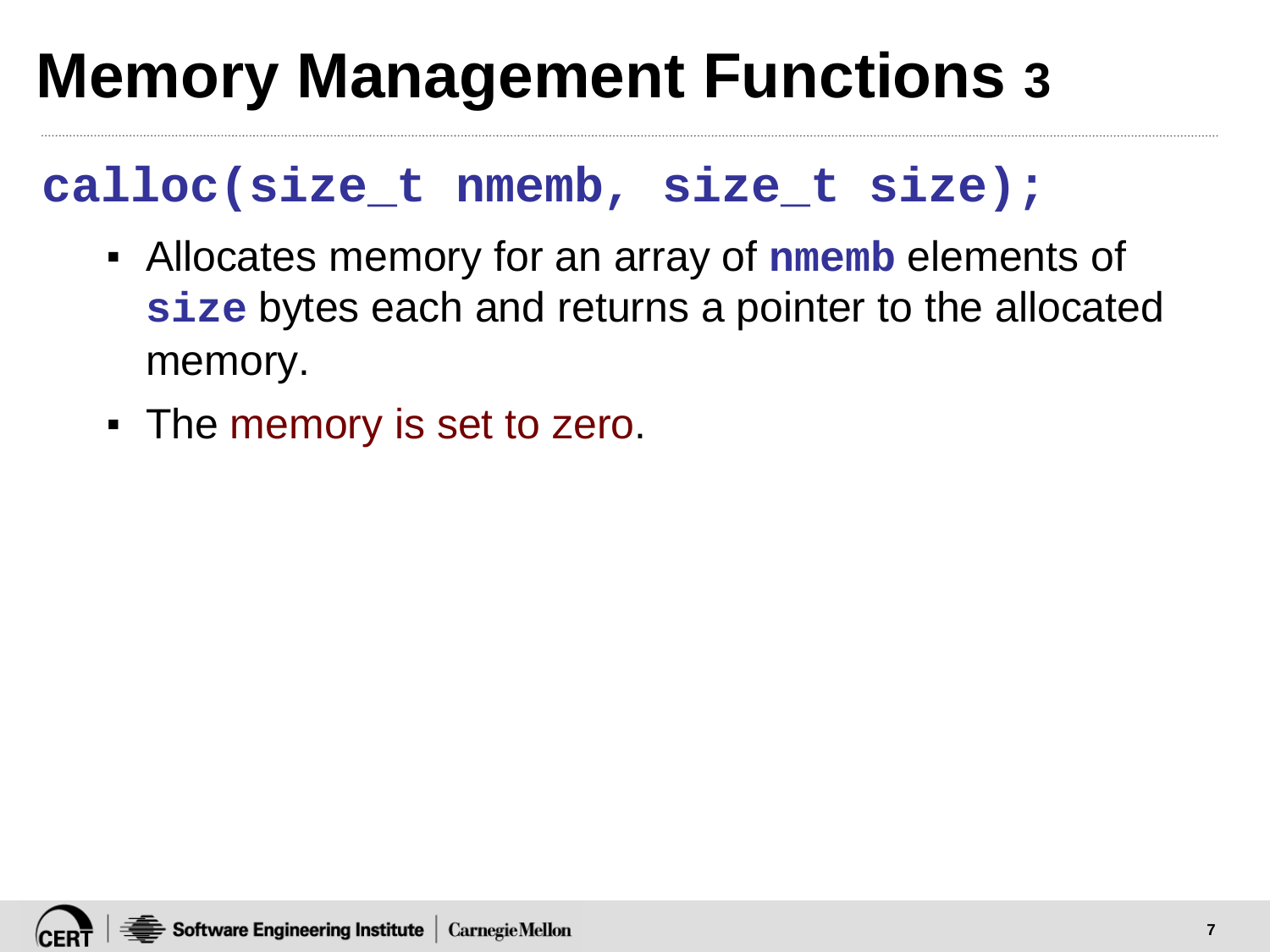#### **Memory Managers**

Manage both allocated and deallocated memory.

Run as part of the client process.

Use a variant of the dynamic storage allocation algorithm described by Knuth in *The Art of Computer Programming*.

Memory allocated for the client process and memory allocated for internal use is all within the addressable memory space of the client process.

**[Knuth 97] D. E. Knuth.** *Fundamental Algorithms***, volume 1 of** *The Art of Computer Programming***, chapter 2, pages 438–442. Addison-Wesley, 3rd edition, 1997. (First copyrighted 1973, 1968)**

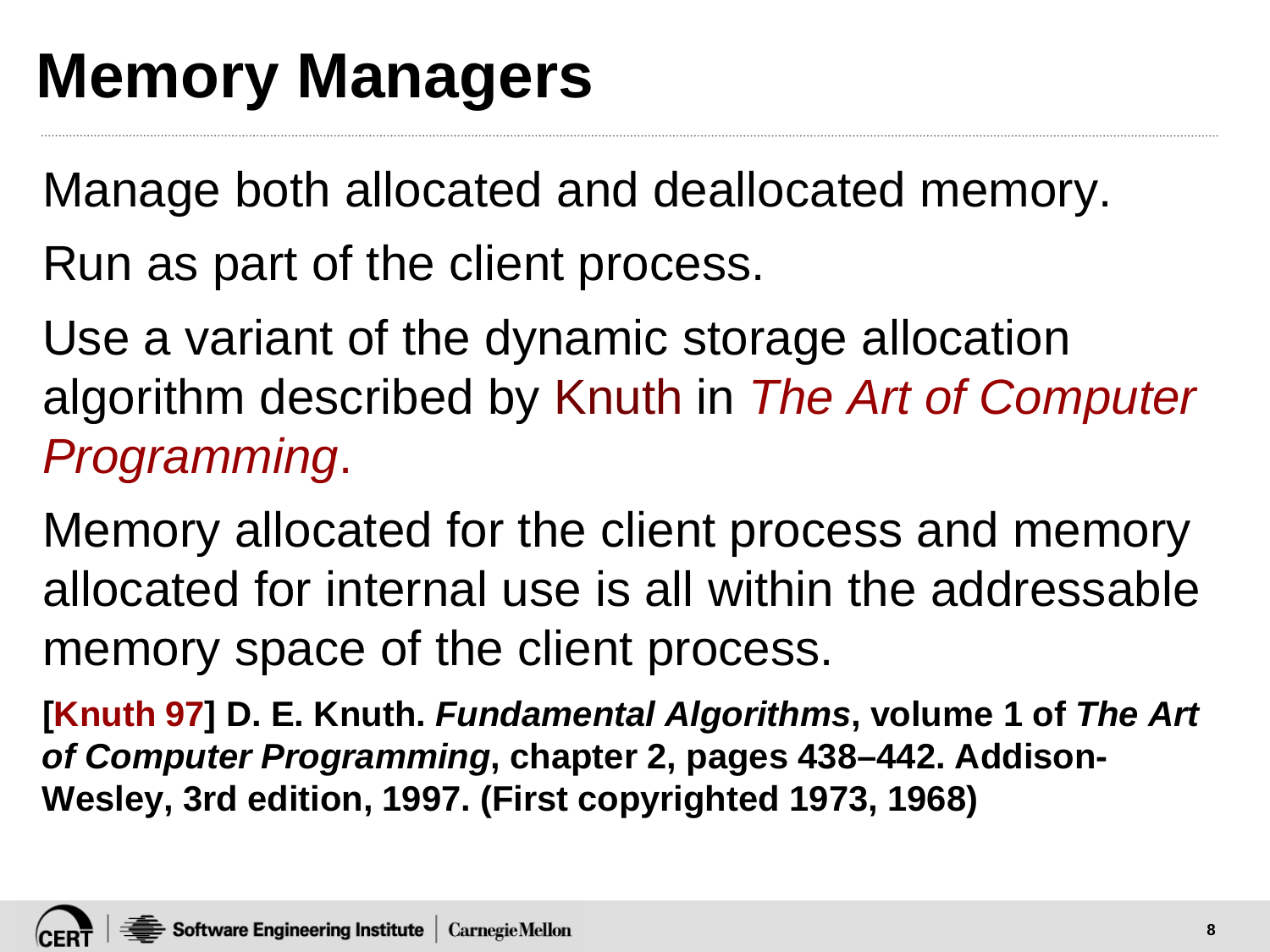## **Boundary Tags**

Chunks of memory contain size information fields both before and after the chunk, allowing

- two bordering unused chunks to be coalesced into one larger chunk (minimizing fragmentation)
- all chunks to be traversed from any known chunk in either direction [Knuth 97]

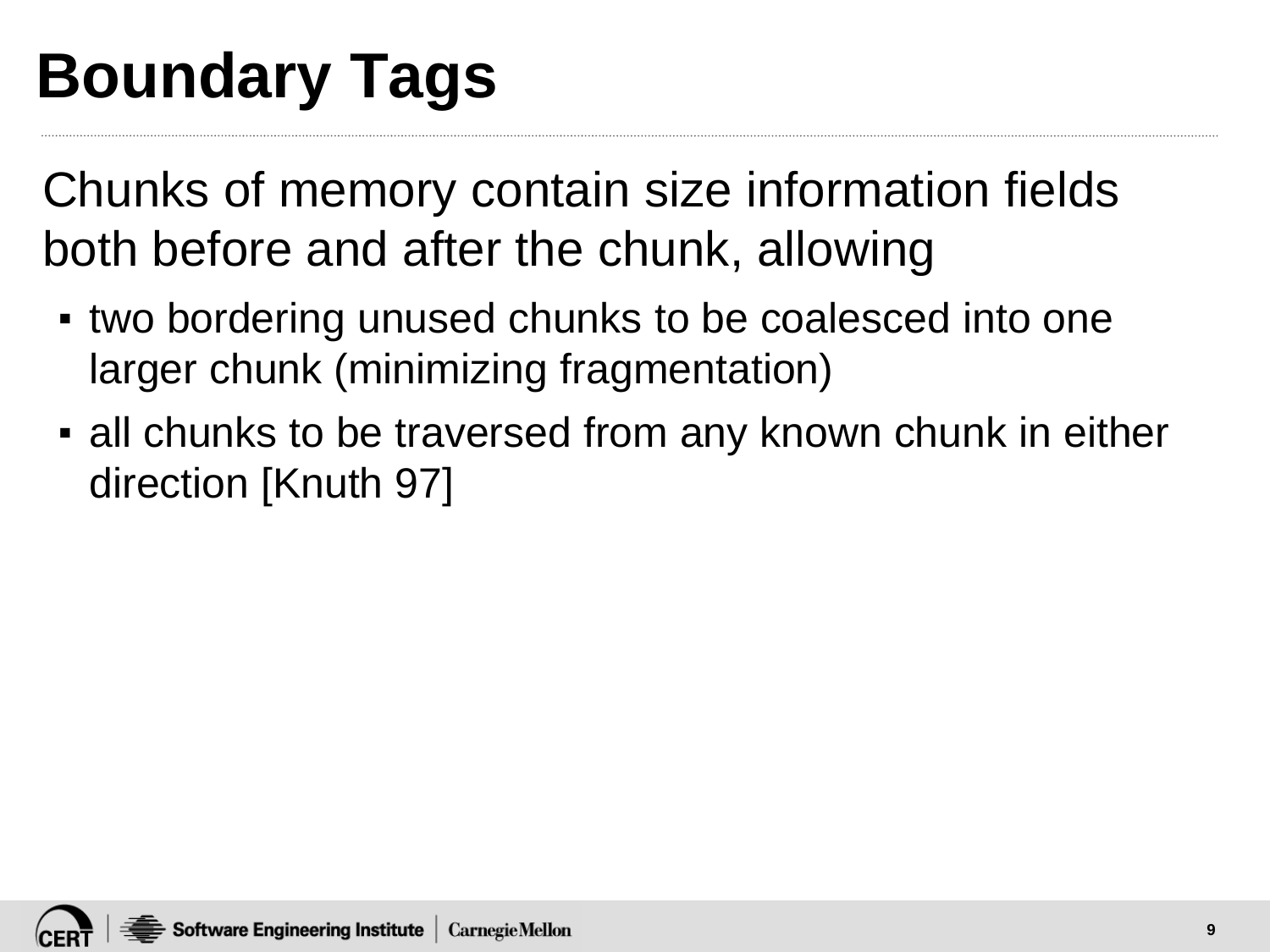## **Dynamic Storage Allocation 1**

Best-fit method - An area with *m* bytes is selected, where *m* is the smallest available chunk of contiguous memory equal to or larger than *n*.

First-fit method - Returns the first chunk encountered containing *n* or more bytes.

To prevent fragmentation, a memory manager may allocate chunks that are larger than the requested size if the space remaining is too small to be useful.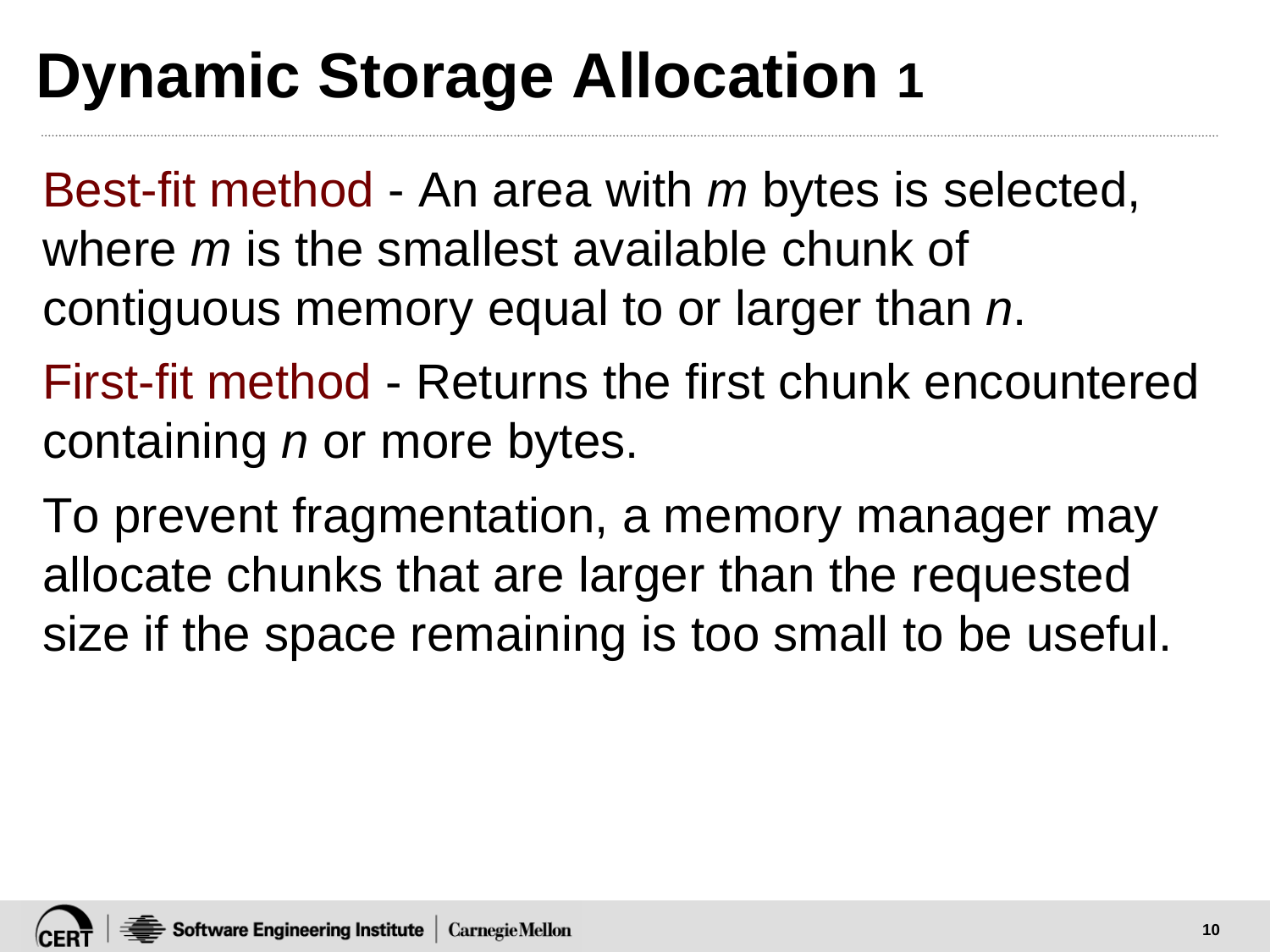## **Dynamic Storage Allocation 2**

Memory managers return chunks to the available space list as soon as they become free and consolidate adjacent areas.

The boundary tags are used to consolidate adjoining chunks of free memory so that fragmentation is avoided.

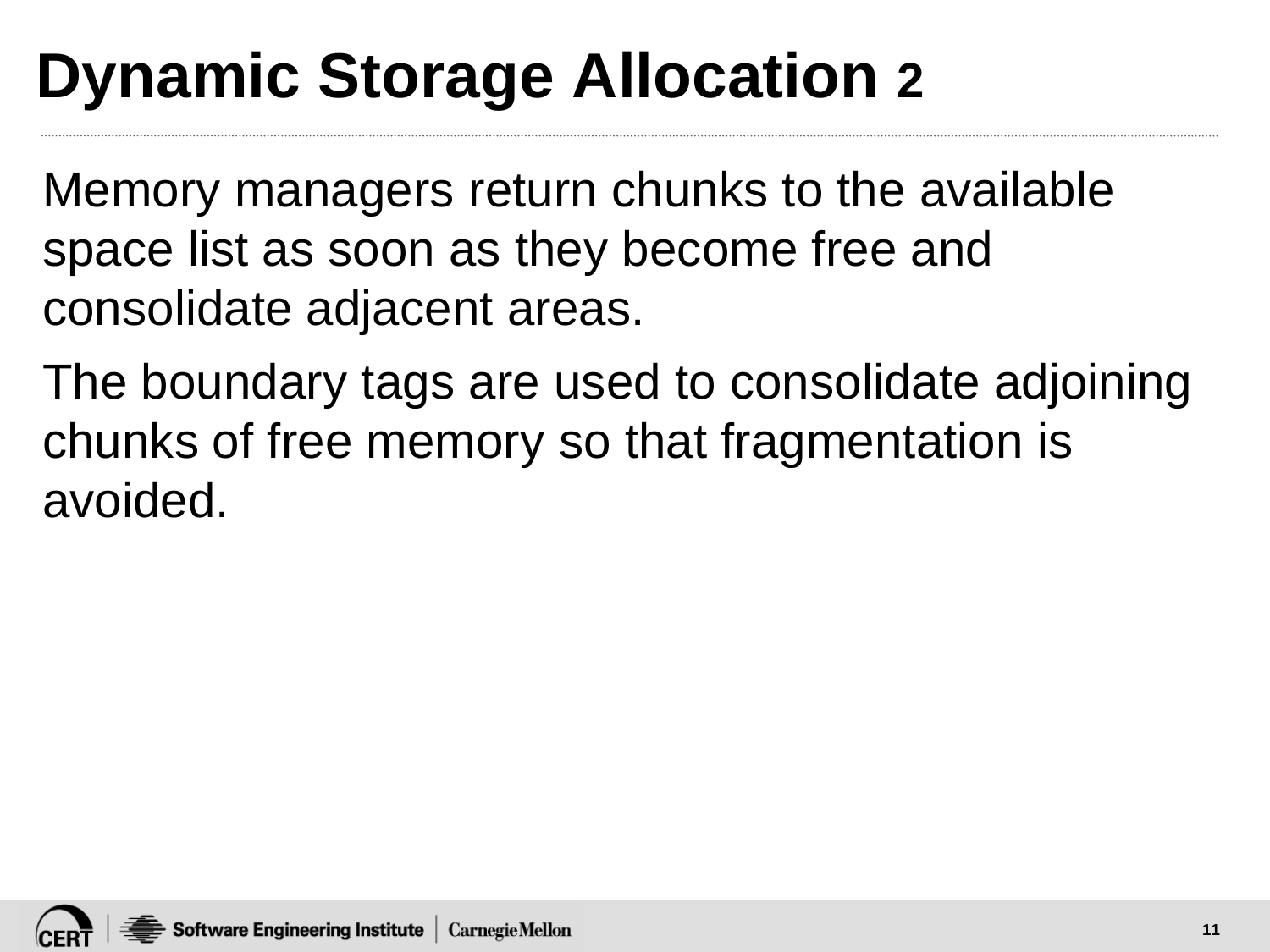## **Agenda**

Dynamic Memory Management

- Common Dynamic Memory Management Errors
- Doug Lea's Memory Allocator
- Buffer Overflows (Redux)
- Double-Free
- Mitigation Strategies
- Summary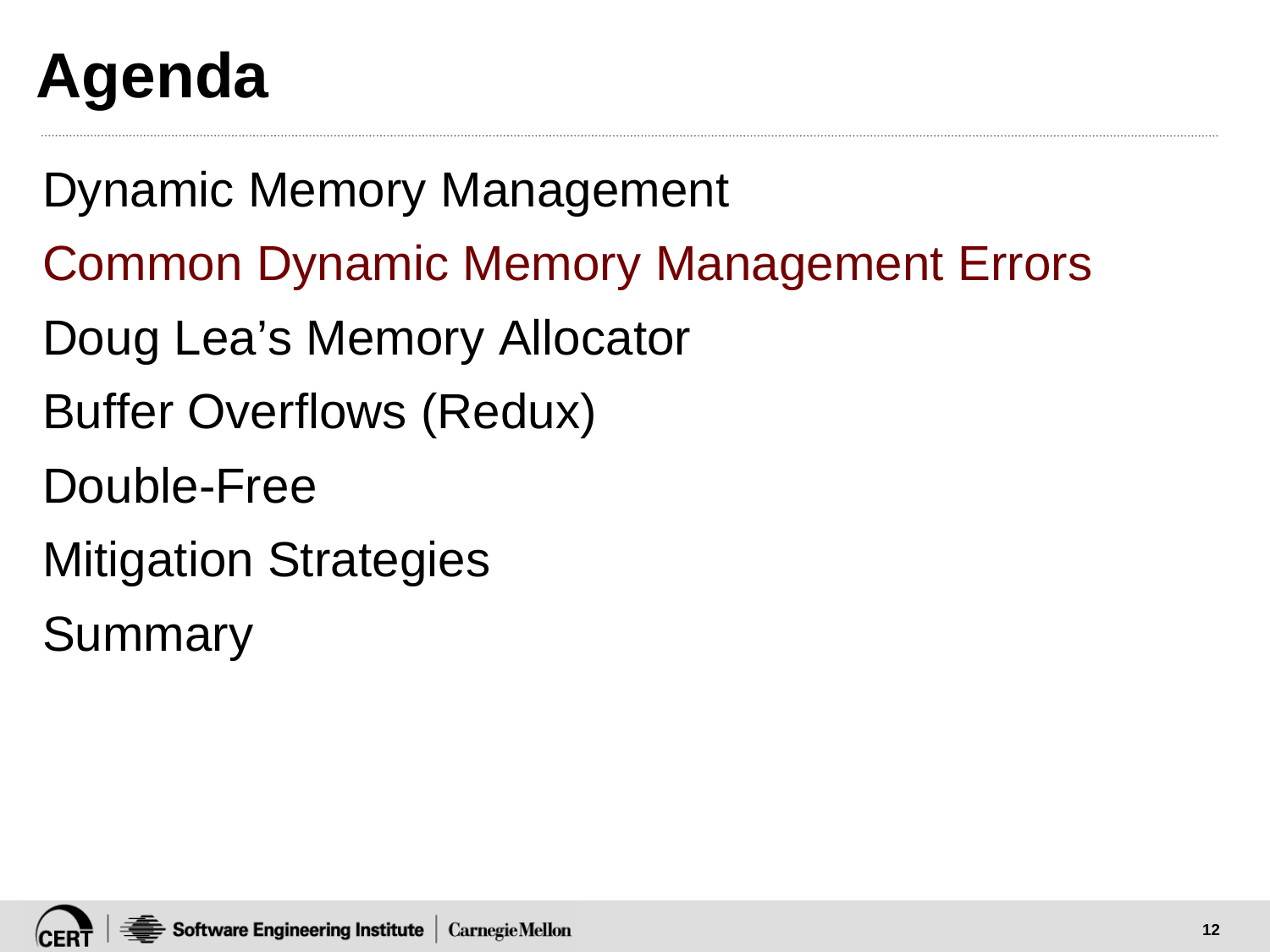## **Memory Management Errors**

- Initialization errors
- Failing to check return values
- Writing to already freed memory
- Freeing the same memory multiple times
- Improperly paired memory management functions
- Failure to distinguish scalars and arrays
- Improper use of allocation functions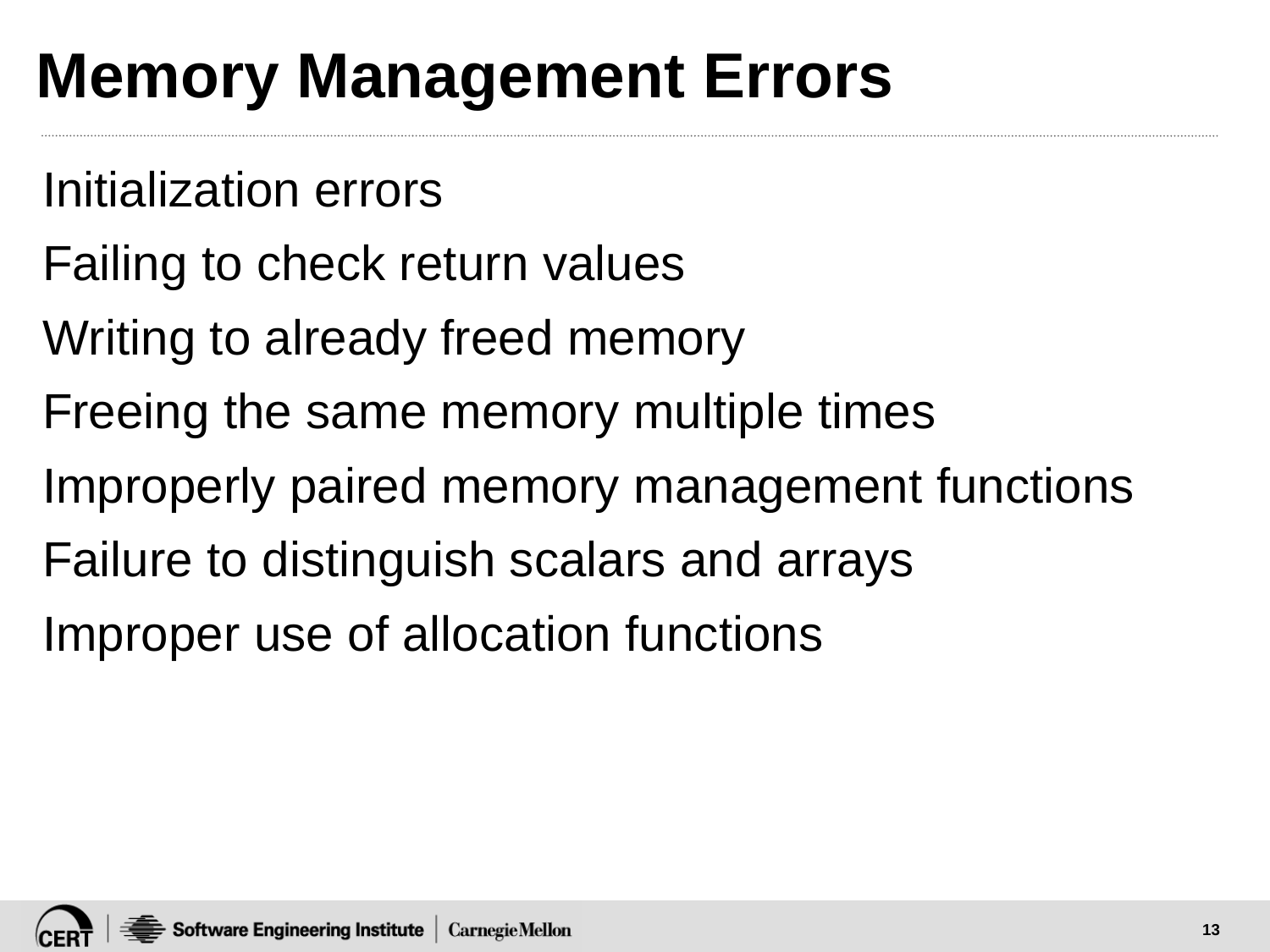### **Initialization Errors**

Most C programs use **malloc()** to allocate blocks of memory.

A common error is assuming that **malloc()** zeros memory.

Initializing large blocks of memory can impact performance and is not always necessary.

Programmers have to initialize memory using **memset()** or by calling **calloc()**, which zeros the memory.

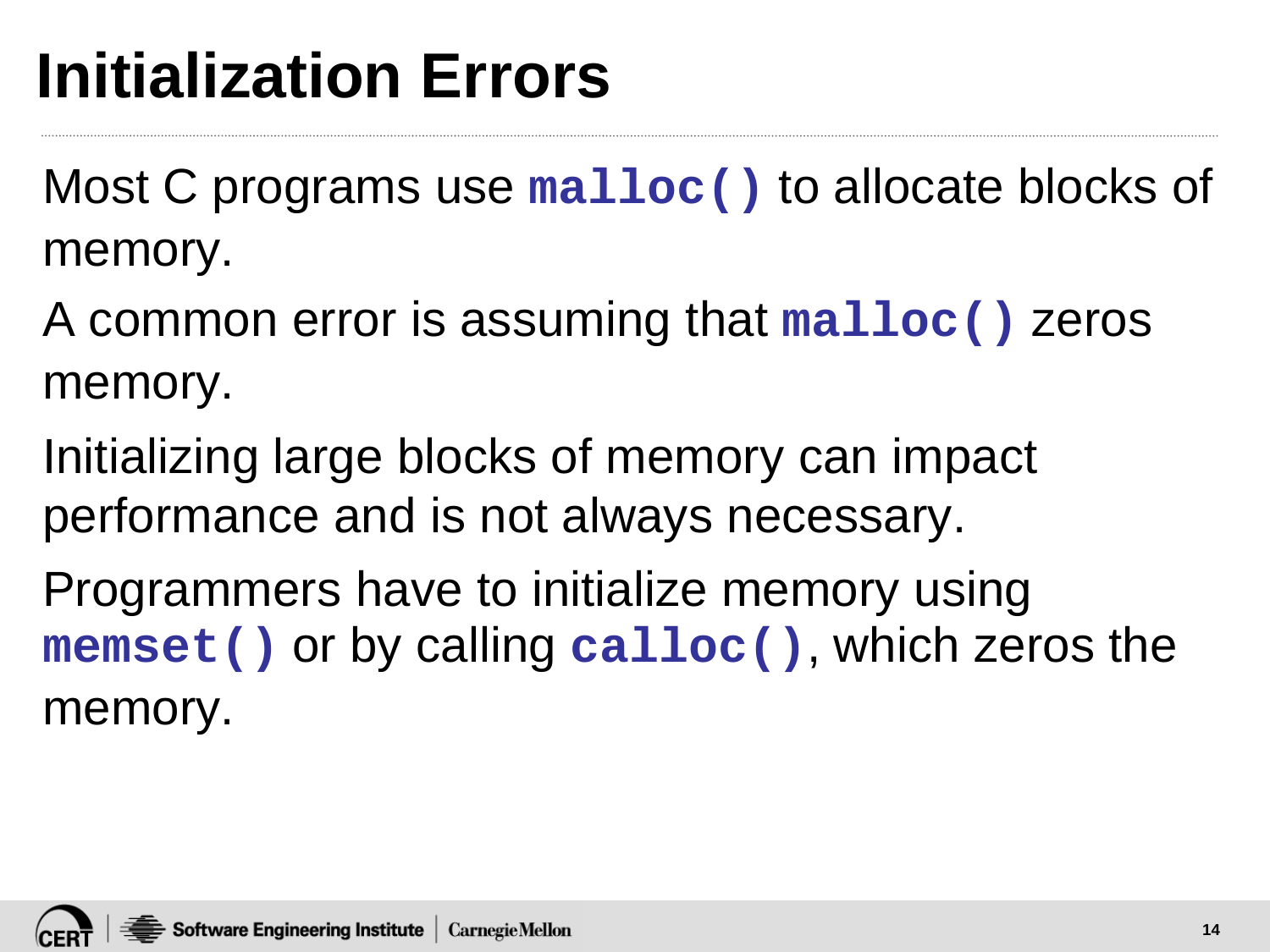## **Initialization Error**

**/\* return y = Ax \*/ int \*matvec(int \*\*A, int \*x, int n) { int \*y = malloc(n \* sizeof(int)); int i, j; for (i = 0; i < n; i++)** for  $(j = 0; j < n; j++)$ **y[i] += A[i][j] \* x[j]; return y; }** Incorrectly assumes **y[i]** is initialized to zero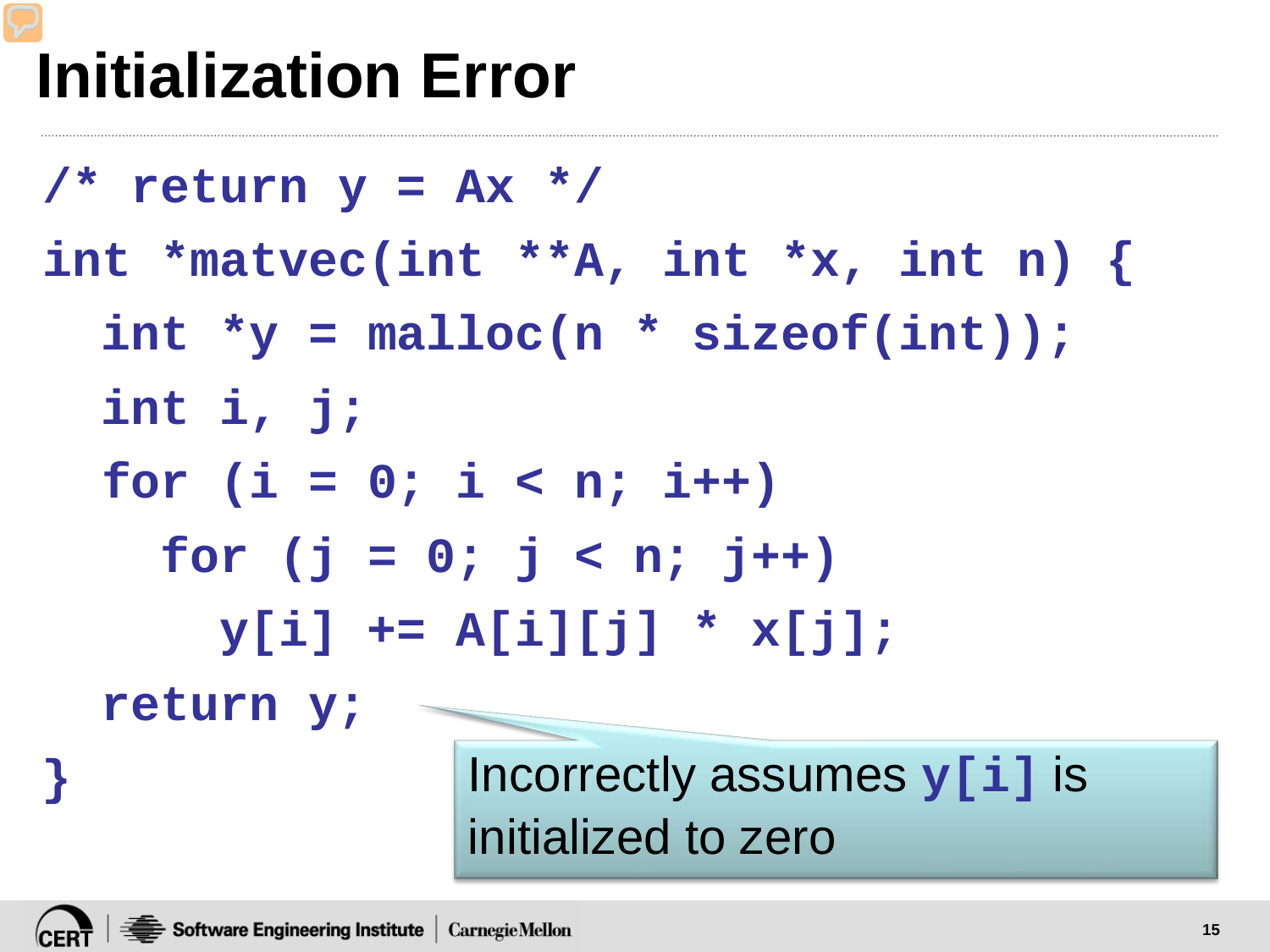## **"Sun tarball" Vulnerability**

**tar** is used to create archival files on UNIX systems.

The tar program on Solaris 2.0 systems inexplicably included fragments of the **/etc/passwd** file (an example of an information leak that could impact system security).

- The tar utility failed to initialize the dynamically allocated memory used to read data from the disk.
- Before allocating this block, the tar utility invoked a system call to look up user information from the **/etc/passwd** file.
- The memory chunk was then recycled and returned to the tar utility as the read buffer.

Sun fixed this problem by replacing the call to **malloc()** with a call to **calloc()** in the tar utility.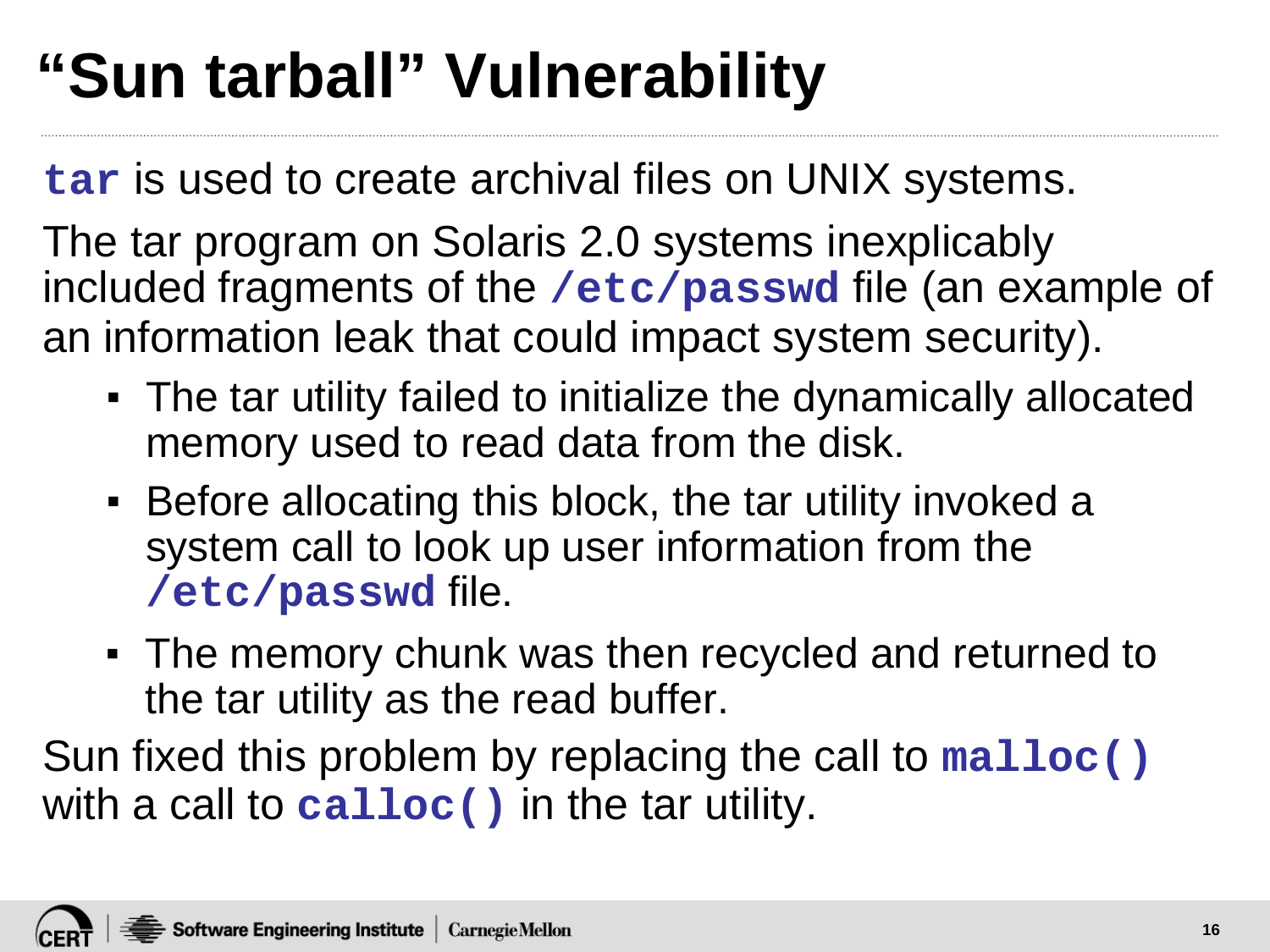# **Failing to Check Return Values**

Memory is a limited resource and can be exhausted. Memory allocation functions report status back to the caller.

- **malloc()** function returns a **null pointer**
- **VirtualAlloc()** also returns **NULL**
- **Microsoft Foundation Class Library (MFC) operator new** throws **CMemoryException \***
- **HeapAlloc()** may return **NULL** or raise a structured exception
- The application programmer needs to
	- determine when an error has occurred
	- handle the error in an appropriate manner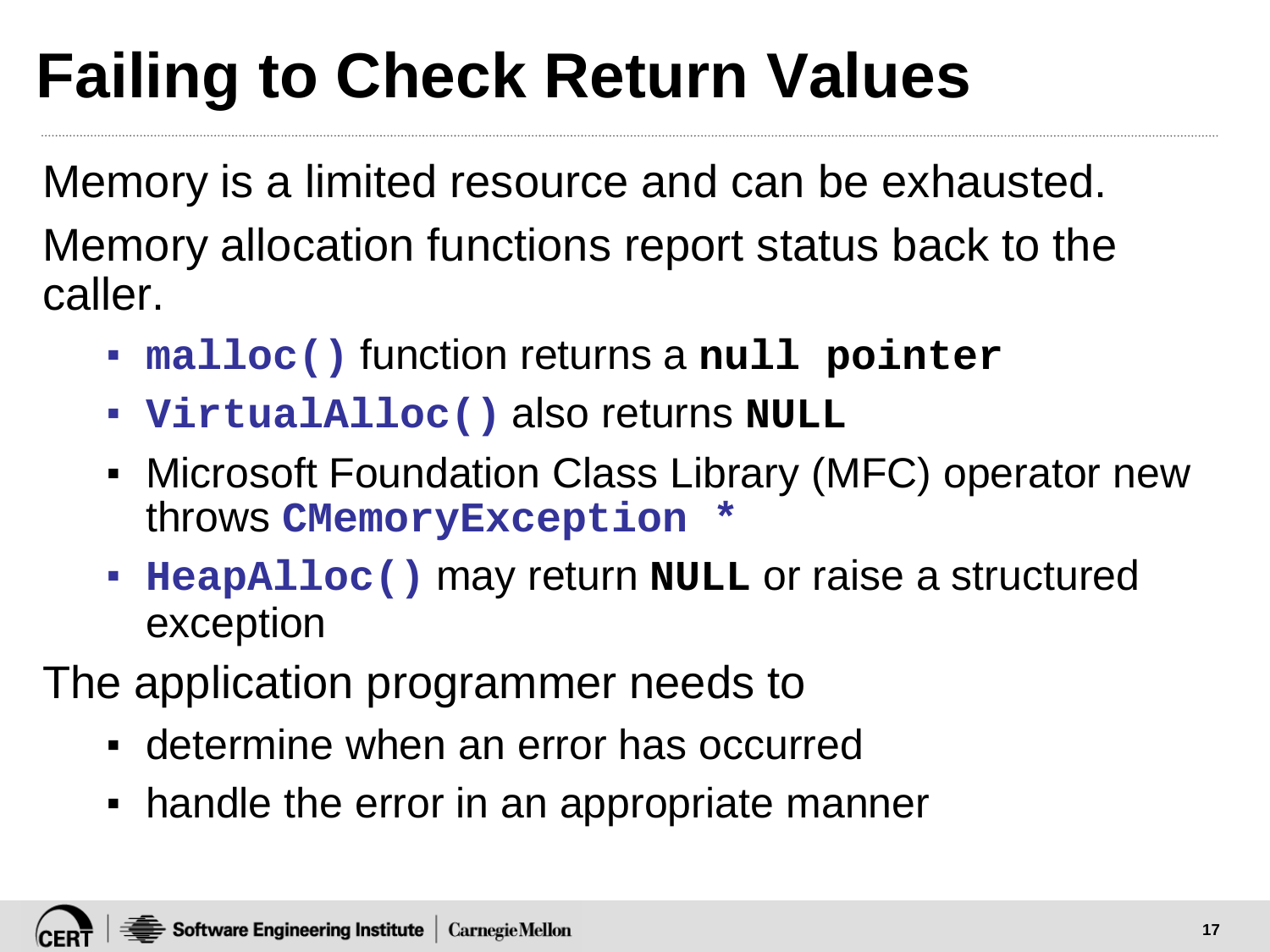#### **Checking malloc() Status**

```
int *i_ptr;
```
- **i\_ptr = malloc(sizeof(int)\*nelem);**
- **if (i\_ptr != NULL) {**

```
i ptr[i] = i;
```
**Take care the multiplication does not result in an integer overflow**

```
/* Recover from error */
```
**}**

**}**

**else {**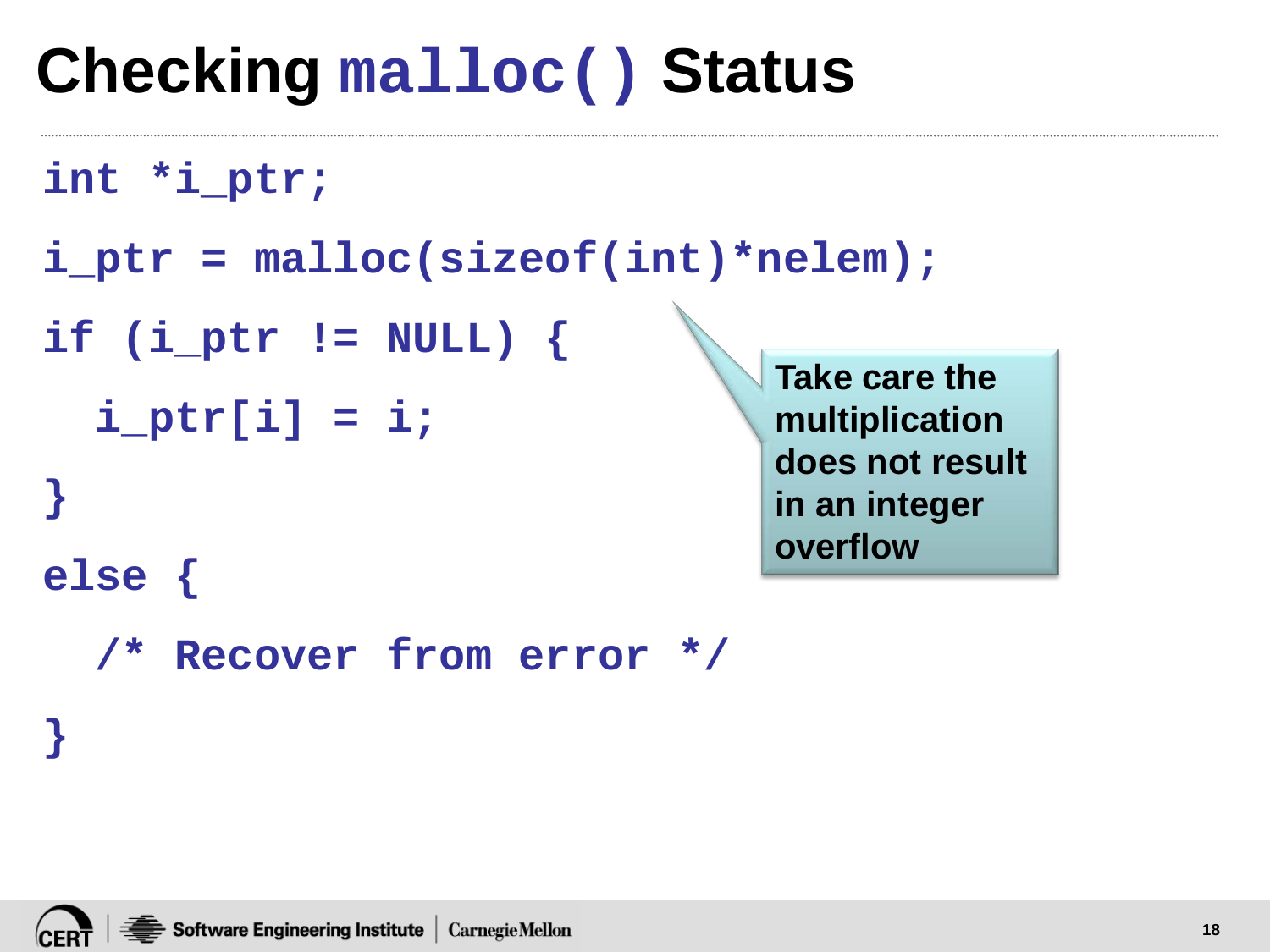#### **Recovery Plan**

When memory cannot be allocated, a consistent recovery plan is required.

PhkMalloc provides an X option that instructs the memory allocator to **abort()** the program with a diagnostic message on standard error rather than return failure.

This option can be set at compile time by including in the source:

```
extern char *malloc_options;
```

```
malloc_options = "X";
```
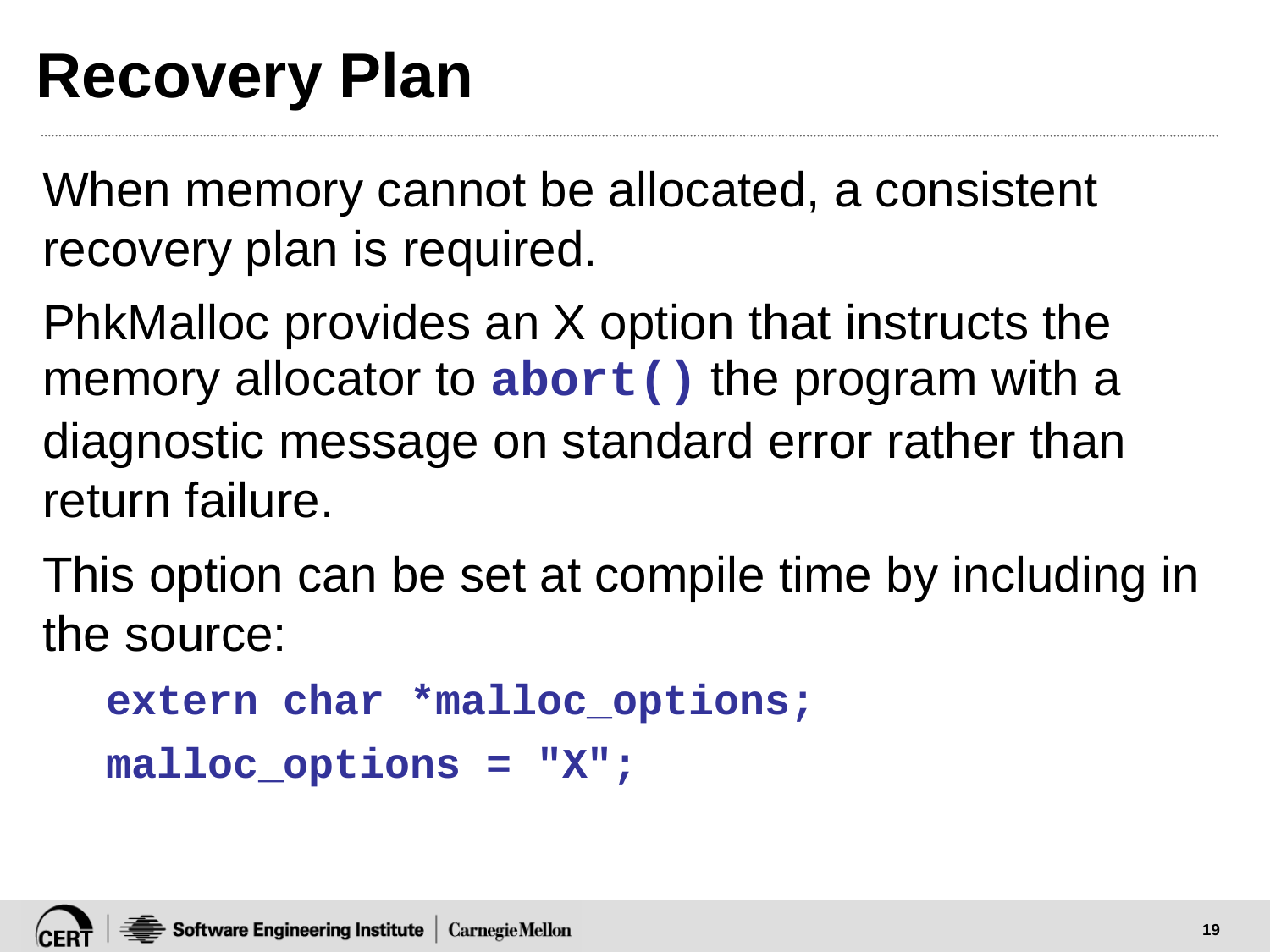## **C++ Allocation Failure Recovery**

The standard behavior of the **new** operator in C++ is to throw a **bad\_alloc** exception in the event of allocation failure.

**T\* p1 = new T; // throws bad\_alloc.**

**T\* p2 = new(nothrow) T; // returns 0** 

Using the standard form of the **new** operator allows a programmer to encapsulate error-handling code for allocation.

The result is cleaner, clearer, and generally more efficient design.

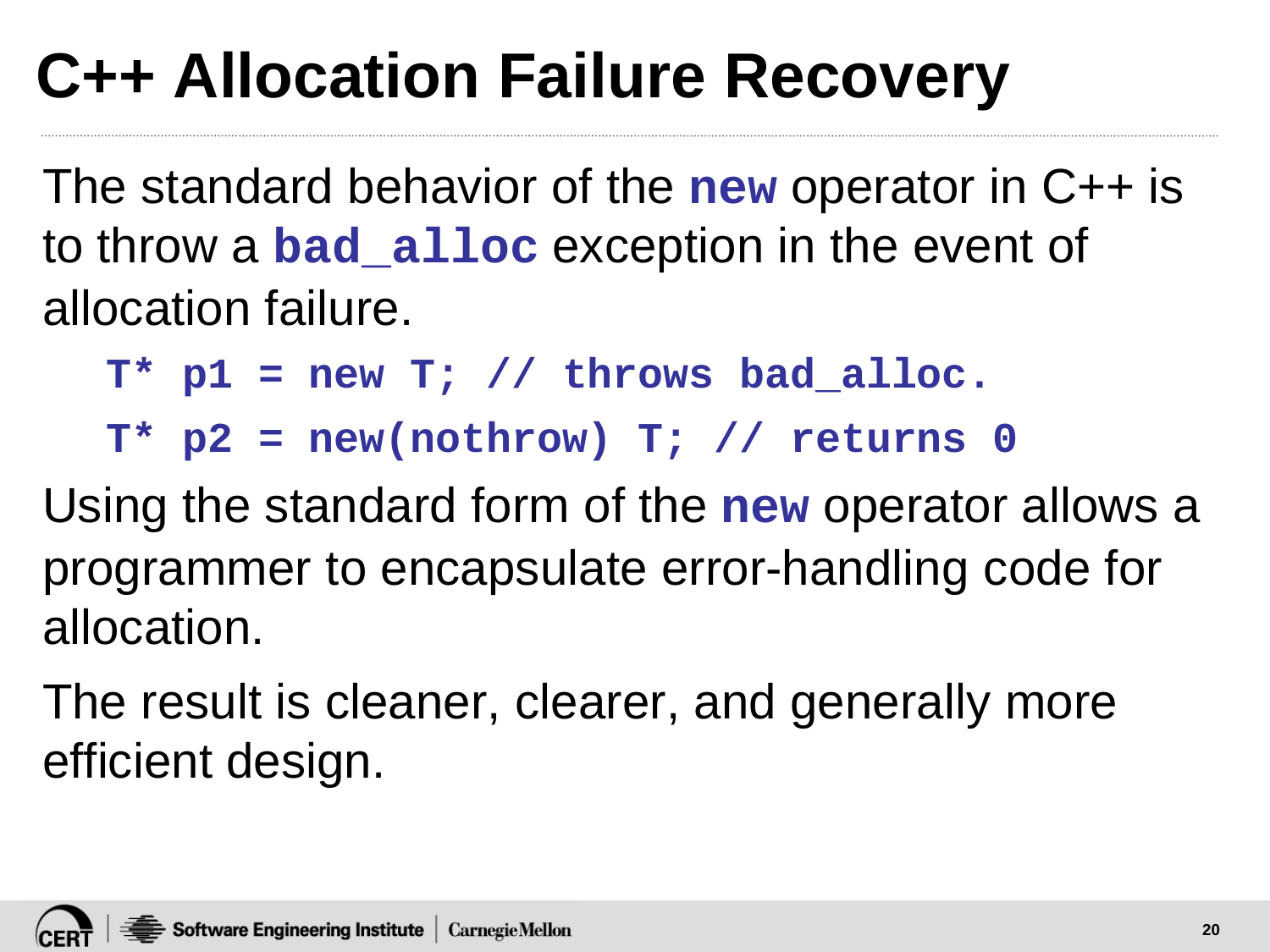#### **new operator Exception Handling**

```
try {
  int *ip = new int;
  . . .
}
catch (bad_alloc) {
  // handle failure from new
}
```
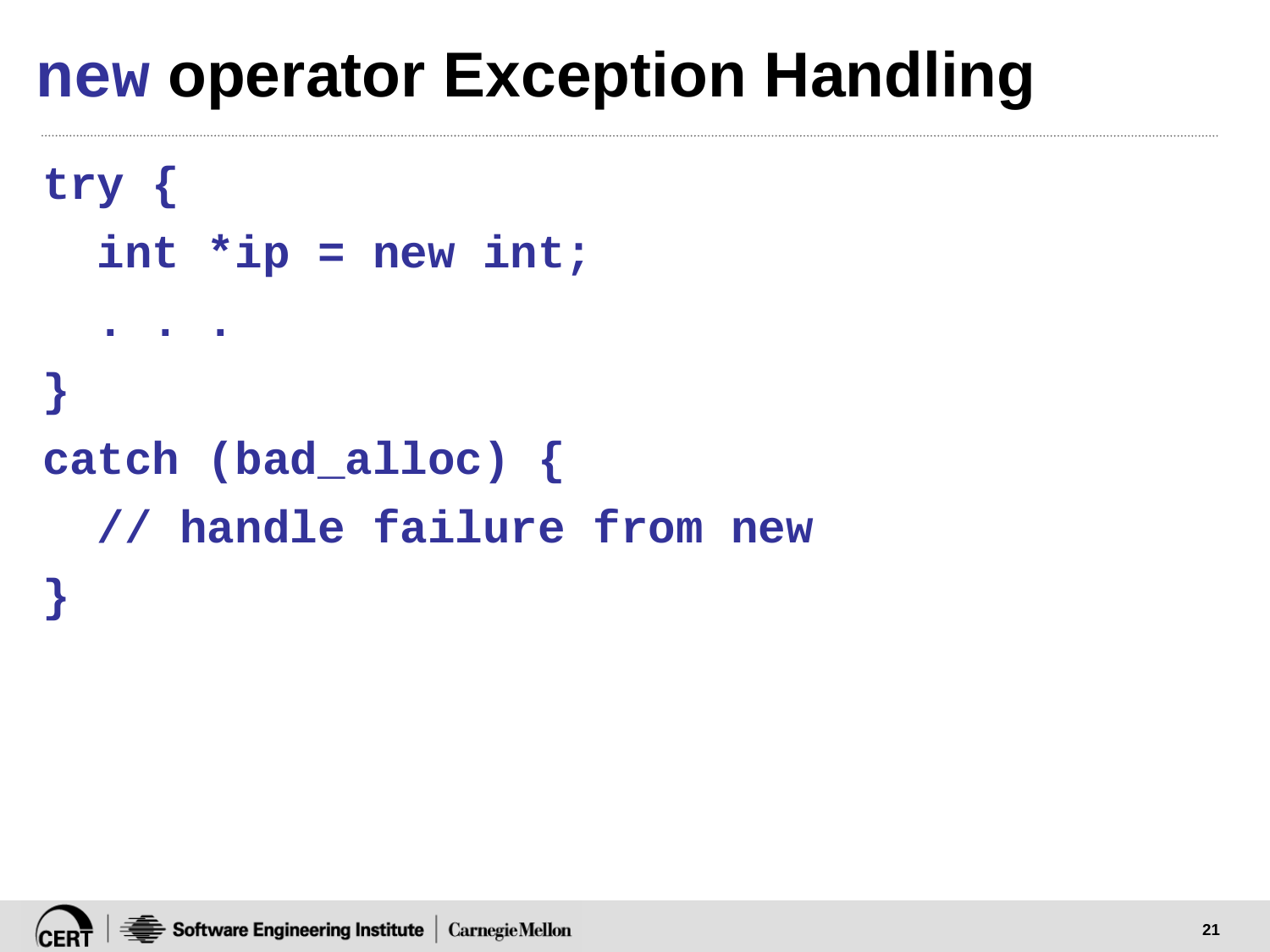#### **Incorrect use of new Operator**



**If no such handler exists, control is transferred from the current scope to a higher block in the calling chain. This process continues until an appropriate handler has been found. In the absence of an appropriate handler, the program terminates.** 

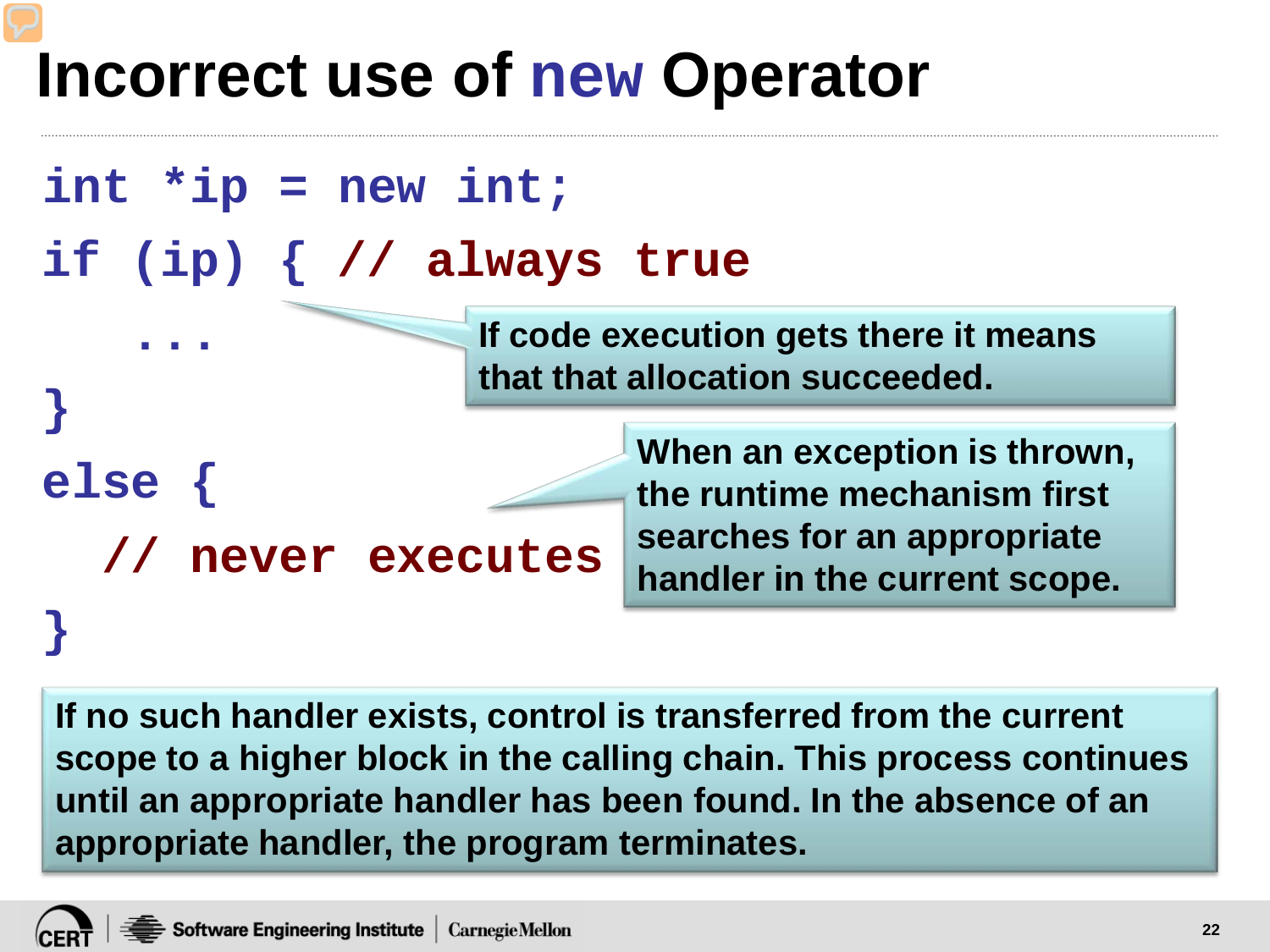#### **C++ and new\_handlers**

C++ allows a callback, a new handler, to be set with **std::set\_new\_handler**.

The callback must

- free up some memory,
- abort,
- exit, or
- throw an exception of type **std::bad\_alloc**.

The new handler must be of the standard type **new\_handler**:

**typedef void (\*new\_handler)();**

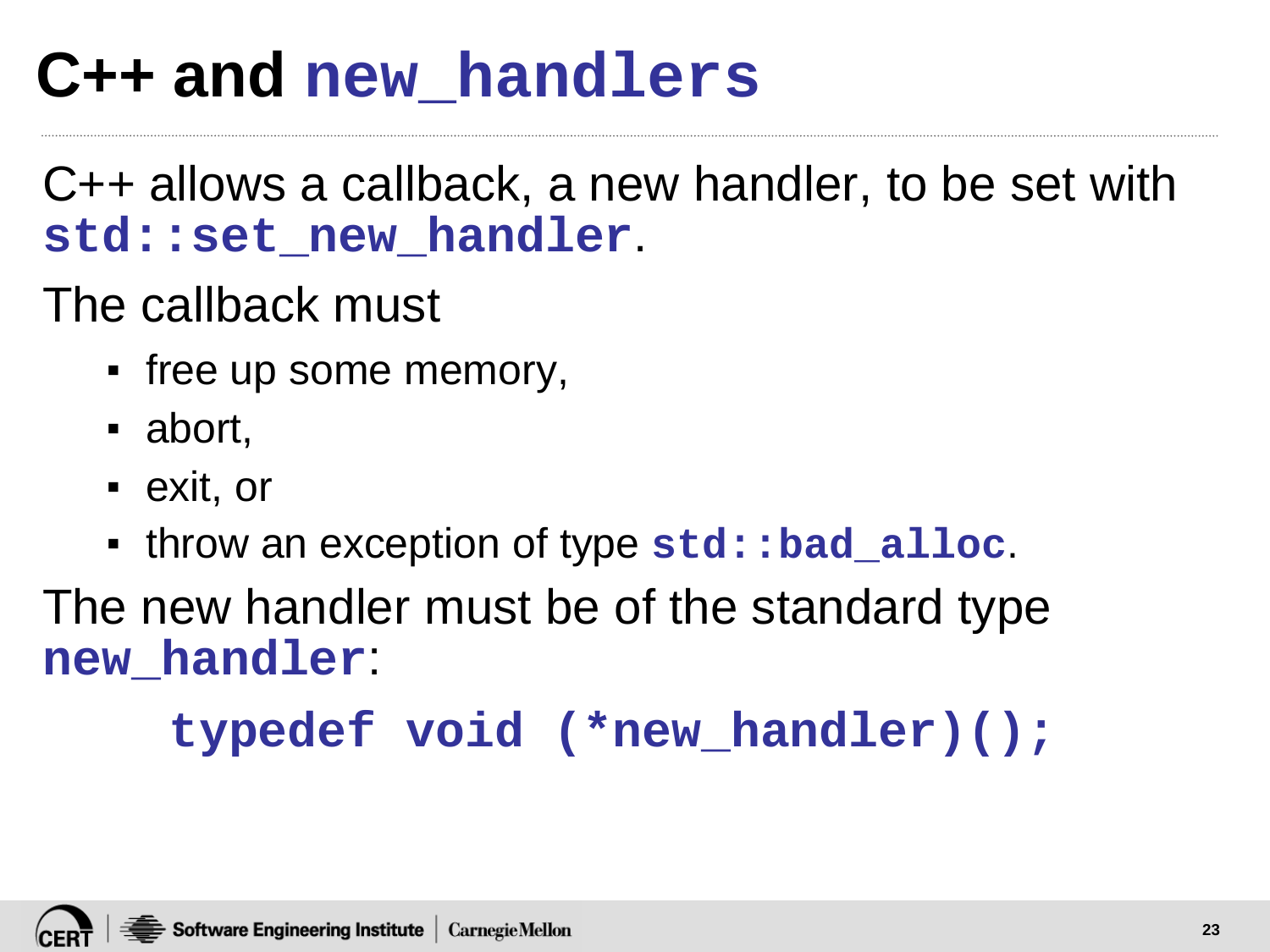#### **new\_handlers in C++**

**operator new** will call the new handler if it is unable to allocate memory.

If the new handler returns, **operator new** will reattempt the allocation.

```
extern void myNewHandler();
```

```
void someFunc() {
    new_handler oldHandler
        = set_new_handler( myNewHandler );
    // allocate some memory…
    // restore previous new handler
    set_new_handler( oldHandler );
}
```
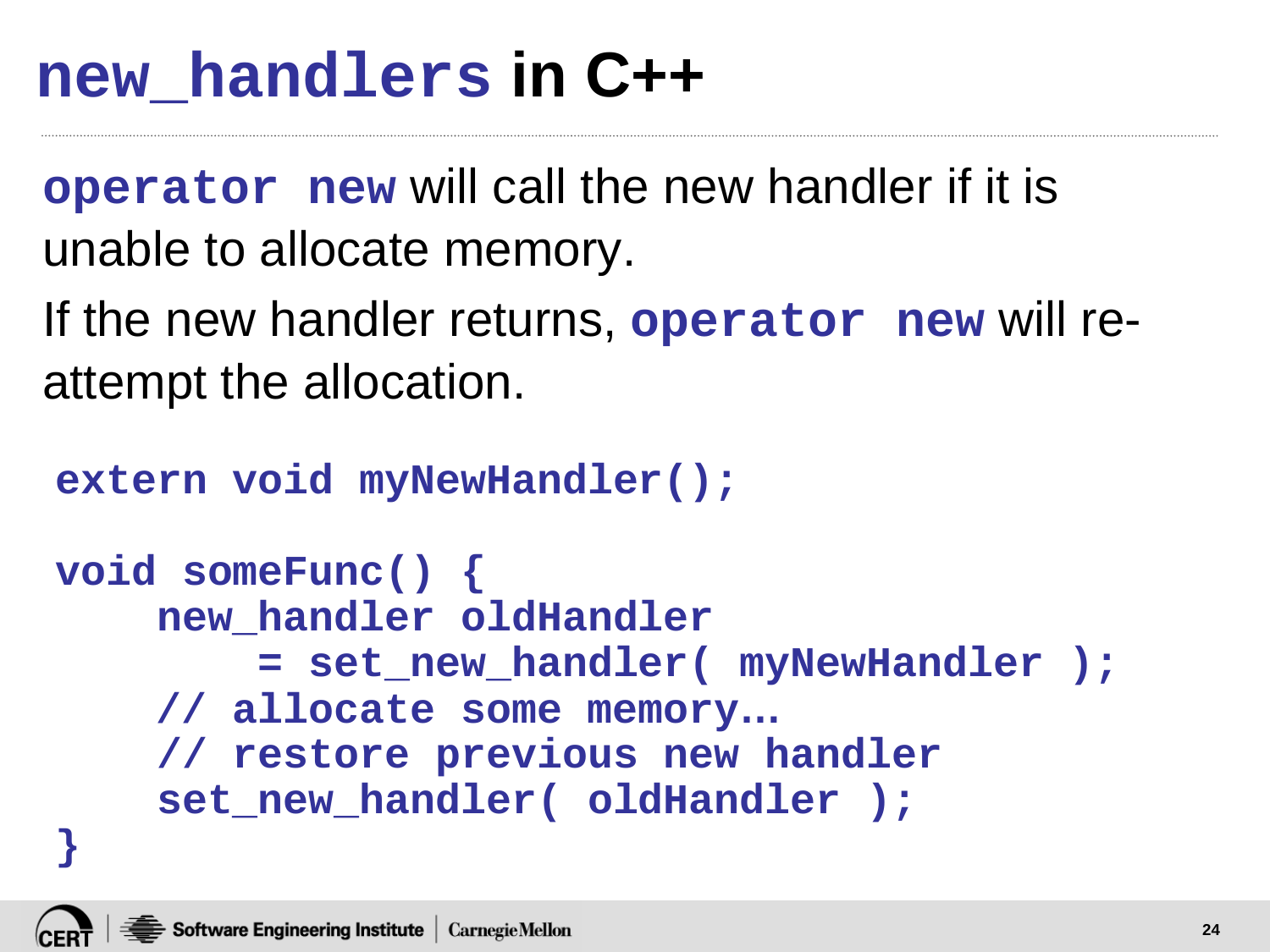Once memory has been freed, it is still possible to read or write from its location if the memory pointer has not been set to null.

An example of this programming error:

```
for (p = head; p != NULL; p = p->next)free(p);
```
The correct way to perform this operation is to save the required pointer before freeing:

```
for (p = head; p != NULL; p = q) {
  q = p->next;
  free(p);
```


**}**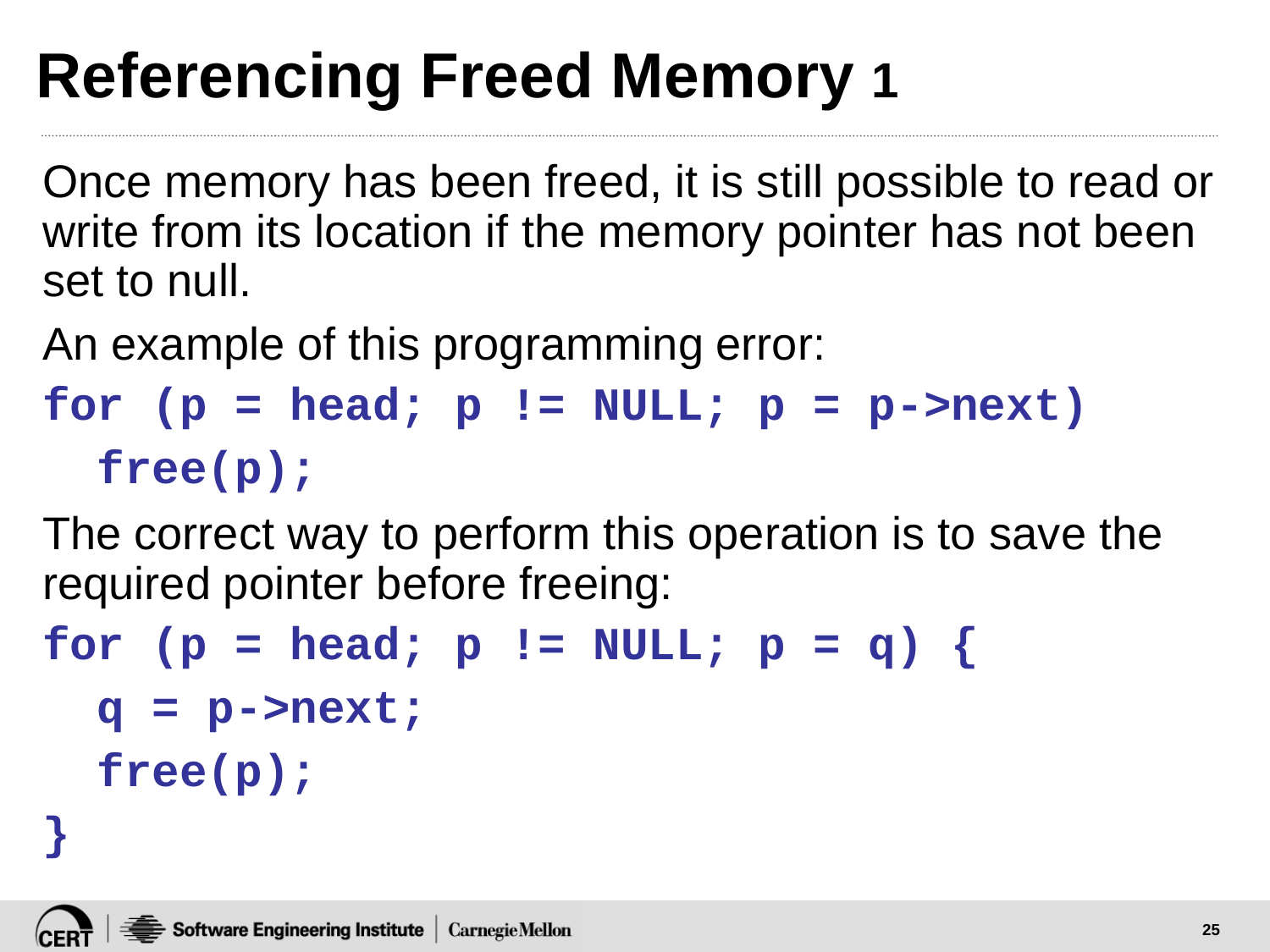Reading from already freed memory usually succeeds without a memory fault, because freed memory is recycled by the memory manager.

- There is no guarantee that the contents of the memory has not been altered.
- While the memory is usually not erased by a call to **free()**, memory managers may use some of the space to manage free or unallocated memory.
- If the memory chunk has been re-allocated, the entire contents may have been replaced.

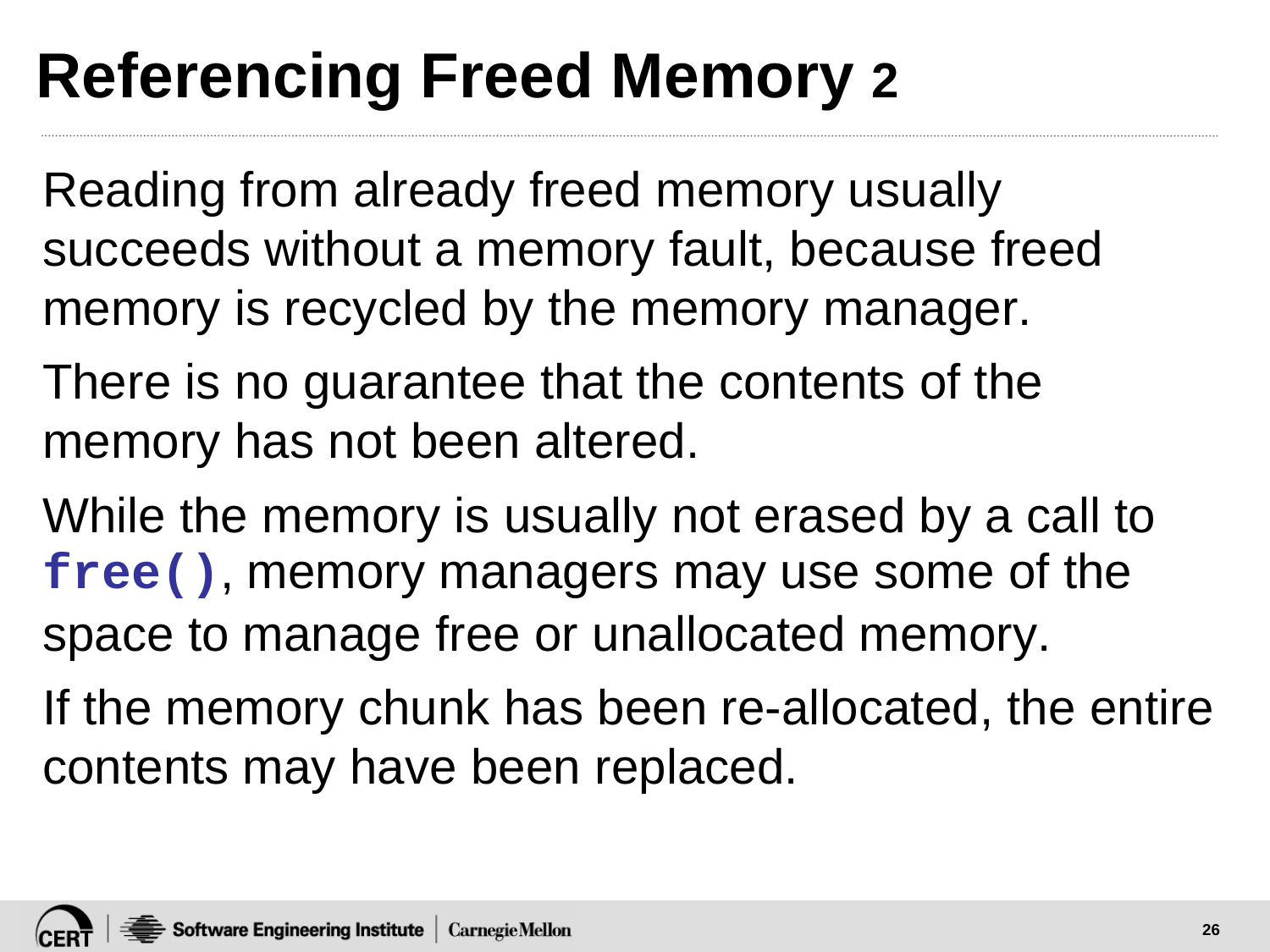These errors may go undetected, because the contents of memory may be preserved during testing but later modified during operation.

Writing to a memory location that has already been freed is unlikely to result in a memory fault but could result in a number of serious problems.

If the memory has been reallocated, a programmer may overwrite memory believing that a memory chunk is dedicated to a particular variable when in reality it is being shared.

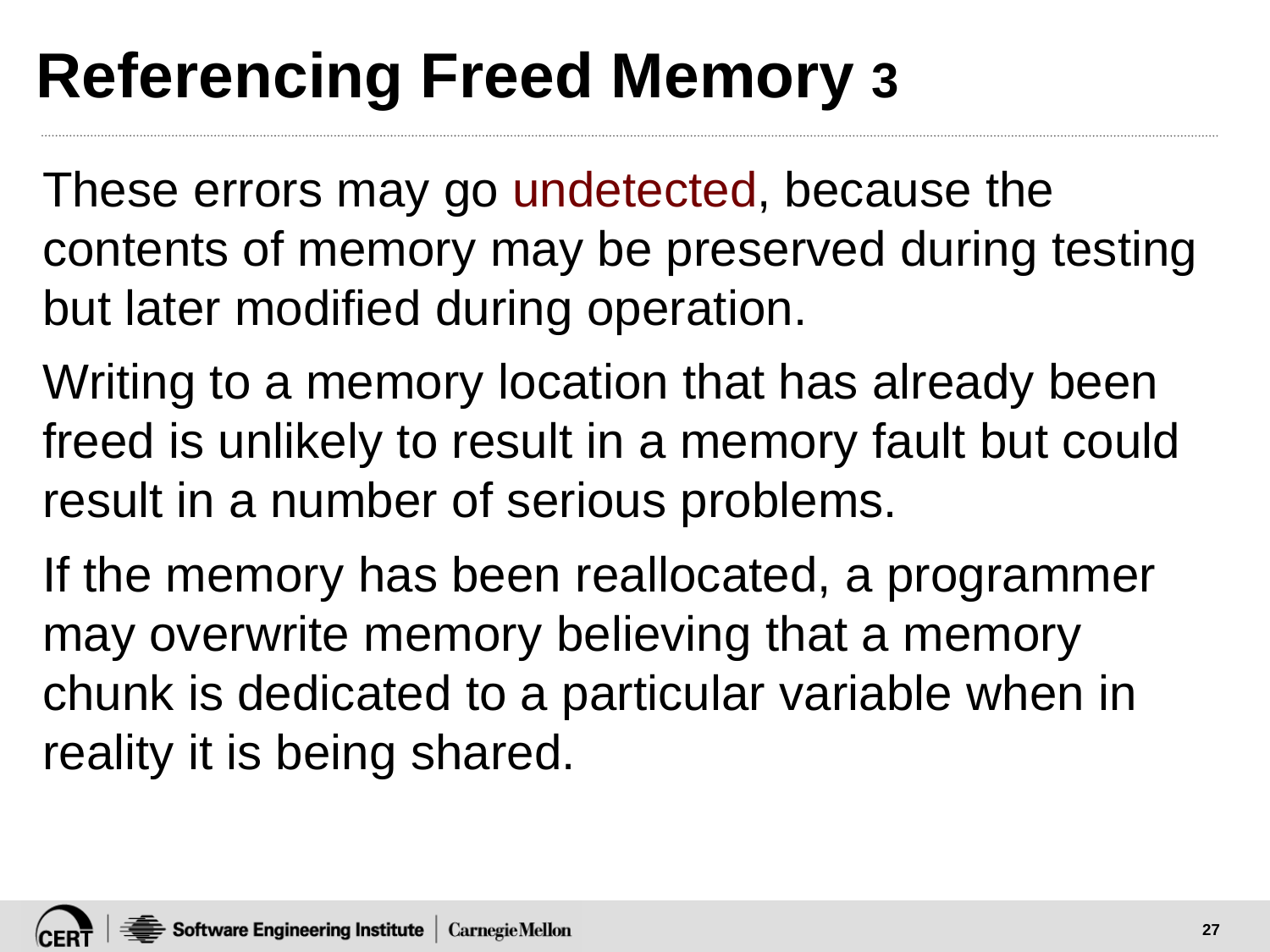In this case, the variable contains whatever data was written last.

If the memory has not been reallocated, writing to a free chunk may overwrite and corrupt the data structures used by the memory manager.

This can be used as the basis for an exploit when the data being written is controlled by an attacker.

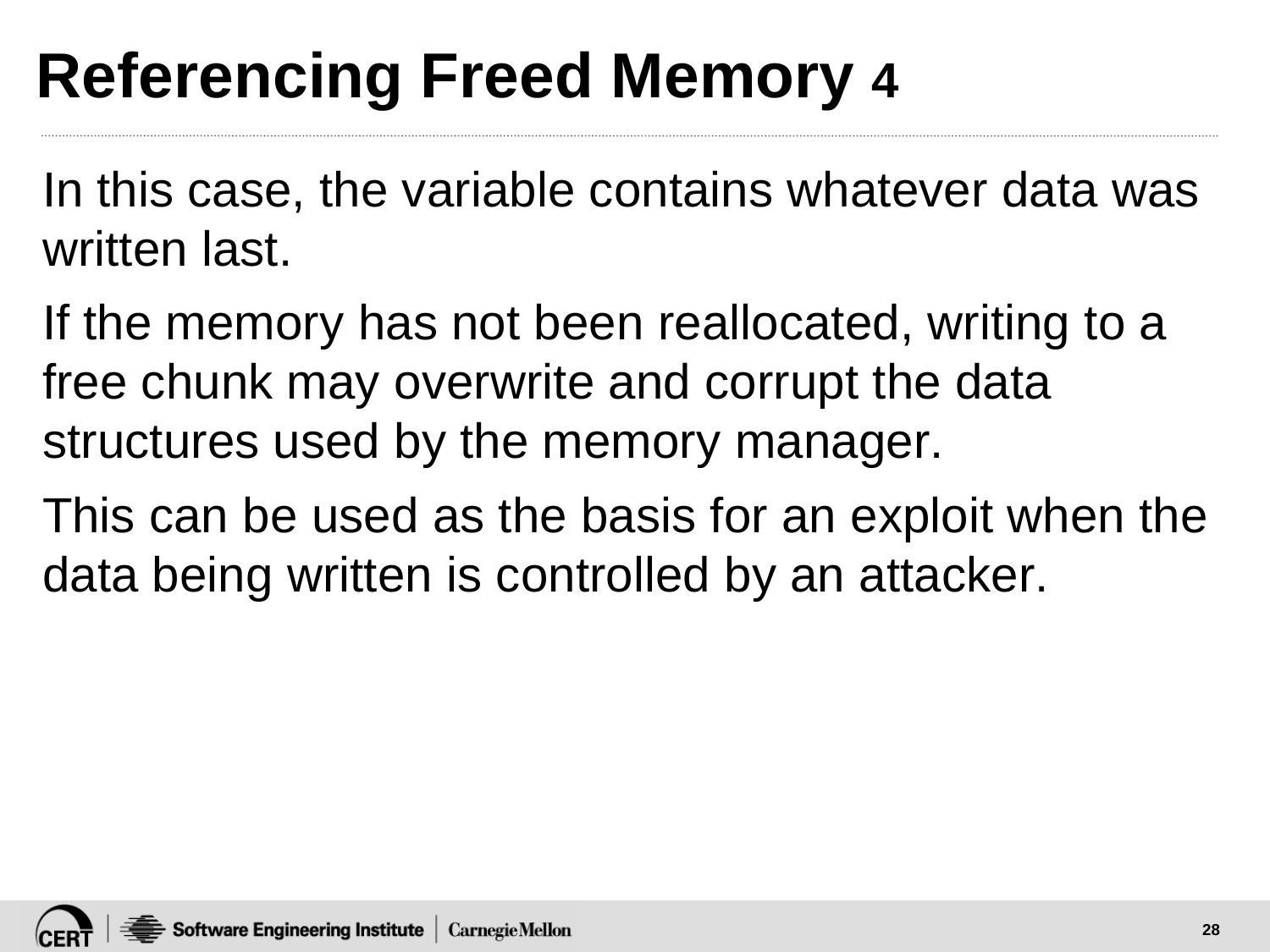# **Freeing Memory Multiple Times**

Freeing the same memory chunk more than once can corrupt memory manager data structures in a manner that is not immediately apparent.

- **x = malloc(n \* sizeof(int));**
- **/\* manipulate x \*/**

**free(x);**

**y = malloc(n \* sizeof(int));**

```
/* manipulate y */
```
**free(x);**



**29**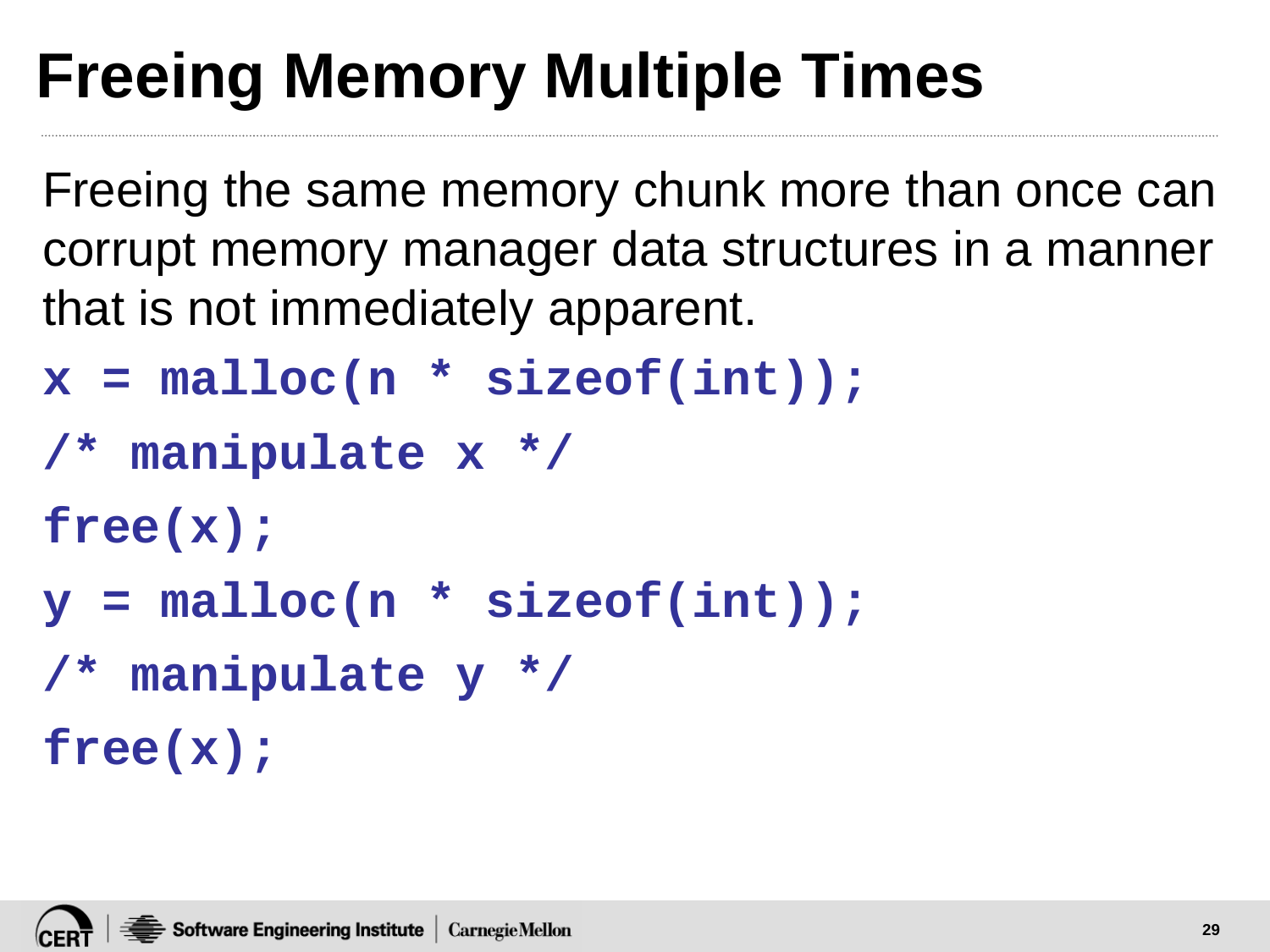#### **Dueling Data Structures 1**

**If a program traverses each linked list freeing each memory chunk pointer, several memory chunks will be freed twice.** 



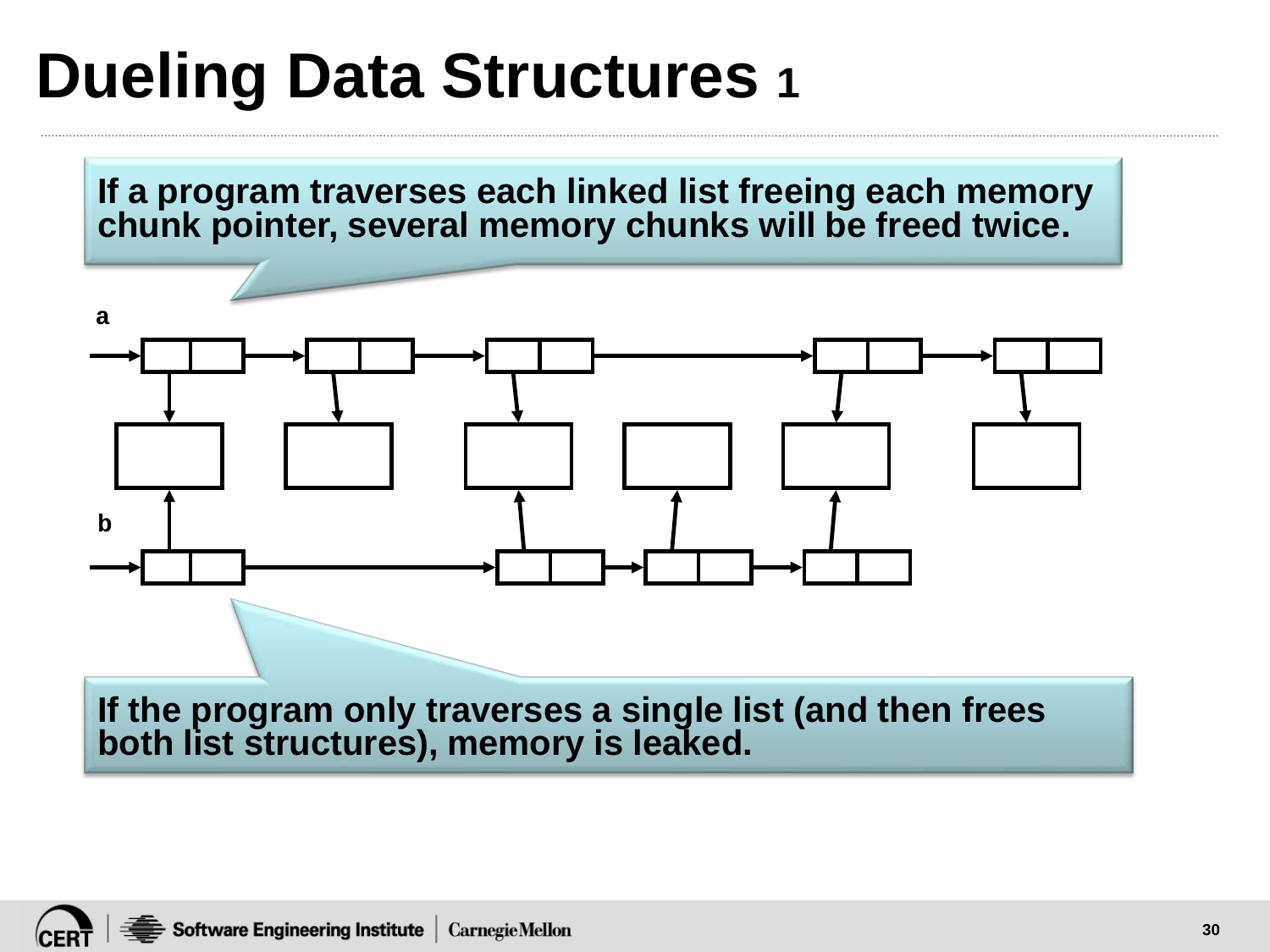## **Dueling Data Structures 2**

It is (generally) less dangerous to leak memory than to free the same memory twice.

This problem can also happen when a chunk of memory is freed as a result of error processing but then freed again in the normal course of events.

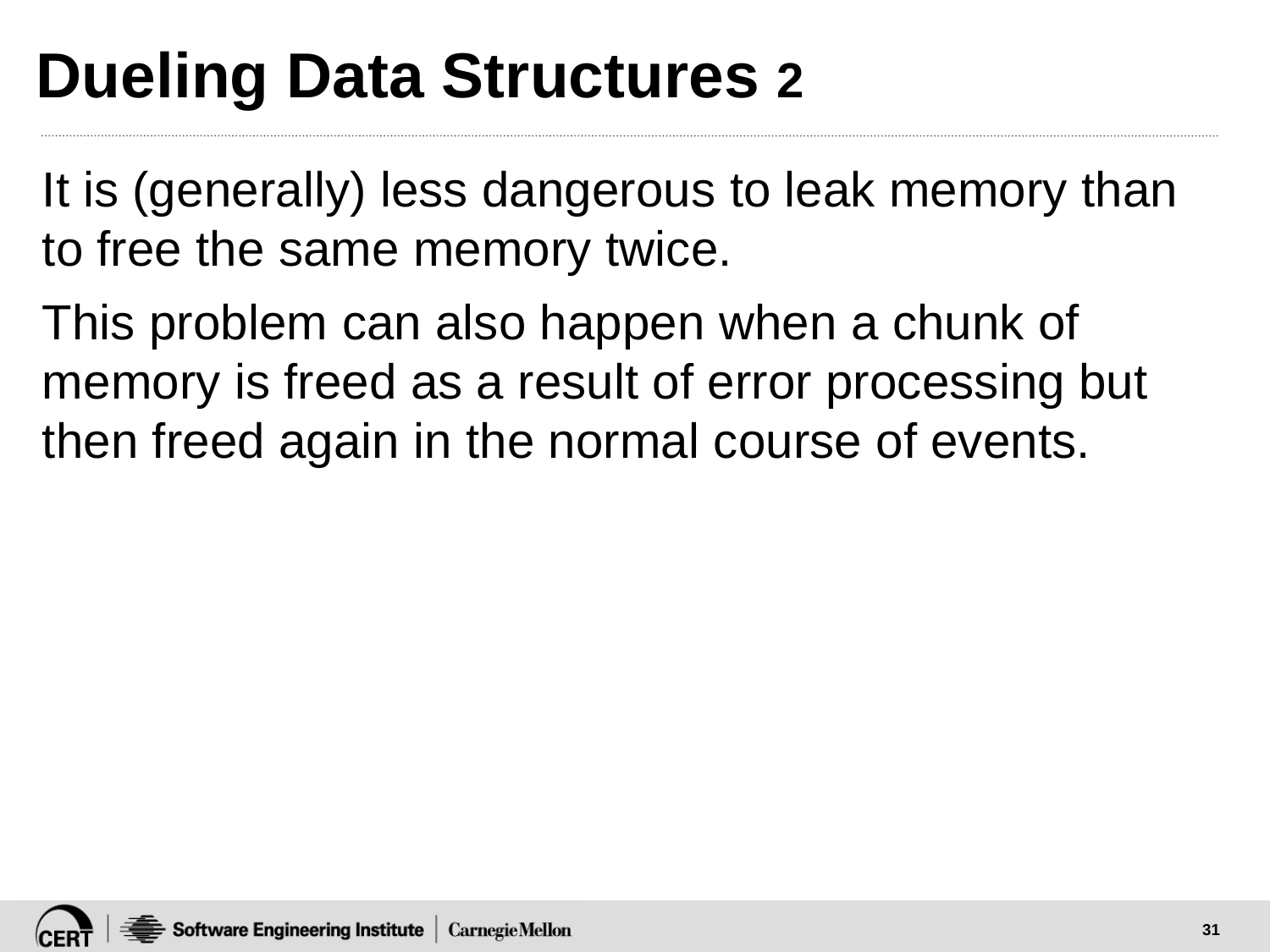## **Leaking Containers in C++**

In C++, standard containers that contain pointers do not delete the objects to which the pointers refer.

**vector<Shape \*> pic; pic.push\_back( new Circle ); pic.push\_back( new Triangle ); pic.push\_back( new Square ); // leaks memory when pic goes out // of scope**

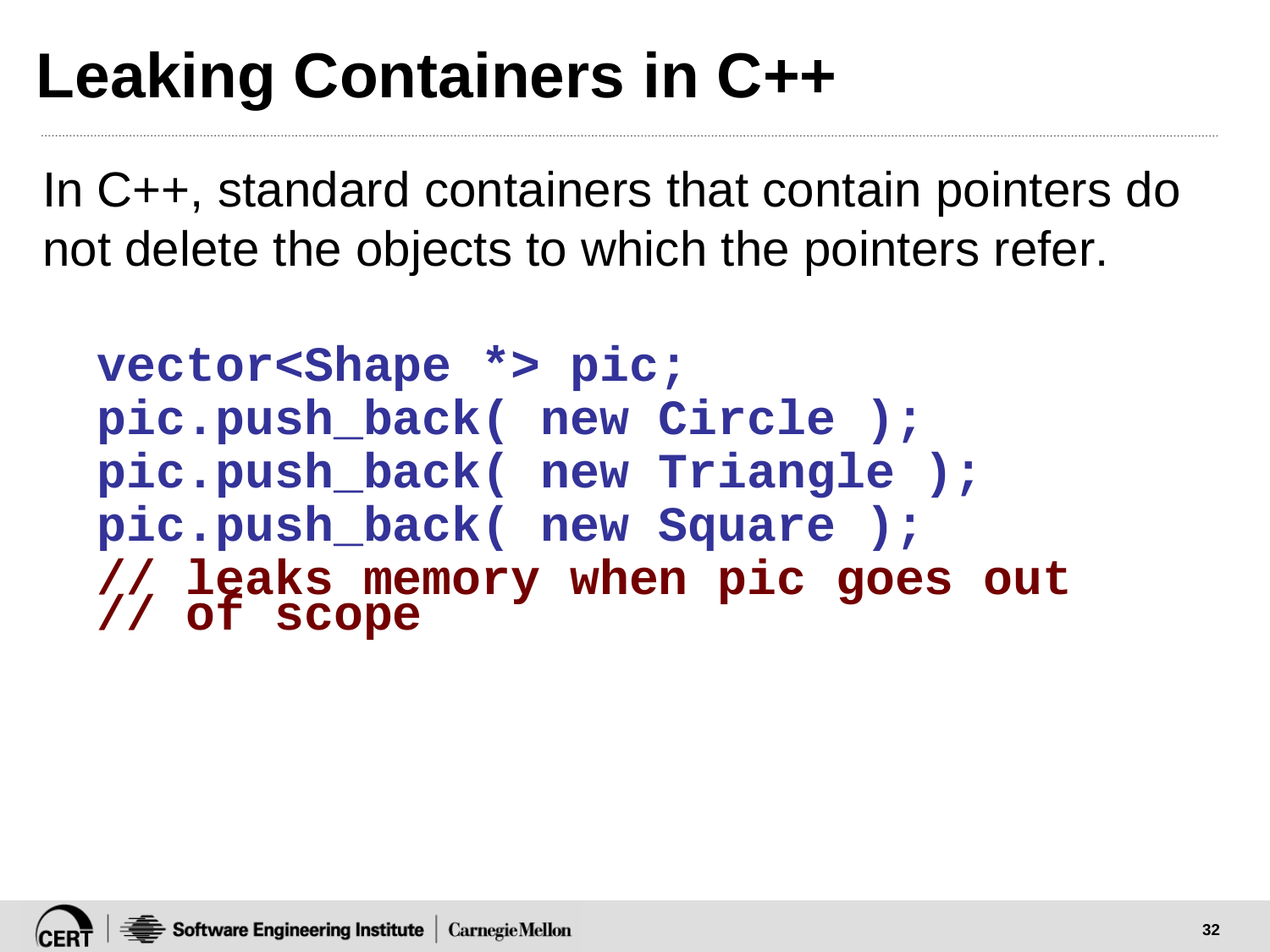# **Plugging Container Leaks**

It's necessary to delete the container's elements before the container is destroyed.

```
template <class Container>
inline void
releaseItems( Container &c ) {
  typename Container::iterator i;
  for( i = c.begin(); i != c.end(); ++i )
     delete *i;
}
…
vector<Shape *> pic;
…
releaseItems( pic );
```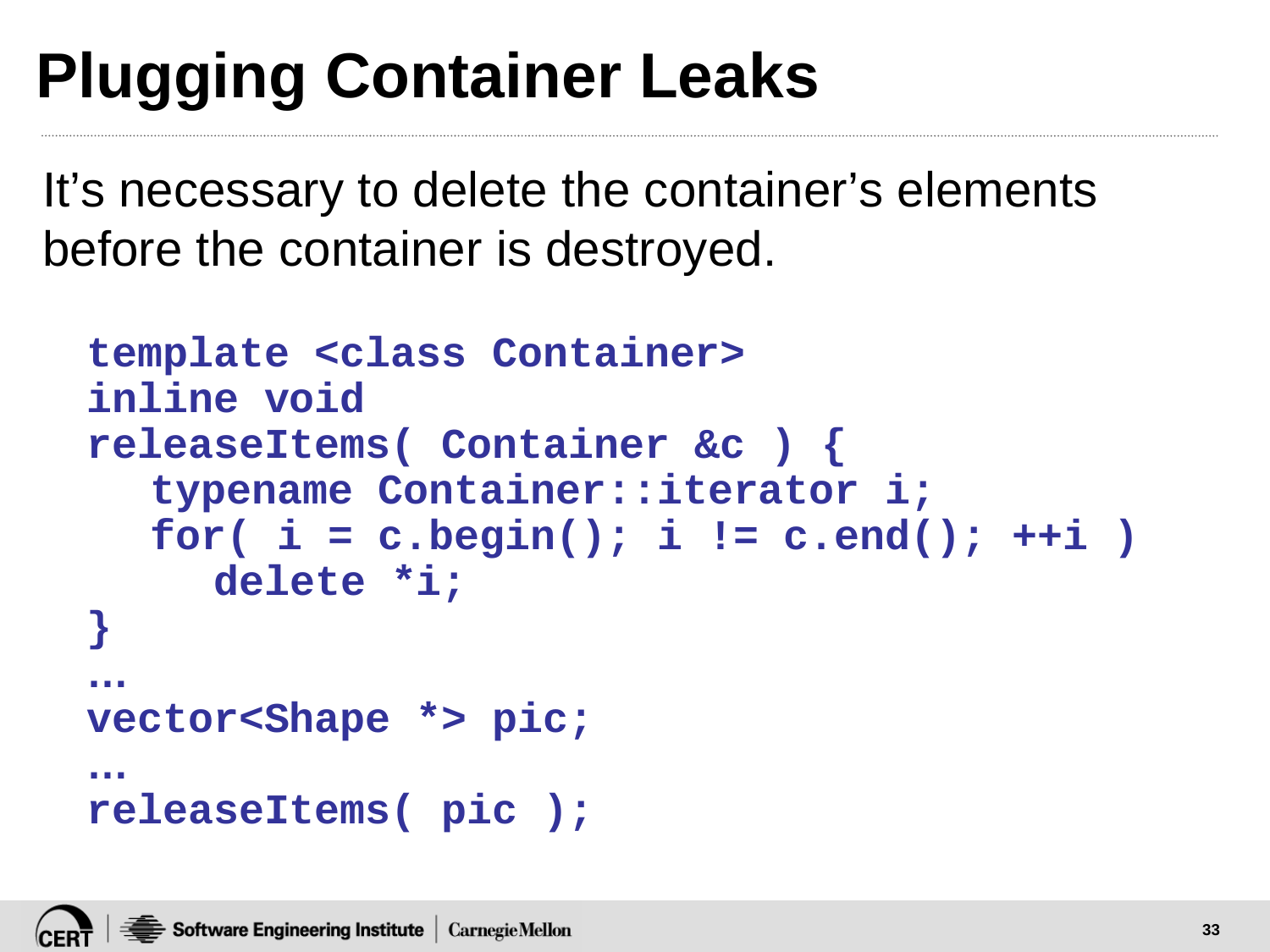## **Dueling Containers in C++**

```
vector<Shape *> pic;
pic.push_back( new Circle );
pic.push_back( new Triangle );
pic.push_back( new Square );
…
list<Shape *> picture;
picture.push_back( pic[2] );
picture.push_back( new Triangle );
picture.push_back( pic[0] );
…
releaseElems( picture );
releaseElems( pic ); // oops!
```
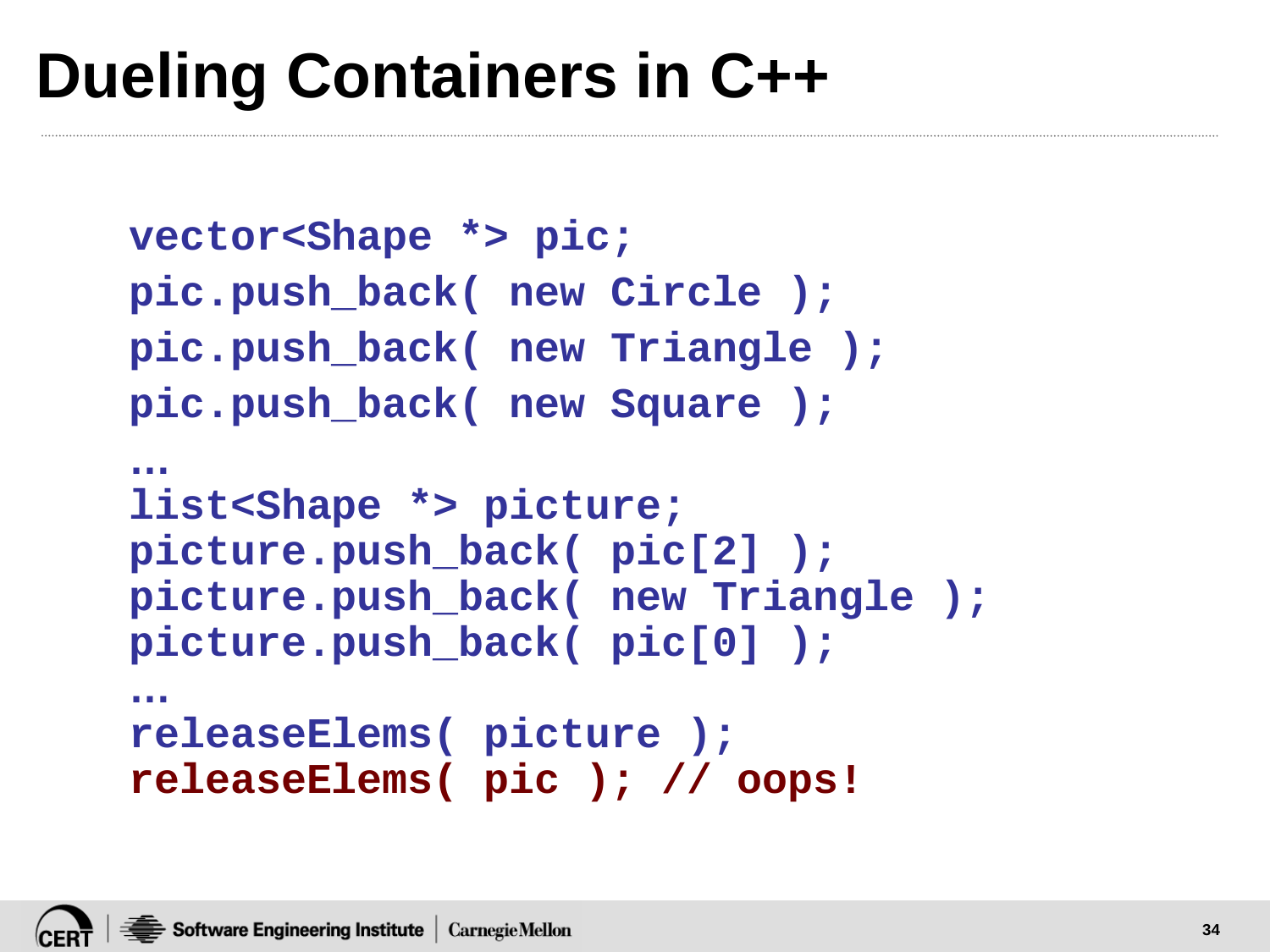## **Counted Pointer Elements**

It's safer and increasingly common to use reference counted smart pointers as container elements.

```
typedef std::tr1::shared_ptr<Shape> SP;
…
vector<SP> pic;
pic.push_back( SP(new Circle) );
pic.push_back( SP(new Triangle) );
pic.push_back( SP(new Square) );
// no cleanup necessary...
```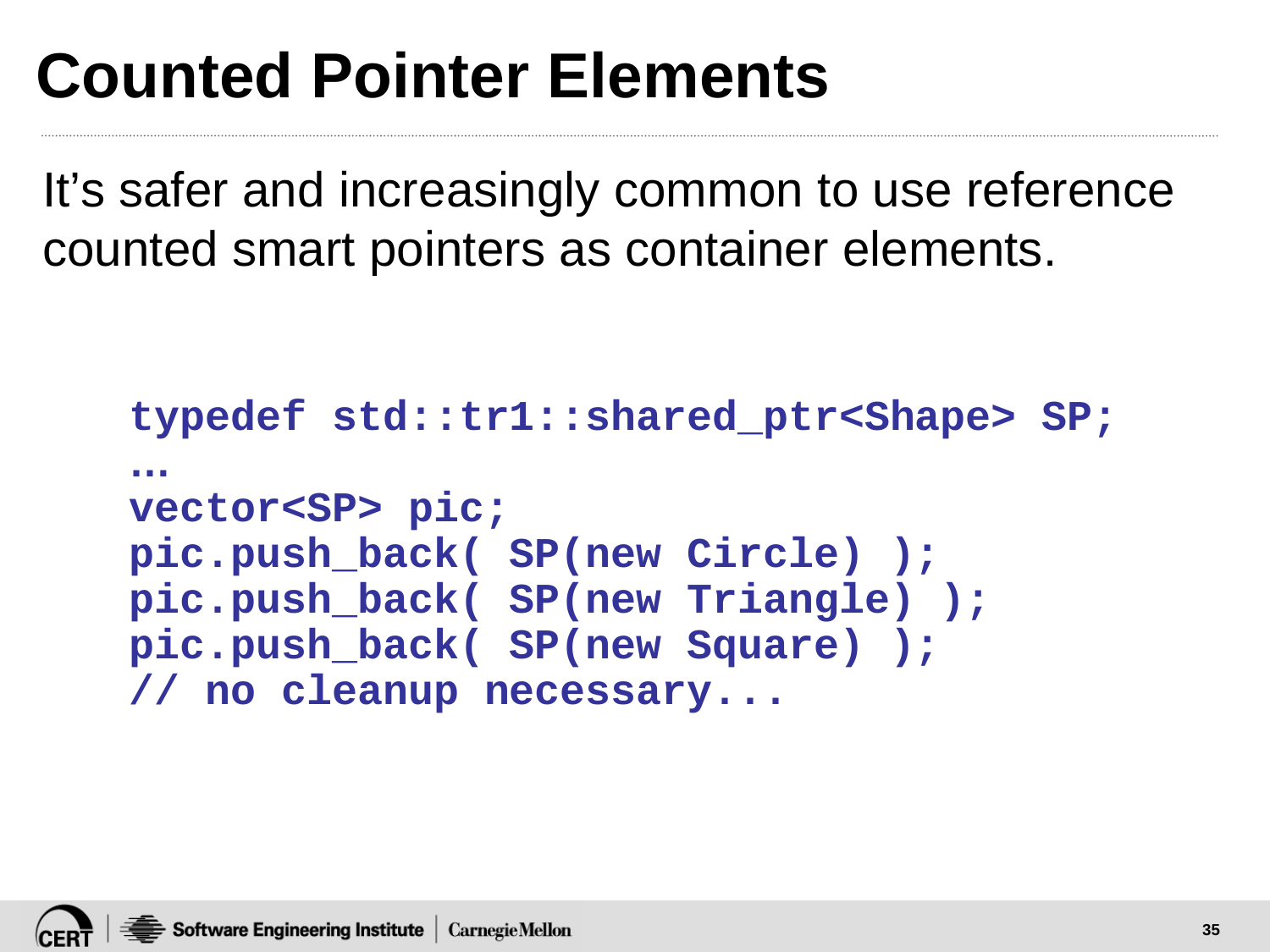## **Smart Pointers in C++**

A smart pointer is a class type that's overloaded the **->** and **\*** operators to act like a pointer.

Smart pointers are often a safer choice than raw pointers because they can

- provide augmented behavior not present in raw pointers such as
	- garbage collection
	- checking for null
- prevent use of raw pointer operations that are inappropriate or dangerous in a particular context
	- pointer arithmetic
	- pointer copying
	- etc.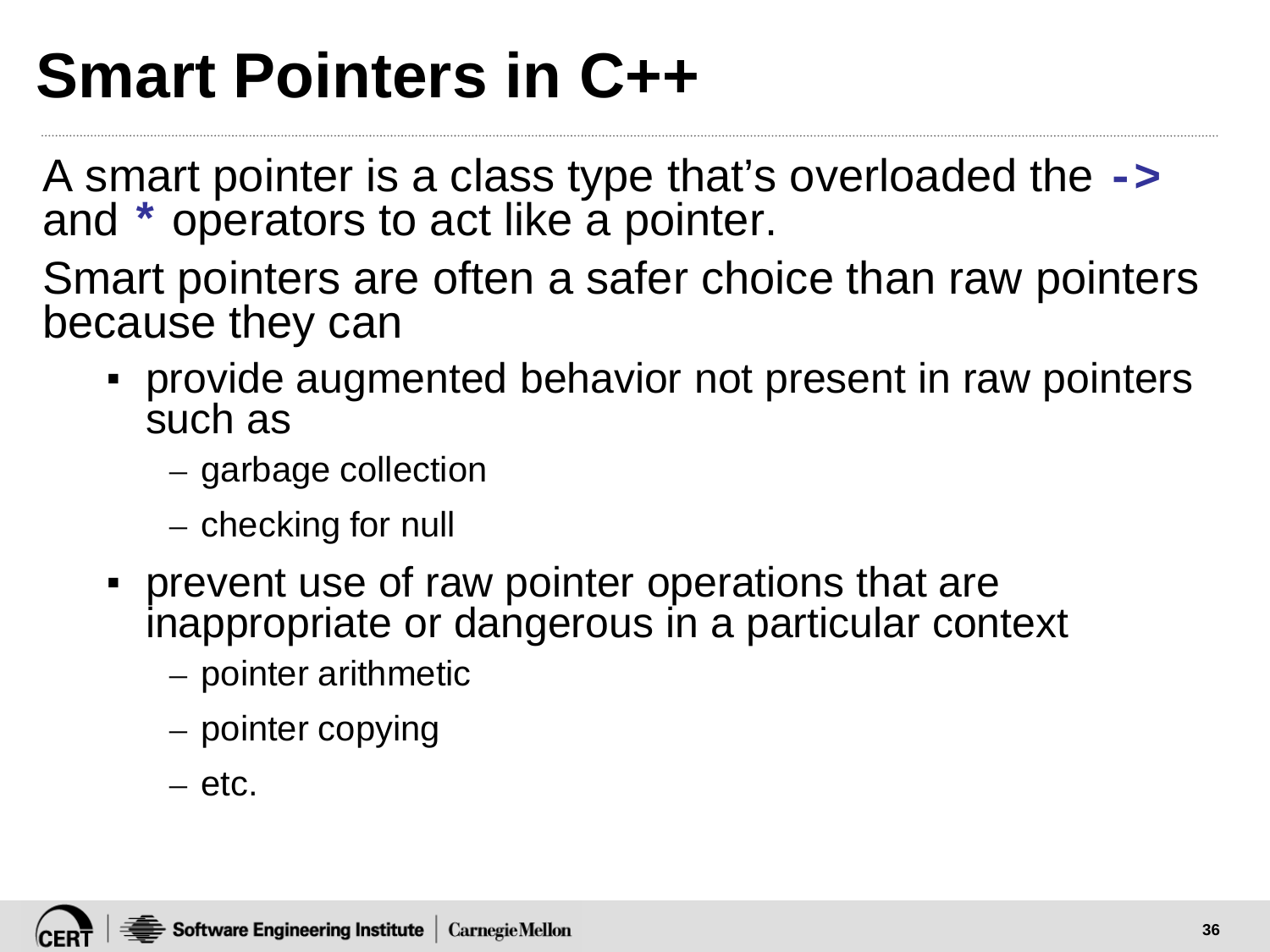# **Reference Counted Smart Pointers**

- Reference counted smart pointers maintain a reference count for the object to which they refer.
- When the reference count goes to zero, the object is garbage-collected.
- The most commonly-used such smart pointer is the soon-to-be-standard **shared\_ptr** of the TR1 extensions to the C++ standard library.
- Additionally, there are many ad hoc reference counted smart pointers available.

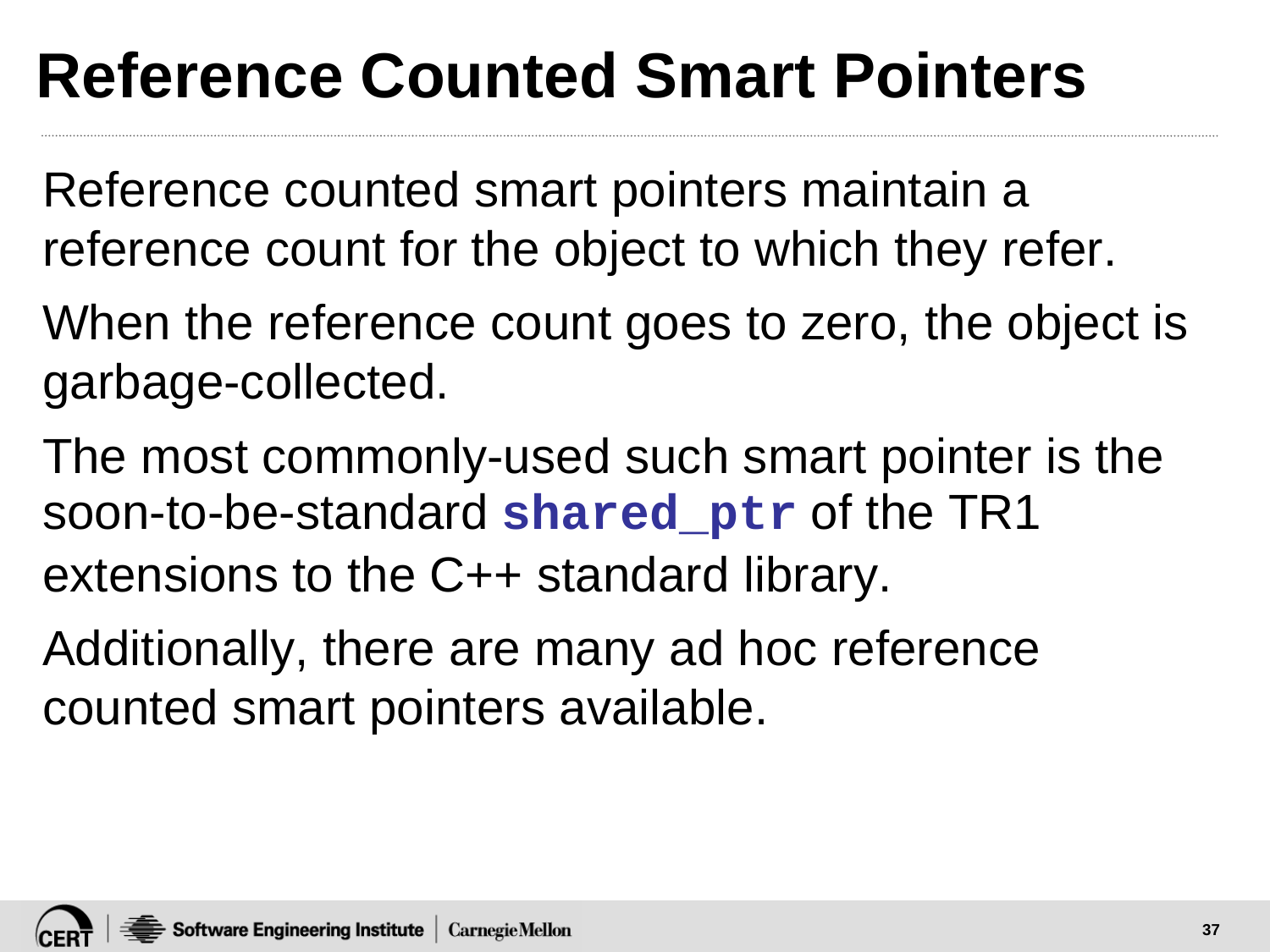# **Smart Pointer Elements**

The use of smart pointers avoids complexity.

```
vector<SP> pic;
pic.push_back( new Circle );
pic.push_back( new Triangle );
pic.push_back( new Square );
…
list<SP> picture;
picture.push_back( pic[2] );
picture.push_back( new Triangle );
picture.push_back( pic[0] );
…
// no cleanup necessary!
```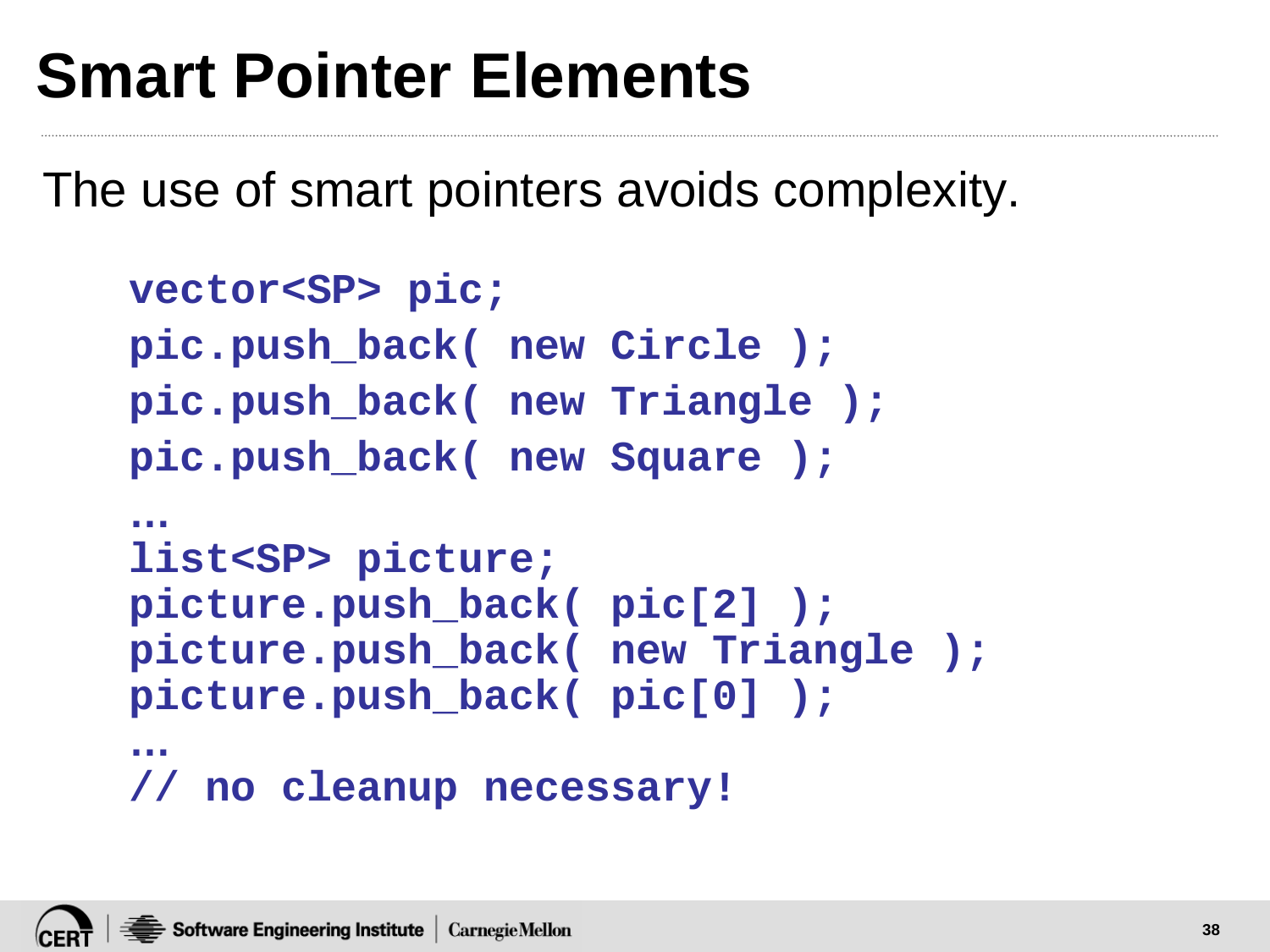## **Counted Pointers as Elements**

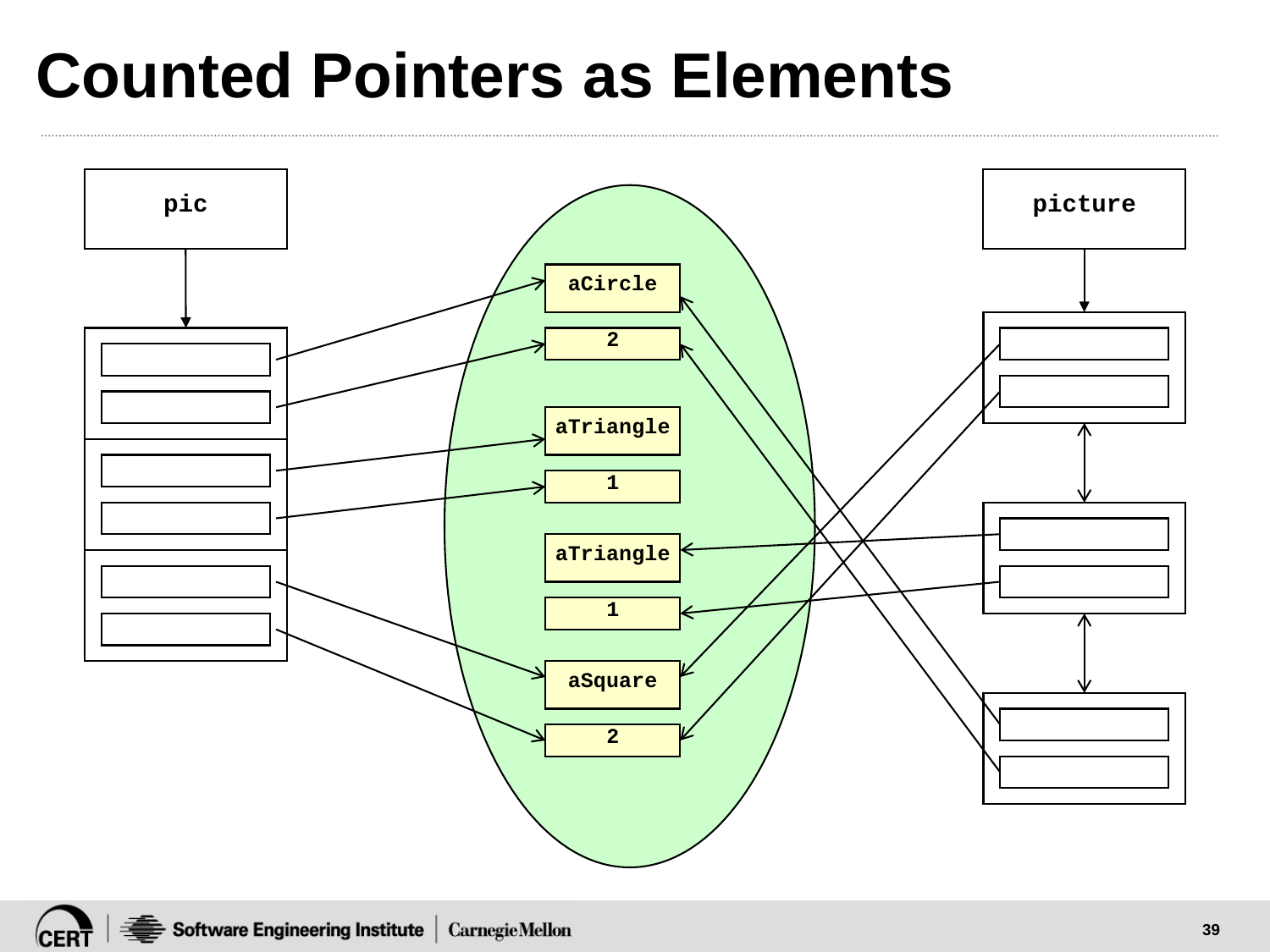# **Improperly Paired Functions**

Memory management functions must be properly paired.

If **new** is used to obtain storage, **delete** should be used to free it.

If **malloc()** is used to obtain storage, **free()** should be used to free it.

Using **free()** with **new** or **malloc()** with **delete** is a bad practice and can be a security vulnerability.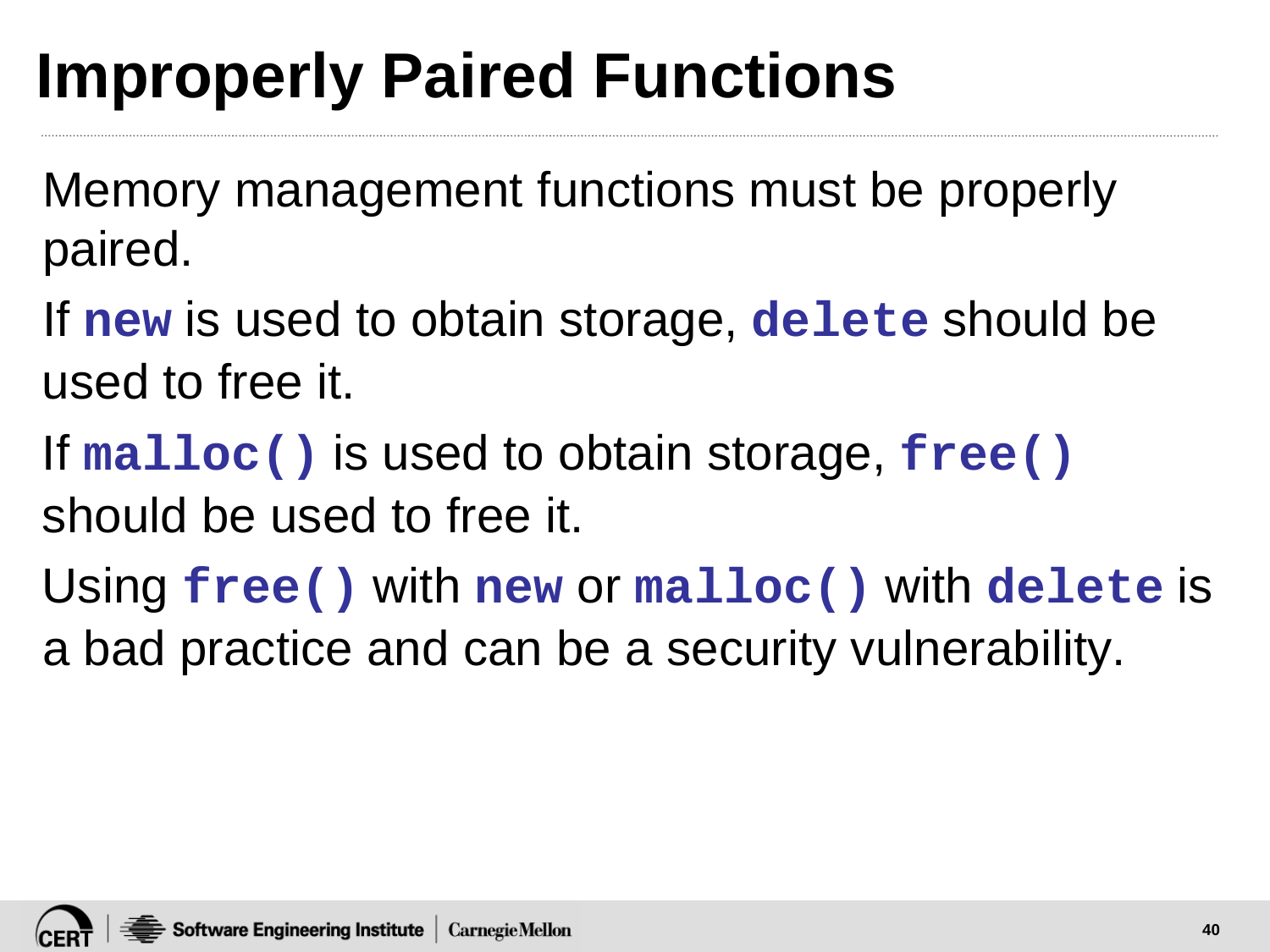# **Improperly Paired Functions Example**

```
int *ip = new int(12);
```

```
. . .
```
**. . .** 

```
free(ip); // wrong!
```

```
ip = static_cast<int *>malloc(sizeof(int));
*ip = 12;
```

```
delete ip; // wrong!
```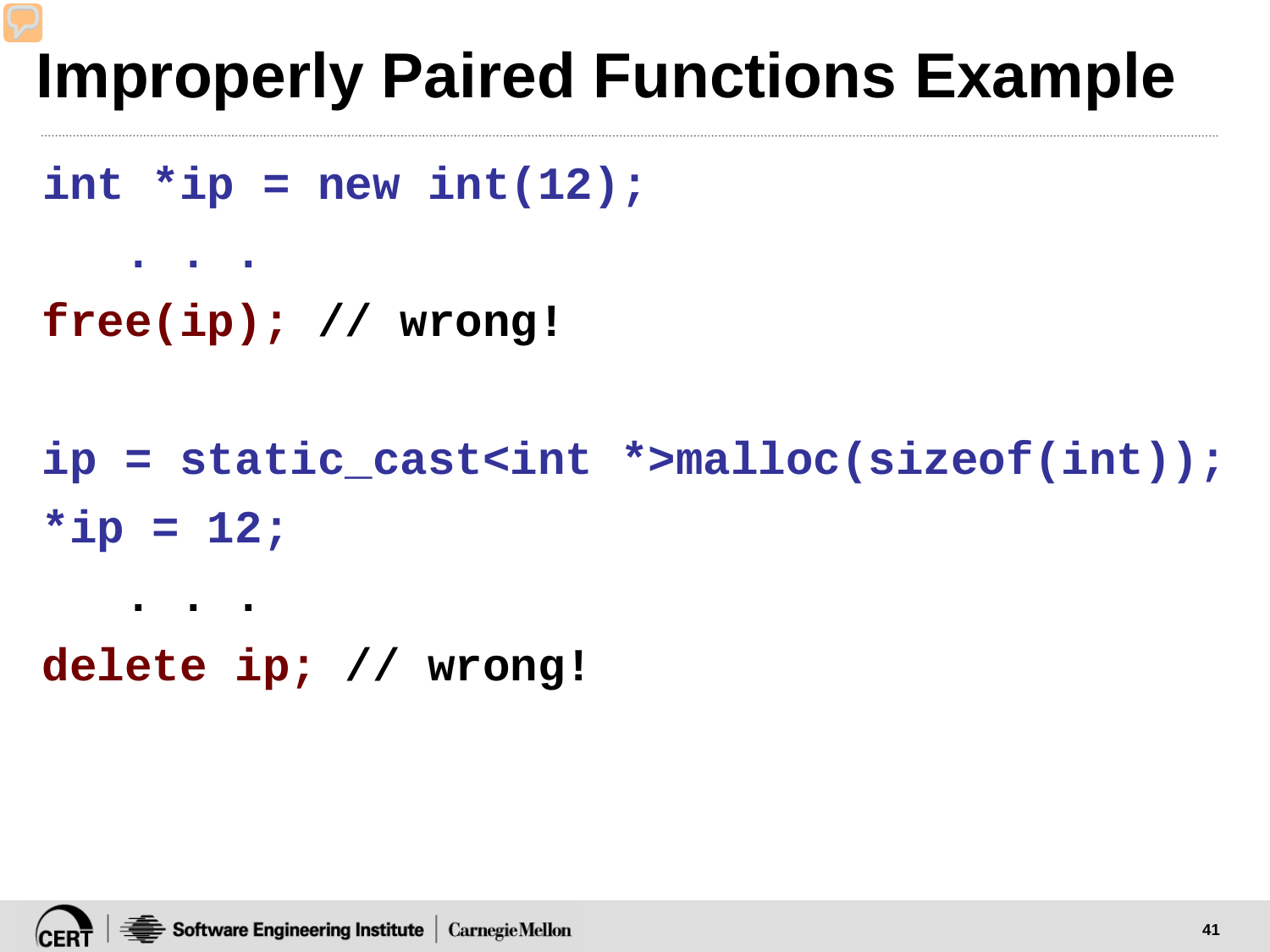# **Scalars and Arrays**

The **new** and **delete** operators are used to allocate and deallocate scalars:

**Widget \*w = new Widget(arg); delete w;**

The **new []** and **delete []** operators are used to allocate and free arrays:

```
w = new Widget[n];
delete [] w;
```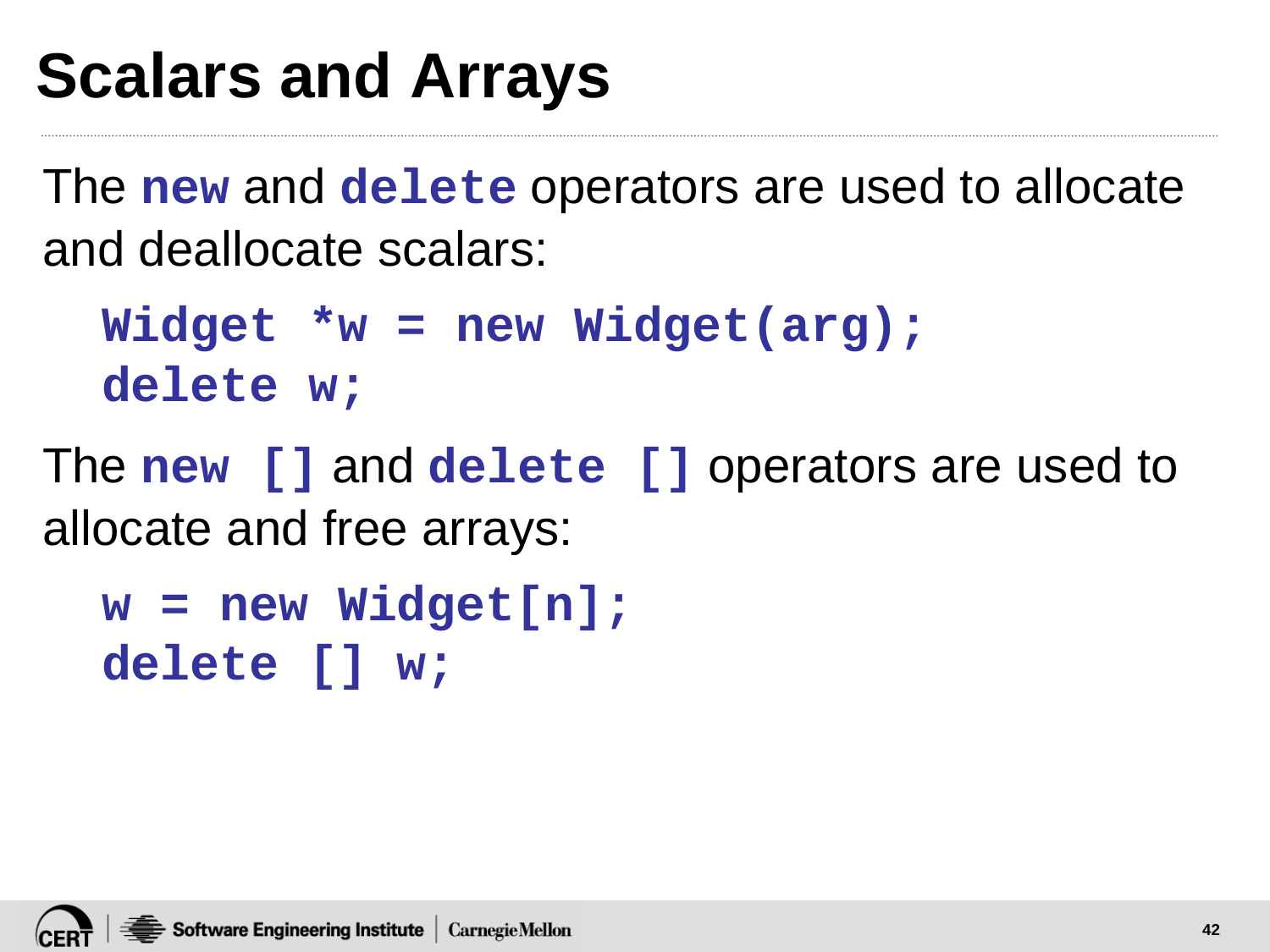## **Scalars and Arrays**

```
int *ip = new int[1];
   . . . 
delete ip; // error!
   . . . 
ip = new int(12);
   . . . 
delete [] ip; // error!
```

```
See: 
http://taossa.com/index.php/2007/01/03/attacki
ng-delete-and-delete-in-c/#more-52
```
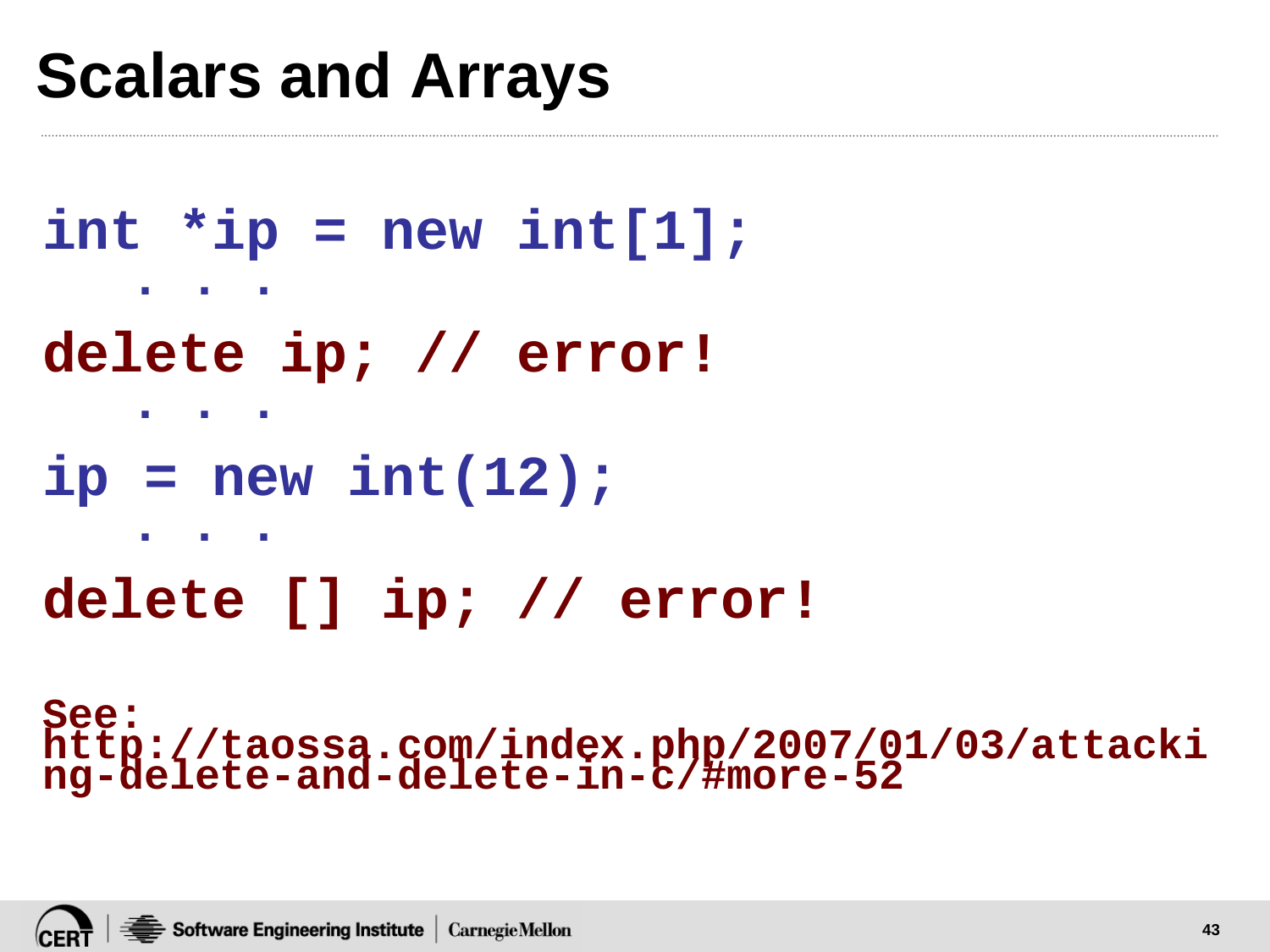### **new and operator new in C++**

**new** is a built-in operator that calls a function named **operator new**.

After obtaining memory from **operator new**, the **new** operator initializes the raw memory to create an object.

A similar relationship exists between the

- **delete** operator and the function **operator delete**
- **new[]** operator and **operator new[]**
- **delete[]** operator and **operator delete[]**

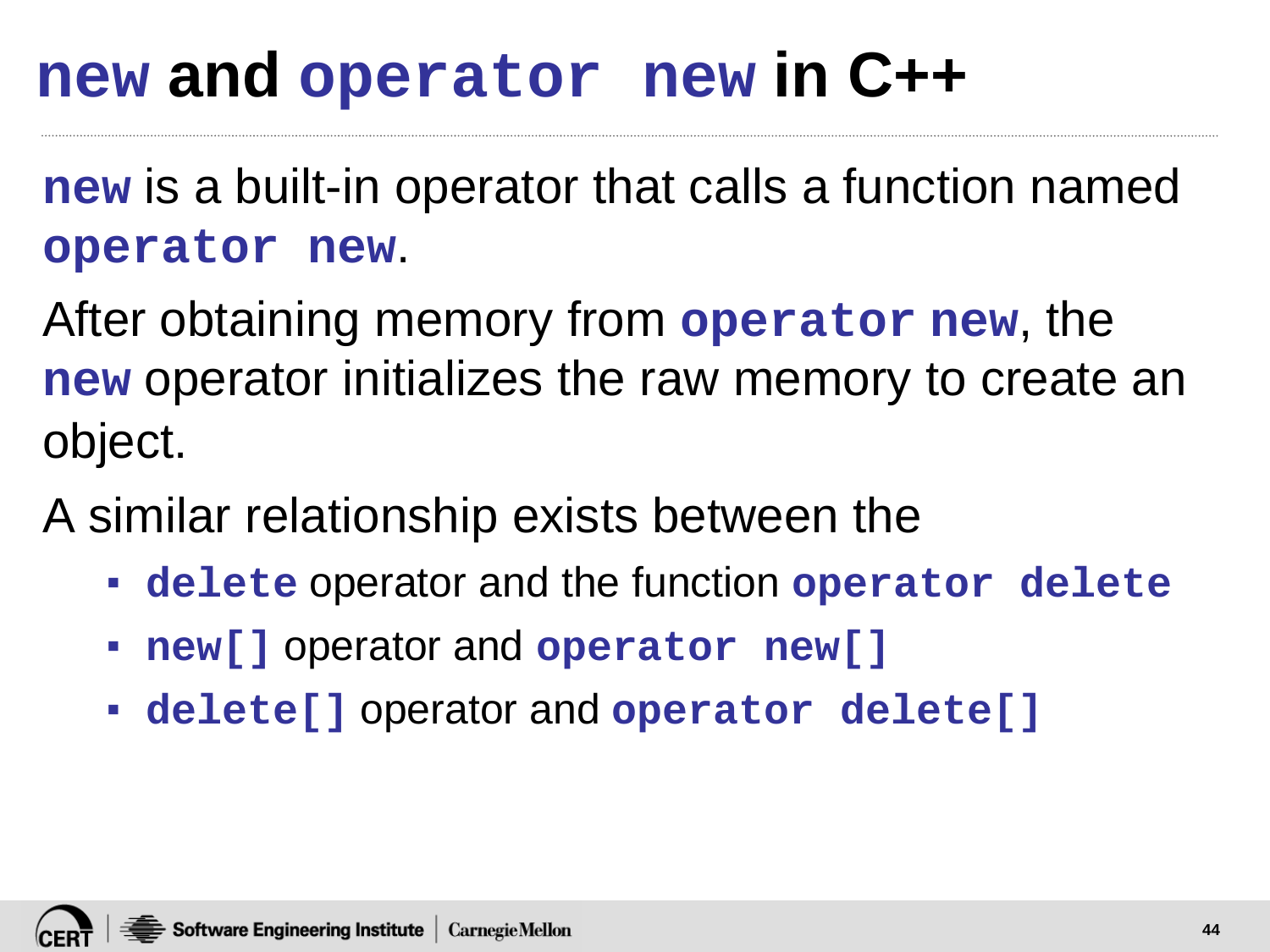# **Constructor and Destructor Mismatch**

Raw memory may be allocated with a direct call to **operator new**, but no constructor is called.

It's important not to invoke a destructor on raw memory.

```
string *sp = static_cast<string *>
              (operator new(sizeof(string));
…
```
#### **delete sp; // error!**

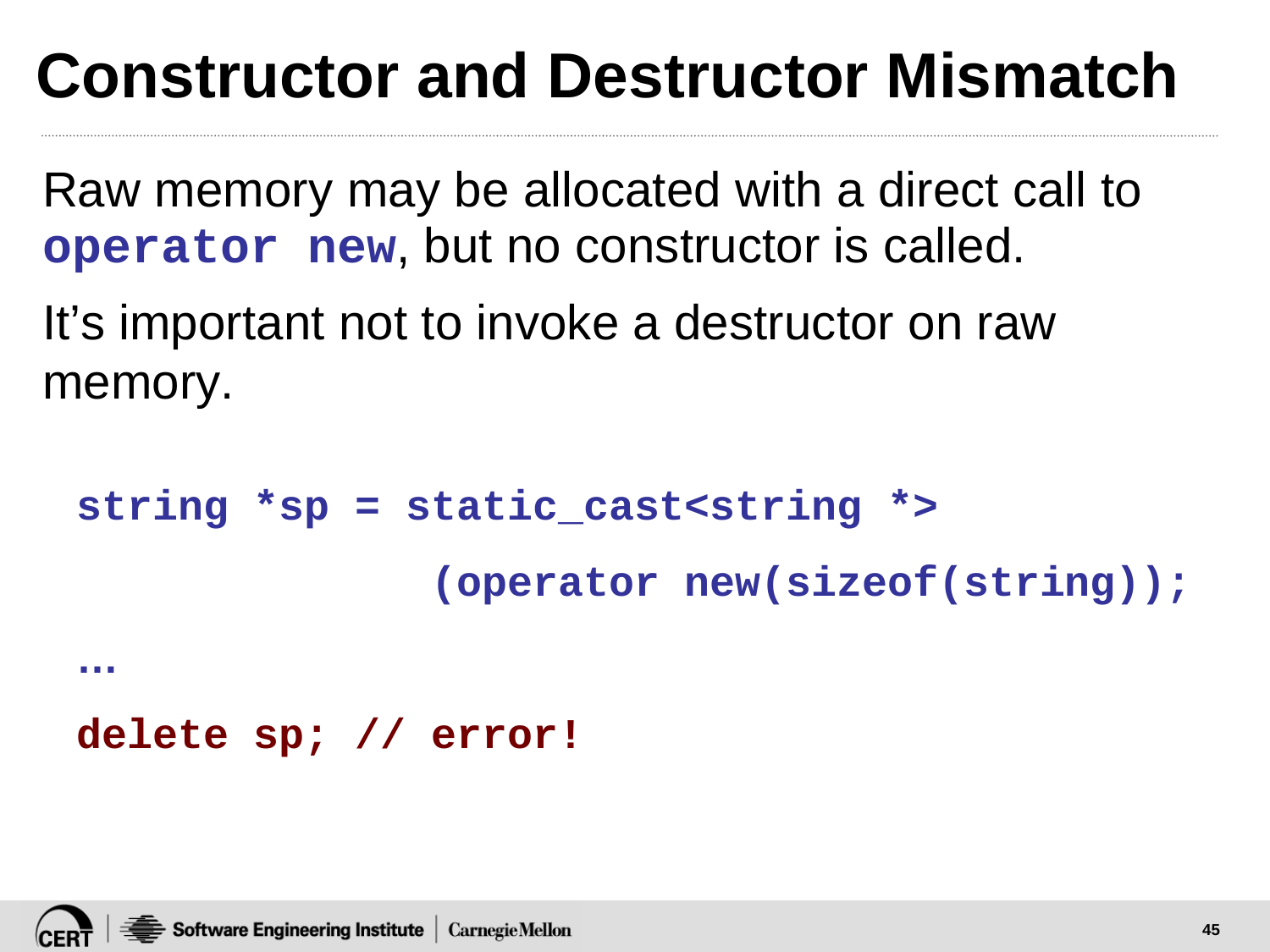# **Mismatch with Member New**

The functions **operator new** and **operator delete** may be defined as member functions.

They're static member functions that hide inherited or namespace-level functions with the same name.

As with other memory management functions, it's important to keep them properly paired.

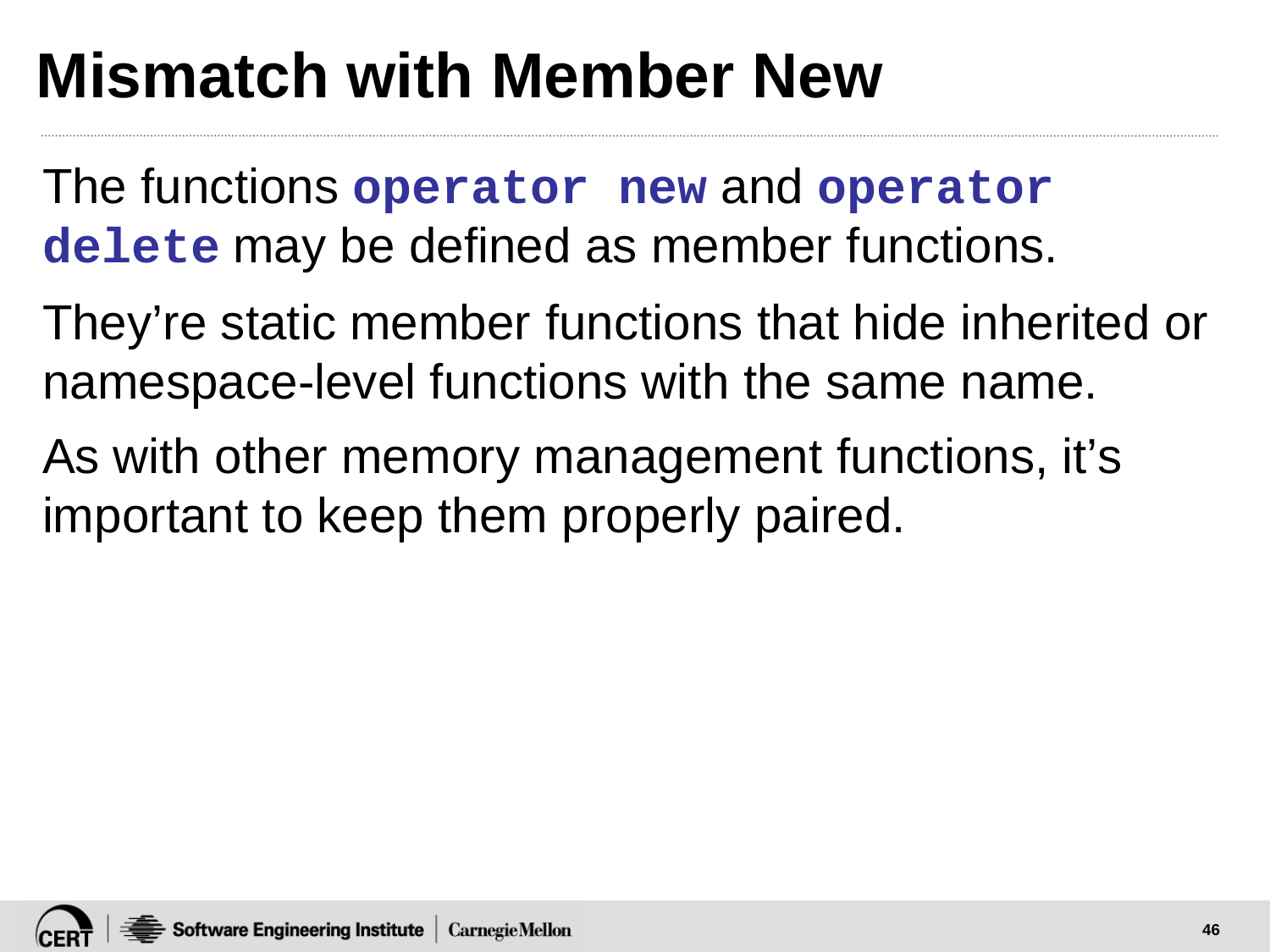#### **Member new and delete**

```
class B {
  public:
    void *operator new( size_t );
    // no operator delete!
    …
};
…
B *bp = new B; // use B::operator new
…
delete bp; // use ::operator delete!
```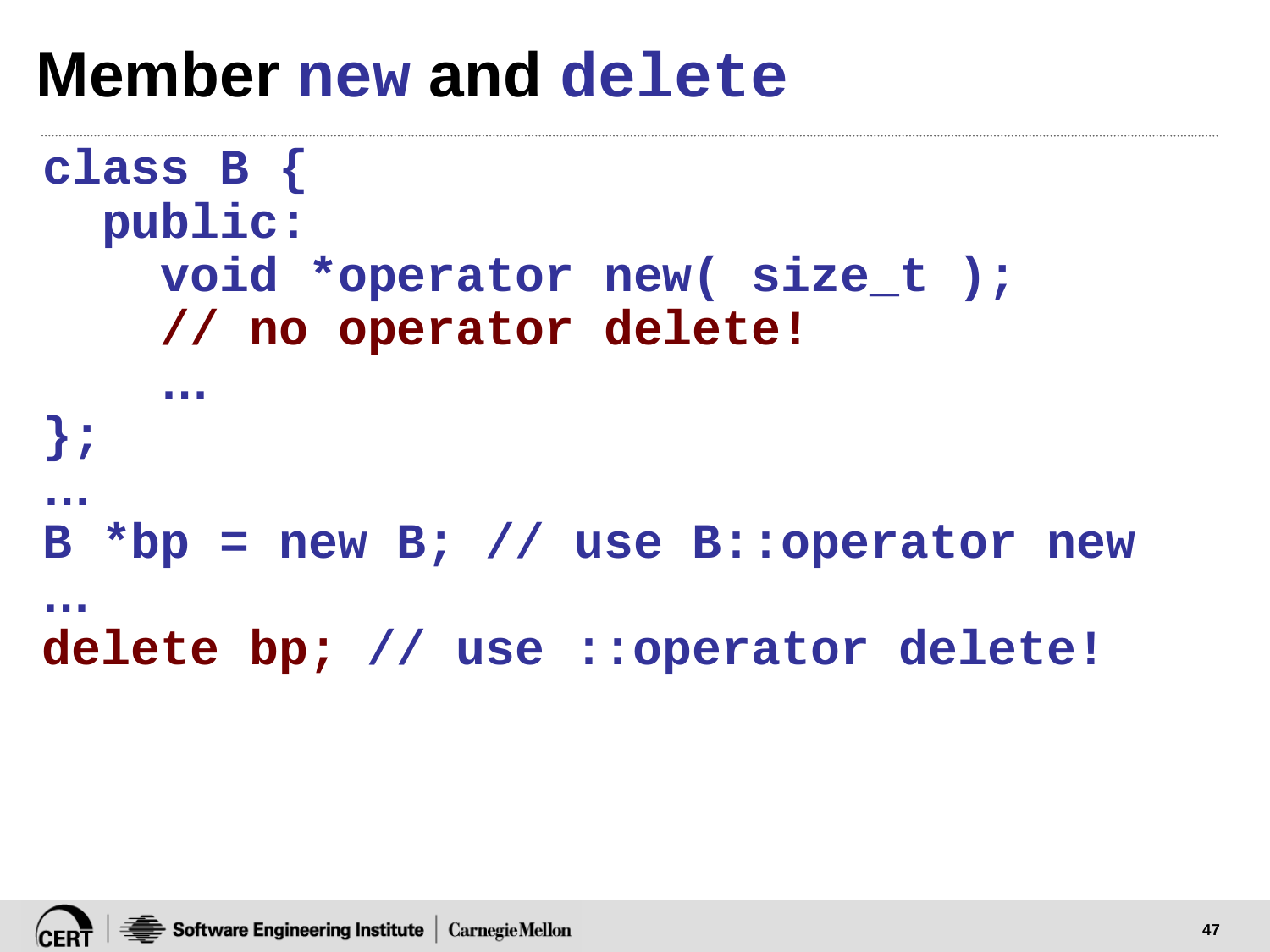#### **malloc(0)**

Zero-length allocations using **malloc()** can lead to errors.

- **EXECT:** Behavior is implementation-defined
- Common behaviors are to
	- return a zero-length buffer (e.g., MSVS)
	- return a null pointer

The safest and most portable solution is to ensure zero-length allocation requests are not made.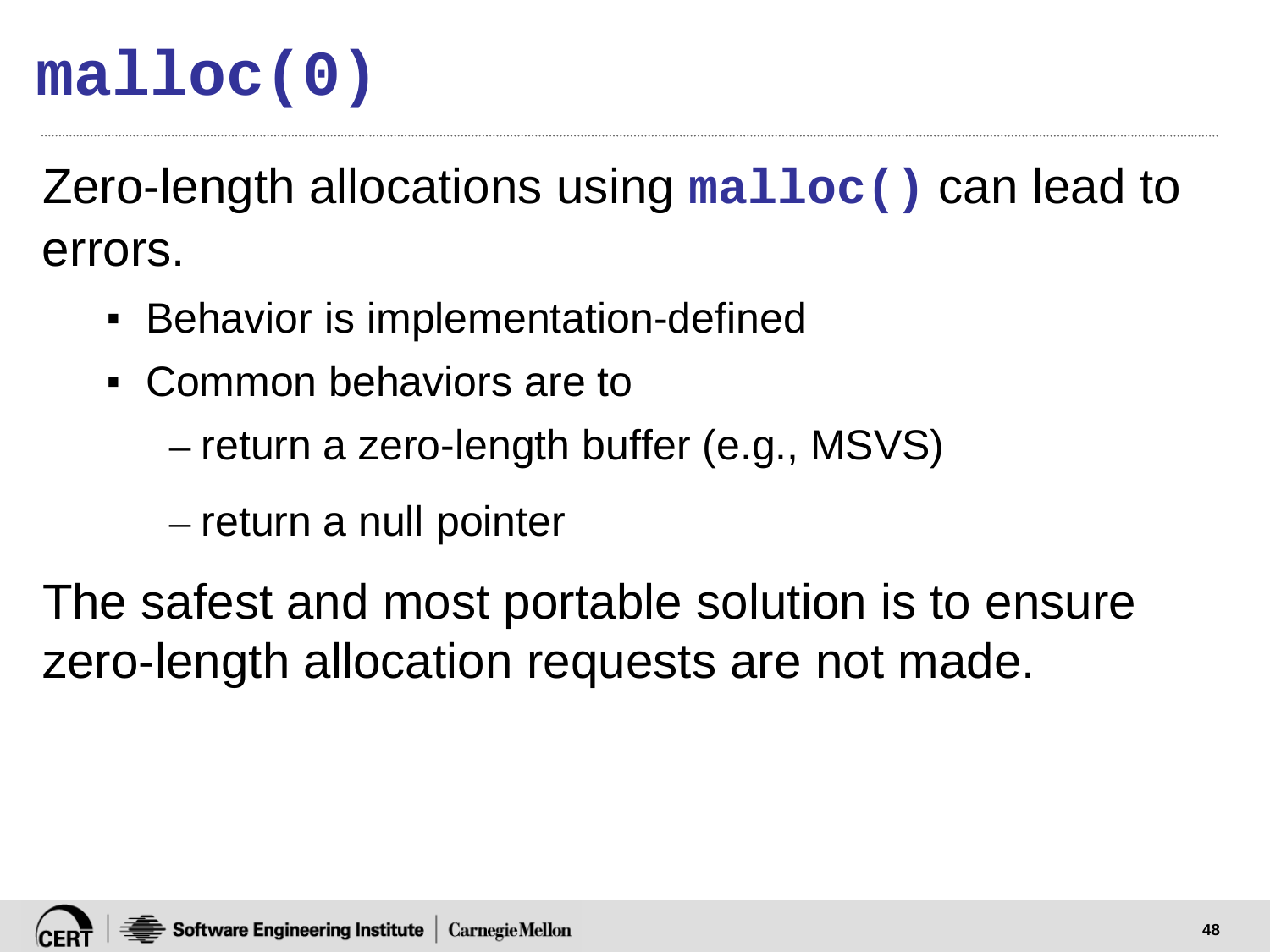#### **realloc(p, 0)**

The **realloc()** function deallocates the old object and returns a pointer to a new object of a specified size.

If memory for the new object cannot be allocated, the **realloc()** function does not deallocate the old object and its value is unchanged.

If the **realloc()** function returns a null pointer, failing to free the original memory will result in a memory leak.

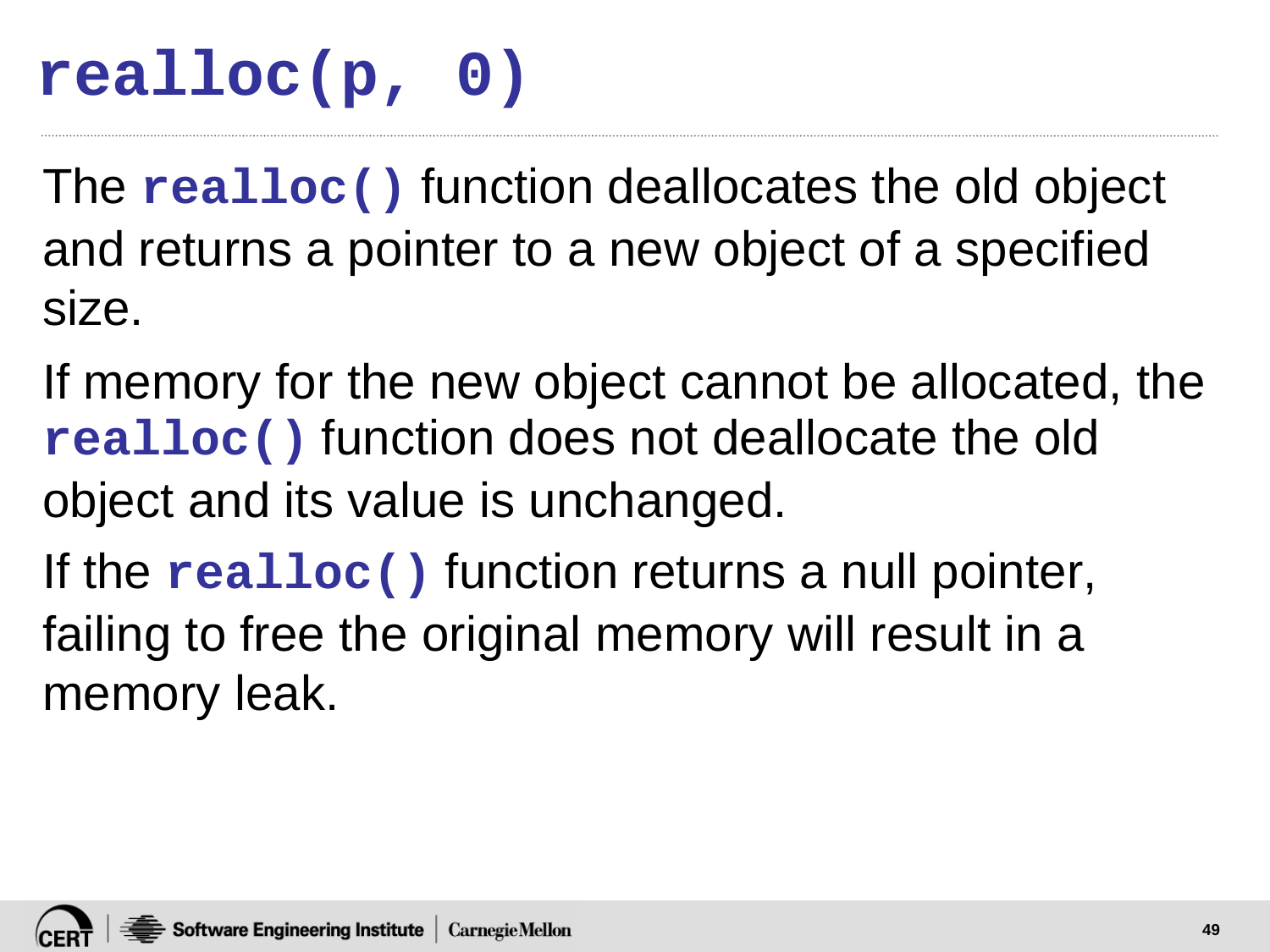# **Standard Idiom Using realloc()**

```
char *p2;
```

```
char *p = malloc(100);
```

```
...
```

```
if ((p2=realloc(p, nsize)) == NULL) { 
  if (p) free(p); 
  p = NULL; 
                            If realloc() fails,
```
**return NULL;** 

```
it returns NULL and 
does not free the 
memory referenced 
by p
```
**}** 

**p = p2;**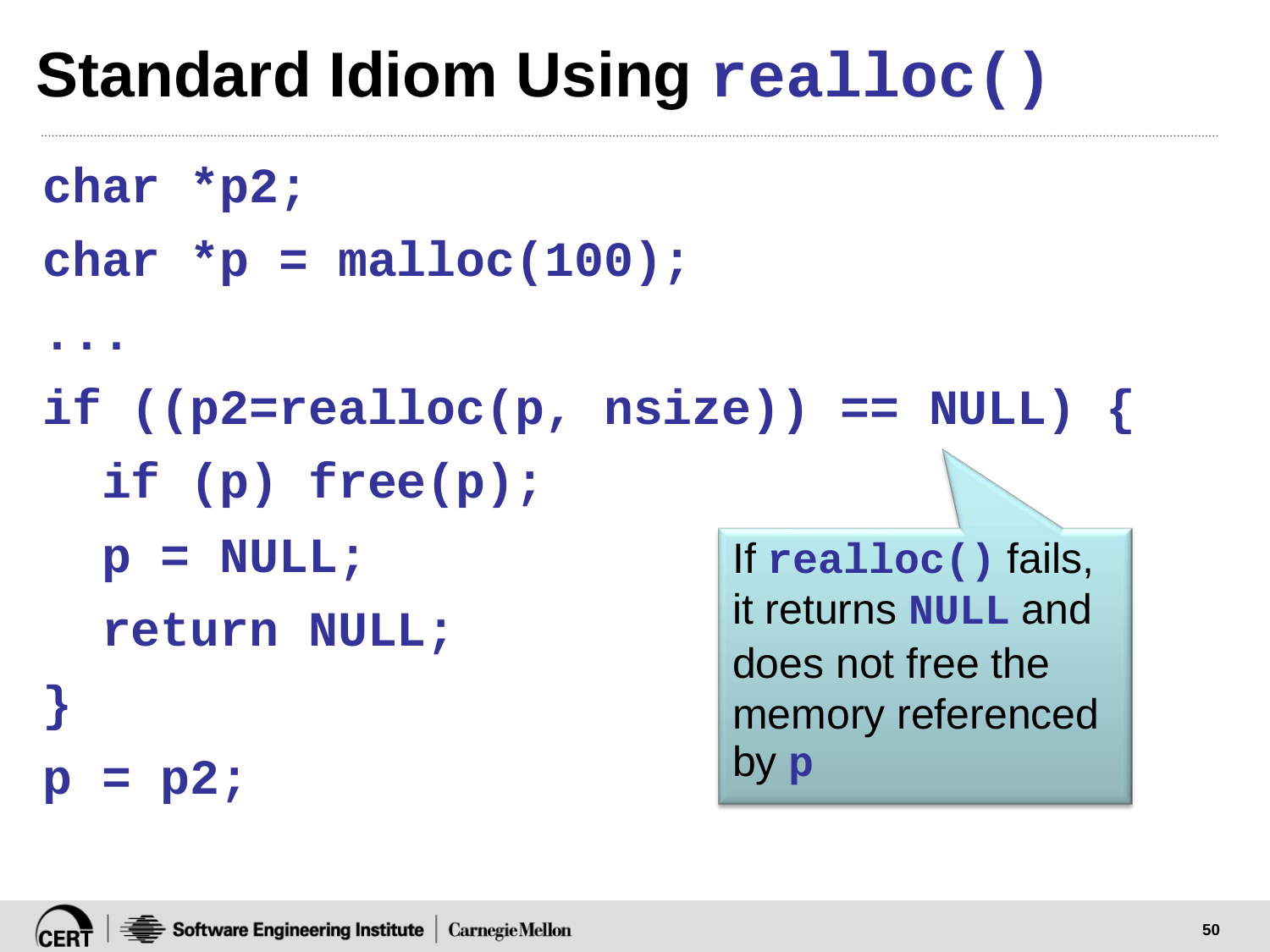# **Re-Allocating Zero Bytes**

If the value of **nsize** in this example is 0, the standard allows the option of either returning a null pointer or returning a pointer to an invalid (e.g., zerolength) object.

The **realloc()** function for

- GCC 3.4.6 with libc 2.3.4 returns a non-null pointer to a zero-sized object (the same as **malloc(0)**)
- **.** both Microsoft Visual Studio Version 7.1 and GCC Version 4.1.0 return a null pointer

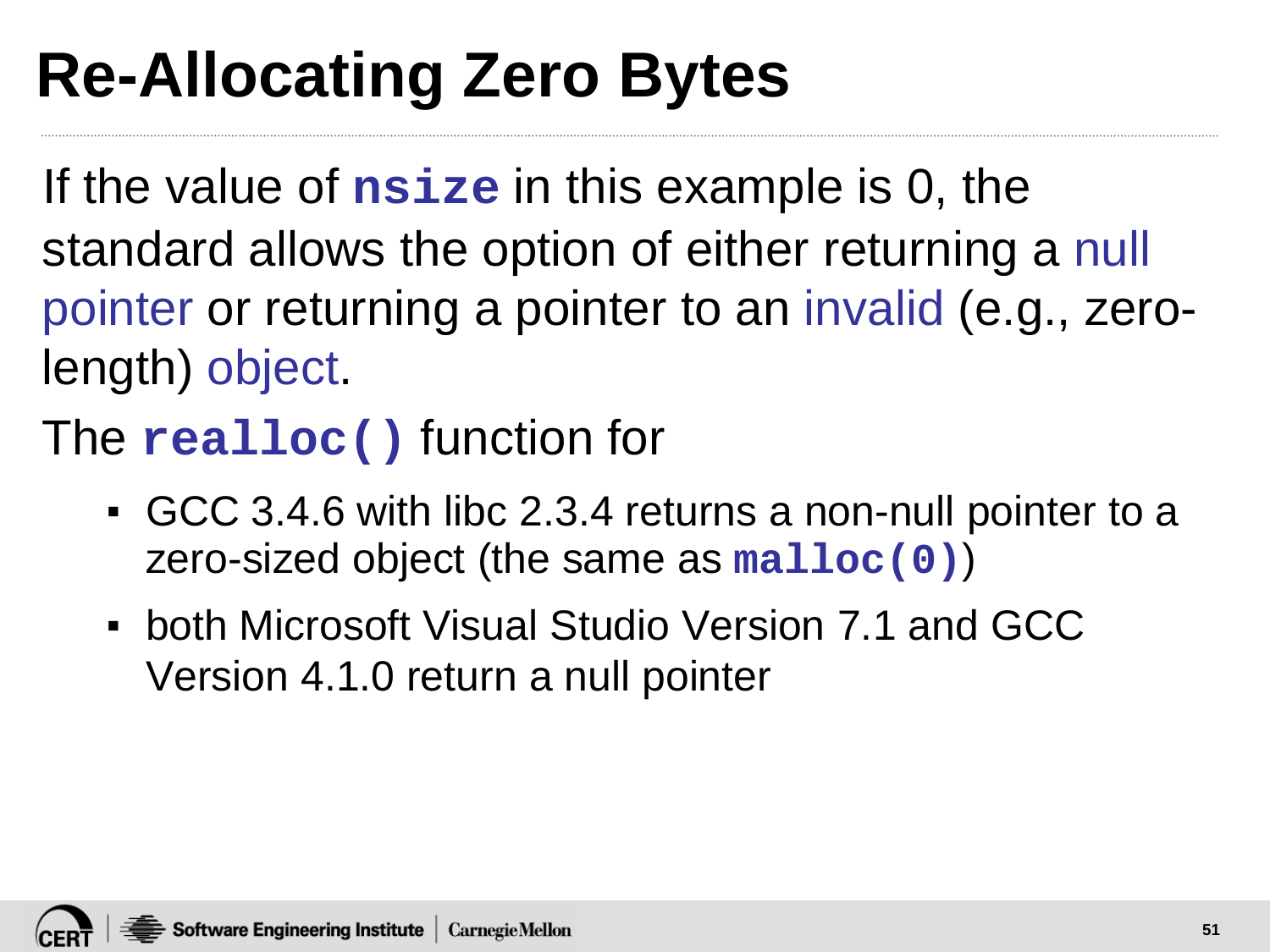# **Standard Idiom Using realloc()**

```
char *p2;
```

```
char *p = malloc(100);
```
**...** 

if  $((p2=realloc(p, 0)) == NULL)$ 

**if (p) free(p);** 

**p = NULL;** 

**return NULL;** 

In cases where **realloc()** frees the memory but returns a null pointer, execution of the code in this example results in a double-free.



**}** 

**p = p2;**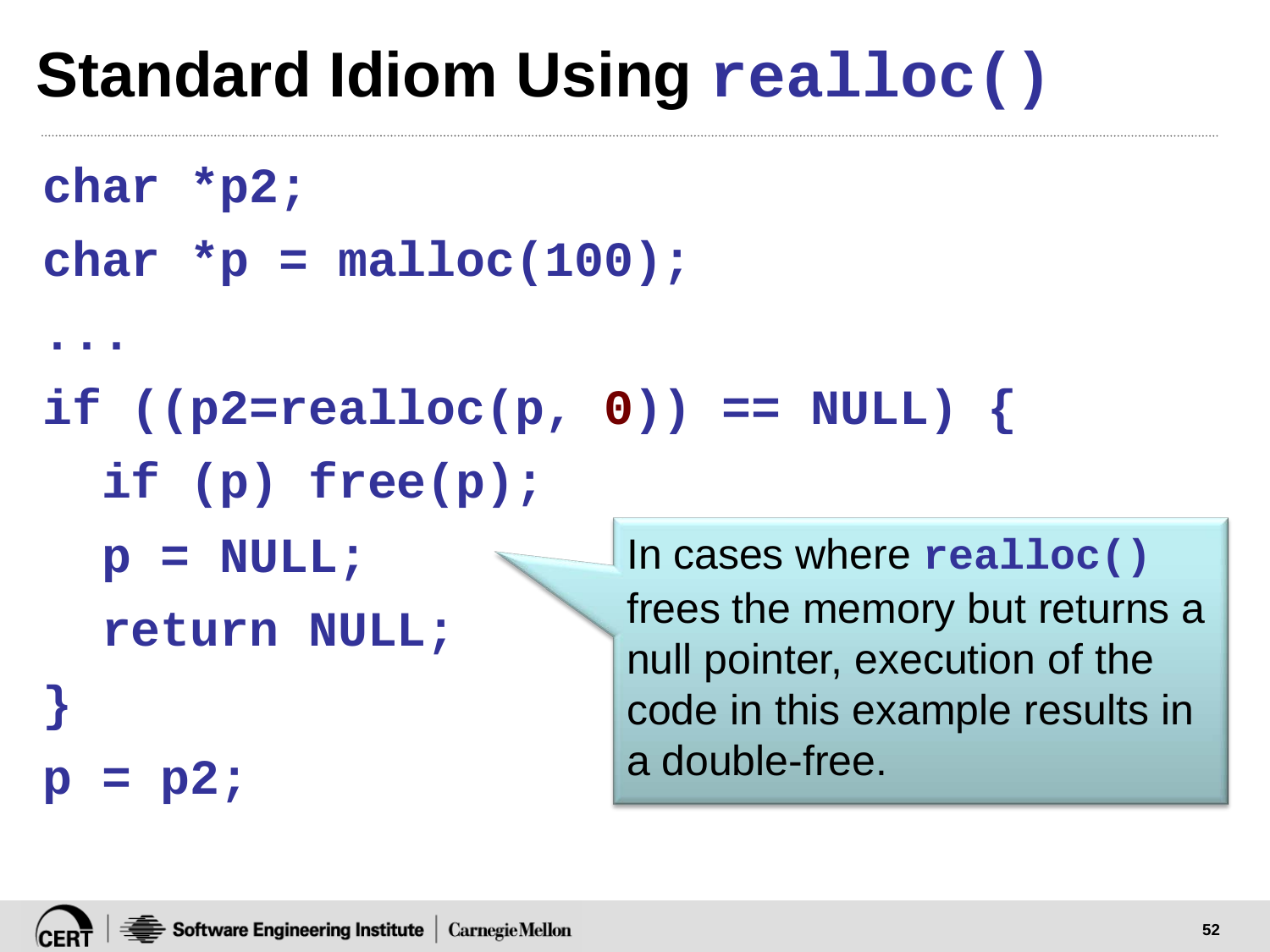# **Don't Allocate Zero Bytes**

```
char *p2; 
char *{\bf p} = malloc(100);
... 
if ((nsize == 0) || 
    (p2=realloc(p, nsize)) == NULL) { 
  if (p) free(p); 
  p = NULL; 
  return NULL; 
} 
p = p2;
```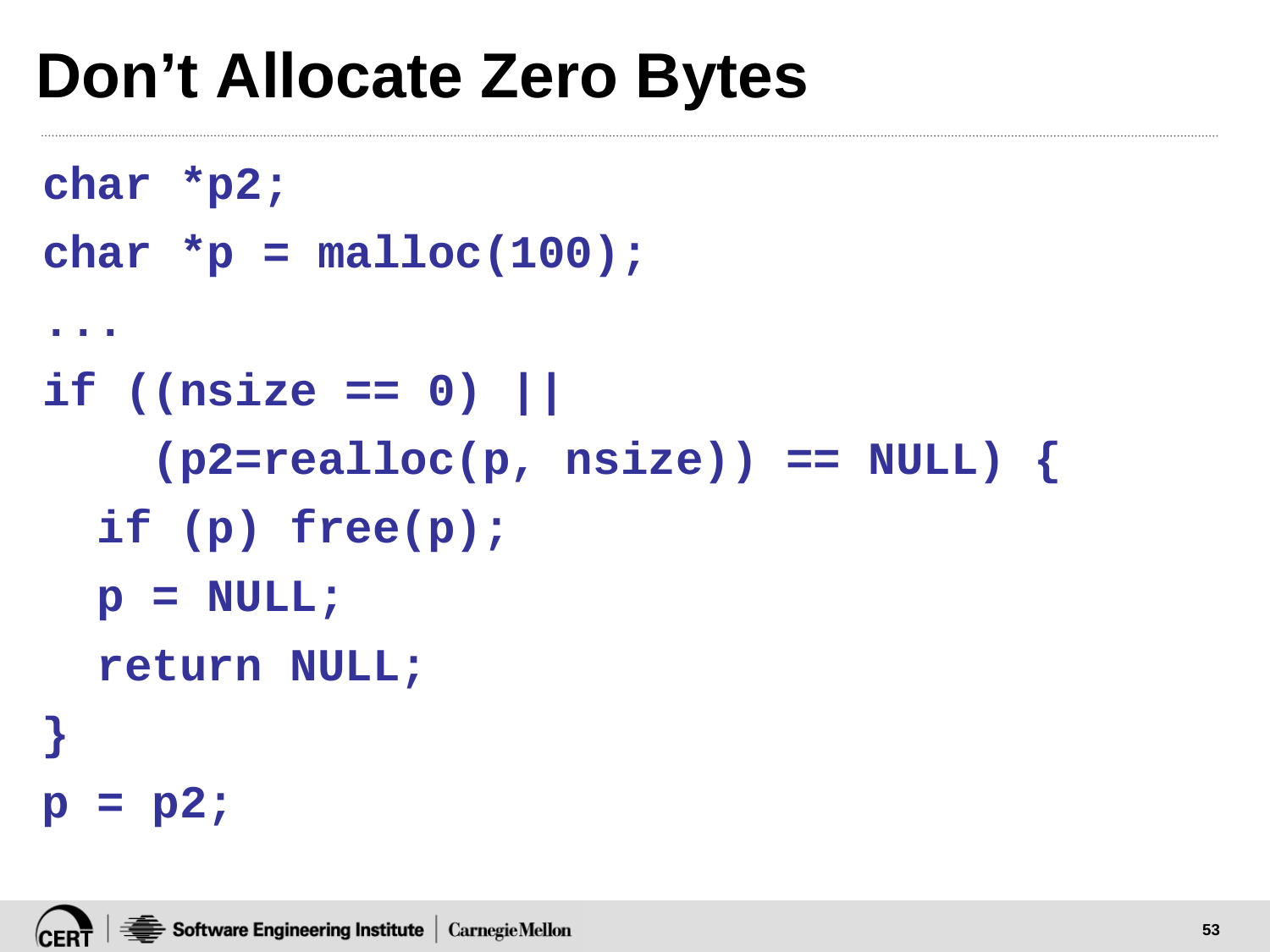#### **alloca()**

Allocates memory in the stack frame of the caller.

- This memory is automatically freed when the function that called **alloca()** returns.
- Returns a pointer to the beginning of the allocated space.
- Implemented as an in-line function consisting of a single instruction to adjust the stack pointer.
- Does not return a null error and can make allocations that exceed the bounds of the stack.

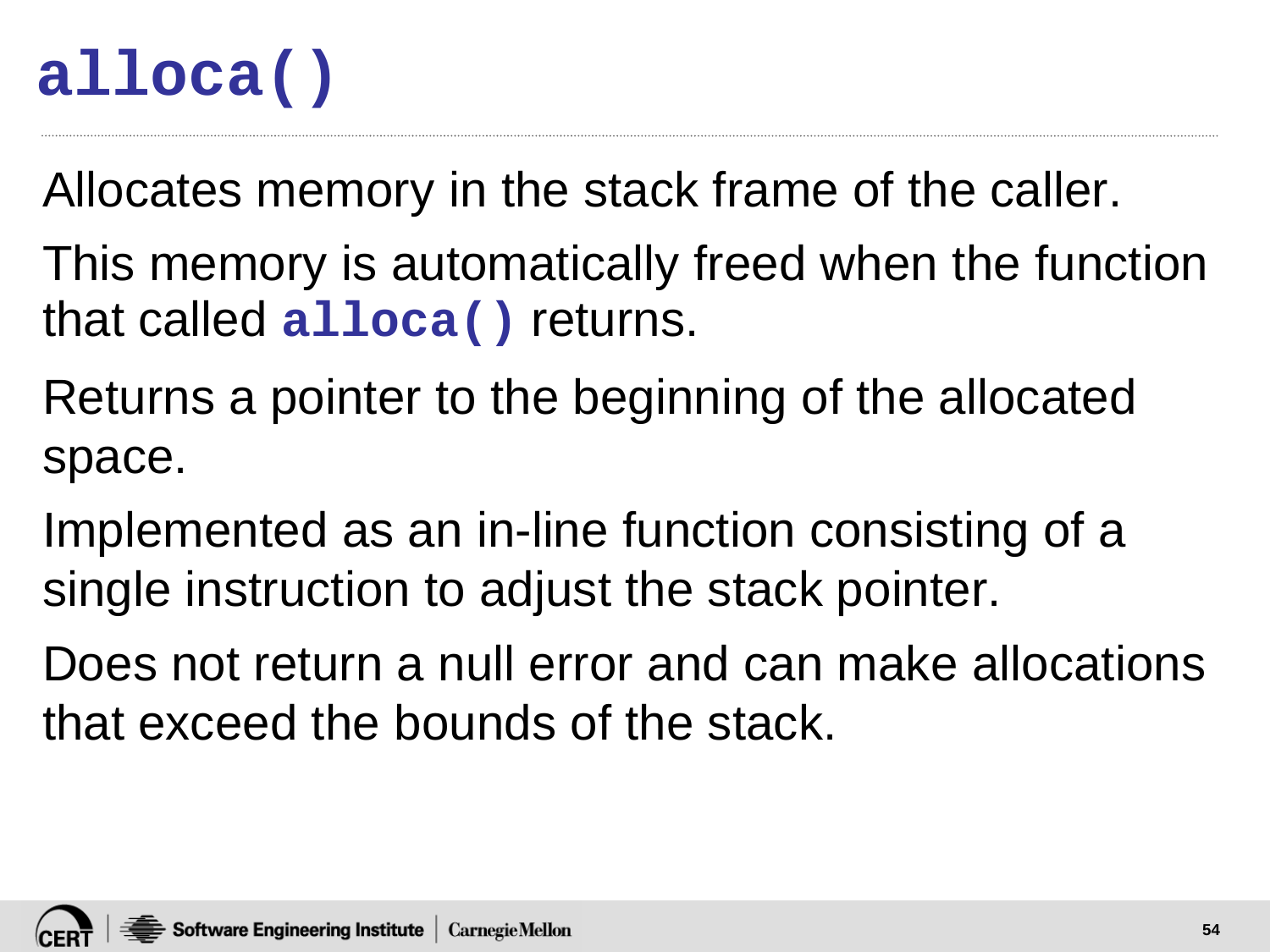#### **alloca()**

Programmers may become confused because having to **free()** calls to **malloc()** but not to **alloca()**.

Calling **free()** on a pointer not obtained by calling **calloc()** or **malloc()** is a serious error.

- The use of **alloca()** is discouraged.
- It should not be used with large or unbounded allocations.

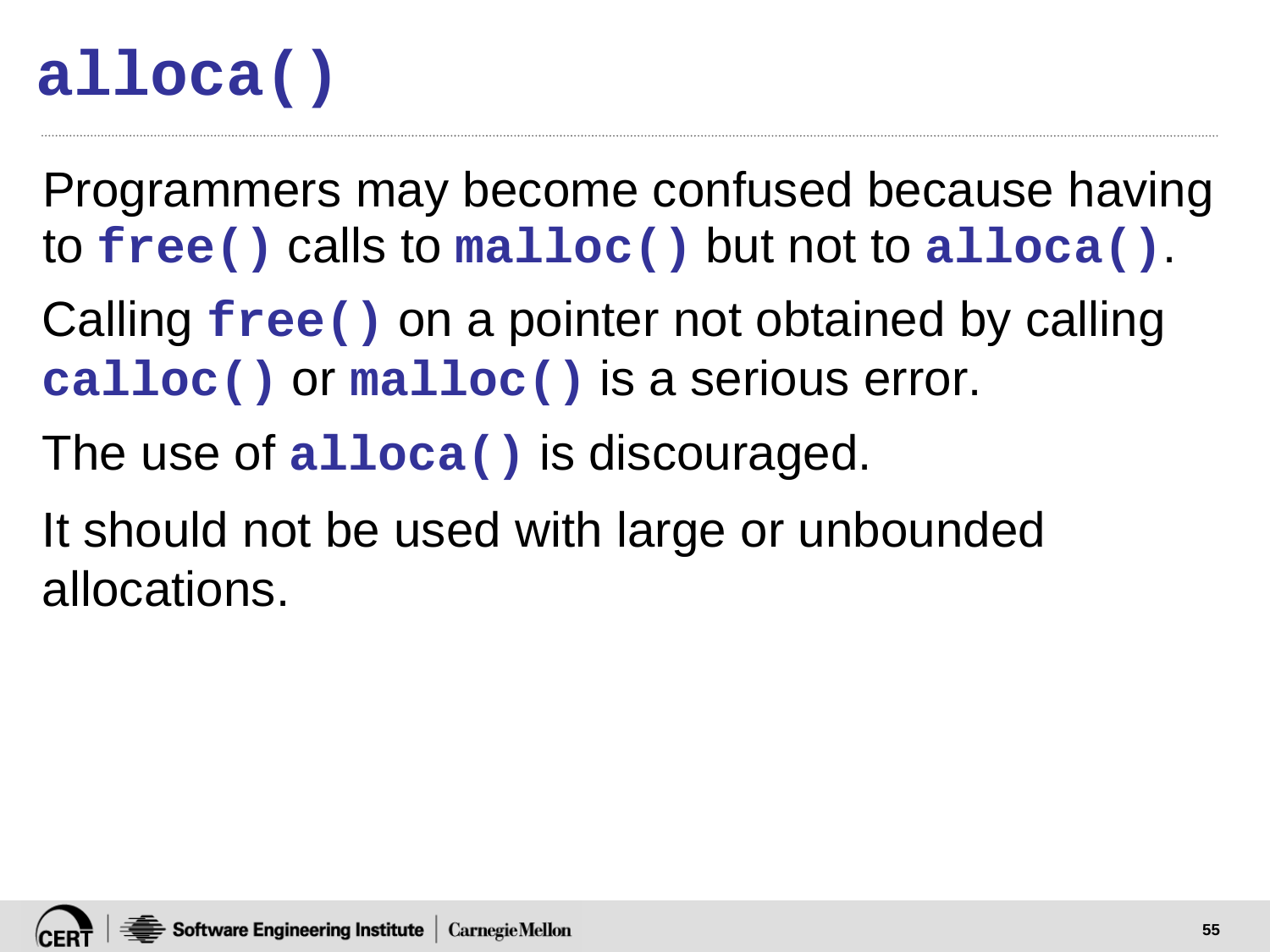## **Placement new in C++**

An overloaded version of **operator new**, "placement" **new**, allows an object to be created at an arbitrary memory location.

Because no memory is actually allocated by placement **new**, the **delete operator** should not be used to reclaim the memory.

The destructor for the object should be called directly.

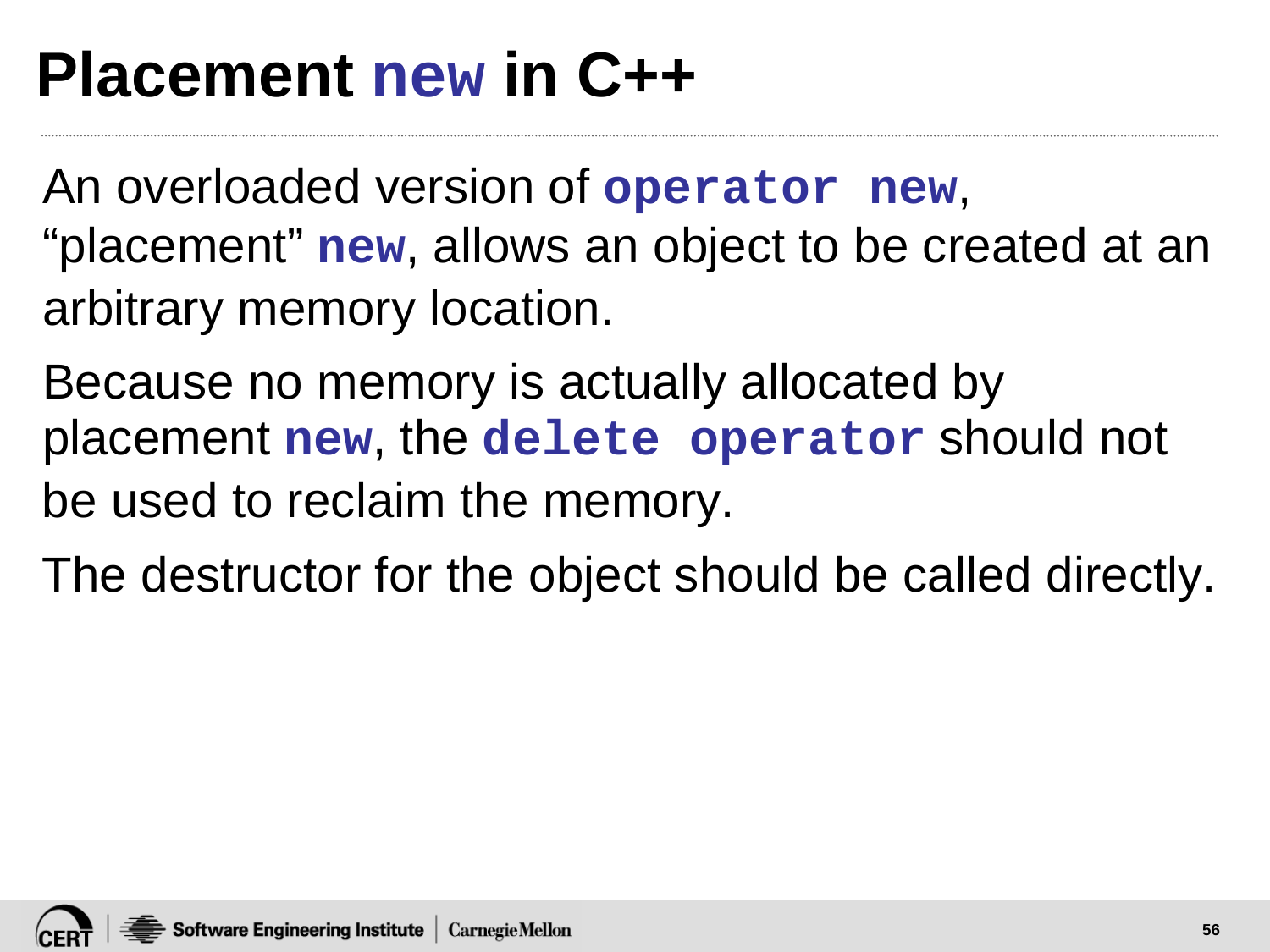## **Use of Placement new**

```
void const *addr
   = reinterpret_cast<void *>(0x00FE0000);
Register *rp = new ( addr ) Register;
…
delete rp; // error!
…
rp = new ( addr ) Register;
…
rp->~Register(); // correct
```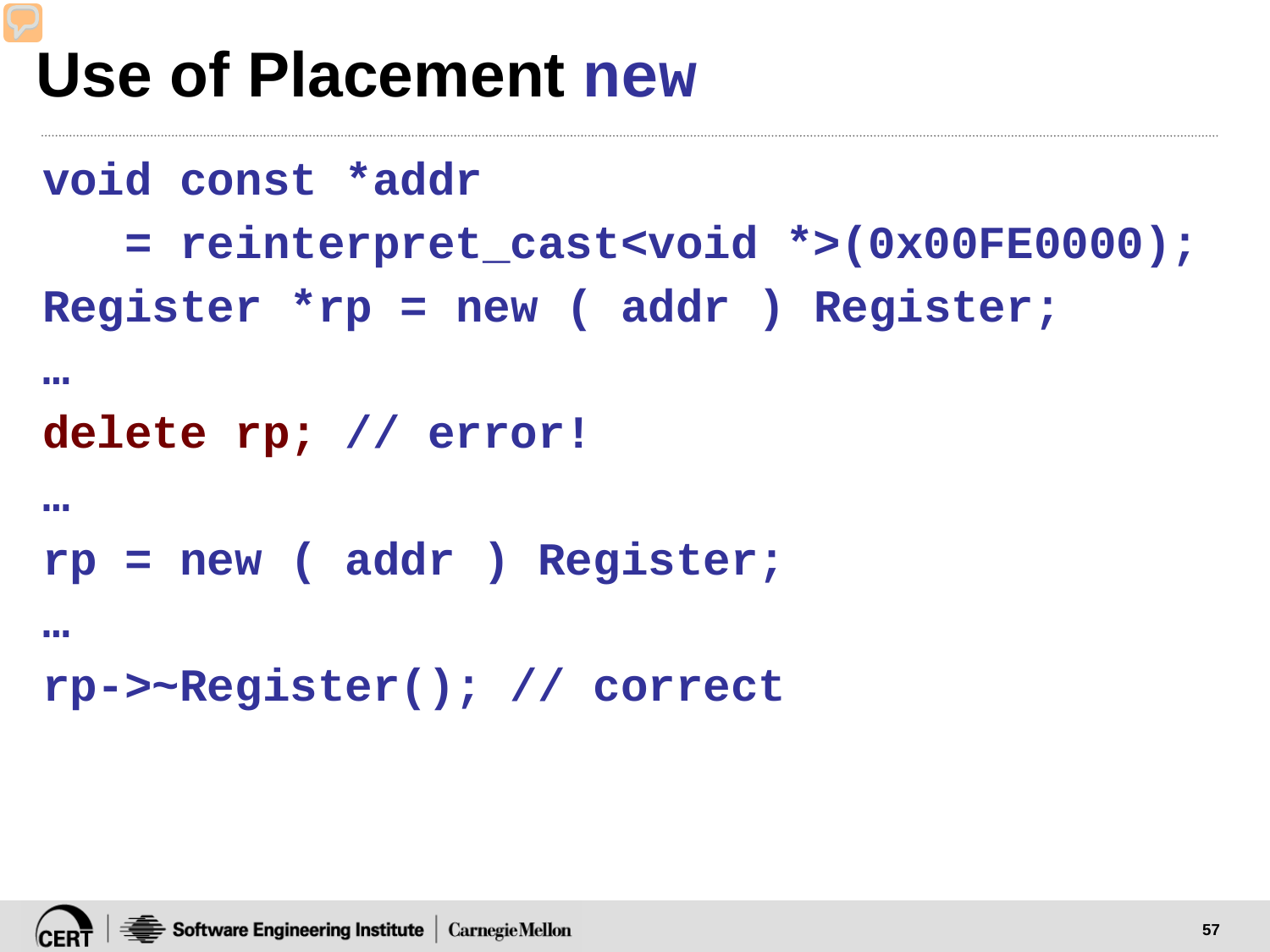# **Agenda**

Dynamic Memory Management

- Common Dynamic Memory Management Errors
- Doug Lea's Memory Allocator
- Buffer Overflows (Redux)
- Double-Free
- Mitigation Strategies

Summary

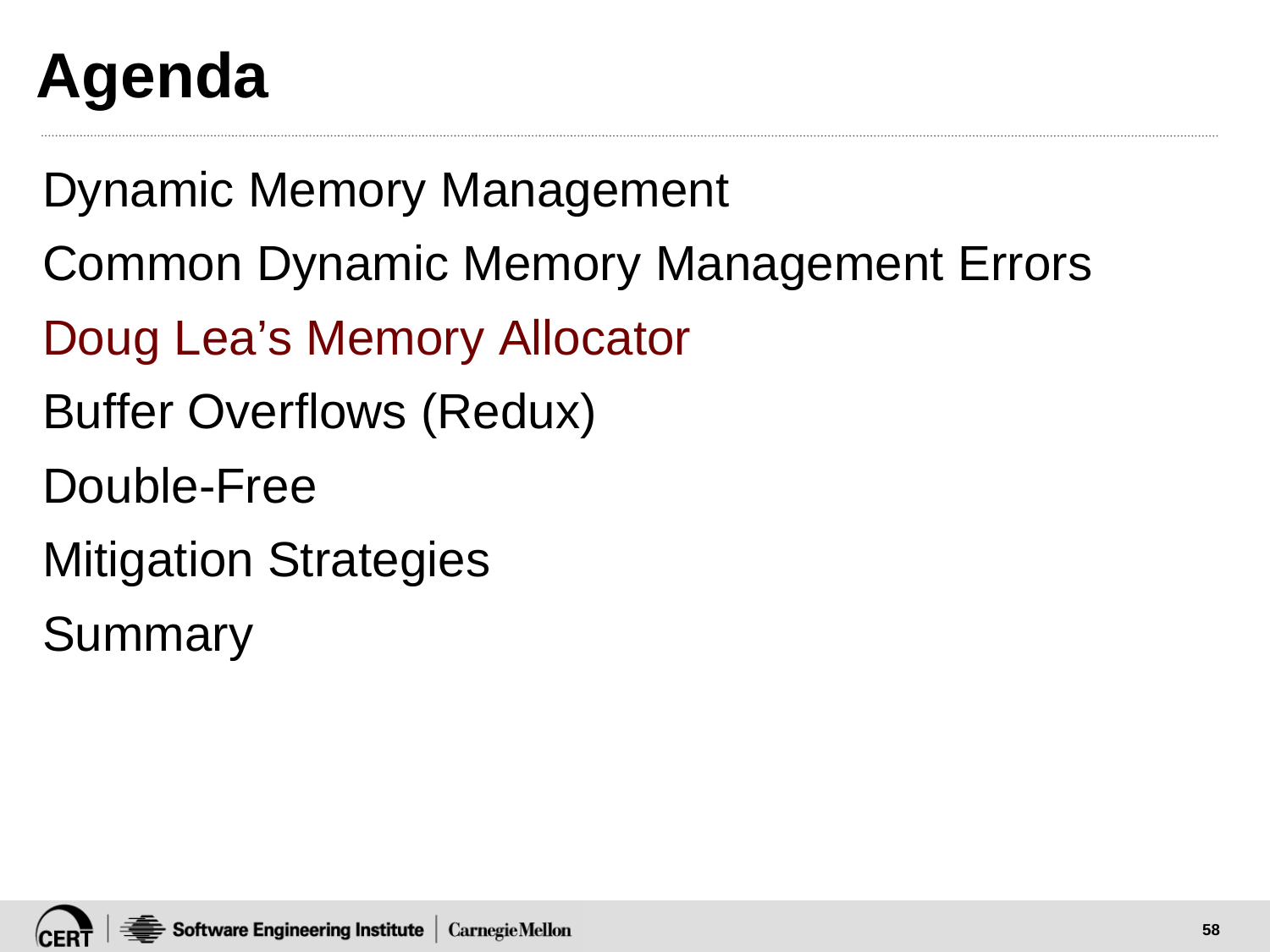# **Doug Lea's Memory Allocator**

The GNU C library and most versions of Linux are based on Doug Lea's malloc (dlmalloc) as the default native version of malloc.

Doug Lea releases dlmalloc independently and others adapt it for use as the GNU libc allocator.

- Malloc manages the heap and provides standard memory management.
- In dlmalloc, memory chunks are either allocated to a process or are free.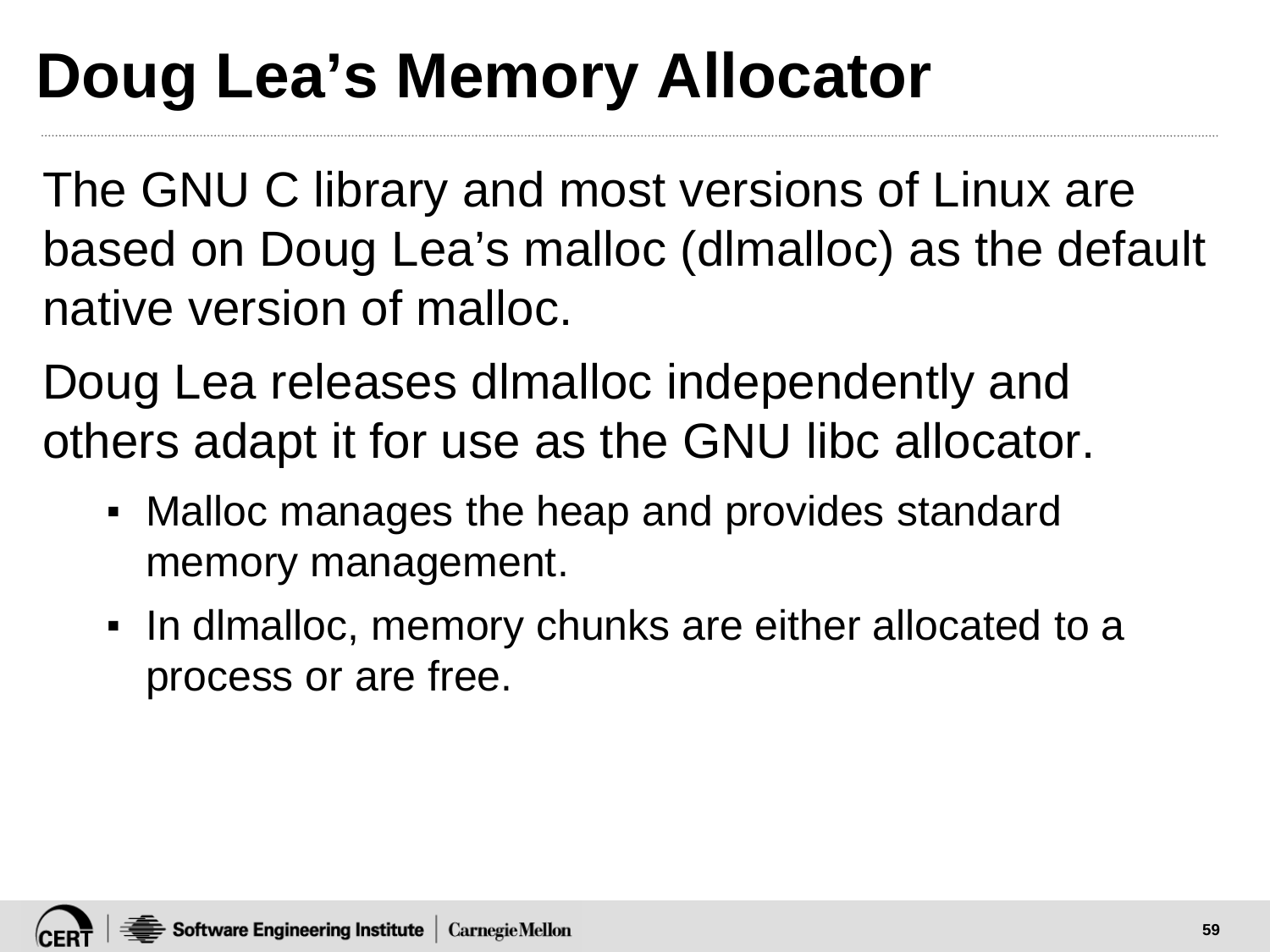# **dlmalloc Memory Management 1**



#### **Allocated chunk Free chunk**

The first four bytes of allocated chunks contain the last four bytes of user data of the previous chunk.



The first four bytes of free chunks contain the size of the previous chunk if unallocated or the last 4 bytes of data if allocated.

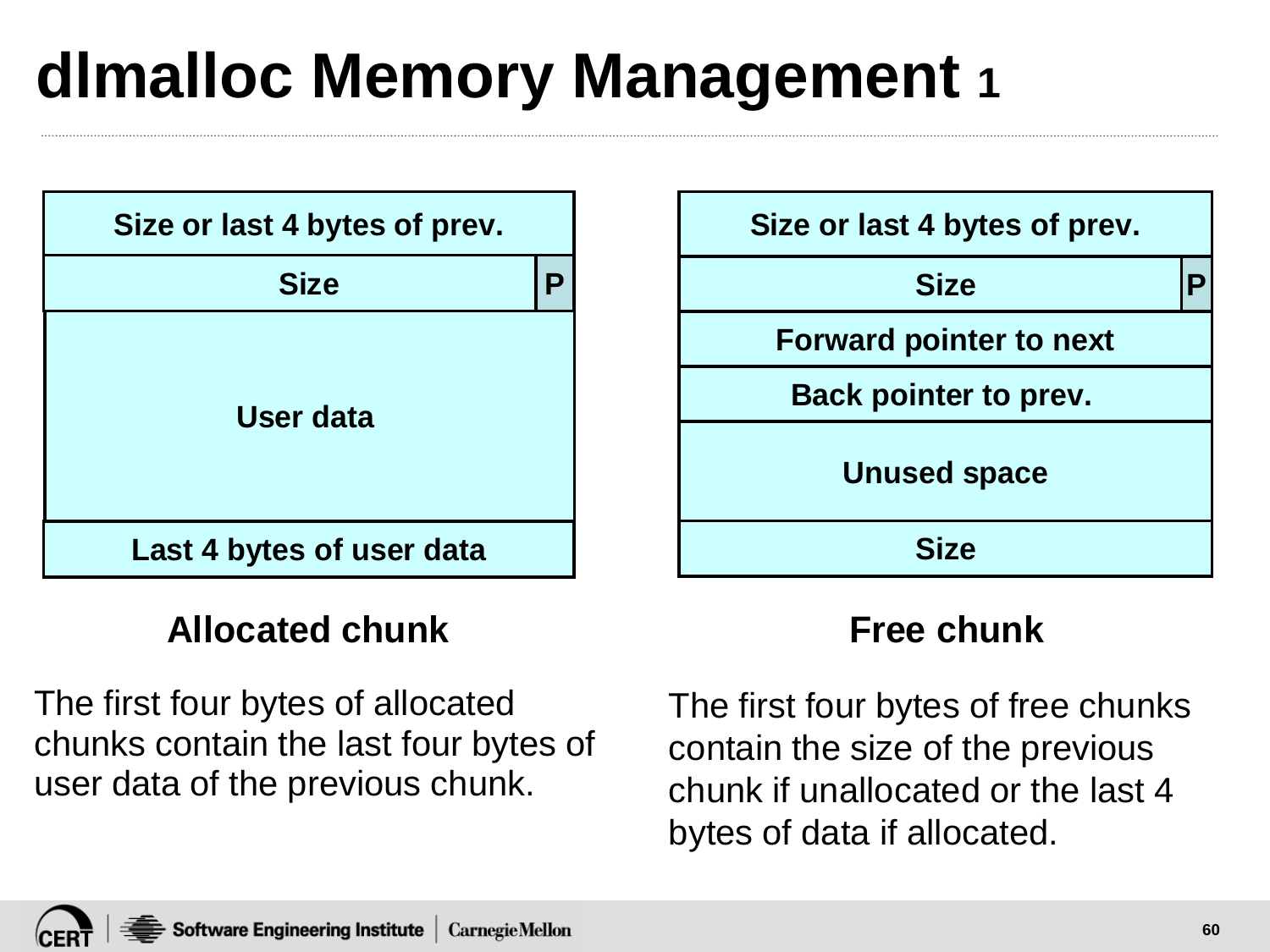# **Free Chunks**

Free chunks are organized into double-linked lists.

- Contain forward and back pointers to the next and previous chunks in the list to which it belongs.
- These pointers occupy the same eight bytes of memory as user data in an allocated chunk.
- The chunk size is stored in the last four bytes of the free chunk, enabling adjacent free chunks to be consolidated to avoid fragmentation of memory.

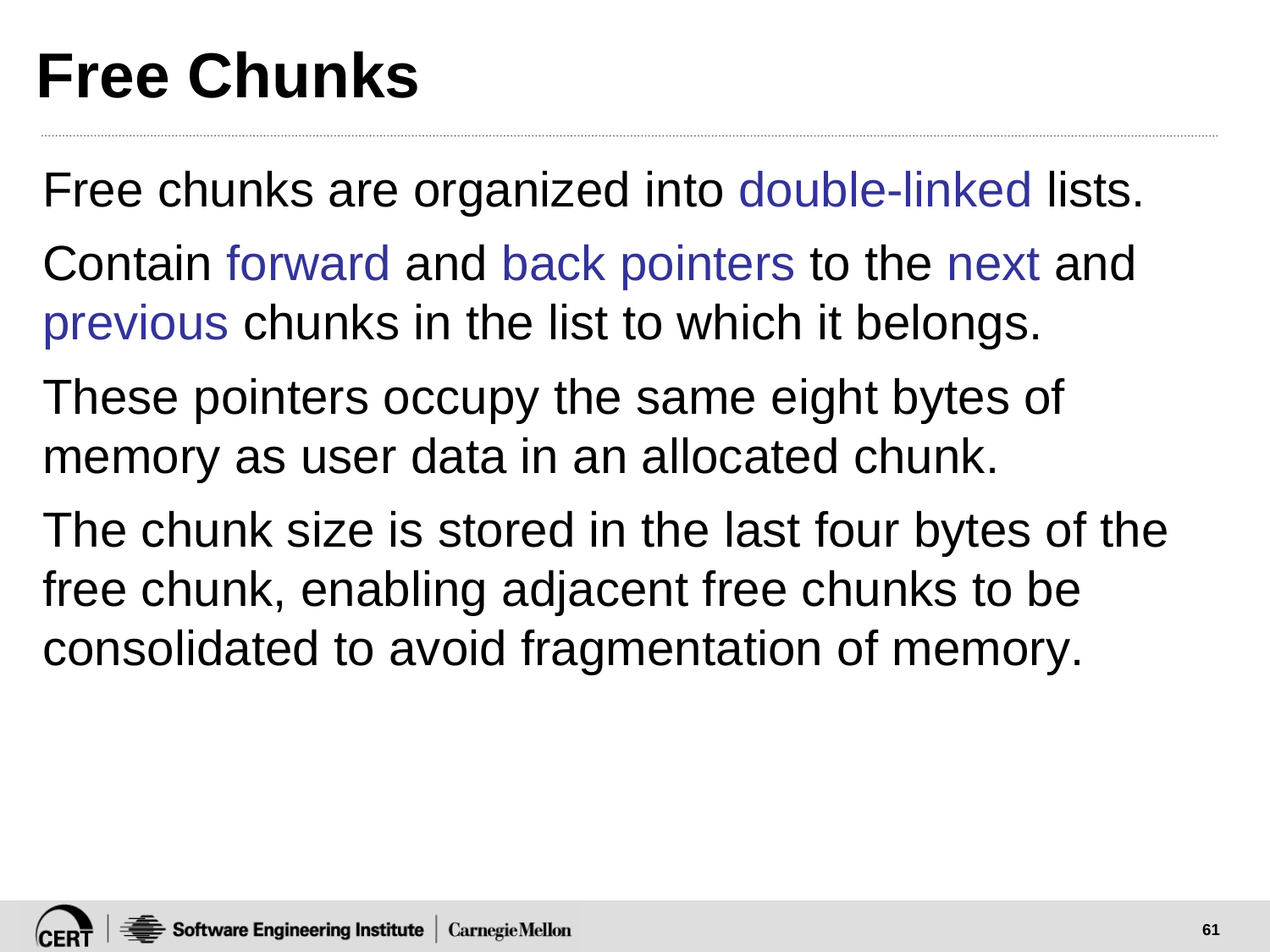#### **PREV\_INUSE Bit**

Allocated and free chunks make use of a **PREV\_INUSE** bit to indicate whether the previous chunk is allocated or not.

- **PREV INUSE** bit is stored in the low-order bit of the chunk size.
- If the **PREV\_INUSE** bit is clear, the four bytes before the current chunk size contain the size of the previous chunk and can be used to find the front of that chunk.

Because chunk sizes are always two-byte multiples, the size of a chunk is always even and the low-order bit is unused.

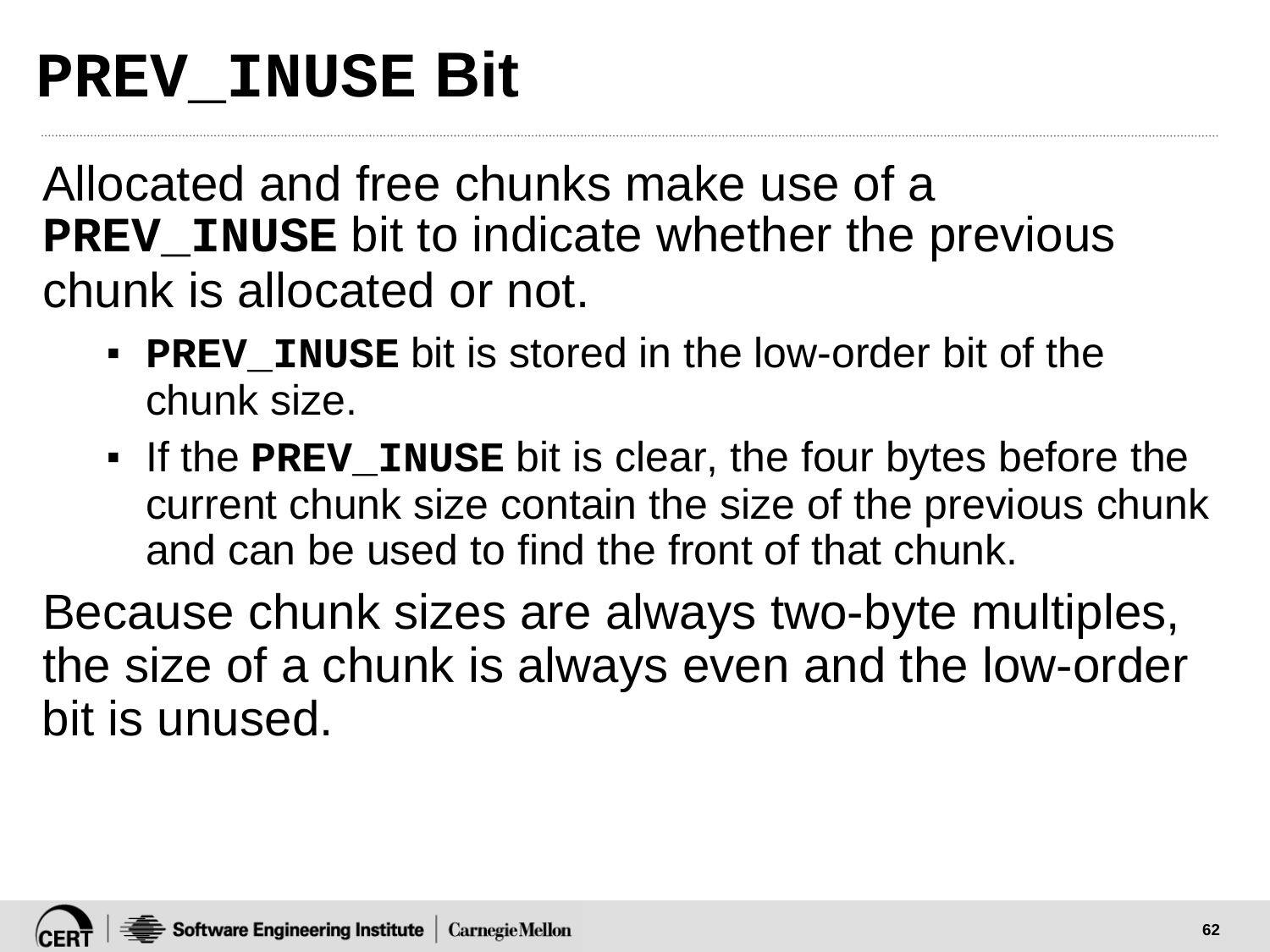Free chunks are arranged in circular double-linked lists or bins.

Each double-linked list has a head that contains forward and back pointers to the first and last chunks in the list.

The forward pointer in the last chunk of the list and the back pointer of the first chunk of the list both point to the head element.

When the list is empty, the head's pointers reference the head itself.

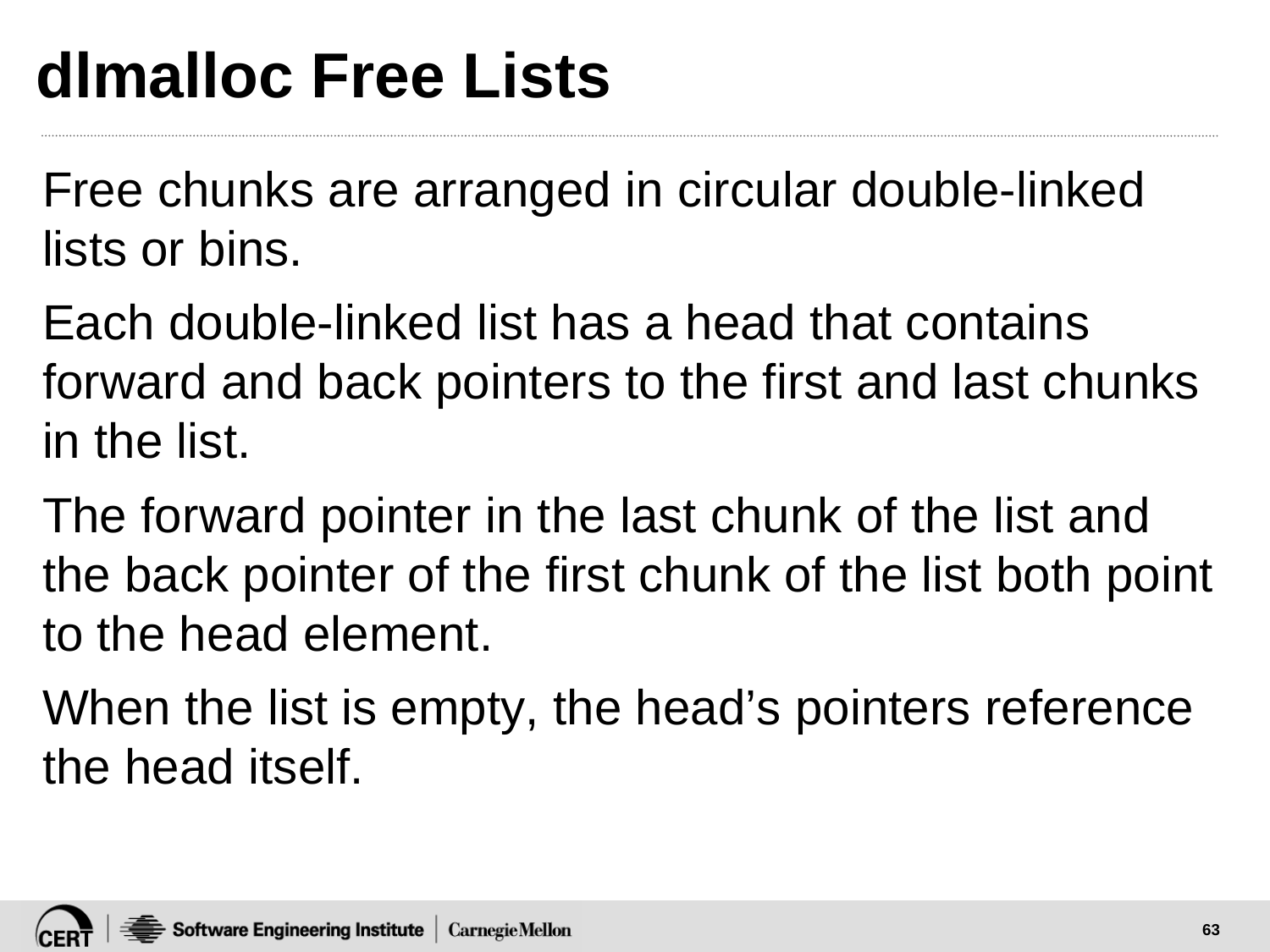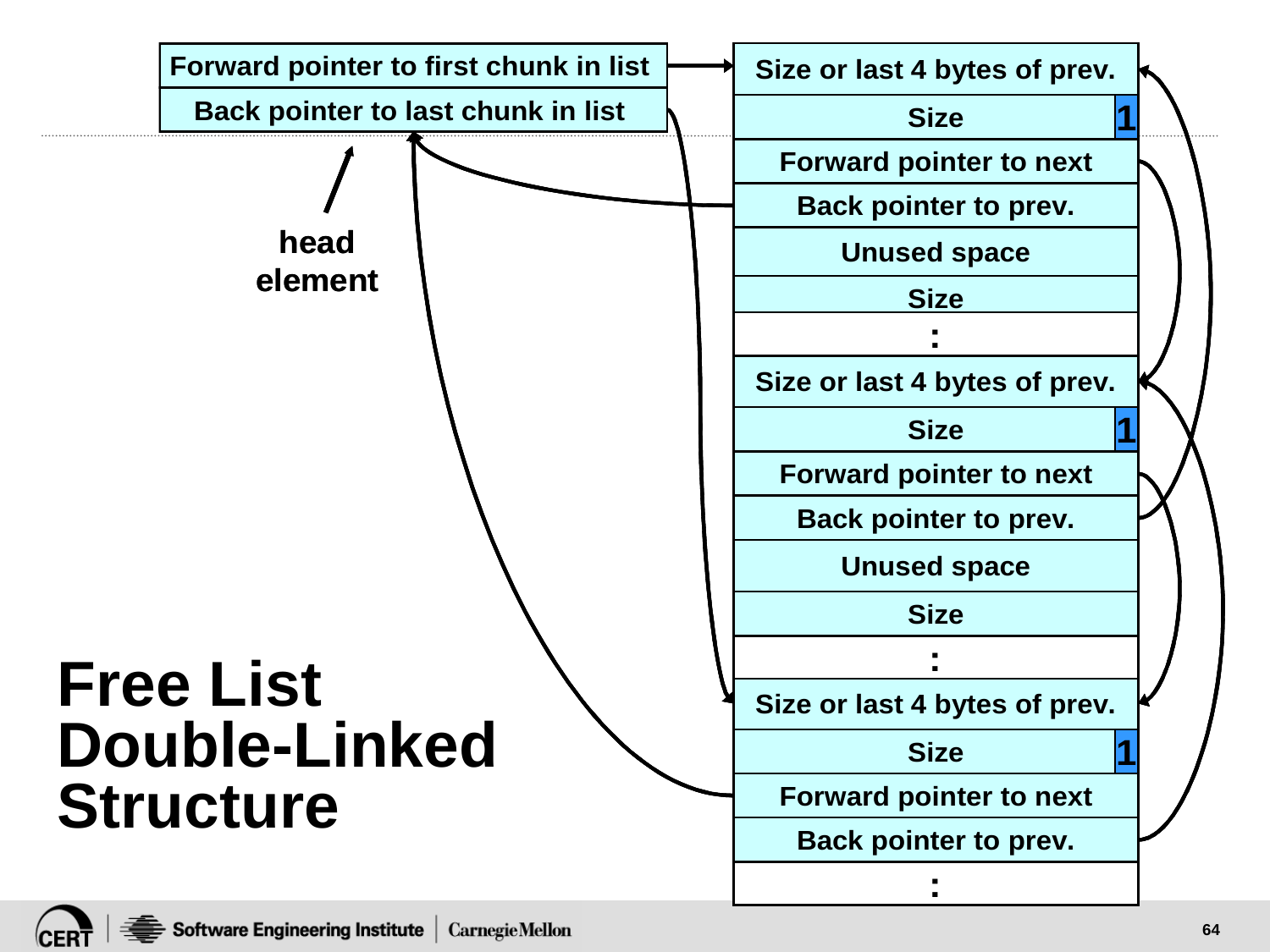## **Bins**

Each bin holds chunks of a particular size so that a correctly-sized chunk can be found quickly.

For smaller sizes, the bins contain chunks of one size.

As the size increases, the range of sizes in a bin also increases.

For bins with different sizes, chunks are arranged in descending size order.

There is a bin for recently freed chunks that acts like a cache.

Chunks in this bin are given one chance to be reallocated before being moved to the regular bins.

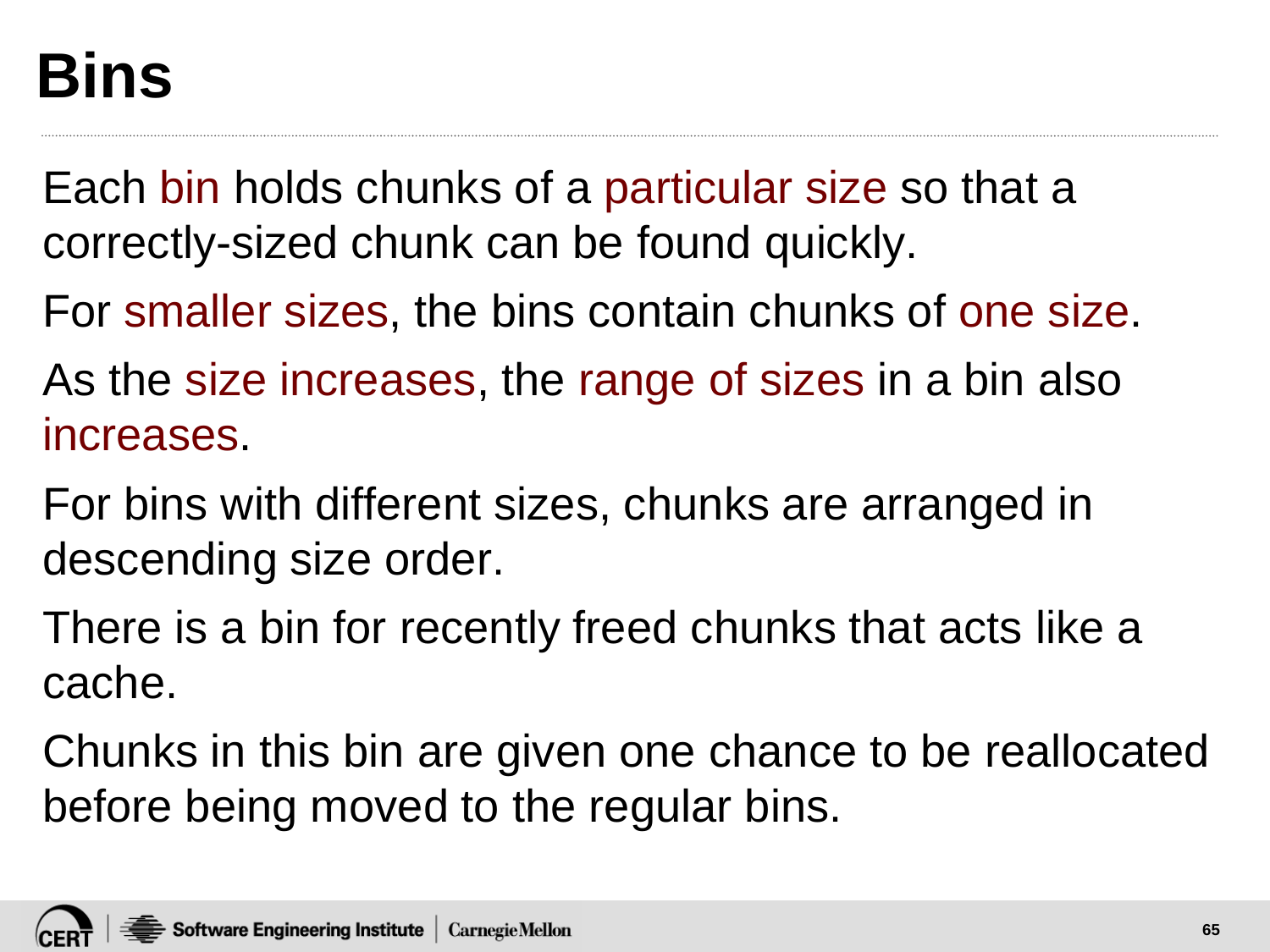# **dlmalloc**

Memory chunks are consolidated during the **free()** operation.

If the chunk located immediately before the chunk to be freed is free, it is taken off its double-linked list and consolidated with the chunk being freed.

If the chunk located immediately after the chunk to be freed is free, it is taken off its double-linked list and consolidated with the chunk being freed.

The resulting consolidated chunk is placed in the appropriate bin.

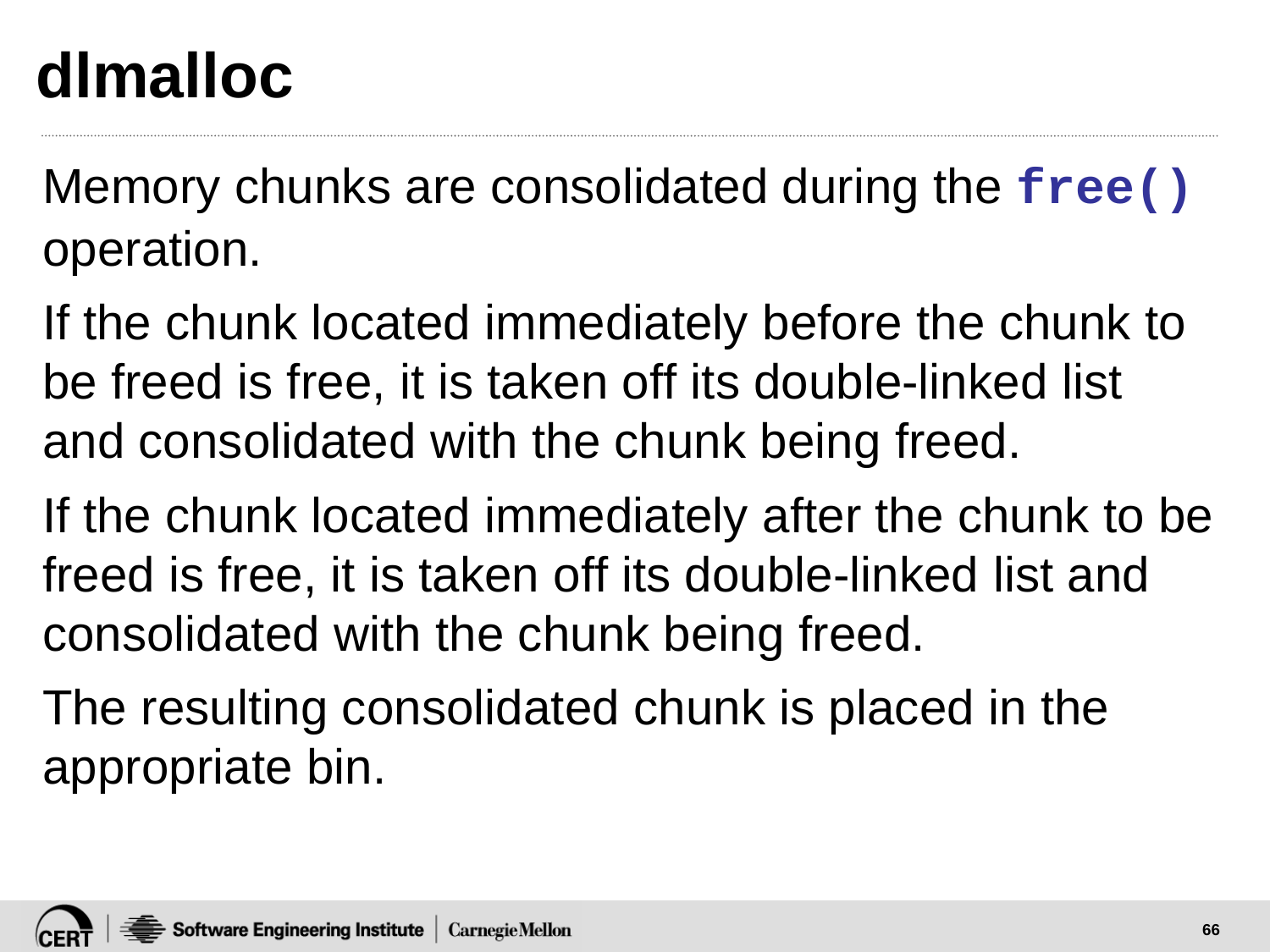# **Agenda**

Dynamic Memory Management

- Common Dynamic Memory Management Errors
- Doug Lea's Memory Allocator
- Buffer Overflows
- Double-Free
- Mitigation Strategies

Summary

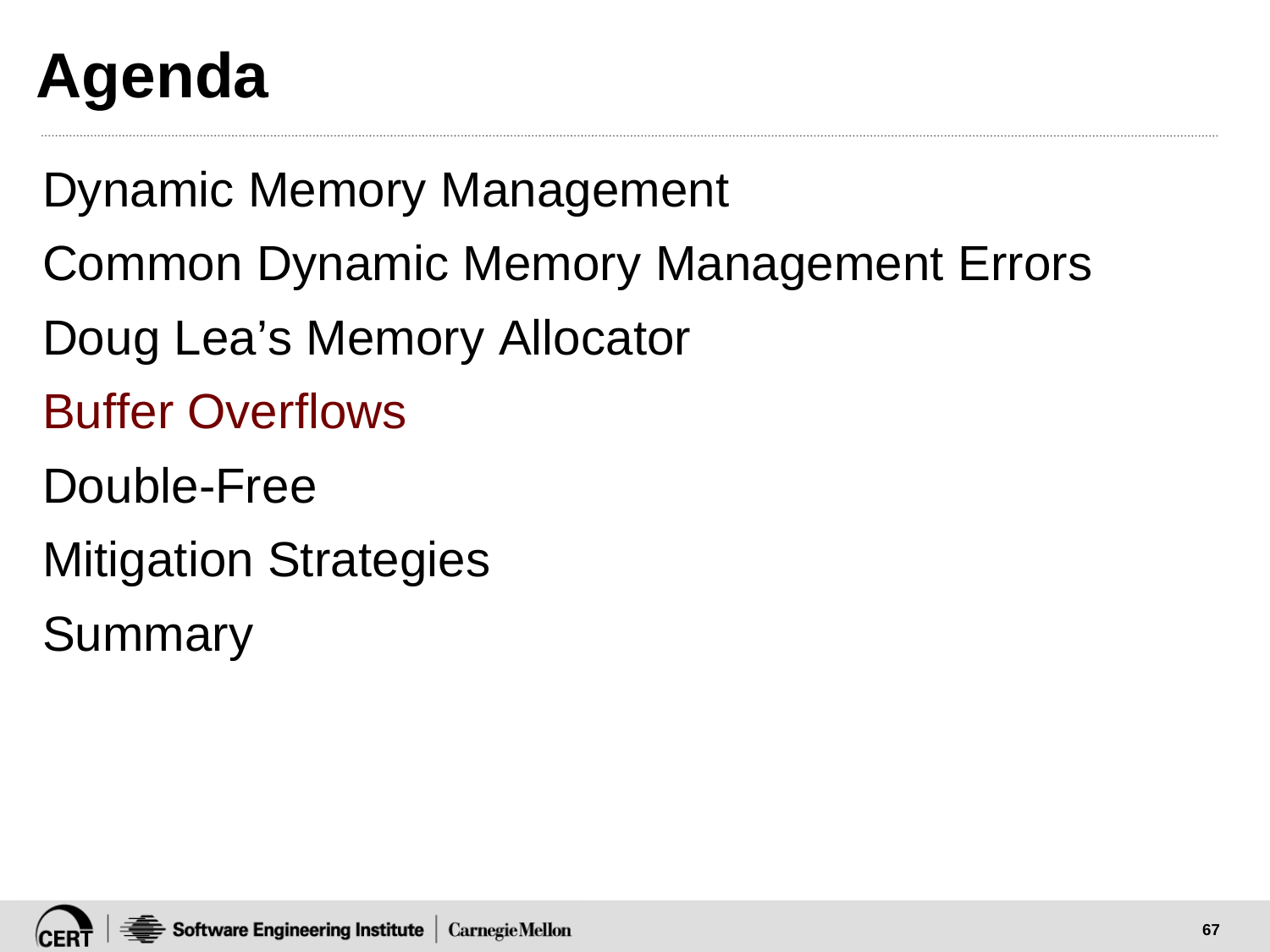# **Buffer Overflows**

Dynamically allocated memory is vulnerable to buffer overflows.

Exploiting a buffer overflow in the heap is generally considered more difficult than smashing the stack.

Buffer overflows can be used to corrupt data structures used by the memory manager to execute arbitrary code.

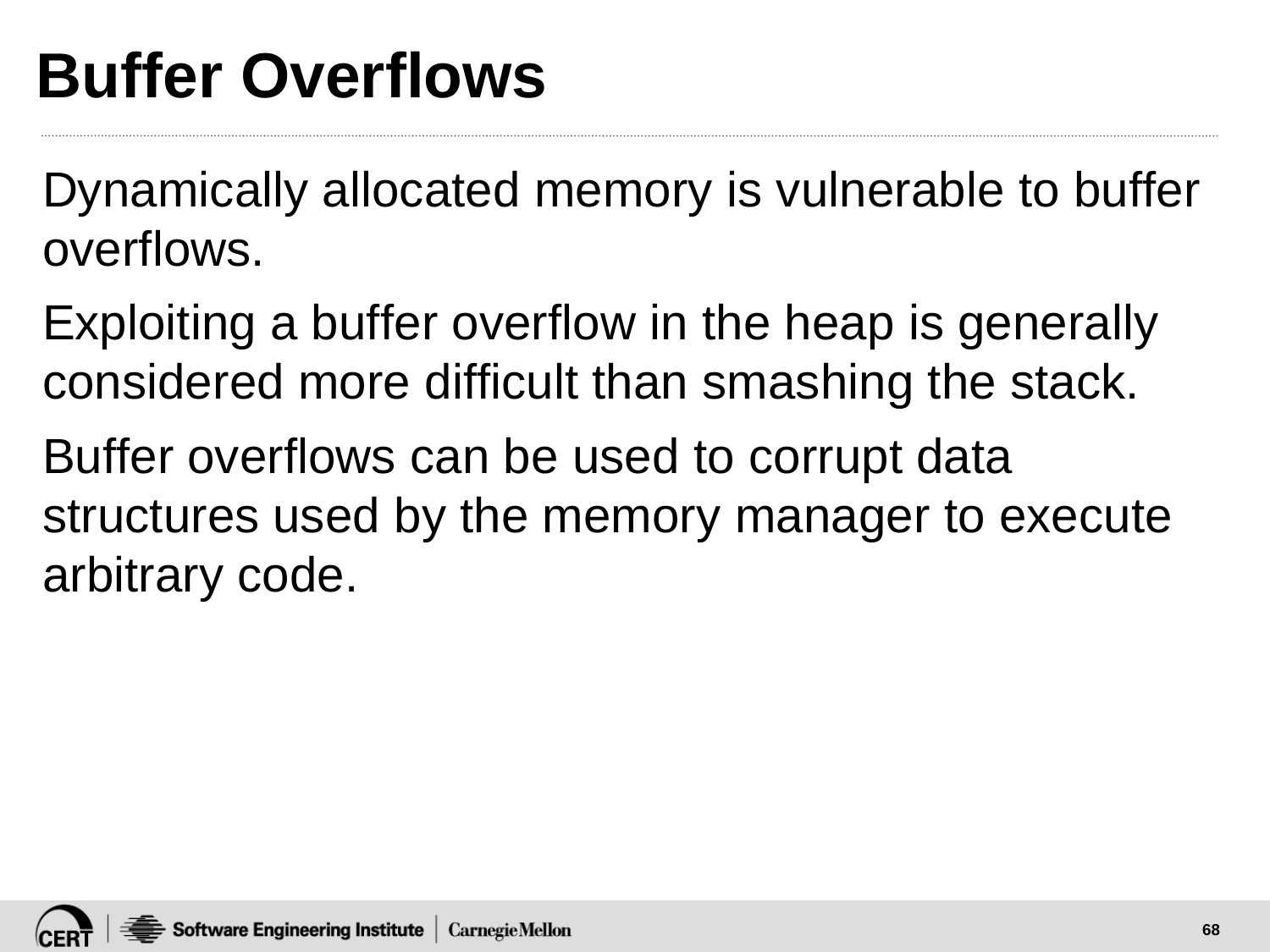# **Unlink Technique**

Introduced by Solar Designer

- Used against versions of Netscape browsers, **traceroute**, and **slocate** that used dlmalloc
- Used to exploit a buffer overflow to manipulate the boundary tags on chunks of memory to trick the unlink macro into writing four bytes of data to an arbitrary location

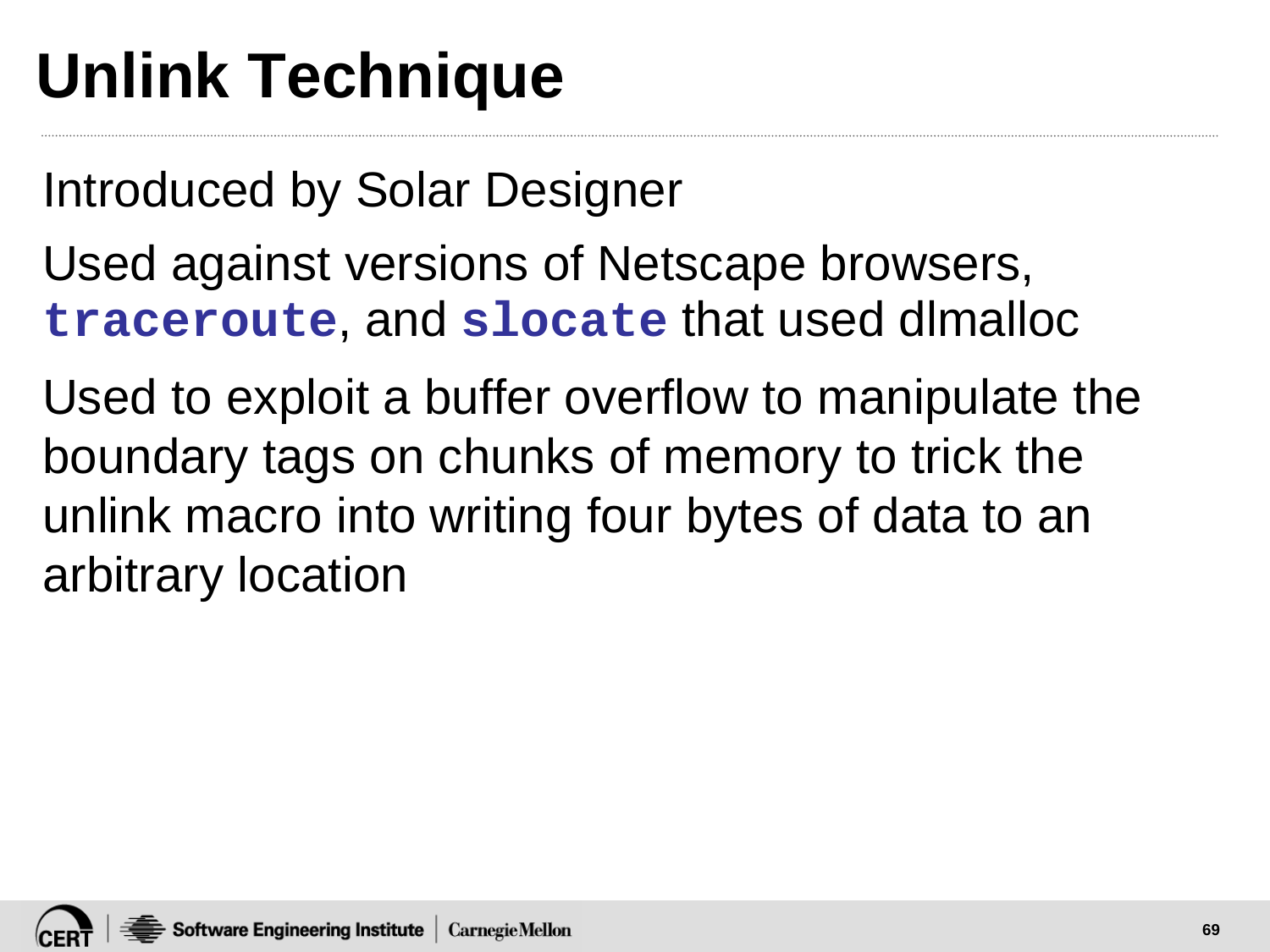# **Unlink Macro**

- **/\* Take a chunk off a bin list \*/ #define unlink(P, BK, FD) { \**  $FD = P->fd; \ \ \ \ \ \ \$
- $BK = P->bk; \ \ \ \ \ \$
- $FD->bk = BK; \ \ \ \ \ \ \$
- $BK->fd = FD; \ \ \ \ \$

**}**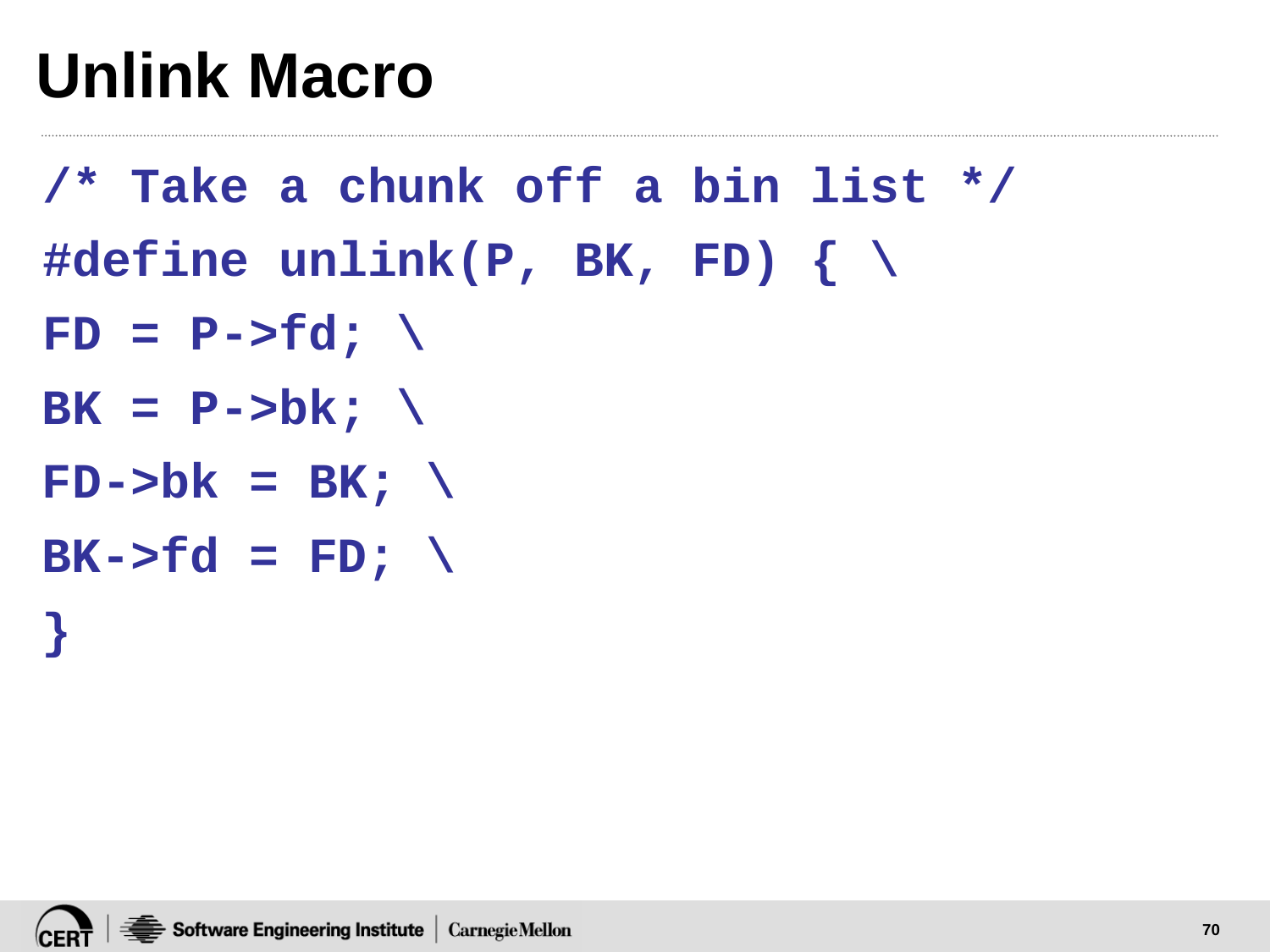# **Unlink Example**

| Size of previous chunk, if allocated |                                                                                                                                                                                                                                                                                                                                                                                                               |
|--------------------------------------|---------------------------------------------------------------------------------------------------------------------------------------------------------------------------------------------------------------------------------------------------------------------------------------------------------------------------------------------------------------------------------------------------------------|
| Size of chunk, in bytes              |                                                                                                                                                                                                                                                                                                                                                                                                               |
|                                      |                                                                                                                                                                                                                                                                                                                                                                                                               |
|                                      |                                                                                                                                                                                                                                                                                                                                                                                                               |
|                                      |                                                                                                                                                                                                                                                                                                                                                                                                               |
| Size of chunk                        |                                                                                                                                                                                                                                                                                                                                                                                                               |
| Size of previous chunk, if allocated |                                                                                                                                                                                                                                                                                                                                                                                                               |
| Size of chunk, in bytes              |                                                                                                                                                                                                                                                                                                                                                                                                               |
|                                      |                                                                                                                                                                                                                                                                                                                                                                                                               |
|                                      |                                                                                                                                                                                                                                                                                                                                                                                                               |
|                                      |                                                                                                                                                                                                                                                                                                                                                                                                               |
| <b>Size of chunk</b>                 |                                                                                                                                                                                                                                                                                                                                                                                                               |
| Size of previous chunk, if allocated |                                                                                                                                                                                                                                                                                                                                                                                                               |
| Size of chunk, in bytes              |                                                                                                                                                                                                                                                                                                                                                                                                               |
|                                      |                                                                                                                                                                                                                                                                                                                                                                                                               |
|                                      |                                                                                                                                                                                                                                                                                                                                                                                                               |
|                                      |                                                                                                                                                                                                                                                                                                                                                                                                               |
|                                      | $\overline{\mathbf{1}}$<br>Forward pointer to next chunk in list<br>Back pointer to previous chunk in list<br>Unused space (may be 0 bytes long)<br>$P - >$<br>$\bf{0}$<br>Forward pointer to next chunk in list<br><b>Back pointer to previous chunk in list</b><br>Unused space (may be 0 bytes long)<br>$\bf{0}$<br>Forward pointer to next chunk in list<br><b>Back pointer to previous chunk in list</b> |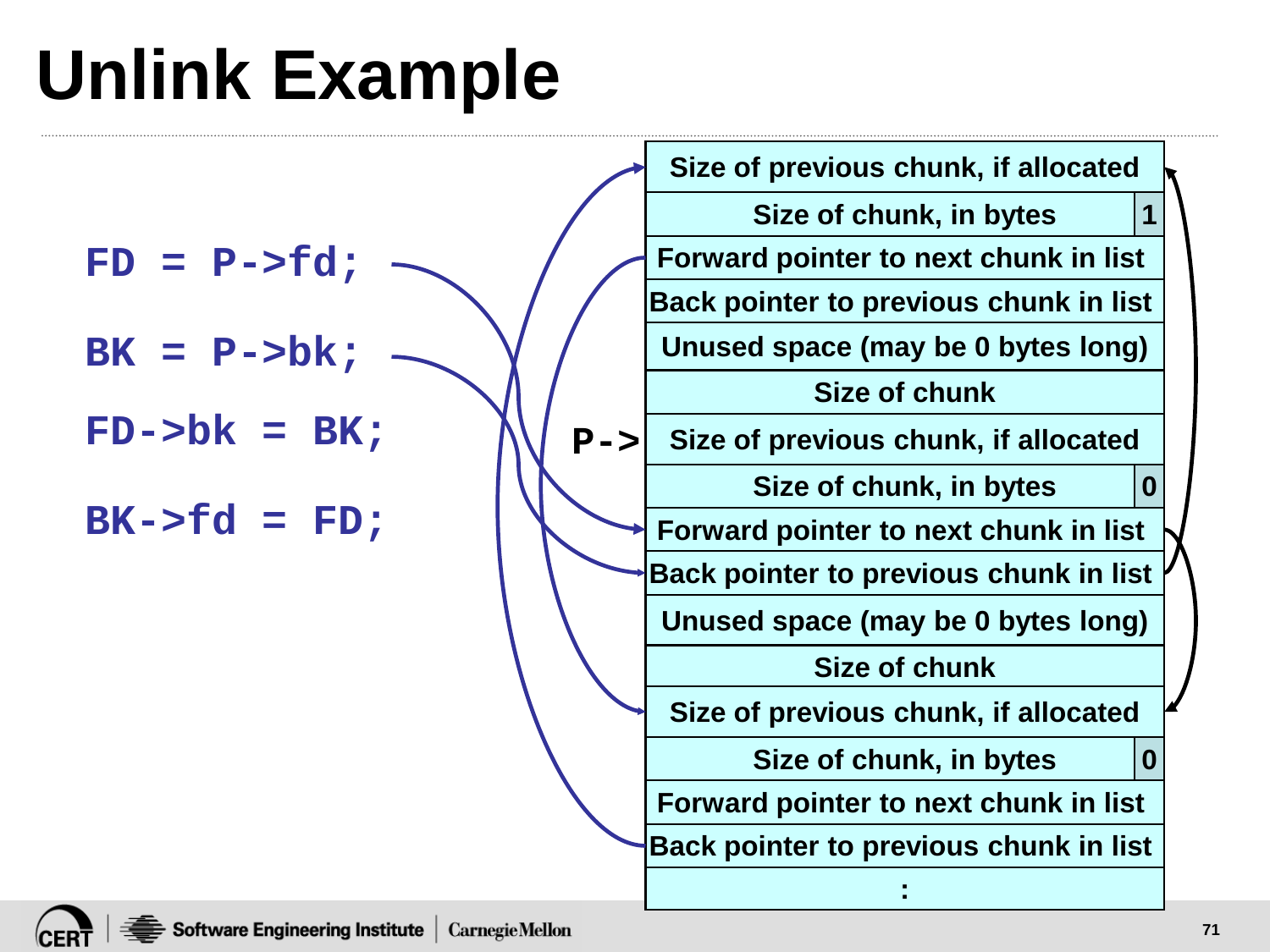# **Vulnerable Code**



To determine if the 2nd chunk is unallocated, **free()** checks the **PREV\_INUSE** bit of the 3rd chunk.

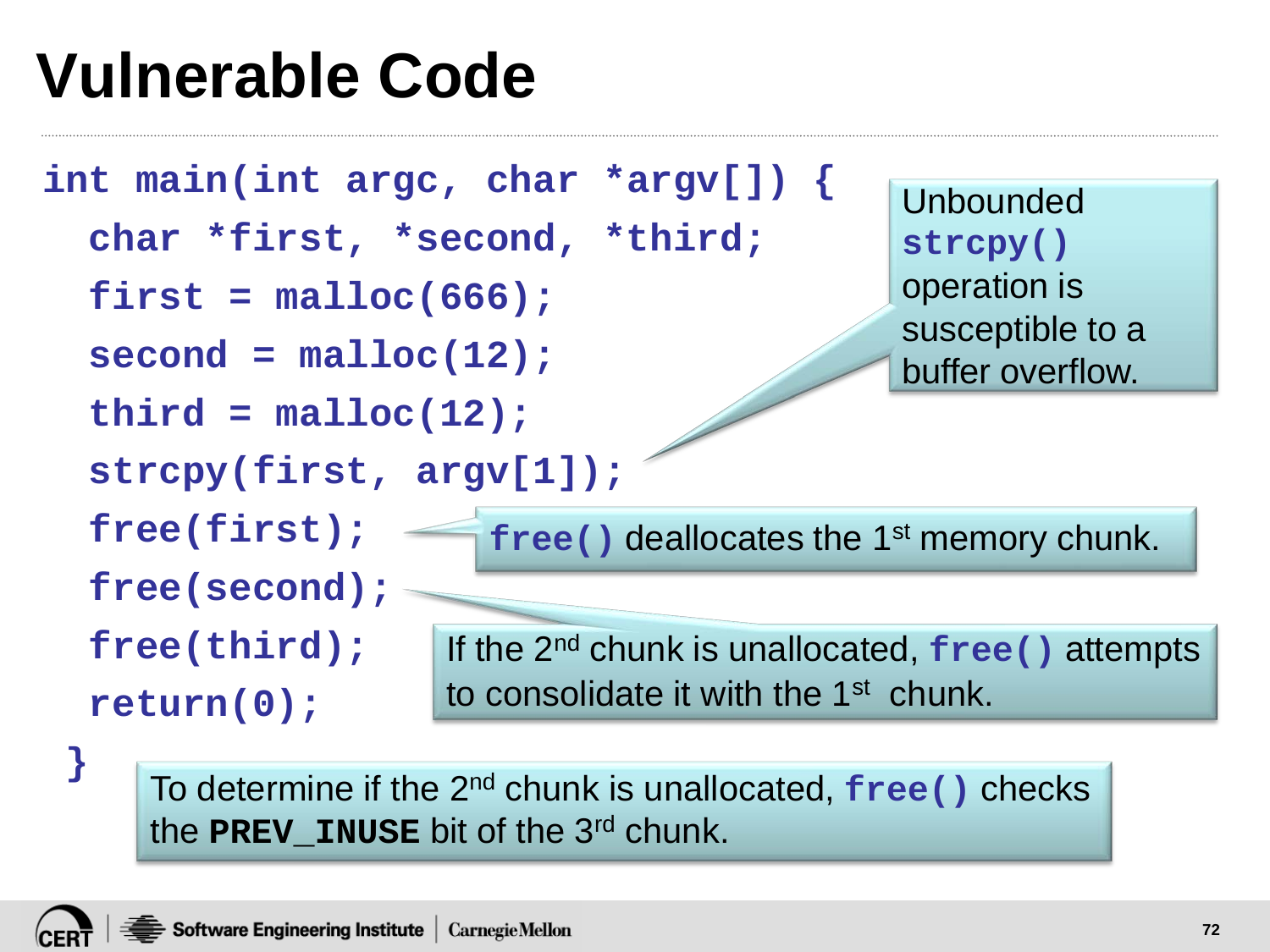# **Exploit**

Because the vulnerable buffer is allocated in the heap and not on the stack, the attacker cannot simply overwrite the return address to exploit the vulnerability and execute arbitrary code.

The attacker can overwrite the boundary tag associated with the 2<sup>nd</sup> chunk of memory, because this boundary tag is located immediately after the end of the first chunk.



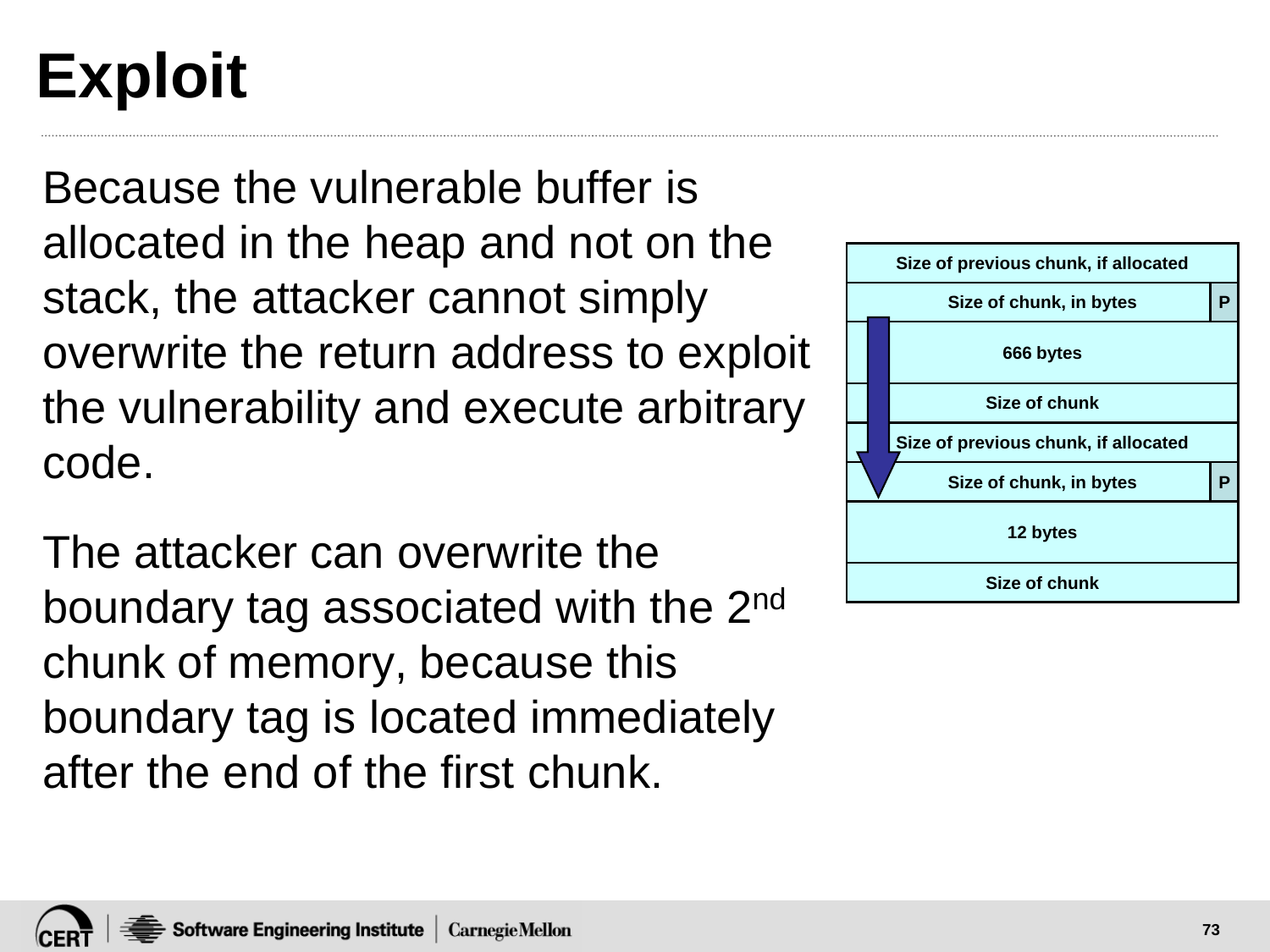# **Malicious Argument**



#### **Second Chunk**

|           |                  | 4 bytes 4 bytes | 4 bytes | 4 bytes |  |
|-----------|------------------|-----------------|---------|---------|--|
| $\ddotsc$ | $ $ even int $ $ | $-4$            | $fp-12$ | addr    |  |
|           | prev             | size            | fd      | bk      |  |
|           | size             |                 |         |         |  |

Overwrites the previous size field, sizeof chunk, and forward and backward pointers in the second chunk—altering the behavior of the call to **free().**

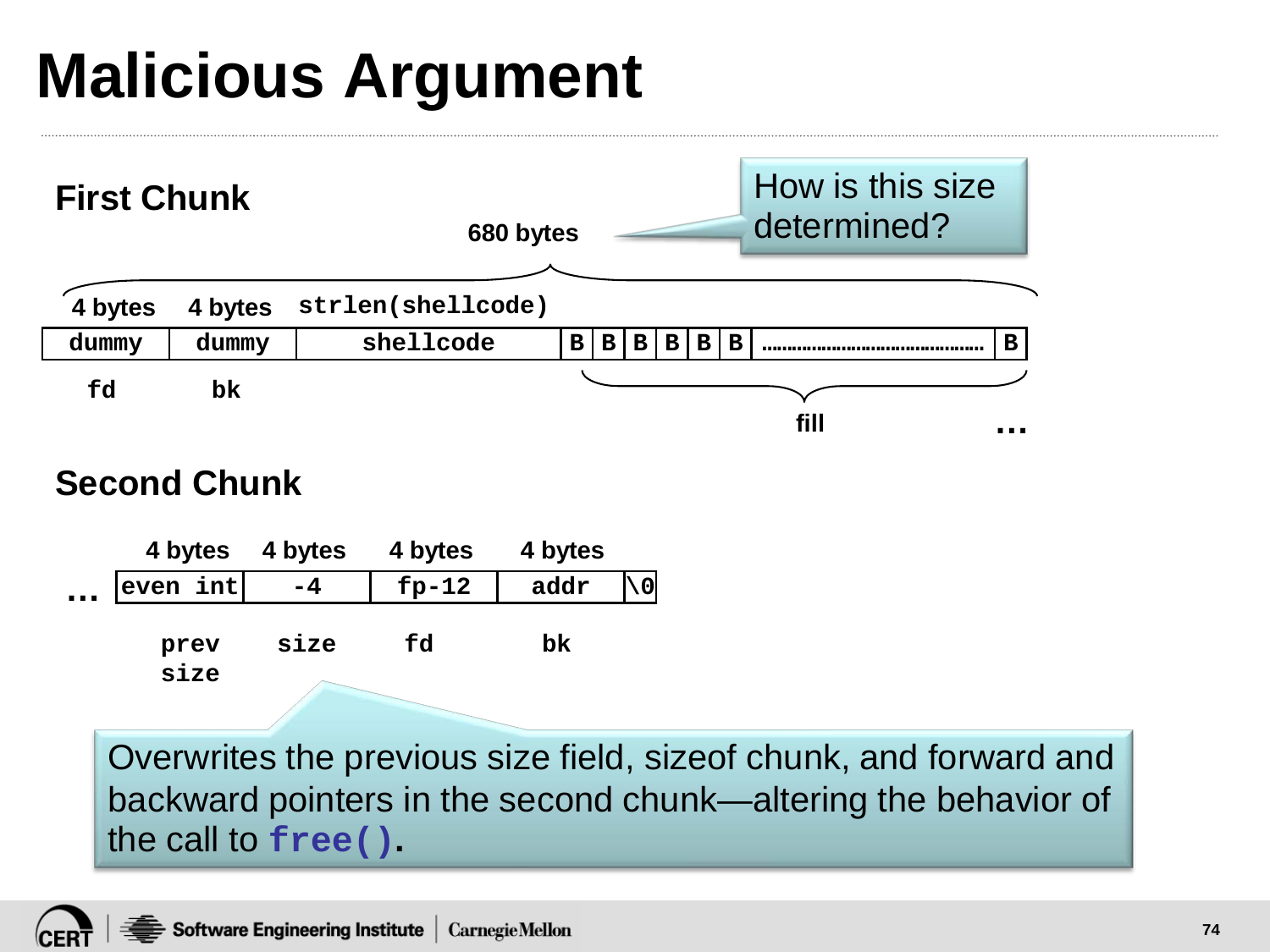# **Size of a Chunk 1**

When a user requests **req** bytes of dynamic memory (e.g., via **malloc()** or **realloc()**), dlmalloc calls **request2size()** to convert **req** to a usable size **nb** (the effective size of the allocated chunk of memory, including overhead).

The **request2size()** macro could just add 8 bytes (the size of the **prev\_size** and **size** fields stored in front of the allocated chunk) to **req**:

#### **#define**

**request2size(req,nb)(nb=req+2\*SIZE\_SZ)**

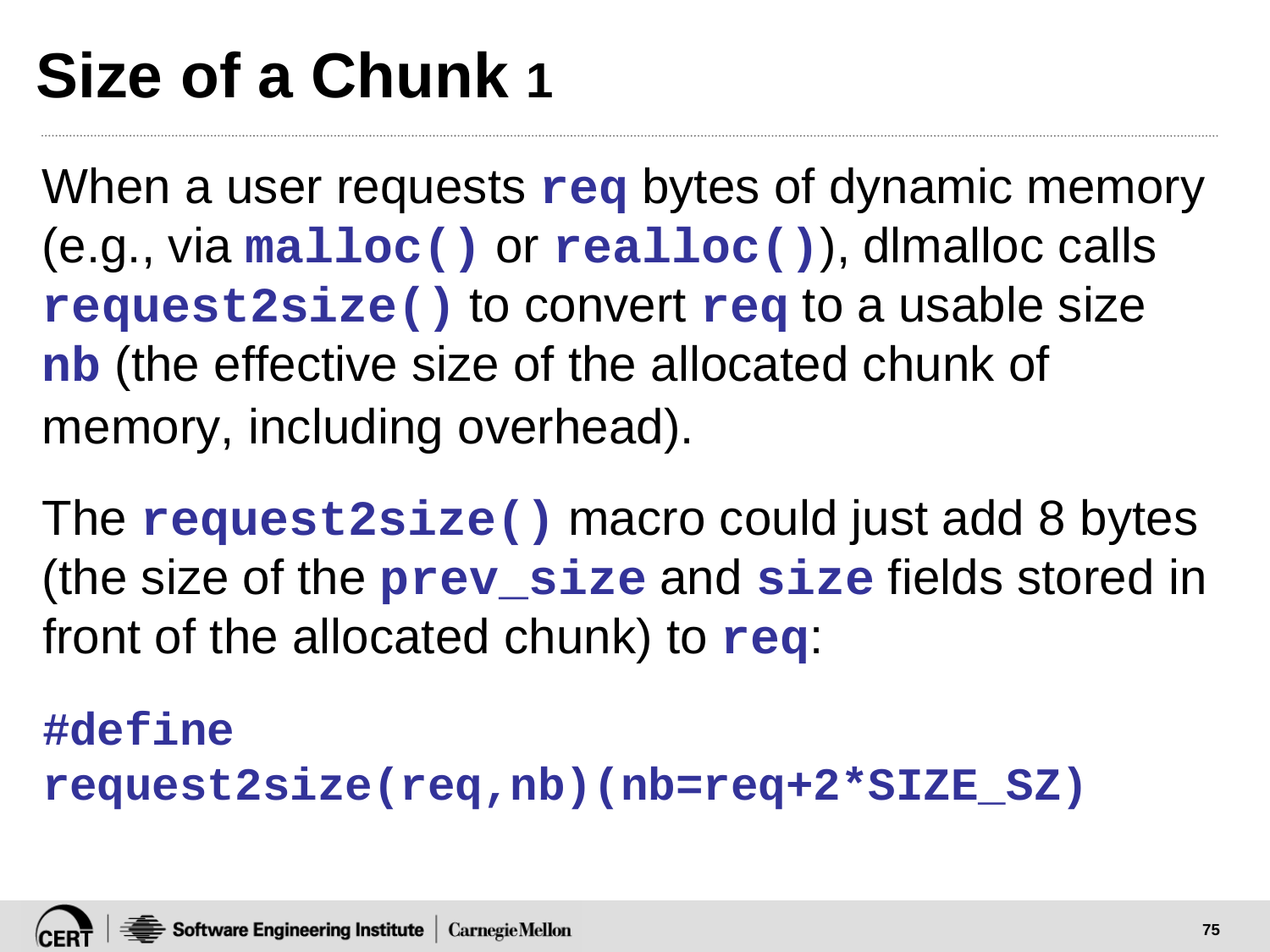# **Size of a Chunk 2**

This version of **request2size()** does not take into account that the **prev\_size** field of the next contiguous chunk can hold user data (because the chunk of memory located immediately before is allocated).

The **request2size()** macro should subtract 4 bytes (the size of this trailing **prev\_size** field) from the previous result:

#### **#define**

**request2size(req,nb)(nb=req+SIZE\_SZ)**

This **request2size()** macro is incorrect, because the size of a chunk is always a multiple of 8 bytes.

**request2size()** therefore returns the first multiple of 8 bytes greater than or equal to **req+SIZE\_SZ**.

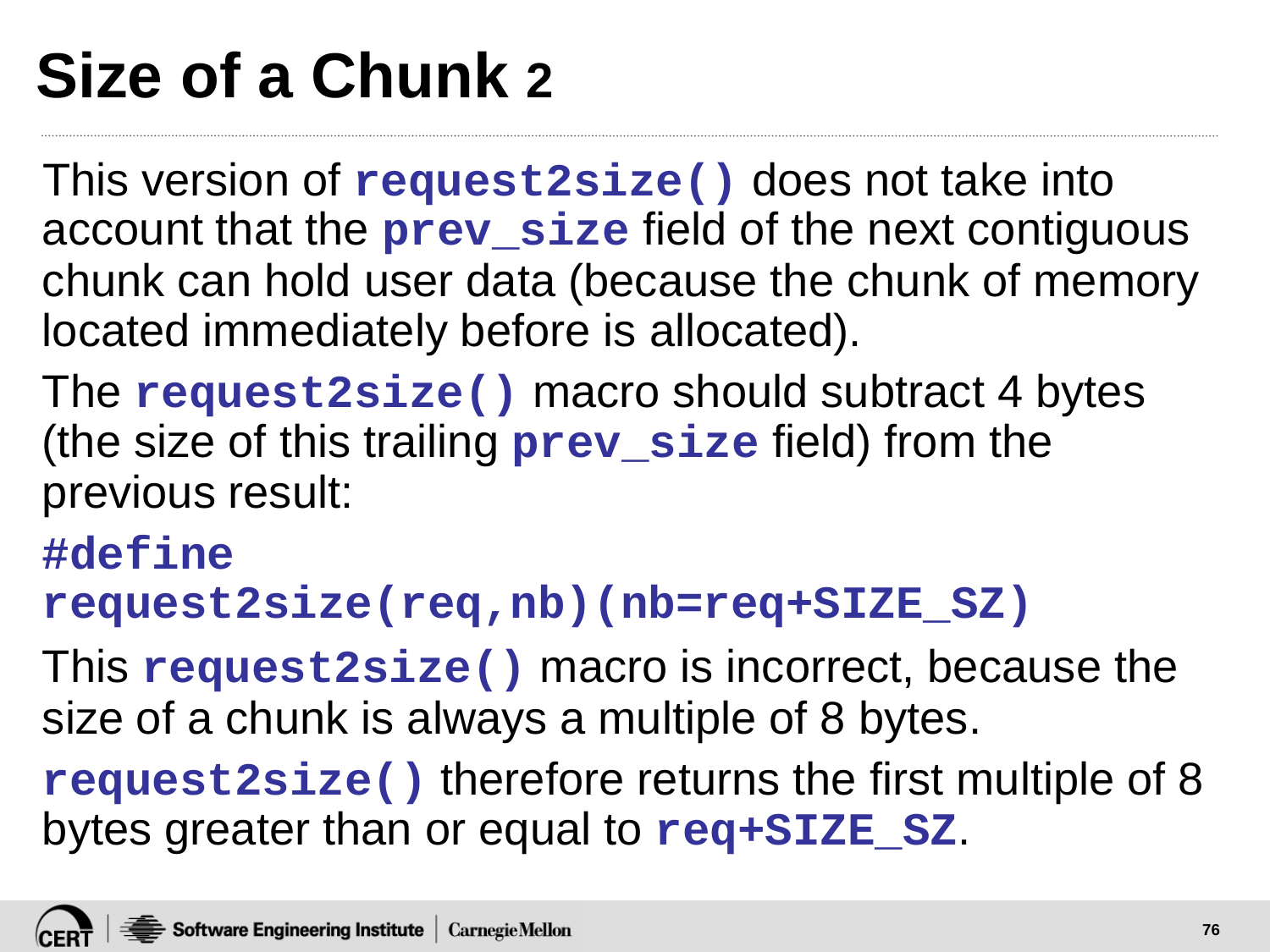# **Size of a Chunk 3**

The actual macro adds a test for **MINSIZE** and integer overflow detection:

**#define request2size(req, nb) \**

- $((nb = (req) + (SIZE SZ + MALLOC ALIGN MASK)),\)$
- **((long)nb <= 0 || nb < (INTERNAL\_SIZE\_T) (req) \**
- **? (\_\_set\_errno (ENOMEM), 1) \**
- **: ((nb < (MINSIZE + MALLOC\_ALIGN\_MASK) \**
- **? (nb=MINSIZE):(nb &= ~MALLOC\_ALIGN\_MASK)), 0)))**

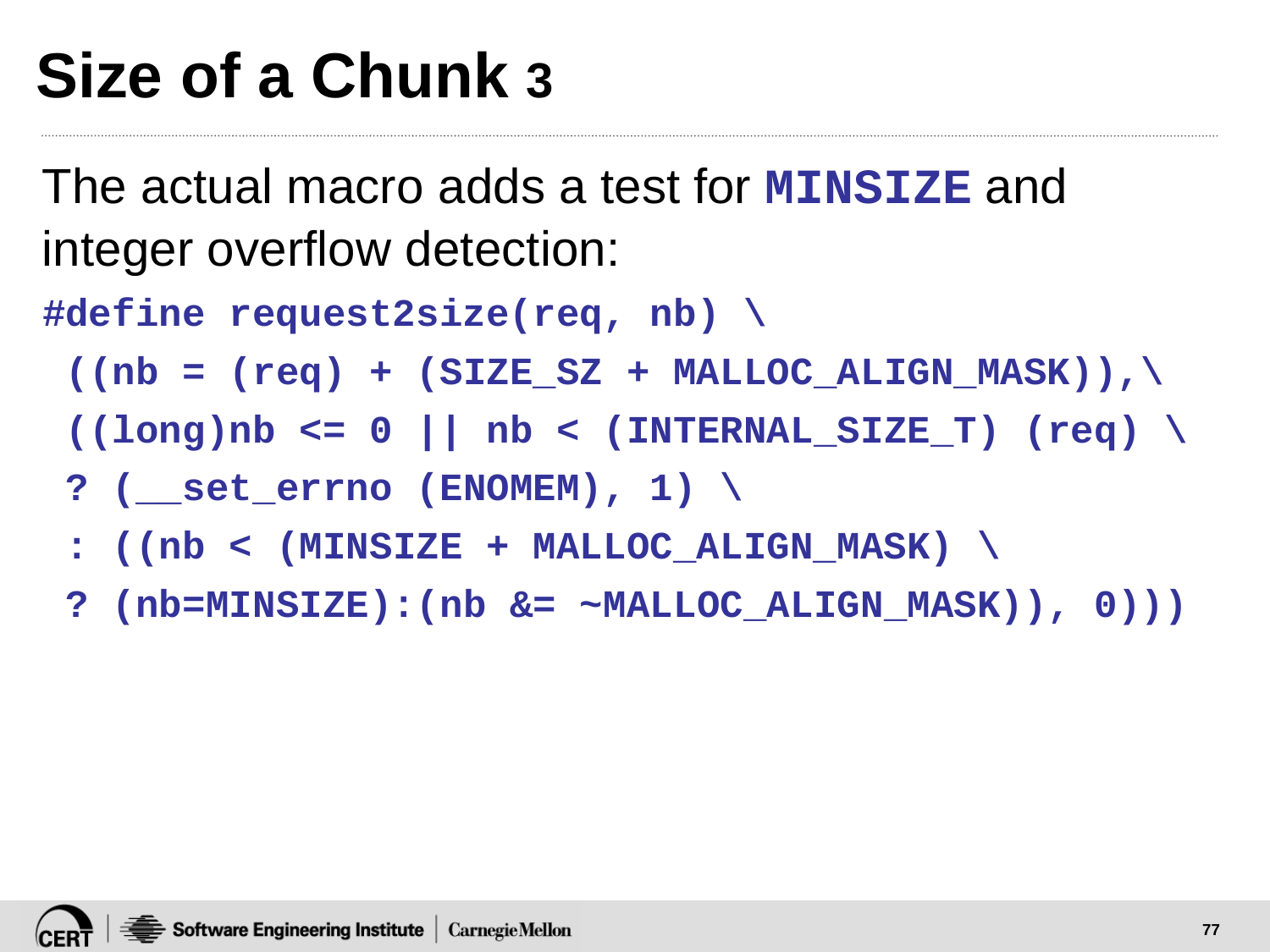# **Size of 1st Chunk**

The size of the memory area reserved for the user within the 1st chunk **request2size(666)** = 672 (8 byte alignment).

Because the chunk of memory located immediately before is allocated, the 4 bytes corresponding to the **prev** size field are not used and can hold user data.

We also need to add 3<sup>\*</sup>4 bytes for boundary tags:

 $• 672 - 4 = 668 + 3*4 = 680$  bytes

If the size of the 1<sup>st</sup> argument passed to the vulnerable program is greater than 680 bytes, the **size**, **fd**, and **bk** fields of the boundary tag of the  $2<sup>nd</sup>$  chunk can be overwritten.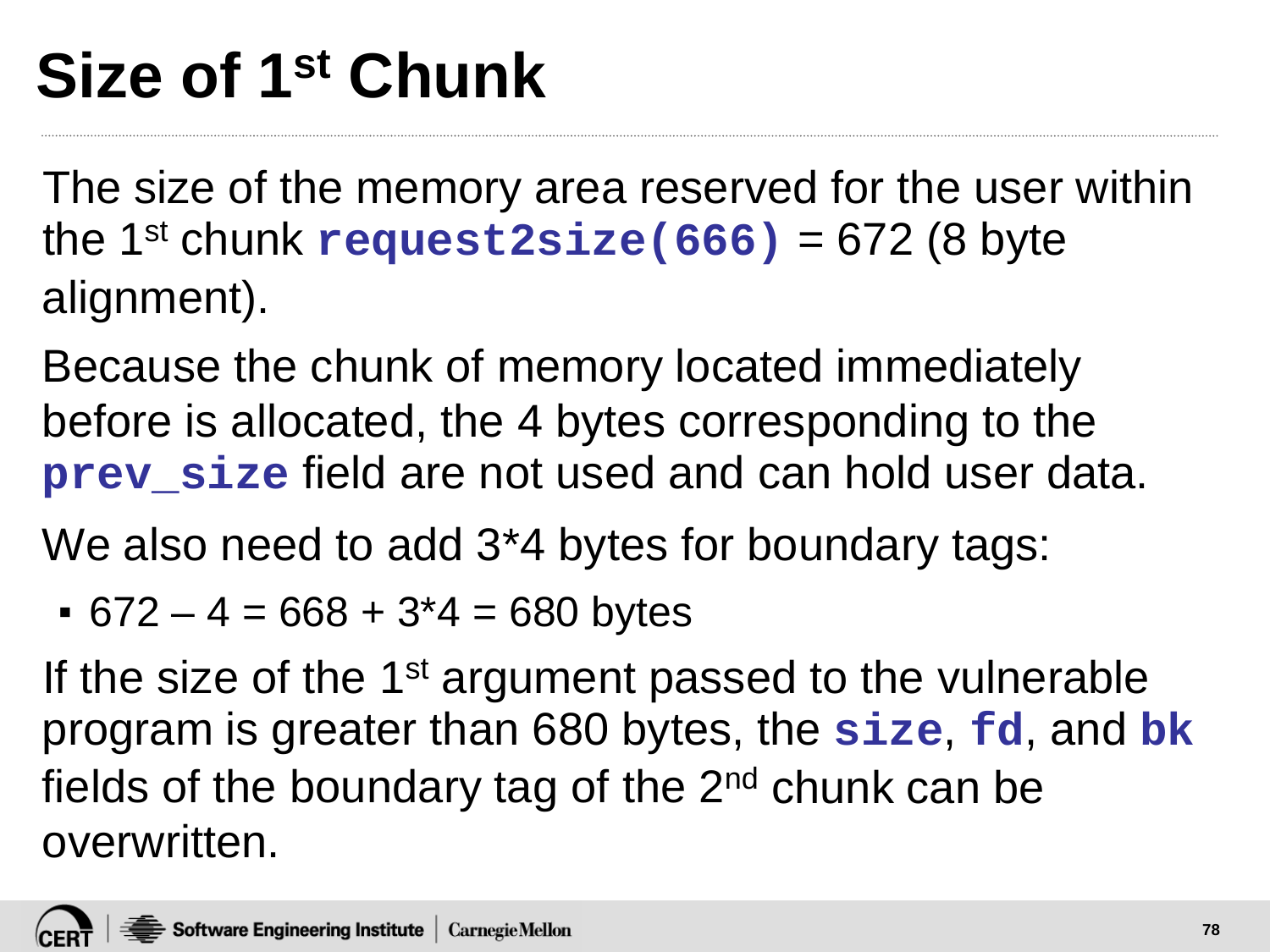#### **1st Call to free()**



When the 1<sup>st</sup> chunk is freed, the 2<sup>nd</sup> chunk is processed by **unlink()**.

The 2nd chunk is free if the **PREV\_INUSE** bit of the 3rd contiguous chunk is clear.

**<sup>1</sup>** However, the P bit is set because the 2<sup>nd</sup> chunk is allocated.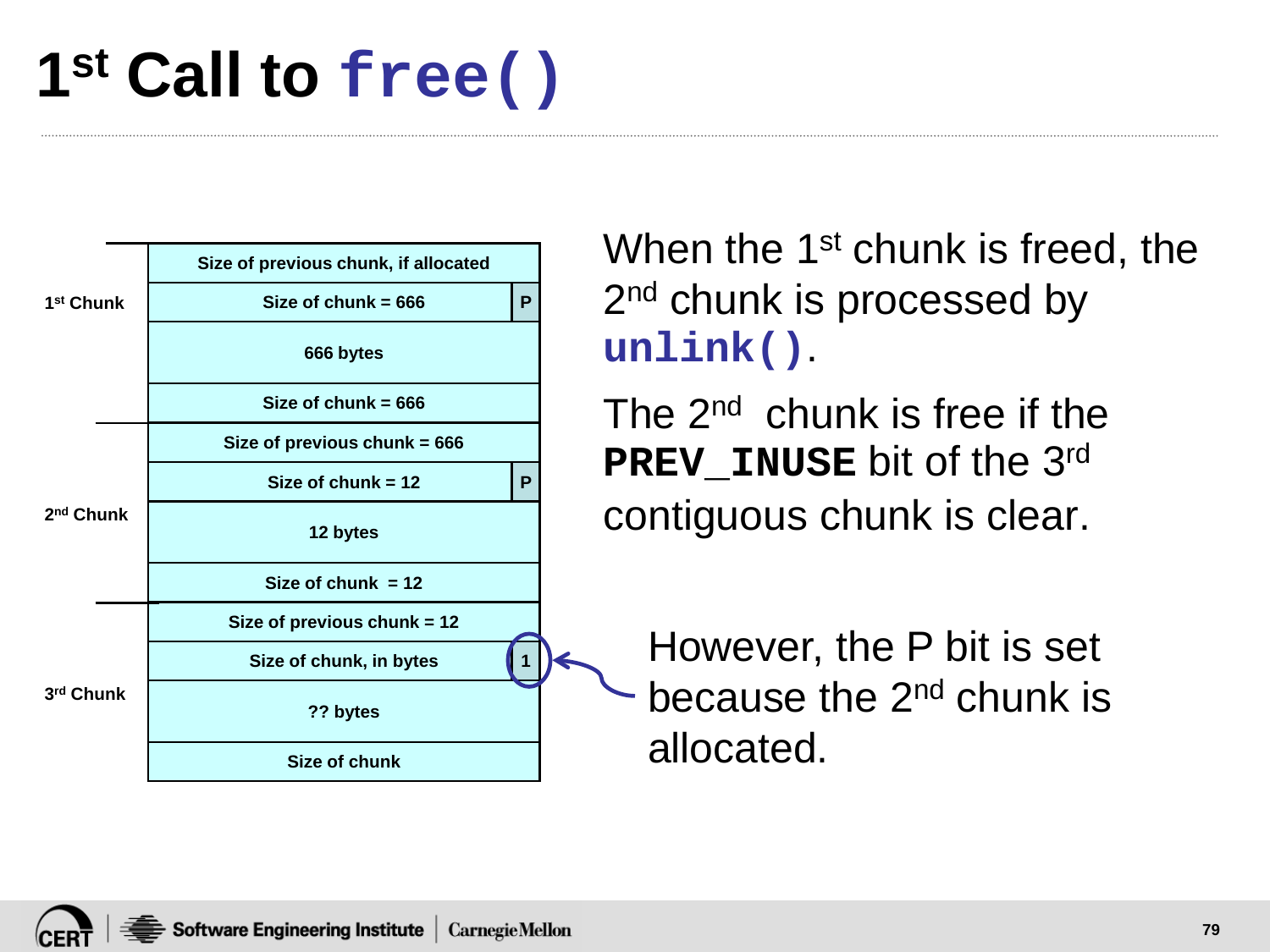# **Tricking dlmalloc 1**



dlmalloc uses the size field to compute the address of the next contiguous chunk.

An attacker can trick dlmalloc into reading a fake **PREV\_INUSE** bit because they control the size field of the 2<sup>nd</sup> chunk.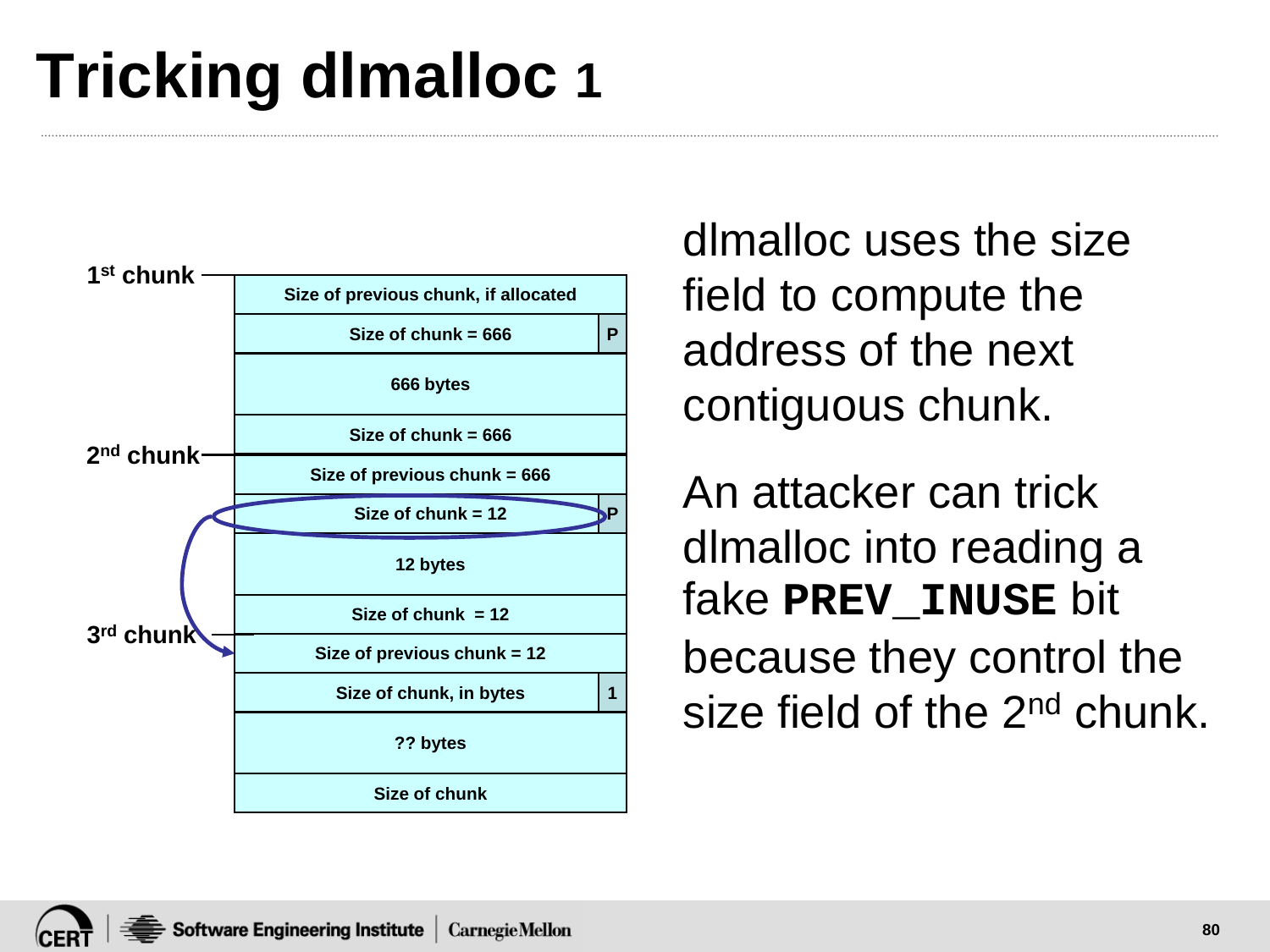# **Tricking dlmalloc 2**



The **PREV\_INUSE** bit is clear, tricking dlmalloc into believing the 2nd chunk is unallocated—so **free()** invokes the **unlink()** macro to consolidate

2<sup>nd</sup> chunk, it subtracts 4 instead

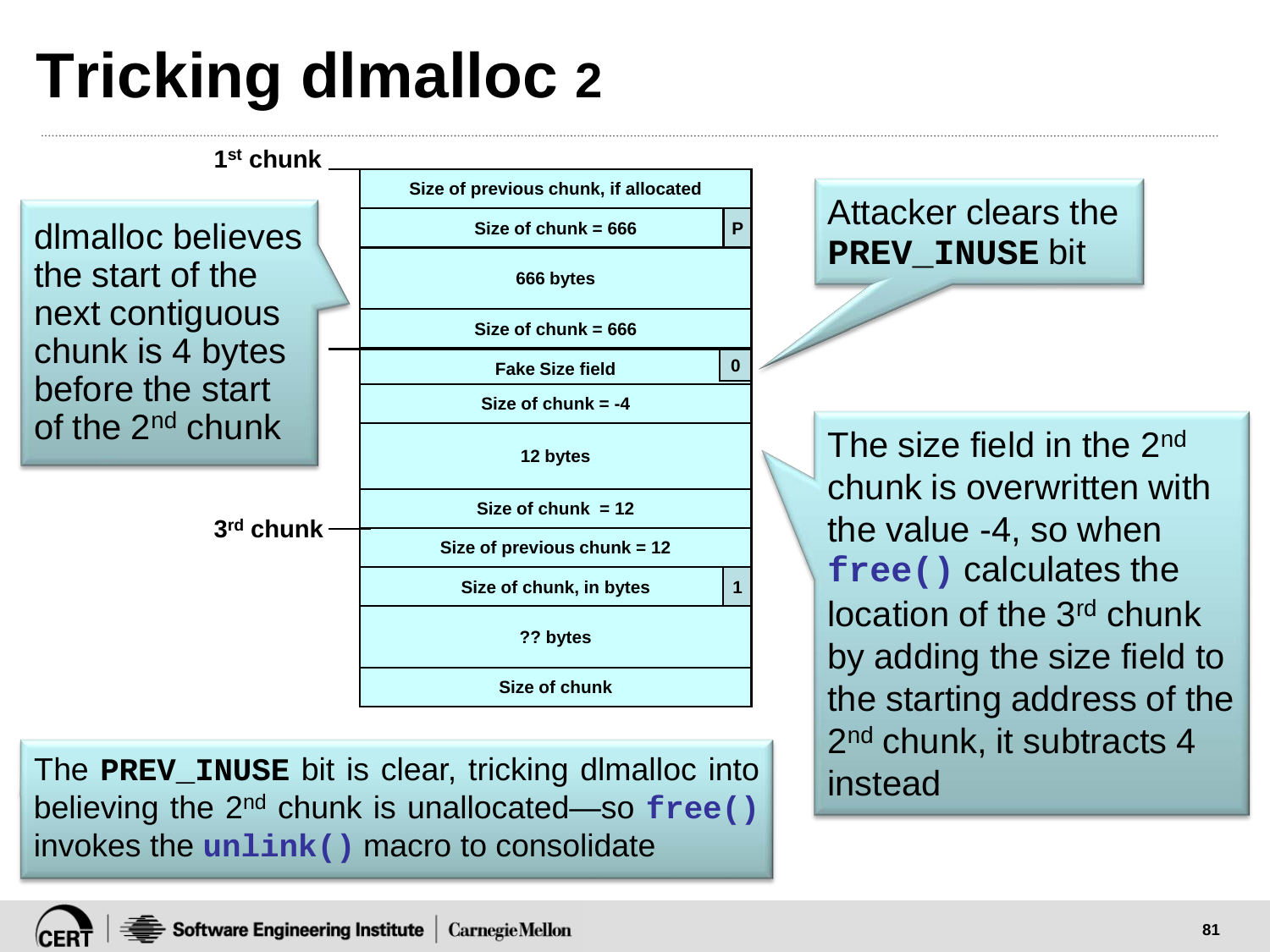#### **Constants**



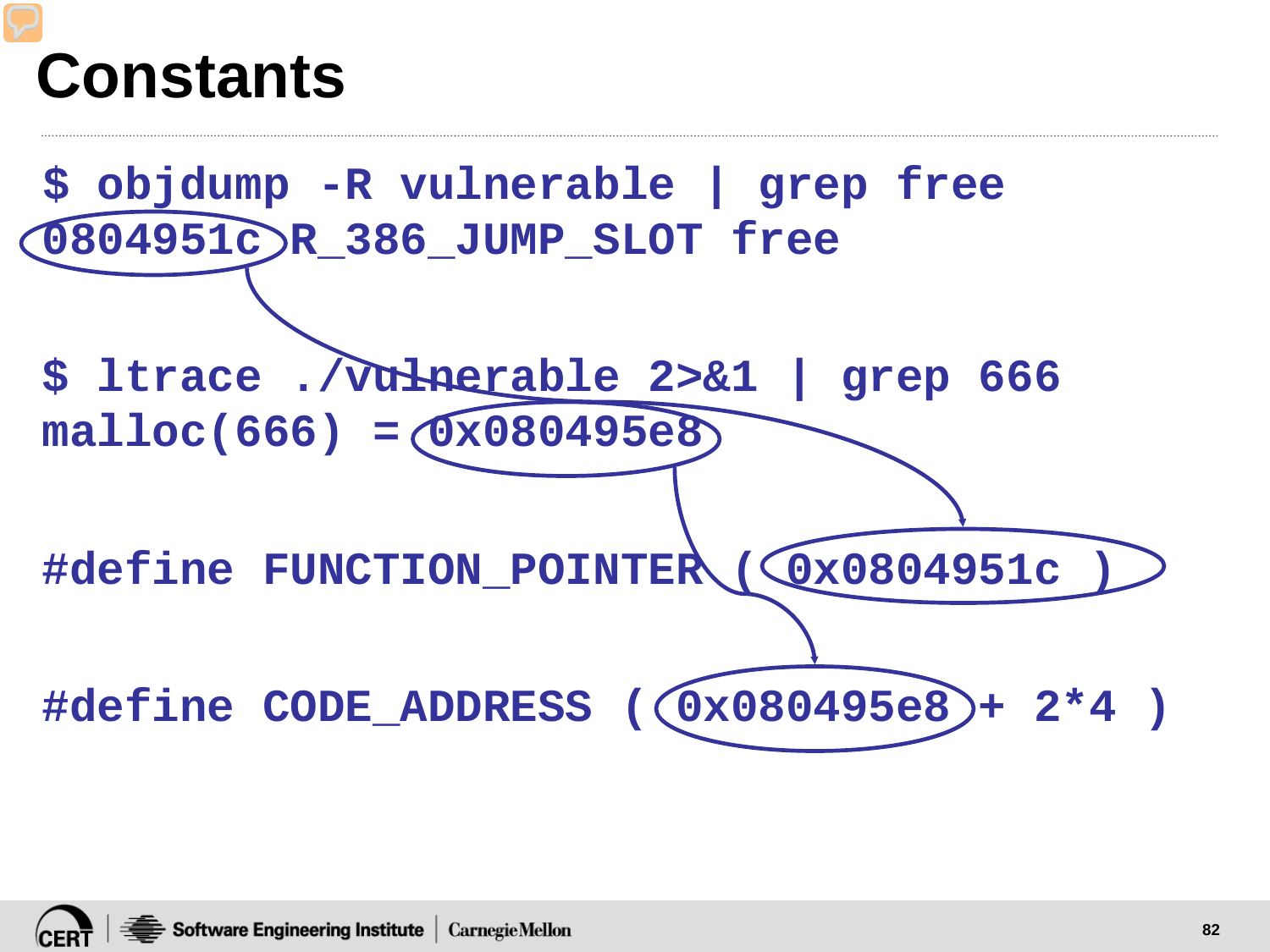#### **Execution of unlink() Macro**

| Size of previous chunk, if allocated | 0 |  |  |  |
|--------------------------------------|---|--|--|--|
| -4                                   |   |  |  |  |
| $fd = FUNCTION$ POINTER - 12         |   |  |  |  |
| $bk = CODE$ ADDRESS                  |   |  |  |  |
| remaining space                      |   |  |  |  |
| <b>Size of chunk</b>                 |   |  |  |  |

**12 is the offset of the bk field within a boundary tag**

**FD = P->fd**

**= FUNCTION\_POINTER - 12** 

**BK = P->bk = CODE\_ADDRESS**

**FD->bk = BK** overwrites the function pointer for **free()** with the address of the shellcode

In this example, the call to free the  $2<sup>nd</sup>$  chunk of the vulnerable program executes the shellcode.

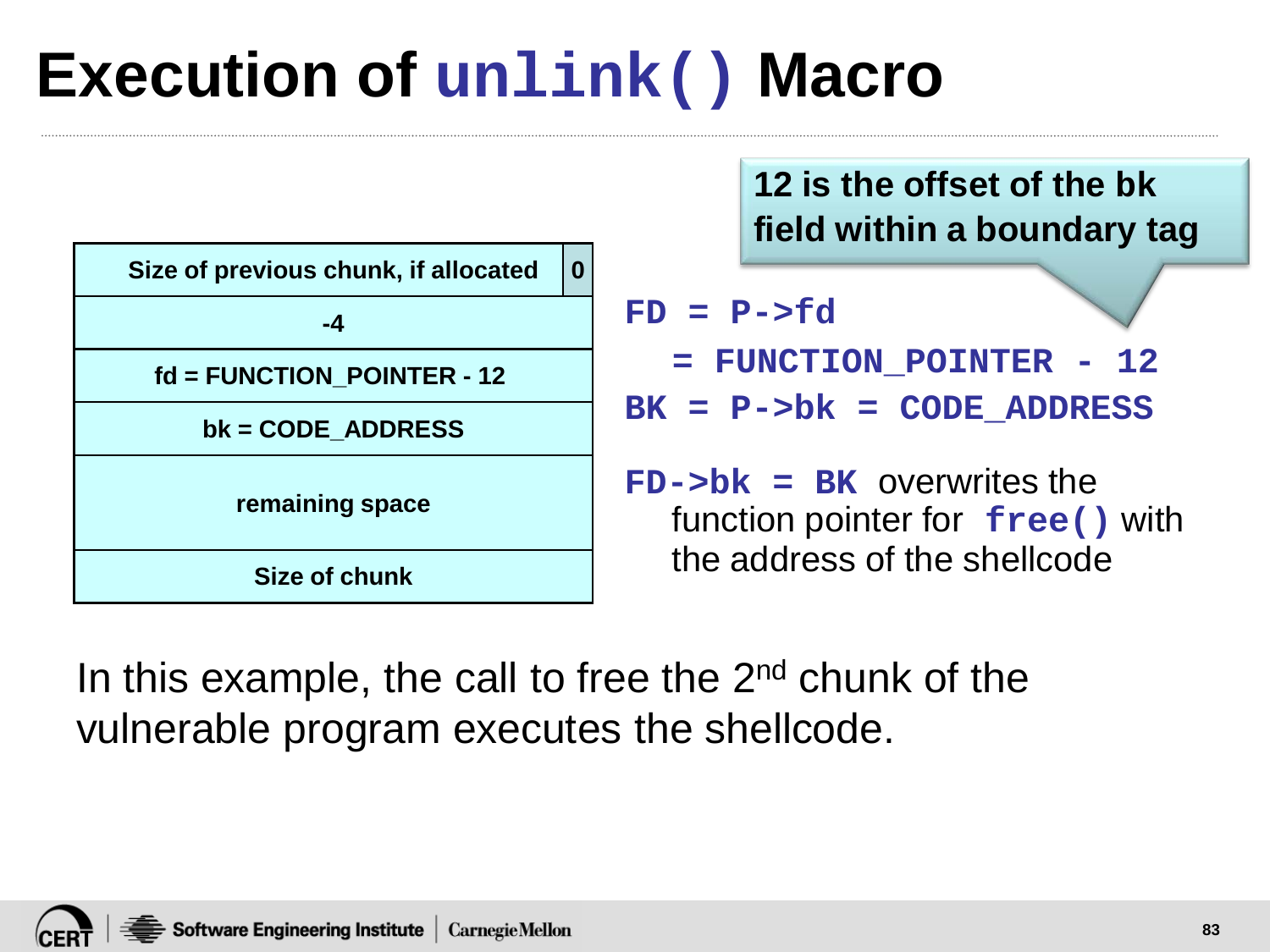## **The unlink() Technique**

The **unlink()** macro is manipulated to write four bytes of data supplied by an attacker to a four-byte address also supplied by the attacker.

Once an attacker can write four bytes of data to an arbitrary address, it is easy to execute arbitrary code with the permissions of the vulnerable program.

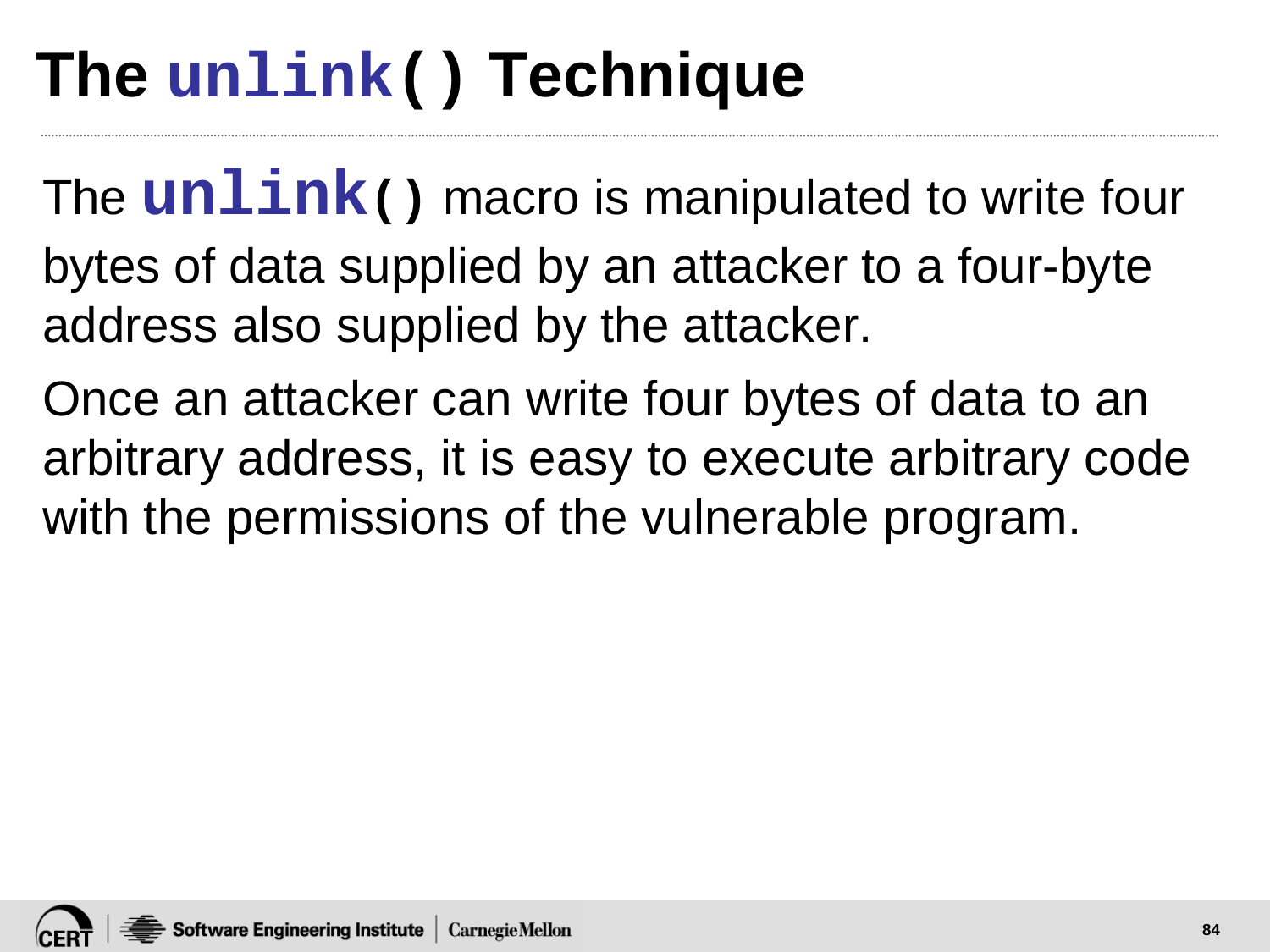# **Unlink Technique Summary**

Exploitation of a buffer overflow in the heap is not particularly difficult.

Unlink is the "backend" of a vulnerability. The front end is generally a buffer overflow.

The design of dlmalloc (and the Knuth algorithm from which many such designs are derived) is deficient from a security perspective.

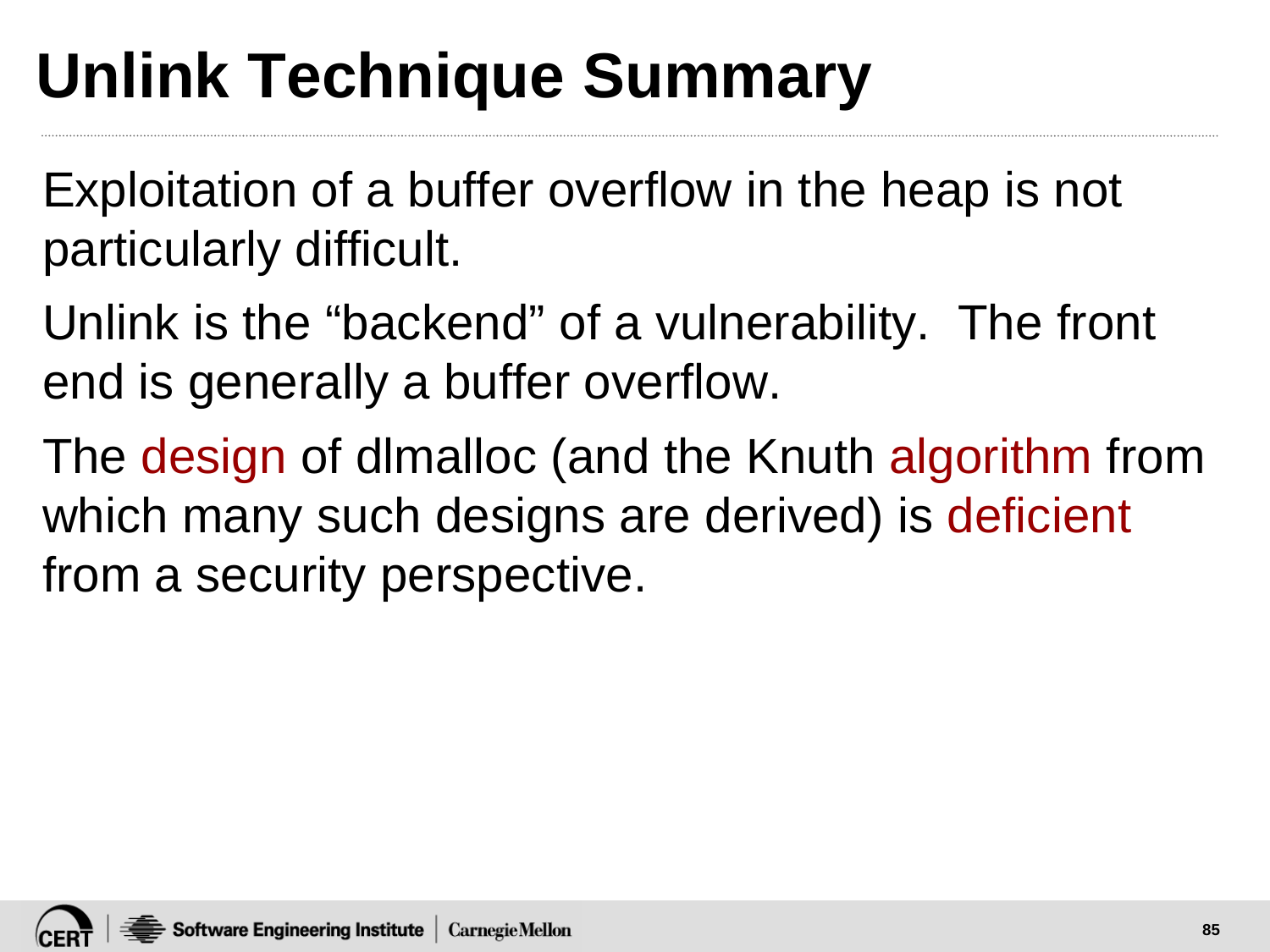# **Agenda**

Dynamic Memory Management

Common Dynamic Memory Management Errors

Doug Lea's Memory Allocator

Buffer Overflows (Redux)

Double-Free

Mitigation Strategies

Summary

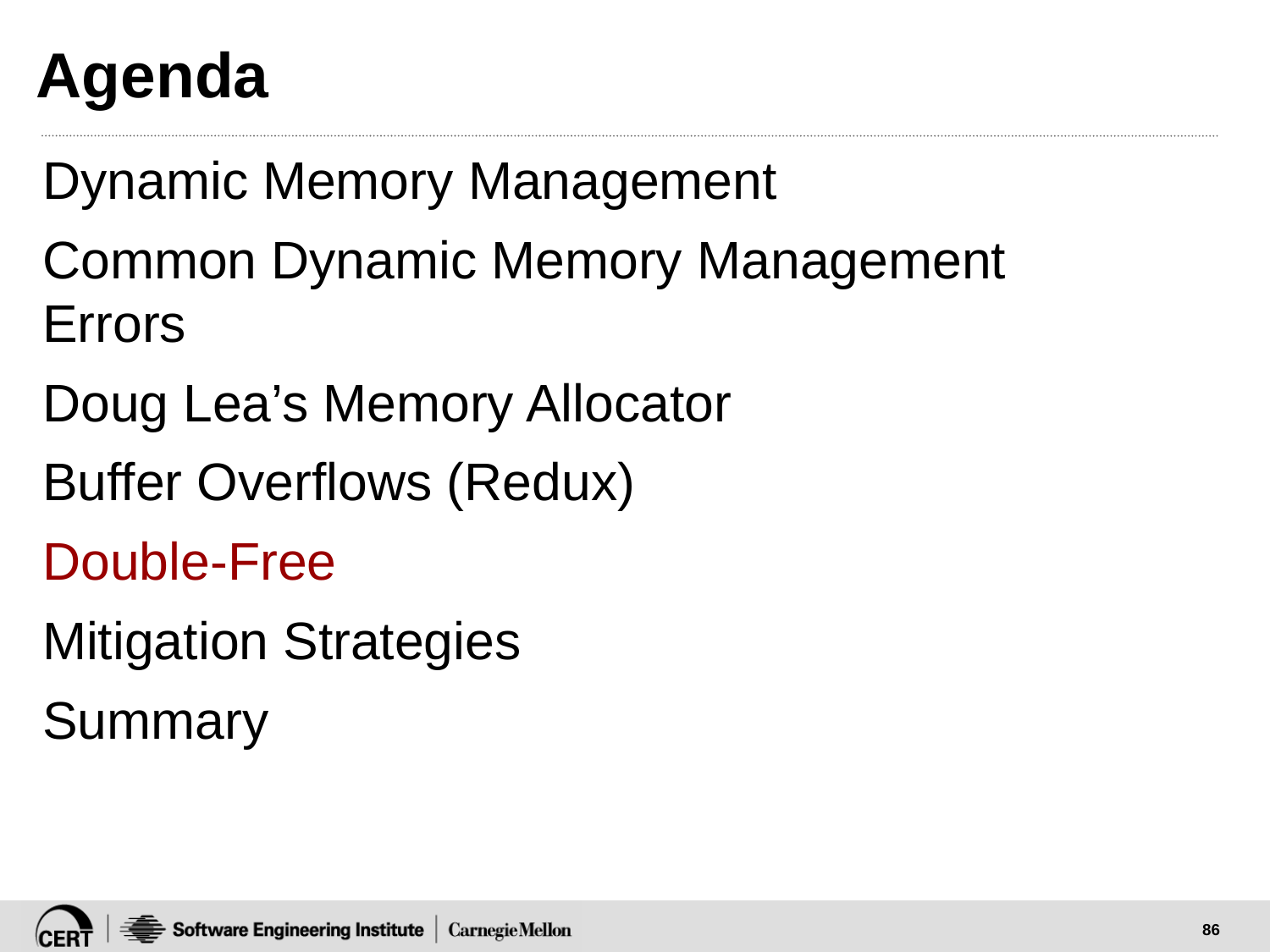# **Double-Free Vulnerabilities**

This vulnerability arises from freeing the same chunk of memory twice, without it being reallocated in between.

For a double-free exploit to be successful, two conditions must be met:

- The chunk to be freed must be isolated in memory.
- The bin into which the chunk is to be placed must be empty.

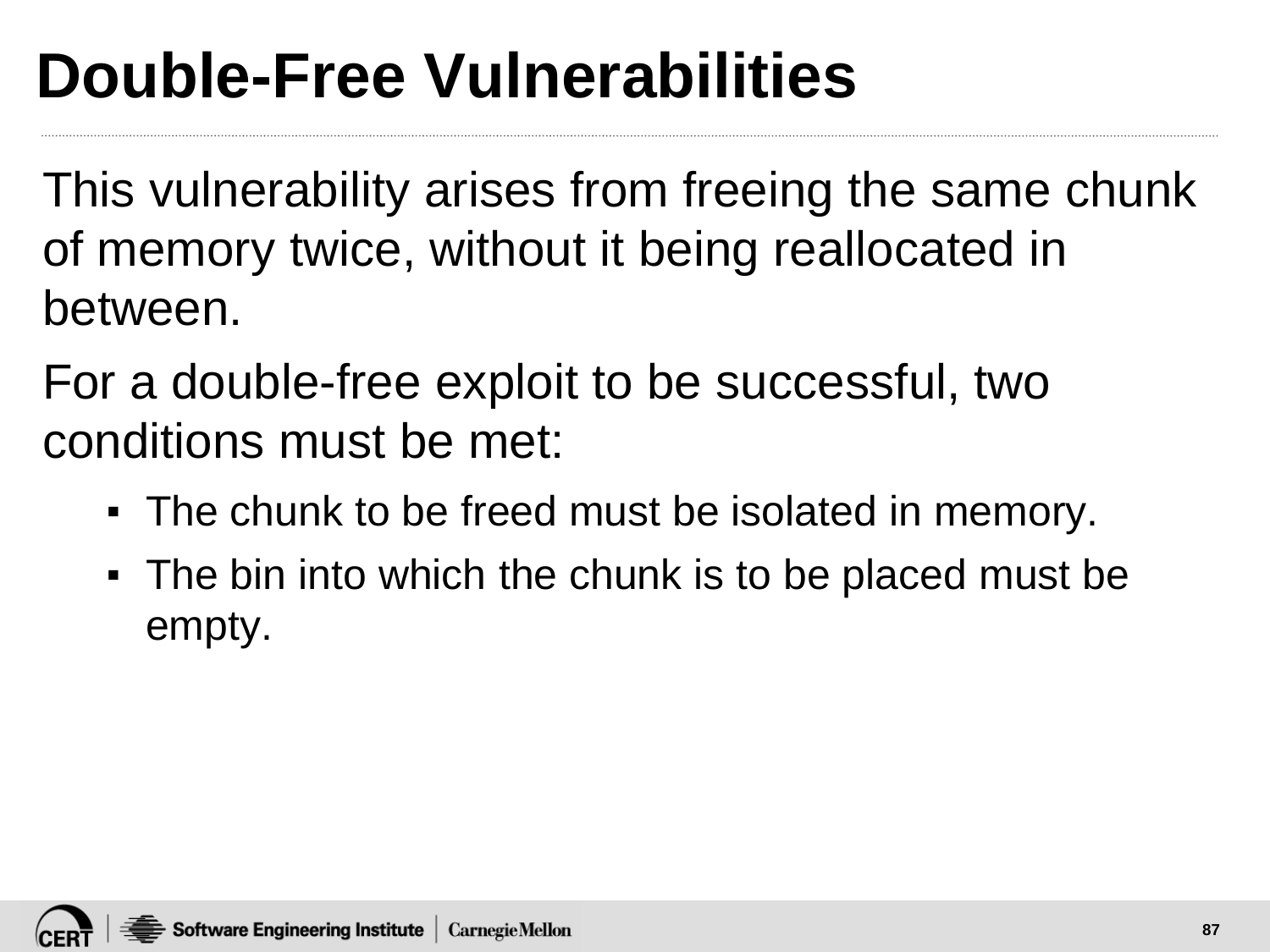#### **Double-Free Exploit**

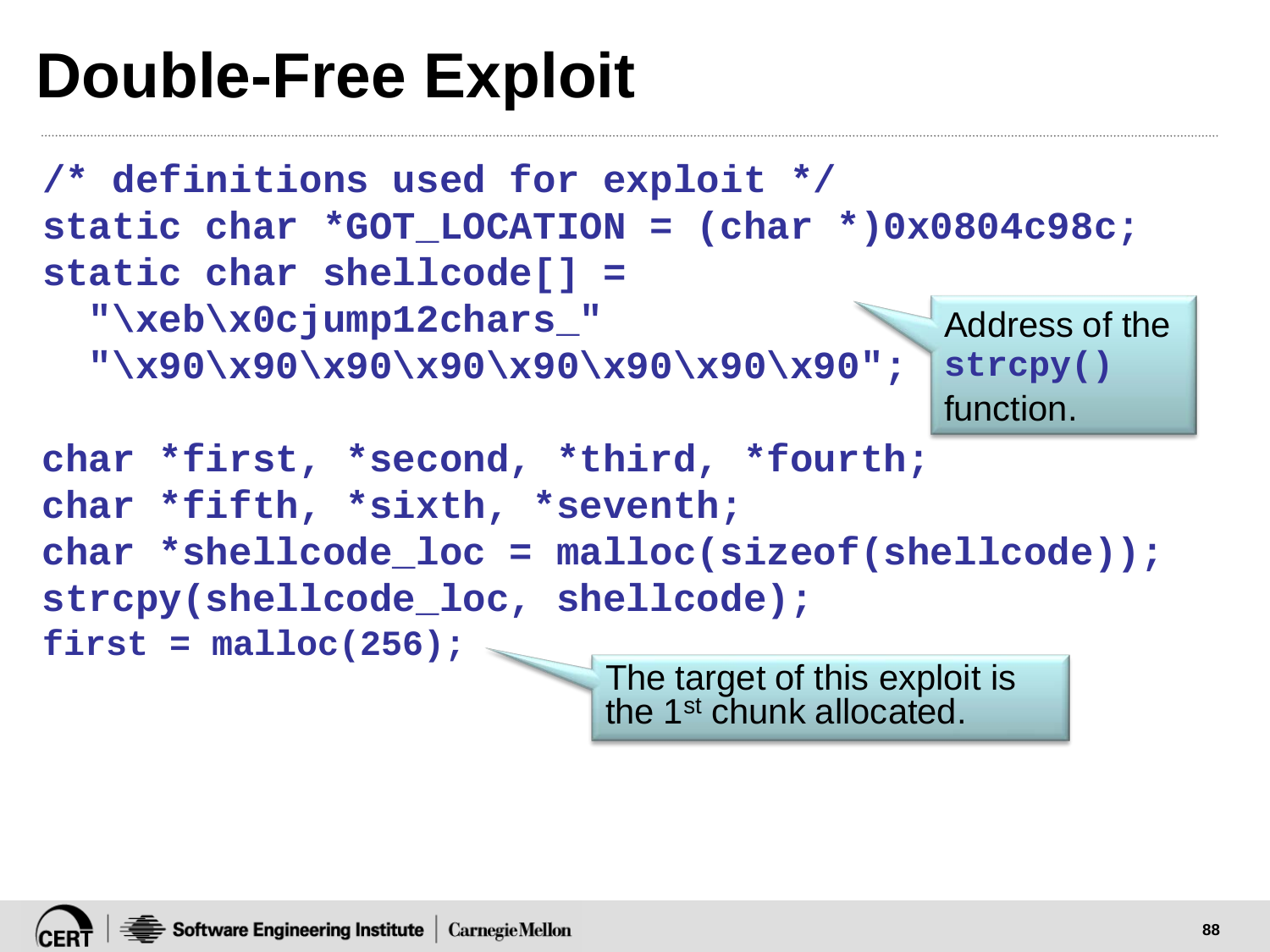# **Empty Bin and Allocated Chunk**

**Forward pointer to first chunk in list Back pointer to last chunk in list Size of previous chunk, if unallocated Size of chunk, in bytes User data : first -> bin-> P** Because the bin is empty, the forward and back pointers are self-referential.

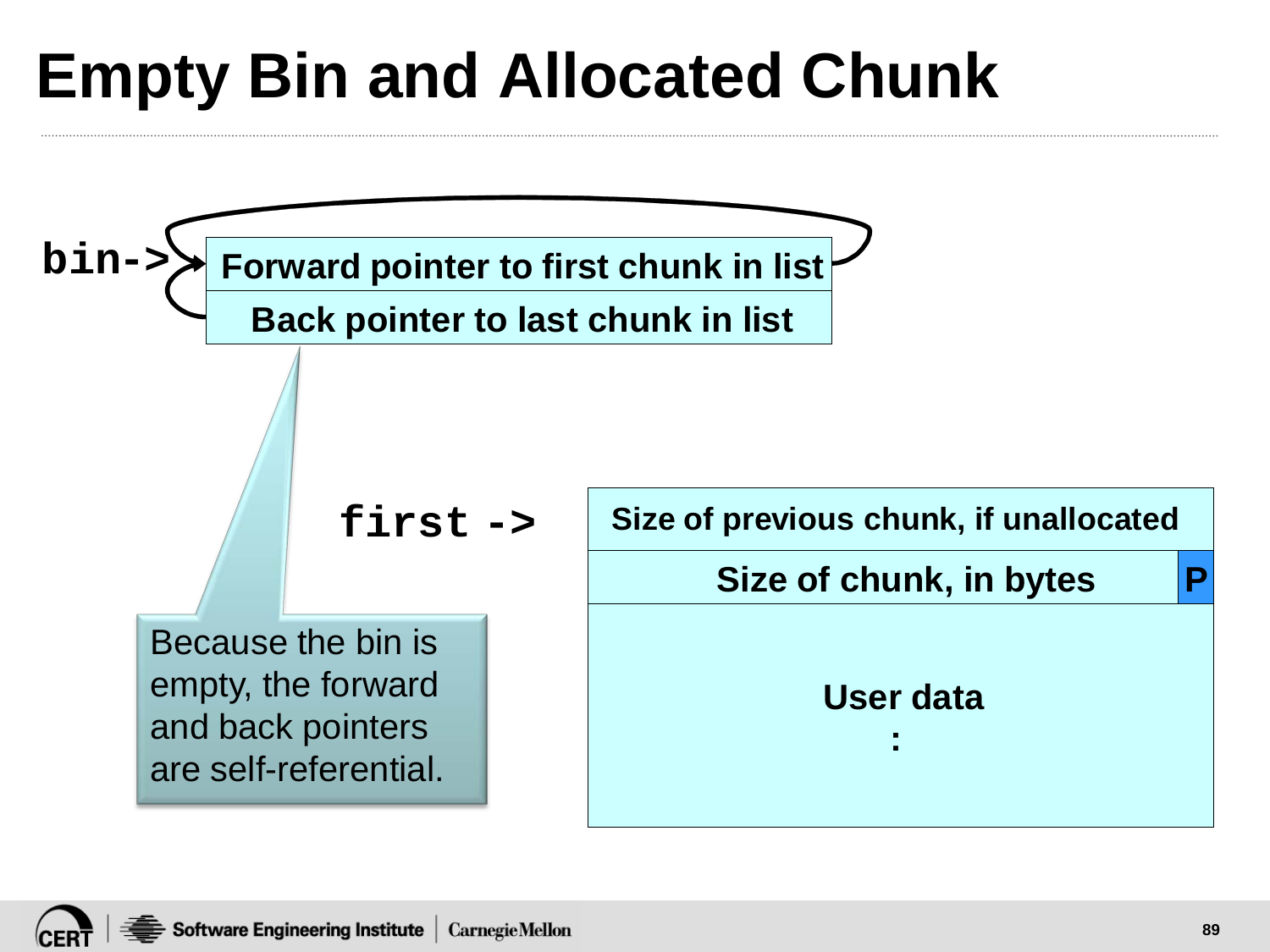#### **Double-Free Exploit 1**

**/\* continued from previous slide \*/ second = malloc(256); third = malloc(256); fourth = malloc(256); free(first); free(third); fifth = malloc(128);**  When the 1<sup>st</sup> chunk is freed, it is put into the cache bin. Allocating the 2nd and 4th chunks prevents the 3rd chunk Allocating the  $5<sup>th</sup>$  chunk causes from being consolidated. memory to be split off from the 3<sup>rd</sup> chunk and, as a side effect, this results in the 1<sup>st</sup> chunk being moved to a regular bin.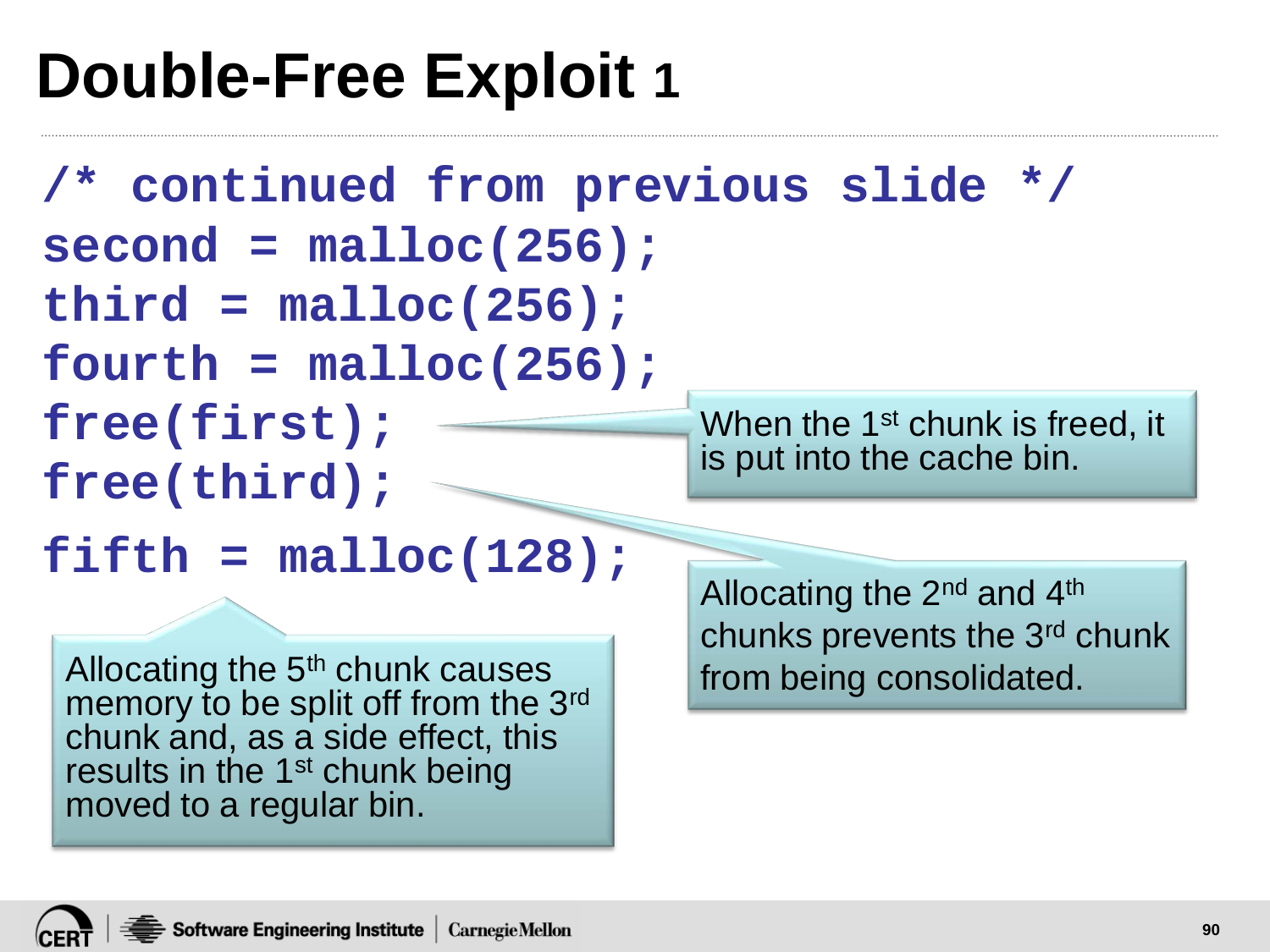# **Bin with Single Free Chunk**

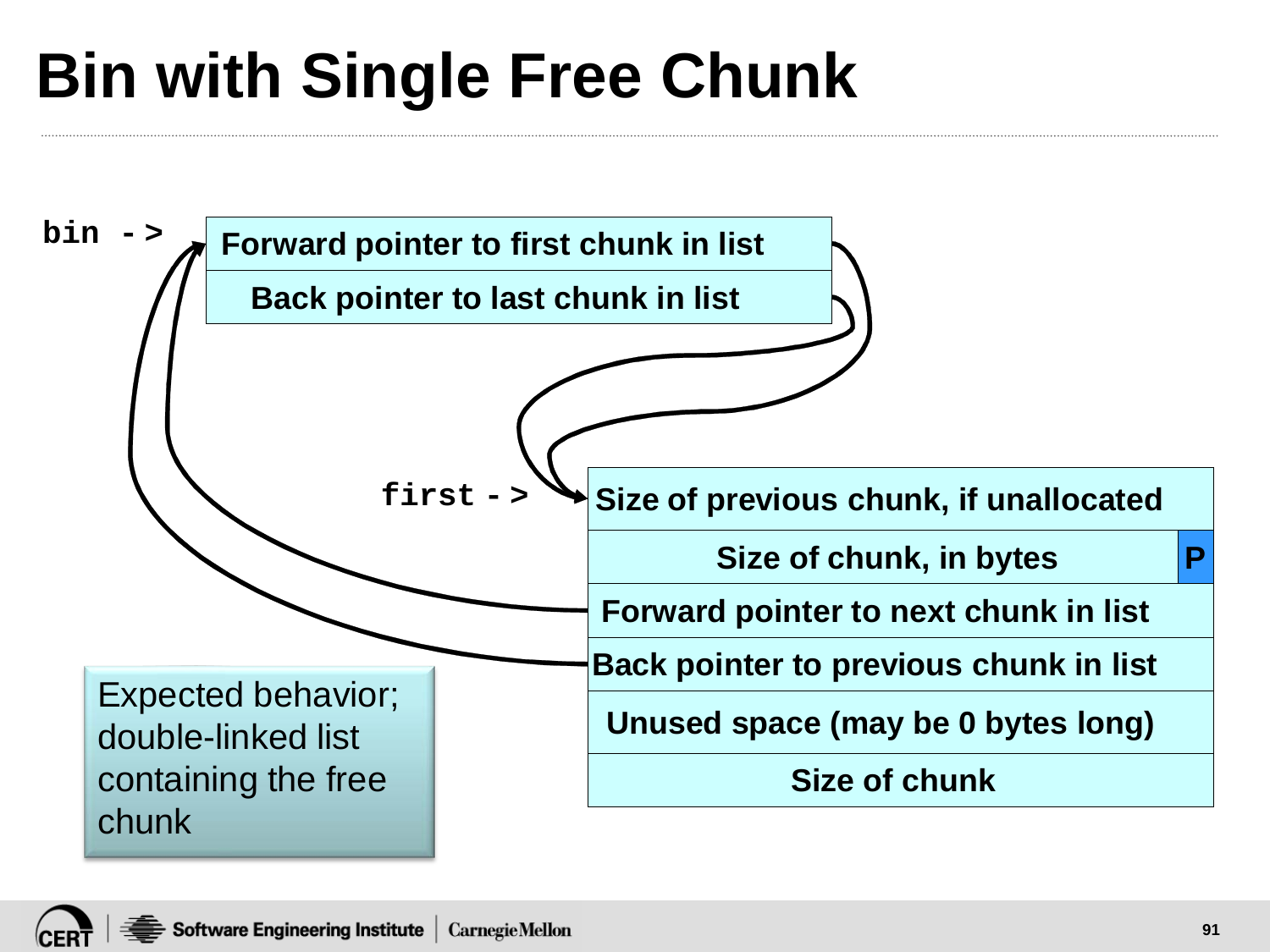#### **Double-Free Exploit 2**

**/\* continued from previous slide \*/**

**free(first);**

Memory is configured so that freeing the 1<sup>st</sup> chunk a 2<sup>nd</sup> time sets up the double-free vulnerability.

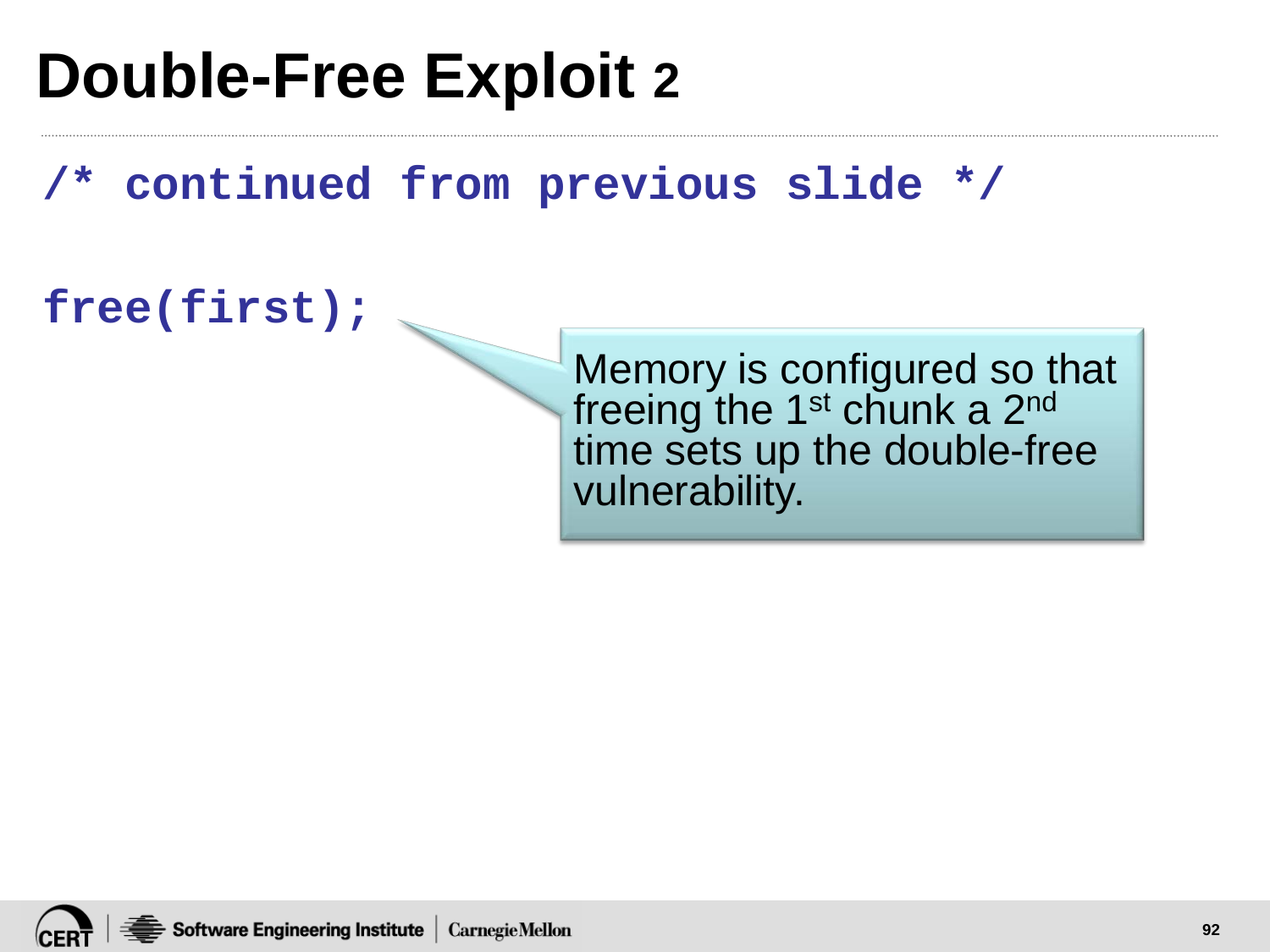#### **Corrupted Data Structures After Second Call of free()**

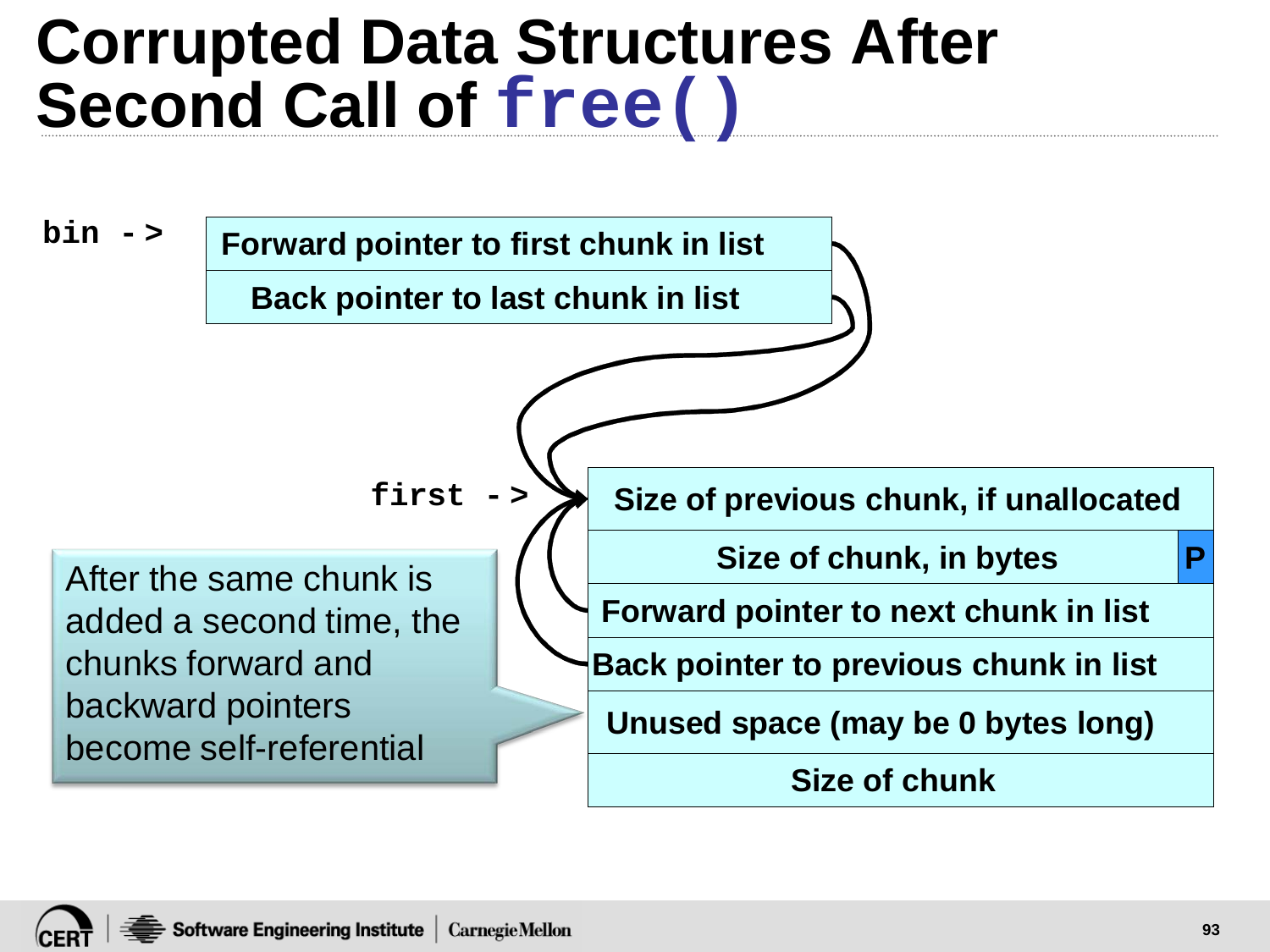#### **Double-Free Exploit 3**

When the  $6<sup>th</sup>$  chunk is allocated, **malloc()** returns a pointer to the same chunk referenced by **first**.

```
/* continued from previous slide */
sixth = malloc(256);
*((char **)(sixth+0)) = GOT_LOCATION - 12;
*((char **)(sixth+4)) = shellcode_location;
```
The GOT address of the **strcpy()** function (minus 12) and the shellcode location are copied into this memory.

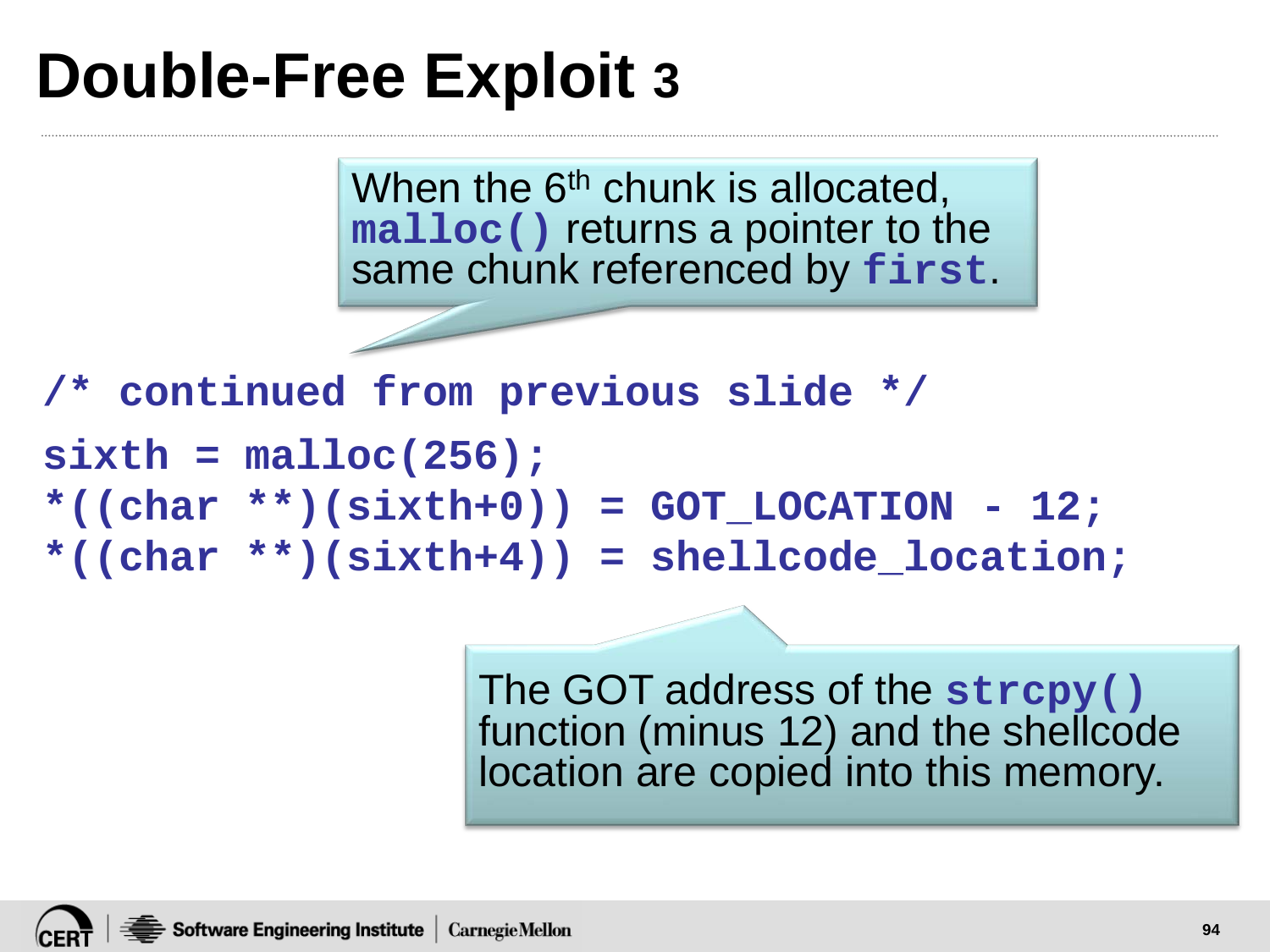#### **Double-Free Exploit 4**

The same memory chunk is allocated yet again as the 7th chunk.

```
seventh = malloc(256); 
strcpy(fifth, "stuff");
```
When **strcpy()** is called, control is transferred to the shellcode.

When the 7<sup>th</sup> chunk is allocated, the **unlink()** macro is called to unlink the chunk from the free list.

The **unlink()** macro copies the address of the shellcode to the address of the **strcpy()** function in the global offset table.

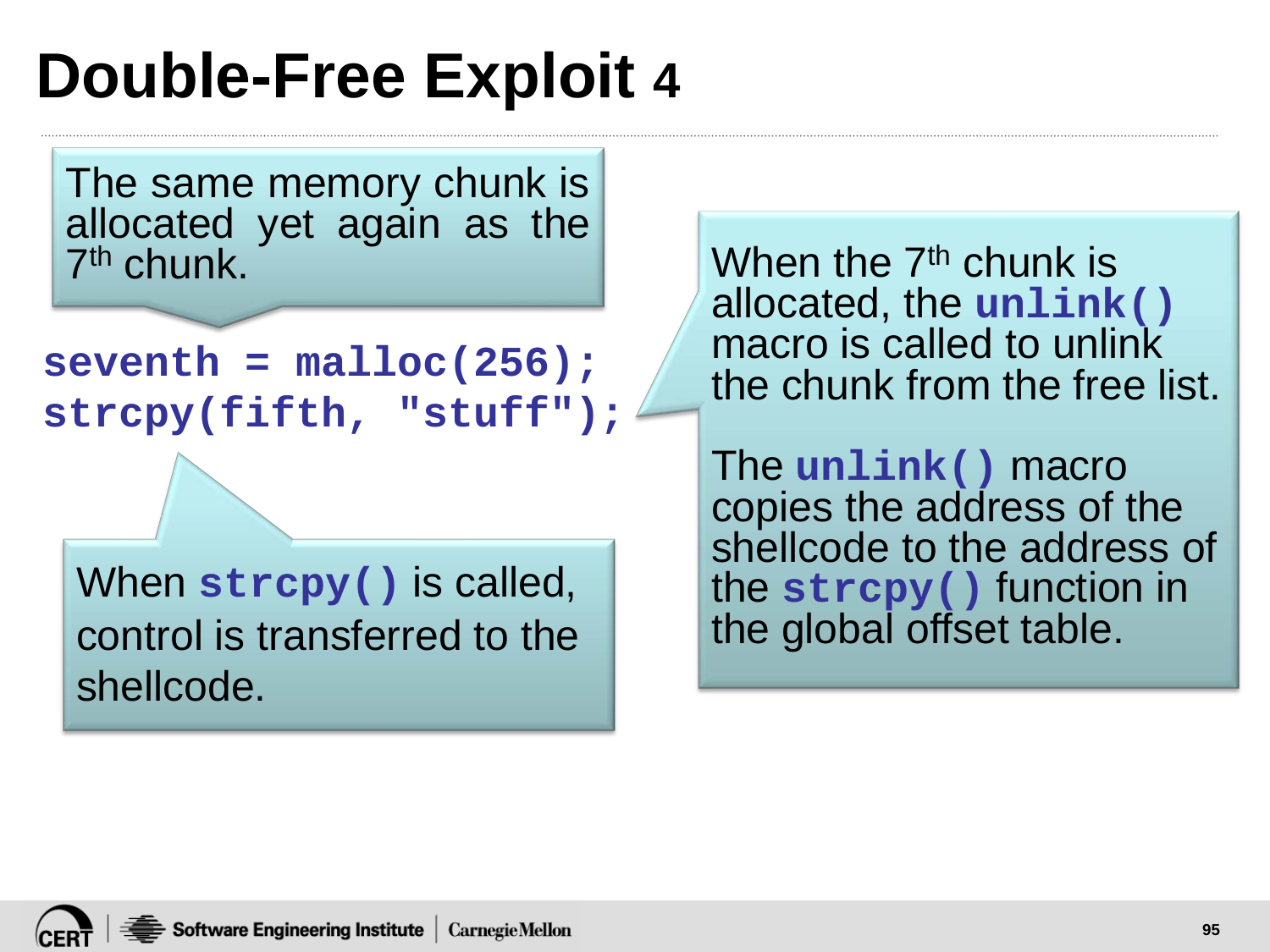#### **Double-Free Shellcode**

The shellcode jumps over the first 12 bytes, because some of this memory is overwritten by the **unlink()** macro.

**static char shellcode[] =**

**"\xeb\x0cjump12chars\_"** 

**"\x90\x90\x90\x90\x90\x90\x90\x90";**

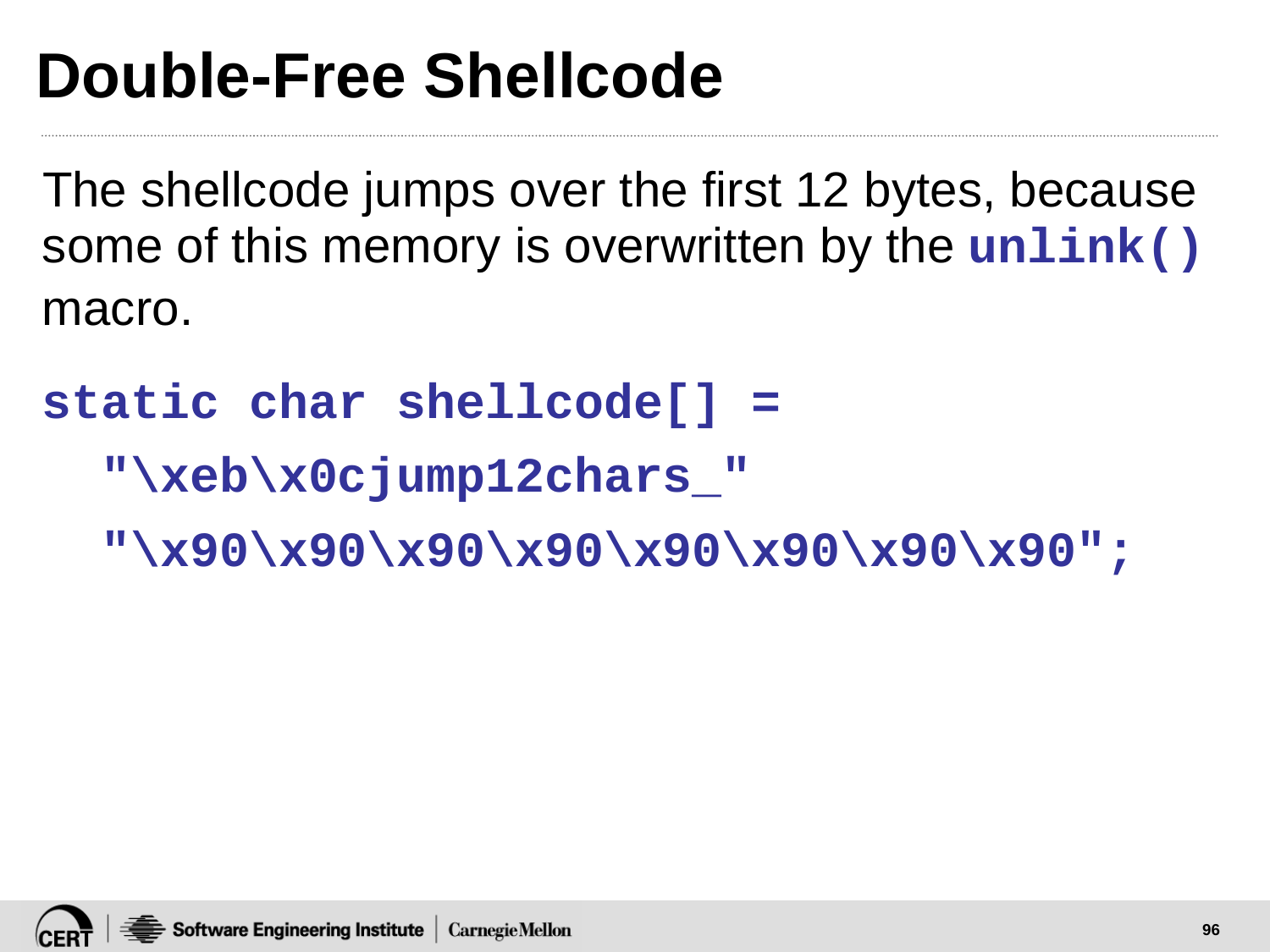# **Agenda**

Dynamic Memory Management

Common Dynamic Memory Management Errors

Doug Lea's Memory Allocator

Buffer Overflows (Redux)

Double-Free

Mitigation Strategies

Summary

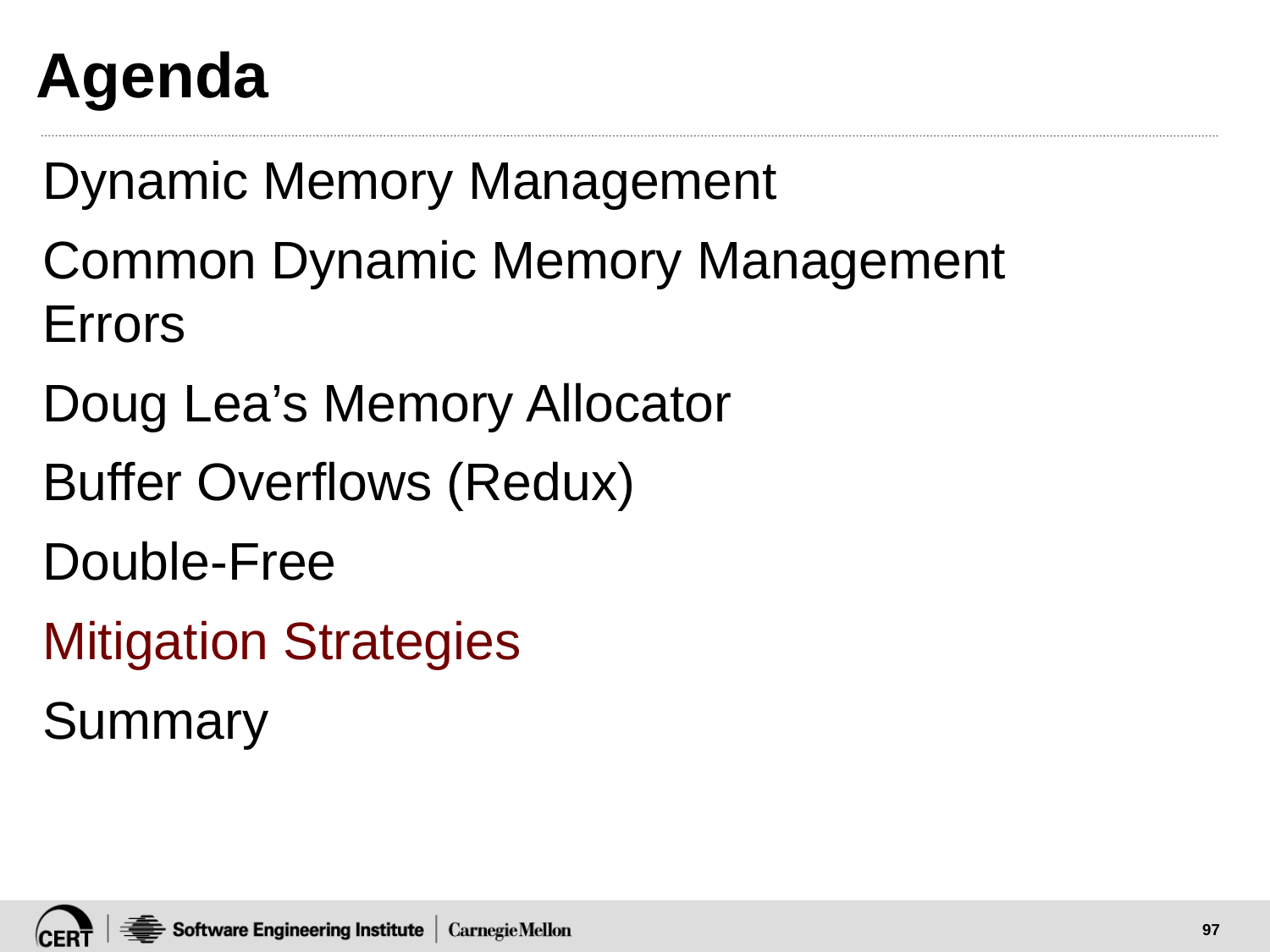# **Mitigation Strategies**

Null Pointers

- Consistent Memory Management Conventions
- Resource Acquisition is Initialization
- Smart Pointers in C++
- Exception-Safe Code in C++
- Heap Integrity Detection
- Phkmalloc
- Randomization
- Guard Pages
- Runtime Analysis Tools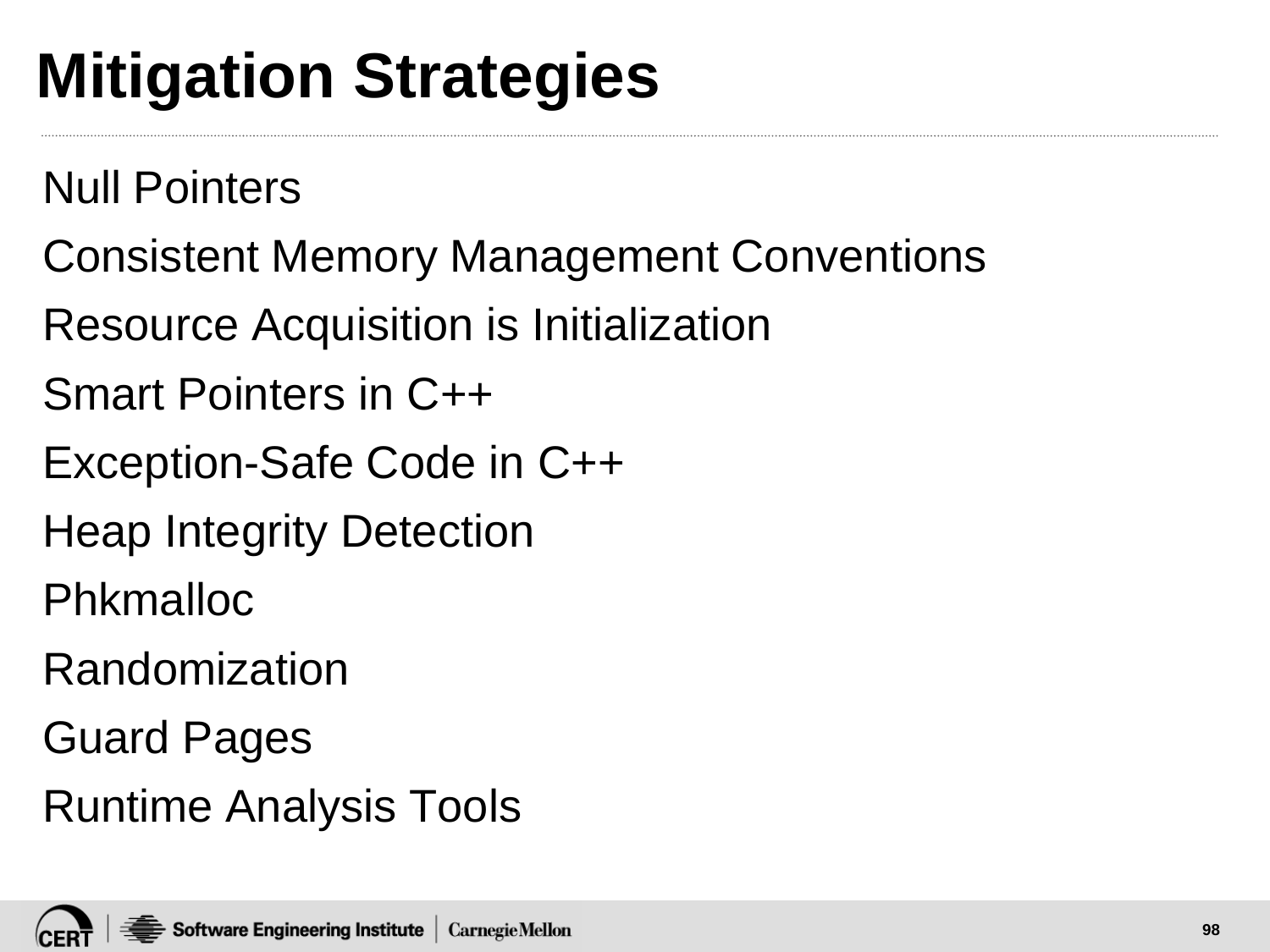# **Null Pointers**

A technique to reduce vulnerabilities in C and C++ programs is to set the pointer to null after the call to **free()** has completed.

Dangling pointers (pointers to already freed memory) can result in writing to freed memory and double-free vulnerabilities.

Any attempt to dereference the pointer results in a fault (increasing the likelihood that the error is detected during implementation and test).

If the pointer is set to null, the memory can be freed multiple times without consequence.

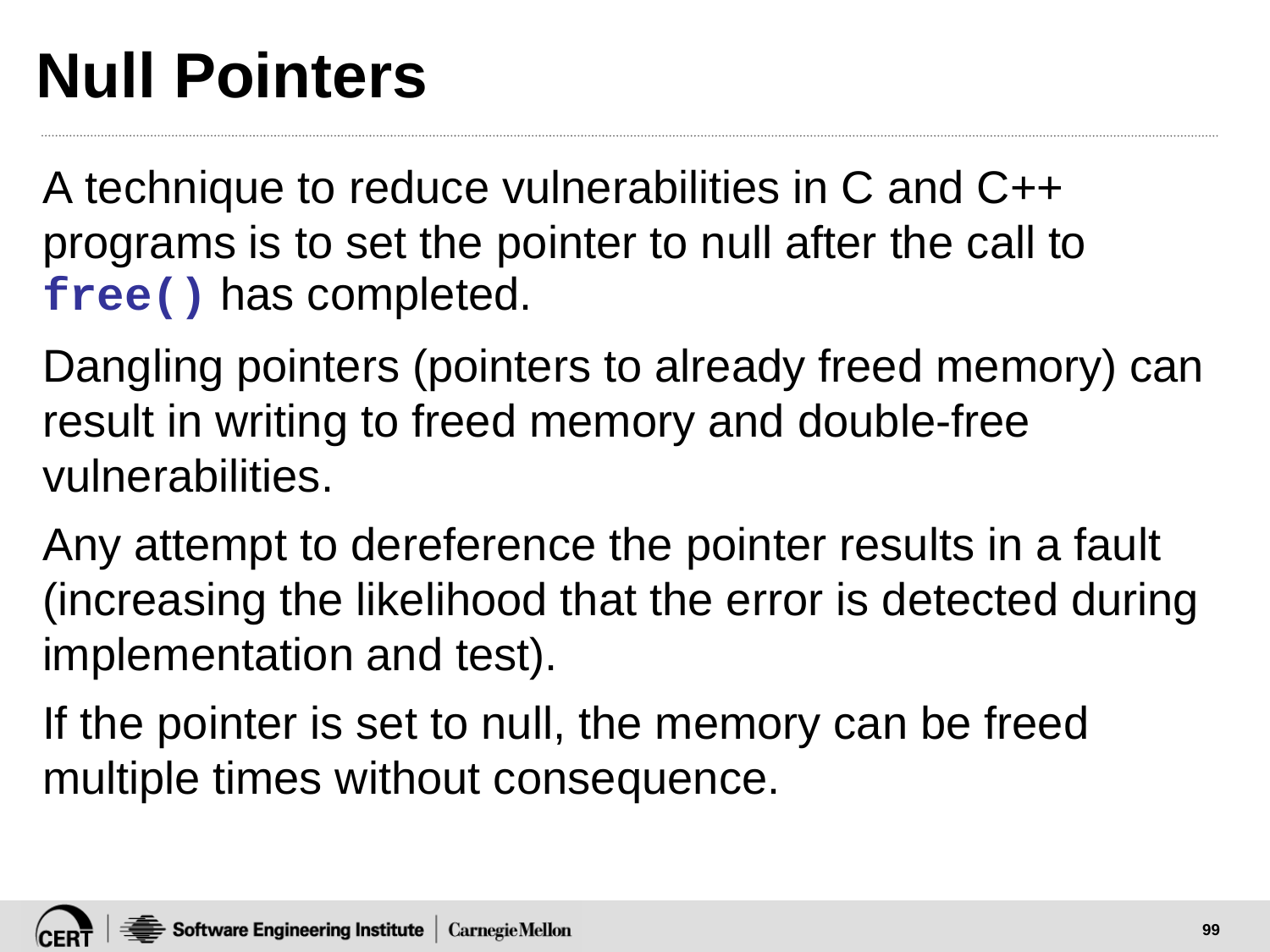# **Adopt Consistent Conventions**

Use the same pattern for allocating and freeing memory.

- In C++, perform all memory allocation in constructors and all memory deallocation in destructors.
- In C, define **create()** and **destroy()** functions that perform an equivalent function.

Allocate and free memory in the same module, at the same level of abstraction—freeing memory in subroutines leads to confusion about if, when, and where memory is freed.

Match allocations and deallocations. If there are multiple constructors, make sure the destructors can handle all possibilities.

In C++, consider the use of appropriate smart pointers instead of raw pointers.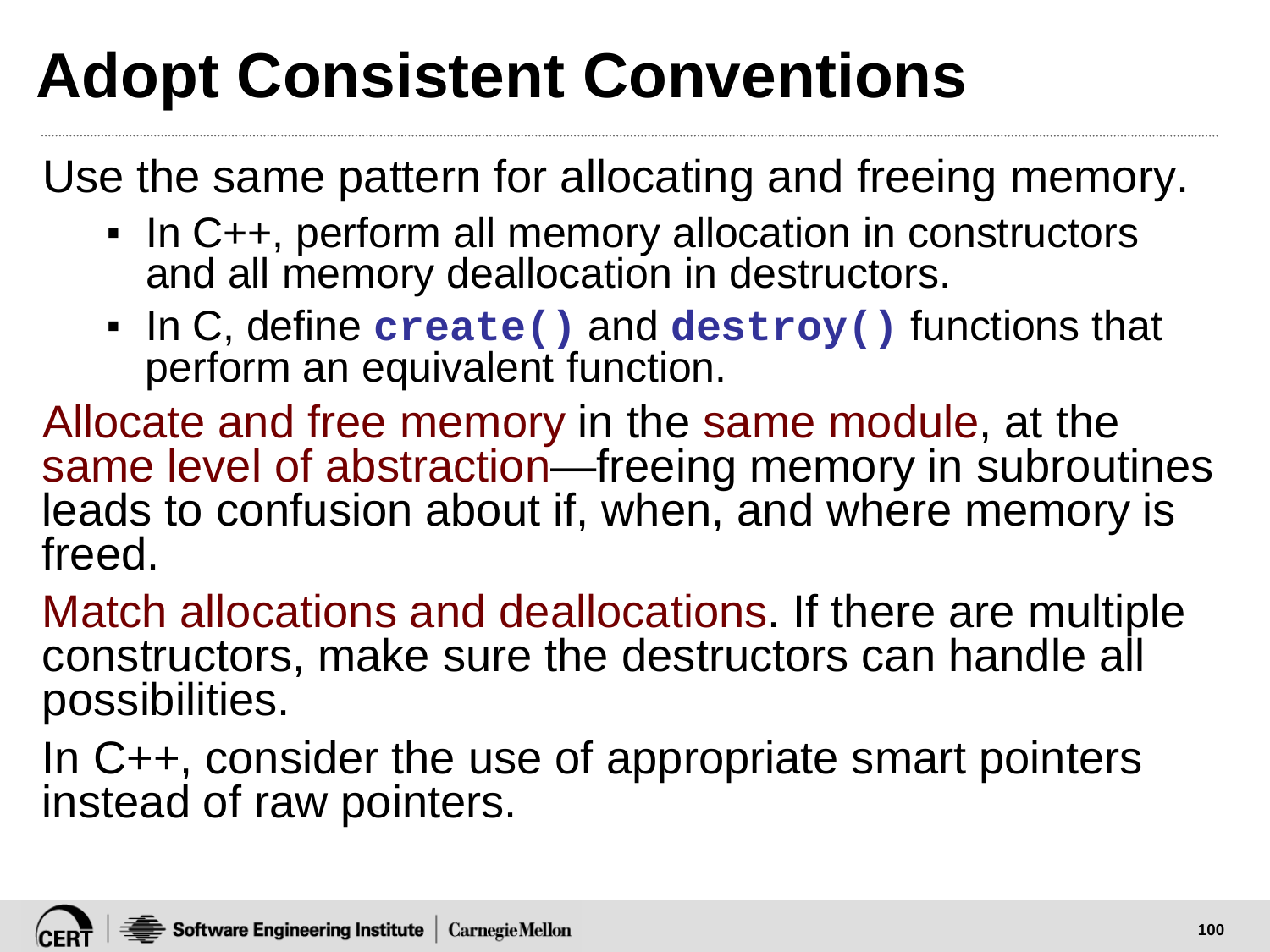# **Resource Acquisition Is Initialization**

In C++, use the resource acquisition is initialization (RAII) idiom extensively.

Any important resource should be controlled by an object that links the resource's lifetime to the object's.

- **Every resource allocation should occur in its own** statement (to avoid sub-expression evaluation order and sequence point issues).
- The object's constructor immediately puts the resource in the charge of a resource handle.
- The object's destructor frees the resource.
- Copying and heap allocation of the resource handle object are carefully controlled or outright denied.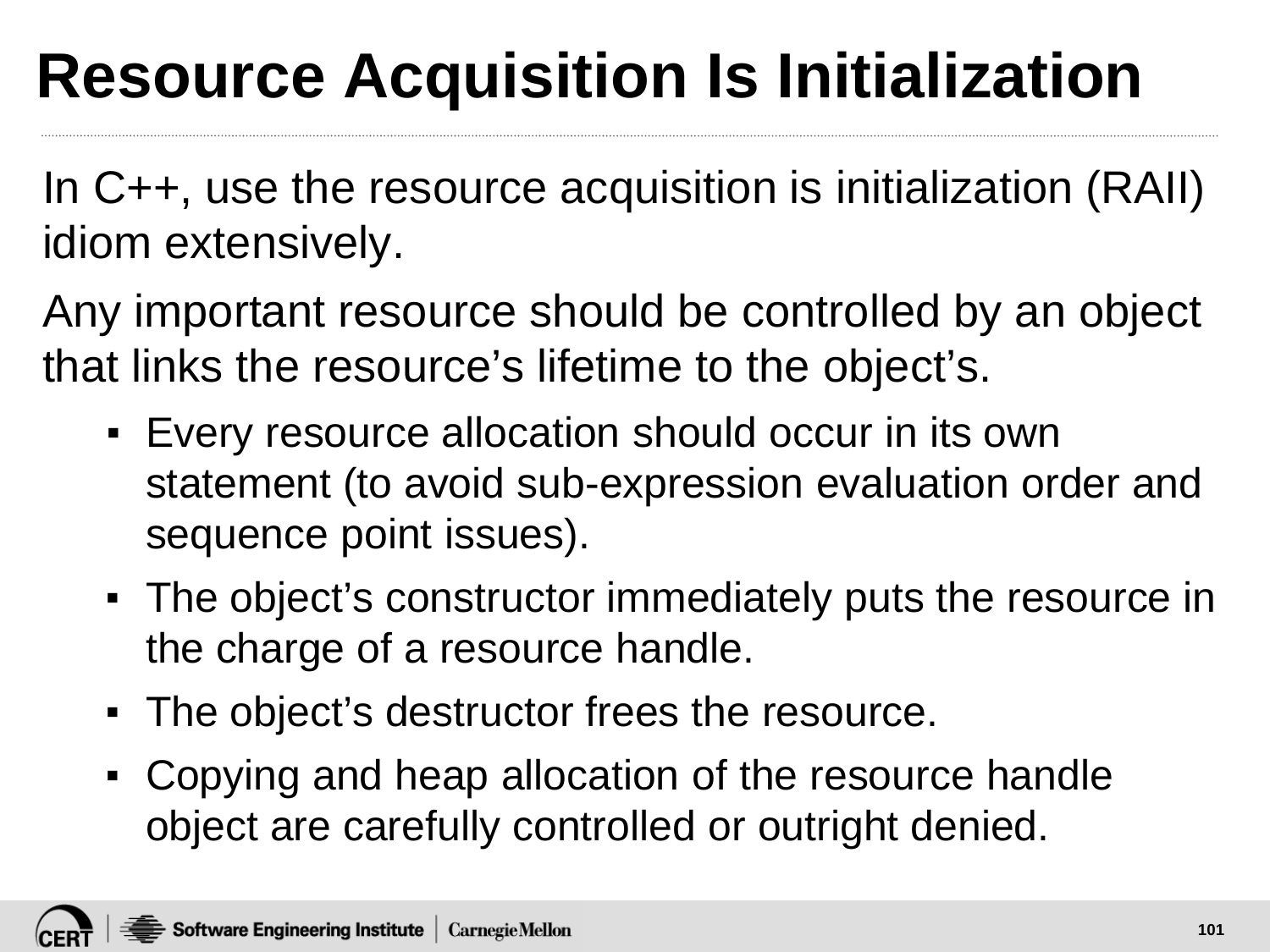# **RAII Example**

If the "use f" part of  $fct()$  throws an exception, the destructor is still thrown and the file is properly closed.

```
void fct(string s) {
  // File_handle's ctor opens file "s"
  File_handle f(s,"r"); 
  // use f
} // here File_handle's destructor closes the file
```
This contrasts to the common unsafe usage:

```
void old_fct(const char* s) {
    FILE* f = fopen(s,"r"); // open the file "s"
    // use f
    fclose(f); // close the file
  }
If the "use f" part of old_fct throws an exception—or simply does a 
return—the file isn't closed.
```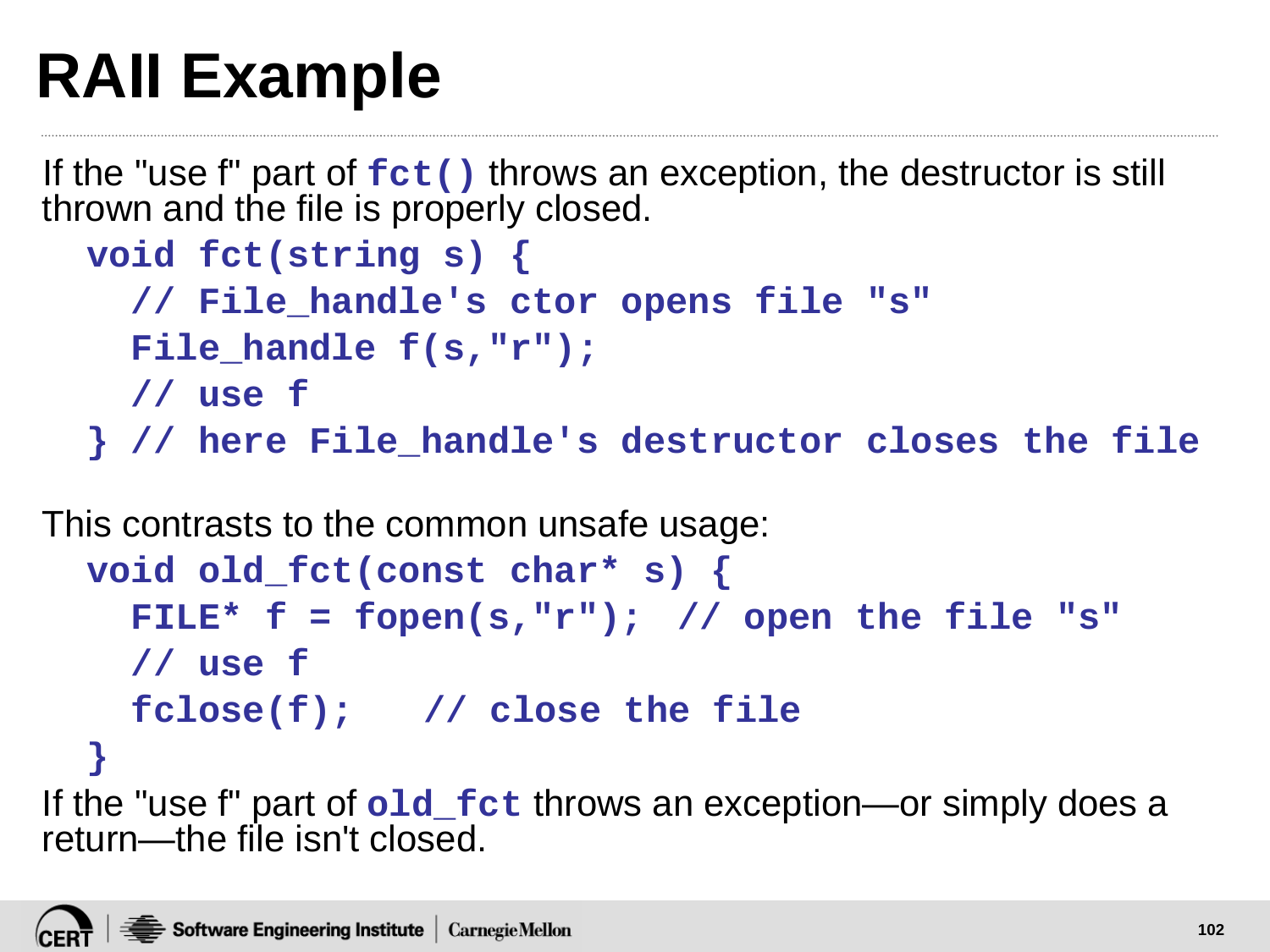#### **Smart Pointers in C++**

Raw pointers are dangerous—smart pointers are typically a better choice.

**std::tr1::shared\_ptr** is safe, a good choice for a container element, but is not cheap.

The **unique** ptr is safe and cheap for elements that are never copied.

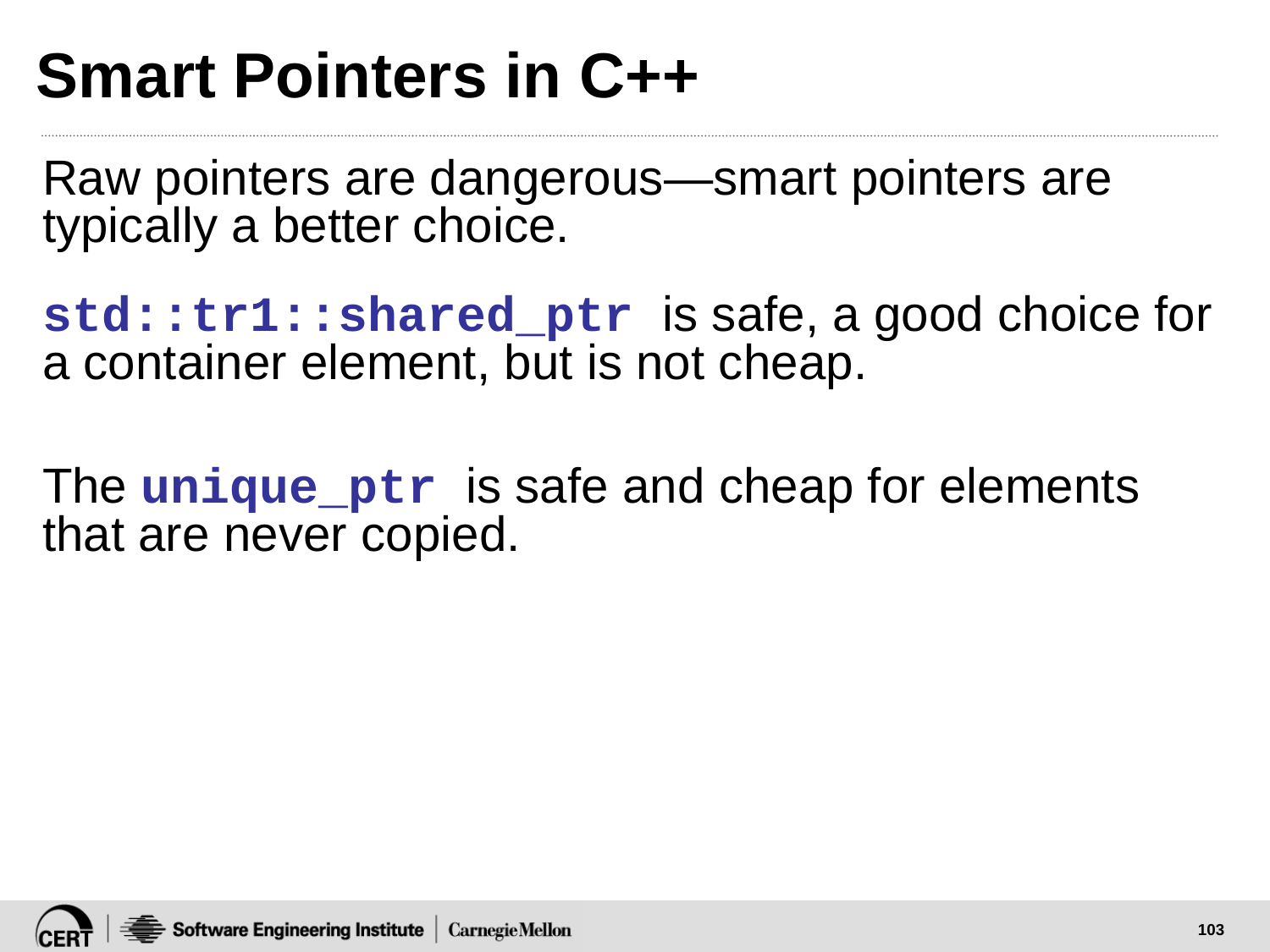## **Exception-Safe Code in C++**

Writing exception-safe code often goes hand-in-hand with making sure resources (including memory) are properly reclaimed.

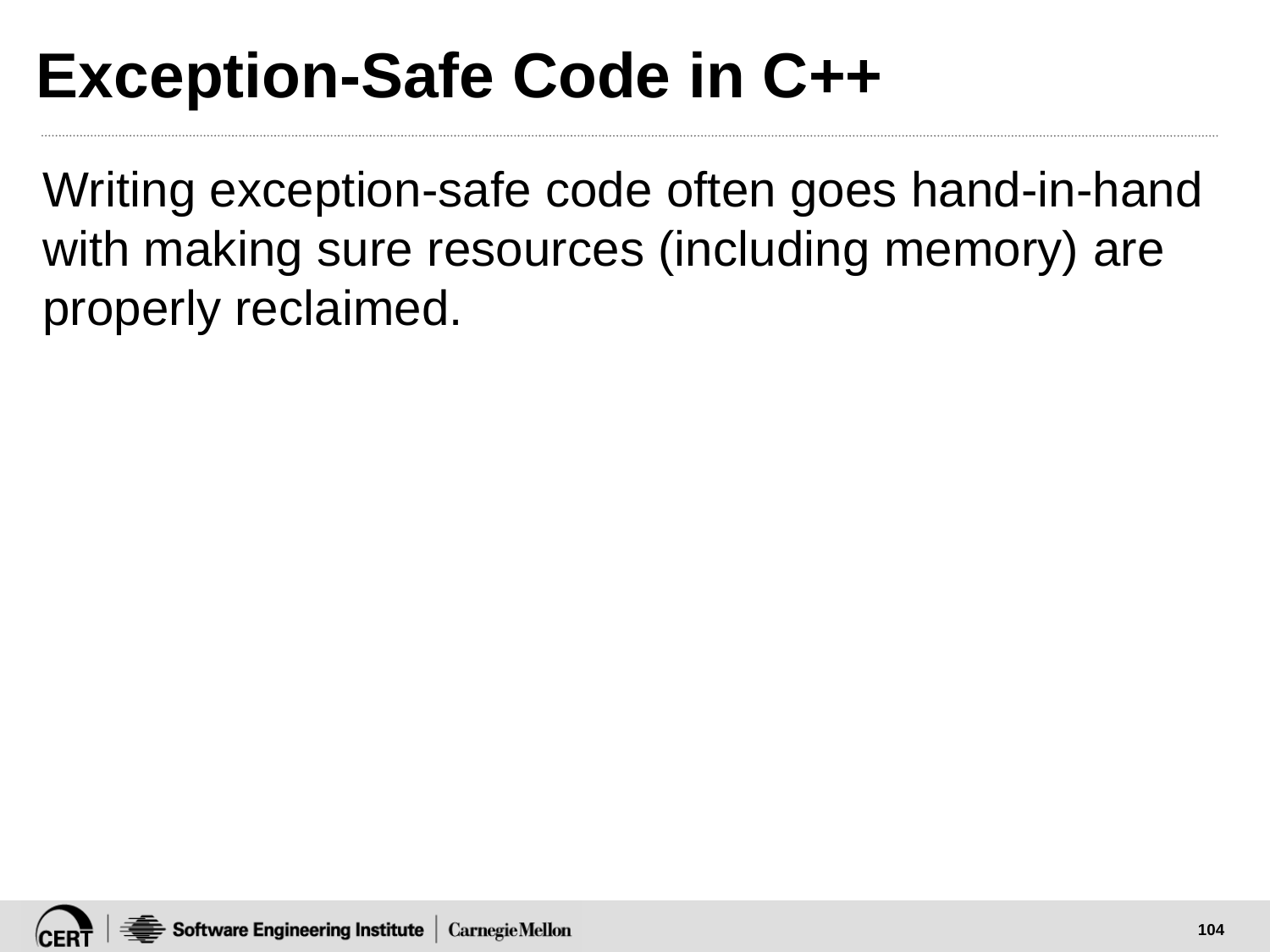# **Heap Integrity Detection**

System to protect the glibc heap by modifying the chunk structure and memory managemet functions

```
struct malloc_chunk {
  INTERNAL_SIZE_T magic;
  INTERNAL_SIZE_T __pad0;
  INTERNAL_SIZE_T prev_size;
  INTERNAL_SIZE_T size;
  struct malloc_chunk *bk;
  struct malloc_chunk *fd;
```
Pretends a canary and padding field. The canary contains a checksum of the chunk header seed with a random number.

The heap protection system augments the heap management functions with code to manage and check each chunk's canary.

**};**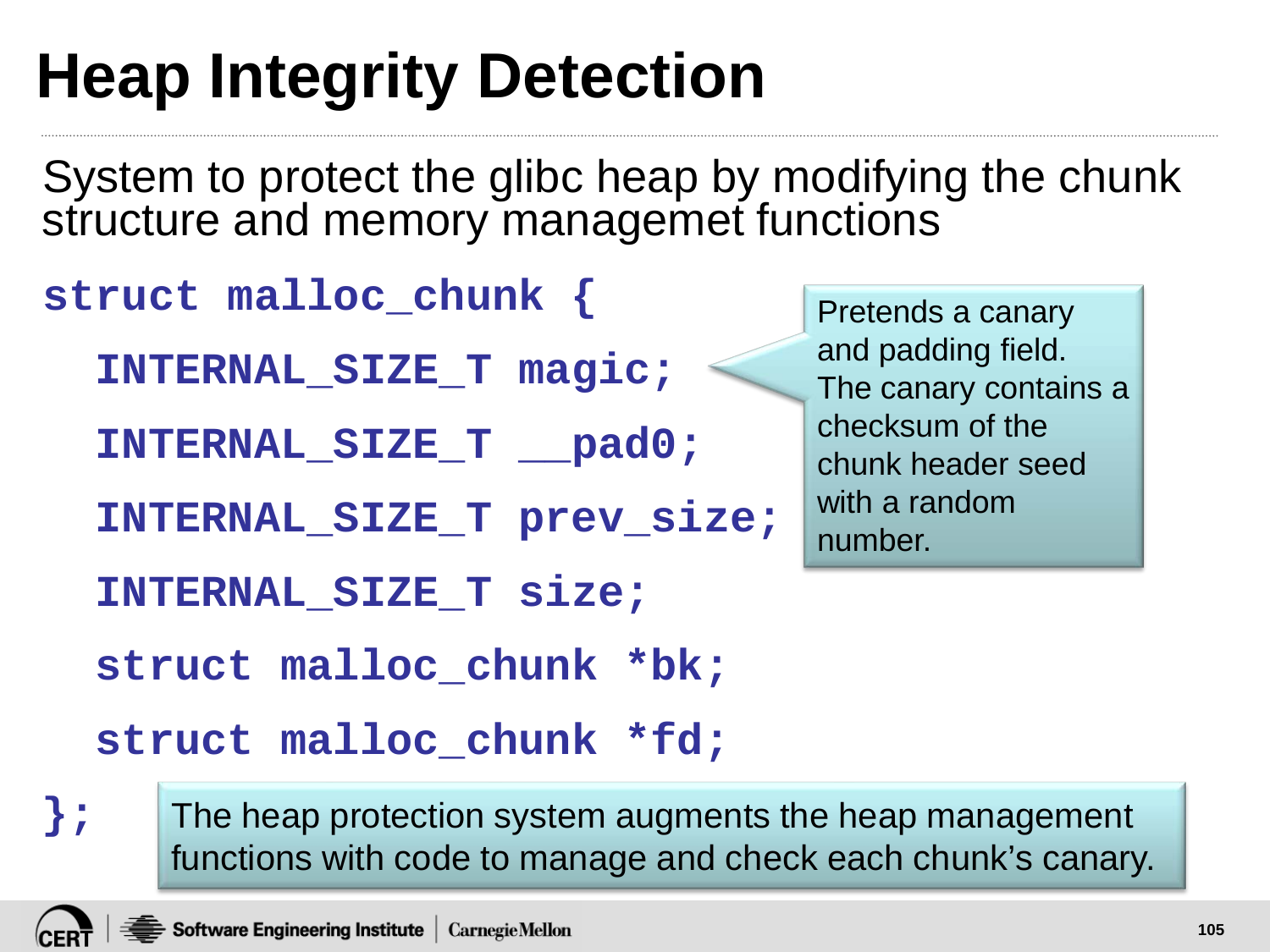# **Phkmalloc 1**

- Written by Poul-Henning Kamp for FreeBSD in 1995- 1996 and adapted by a number of operating systems.
- Written to operate efficiently in a virtual memory system, which resulted in stronger checks.
- Can determine whether a pointer passed to **free()** or **realloc()** is valid without dereferencing it.
- Cannot detect if a wrong pointer is passed, but can detect all pointers that were not returned by **malloc()** or **realloc()**.

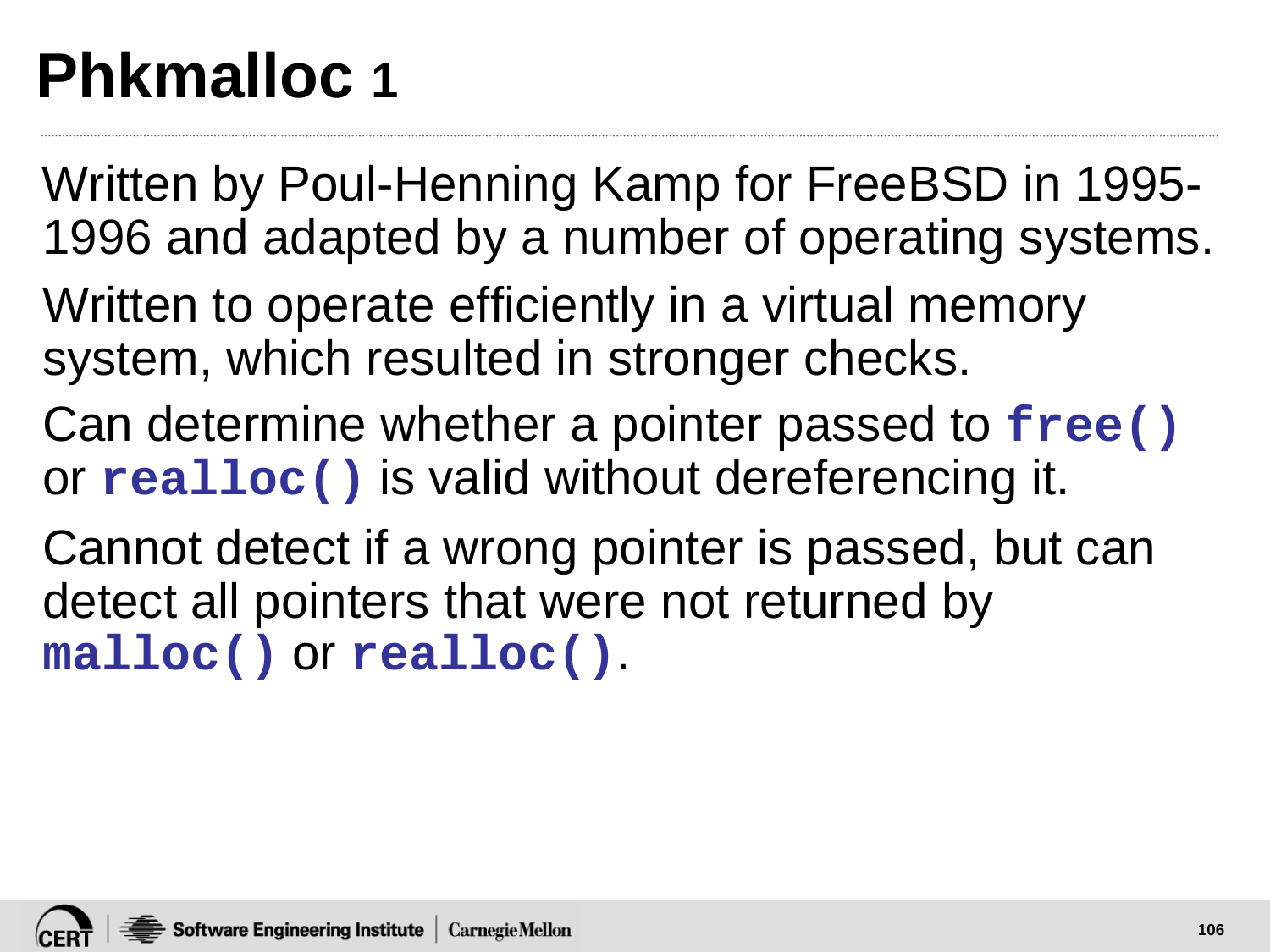# **Phkmalloc 2**

Determines whether a pointer is allocated or free, and detects all double-free errors.

For unprivileged processes, these errors are treated as warnings.

Enabling the "A" or "abort" option causes these warnings to be treated as errors.

An error is terminal and results in a call to **abort()**.

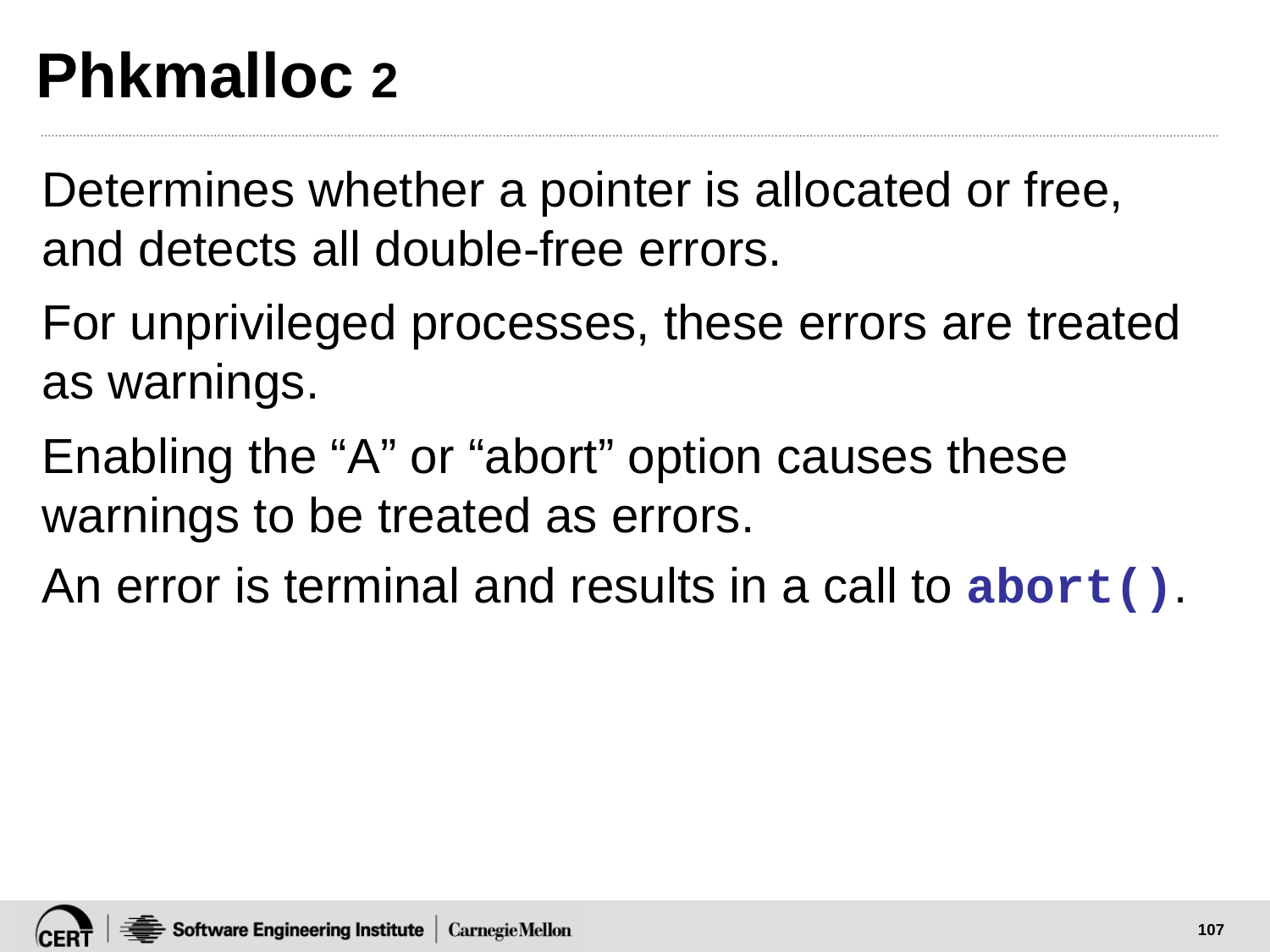## **Phkmalloc 3**

The J(unk) and Z(ero) options were added to find even more memory management defects.

The J(unk) option fills the allocated area with the value **0xd0**.

The Z(ero) option fills the memory with junk except for the exact length the user asked for, which is zeroed.

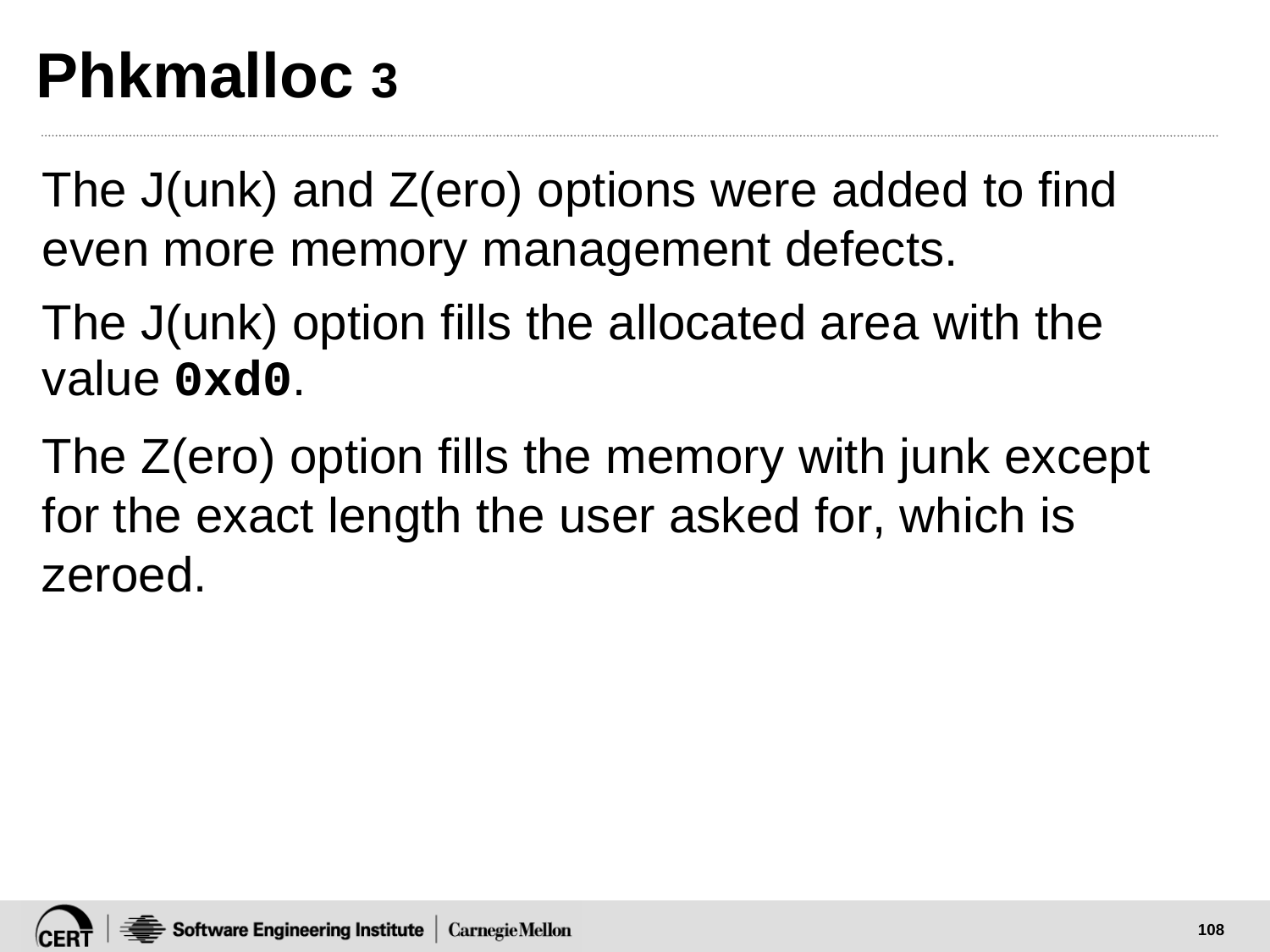#### **Phkmalloc 4**

FreeBSD's version of phkmalloc can also provide a trace of all **malloc()**, **free()**, and **realloc()** requests using the **ktrace()** facility with the "U" option.

Phkmalloc has been used to discover memory management defects in **fsck**, **ypserv**, **cvs**, **mountd**, **inetd**, and other programs.

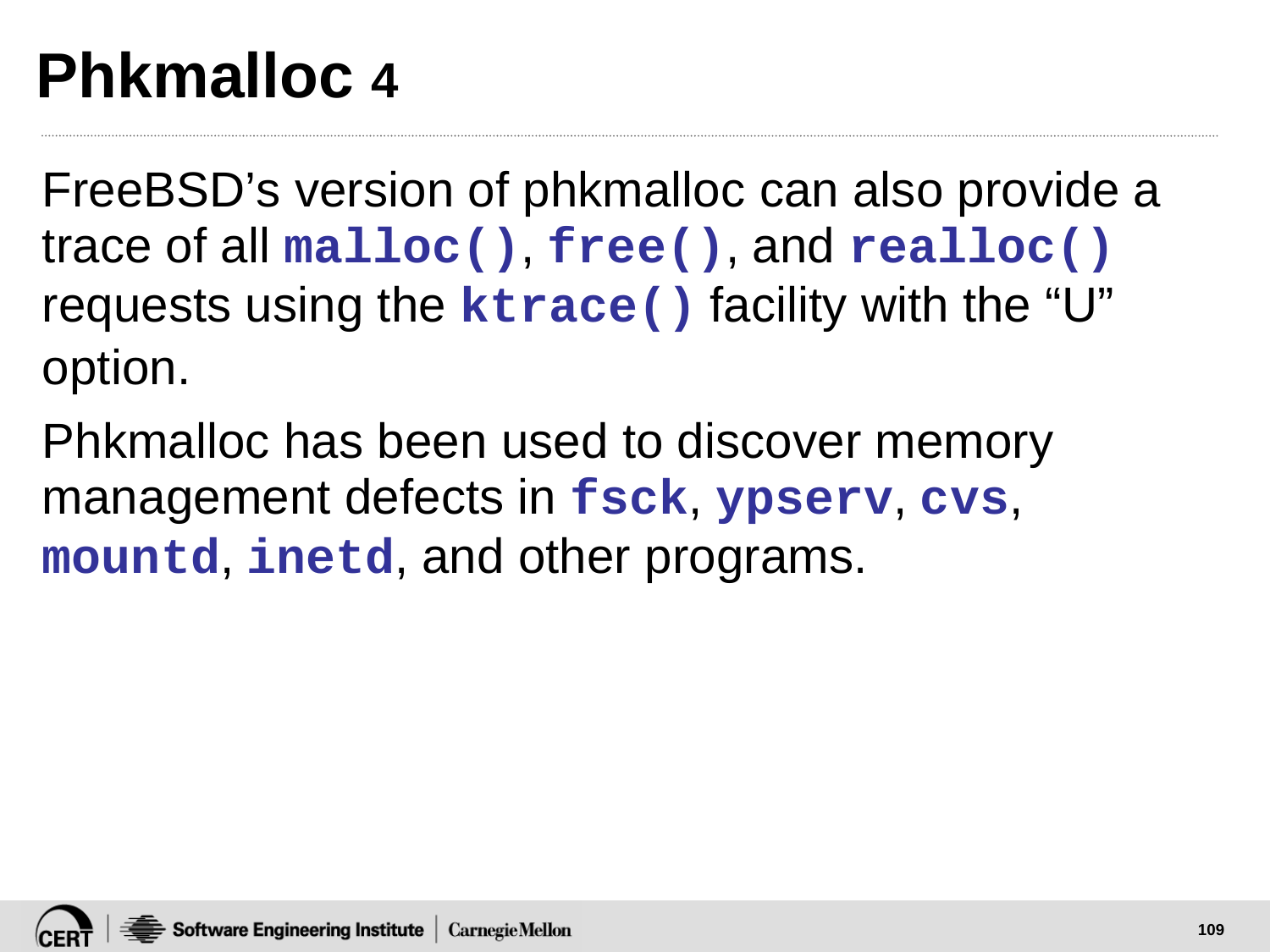#### **Randomization**

Randomization works on the principle that it is harder to hit a moving target.

Randomizing the addresses of blocks of memory returned by the memory manager can make it more difficult to exploit a heap-based vulnerability.

It is possible to randomize pages returned by the operating system and the addresses of chunks returned by the memory manager.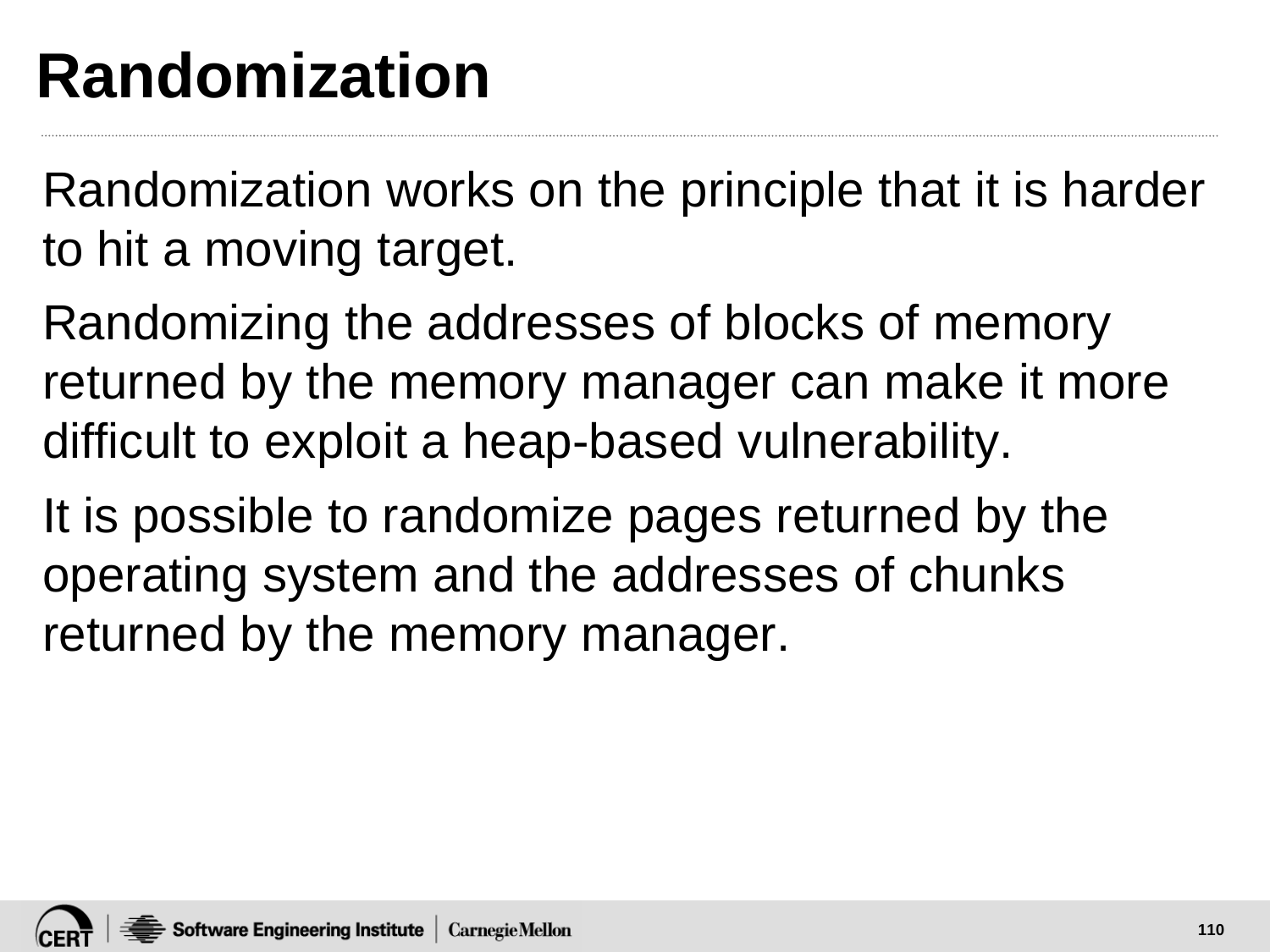# **Guard Pages**

Guard pages are unmapped pages placed between all allocations of memory the size of one page or larger.

The guard page causes a segmentation fault upon any access.

Any attempt by an attacker to overwrite adjacent memory in the course of exploiting a buffer overflow causes the vulnerable program to terminate.

Guard pages are implemented by a number of systems and tools including

- OpenBSD
- Electric Fence
- **E** Application Verifier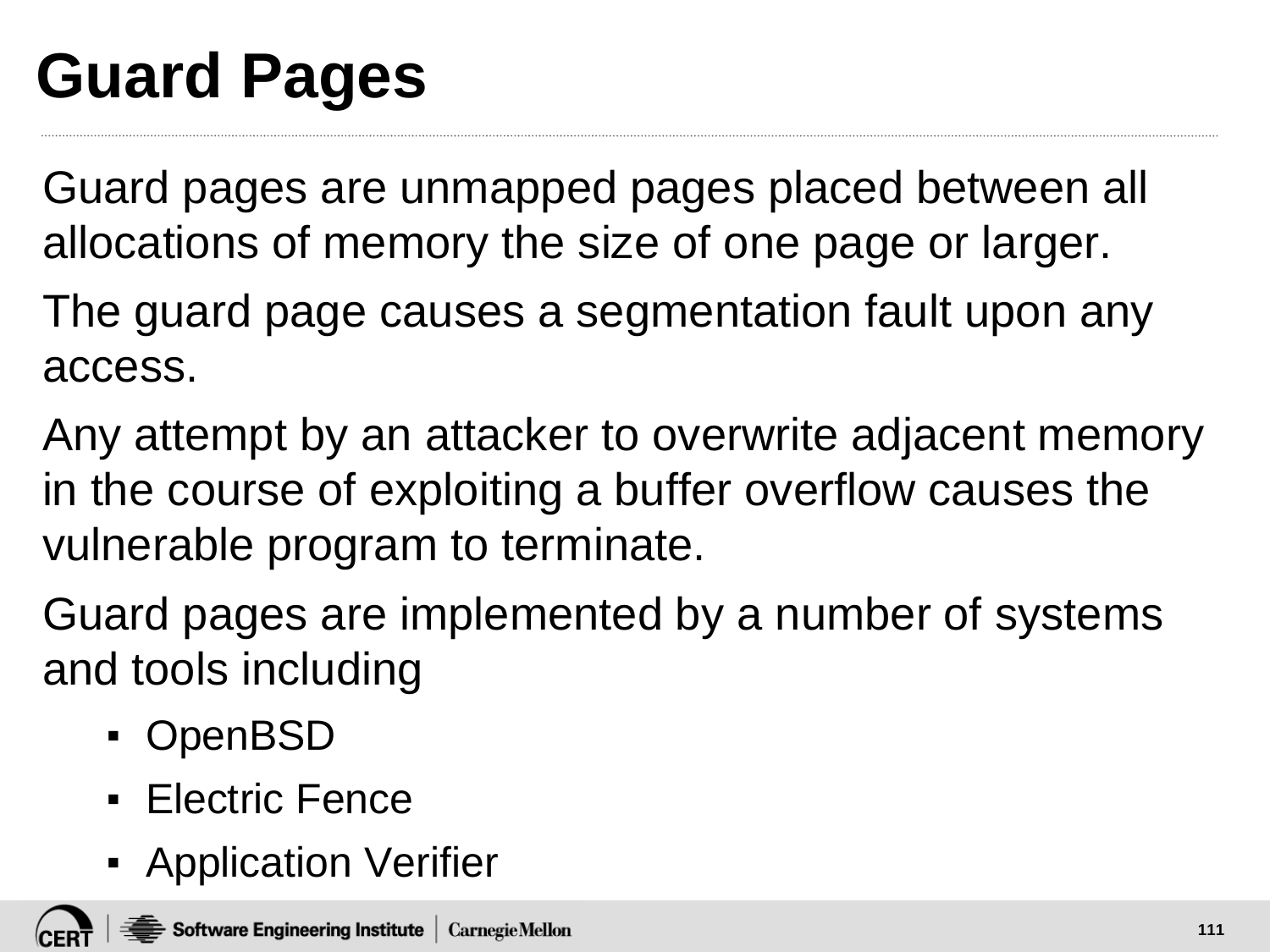## **Runtime Analysis Tools**

Benefit: Typically low rate of false positives

▪ If one of these tools flags something, fix it!

Drawback: Code coverage is an issue

- If a defective code path is not exercised during the testing process, it is unlikely to be caught
- Generally have high performance overhead
	- You only want to run these in test/QA environments

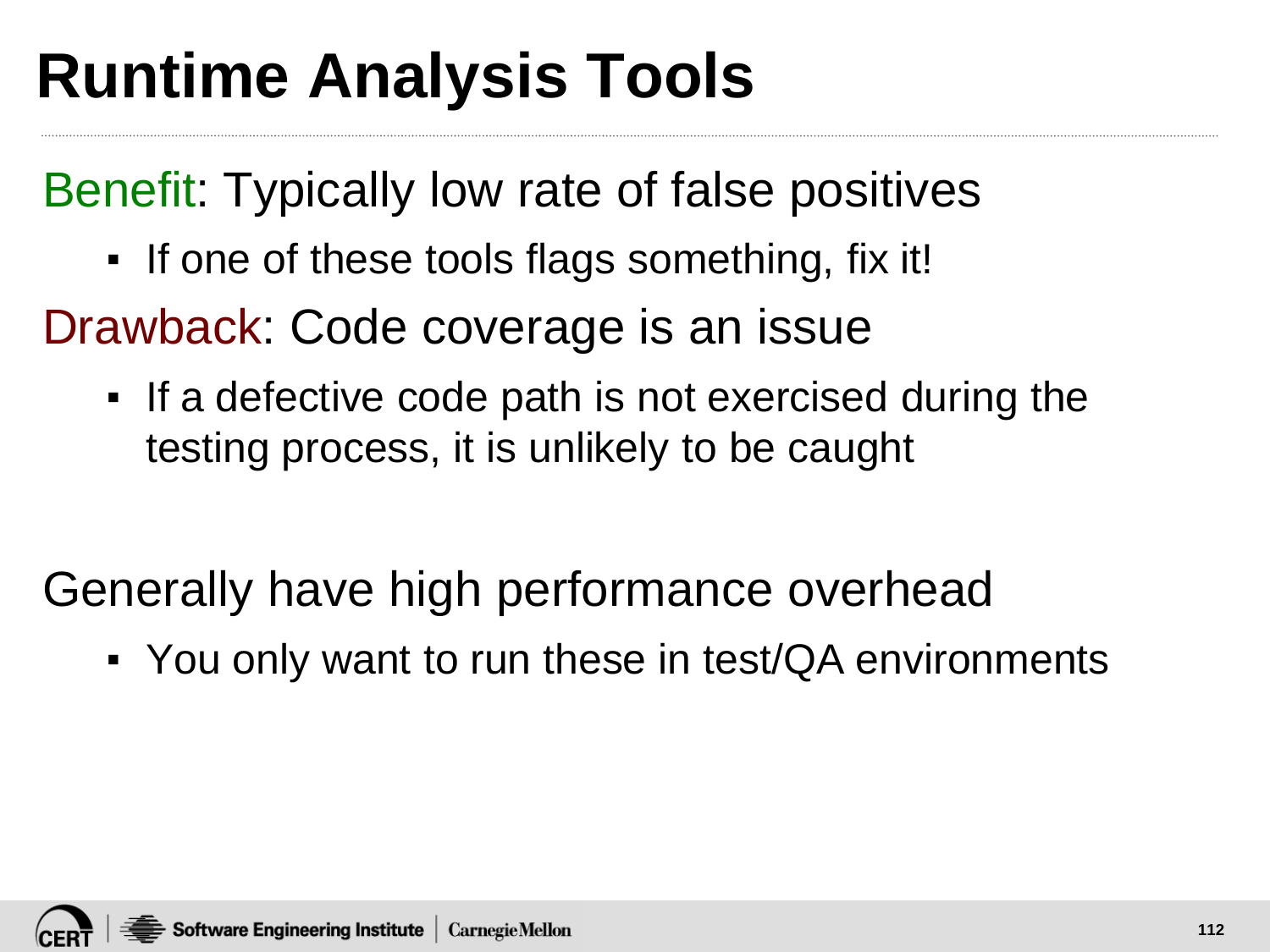# **IBM Rational Purify/PurifyPlus**

Performs memory corruption and memory leak detection functions and is available for a number of platforms:

- Microsoft Windows
- Linux
- $\blacksquare$  HP UNIX
- IBM AIX
- Sun Solaris

Detects when a program reads or writes freed memory or frees non-heap or unallocated memory and identifies writes beyond the bounds of an array.

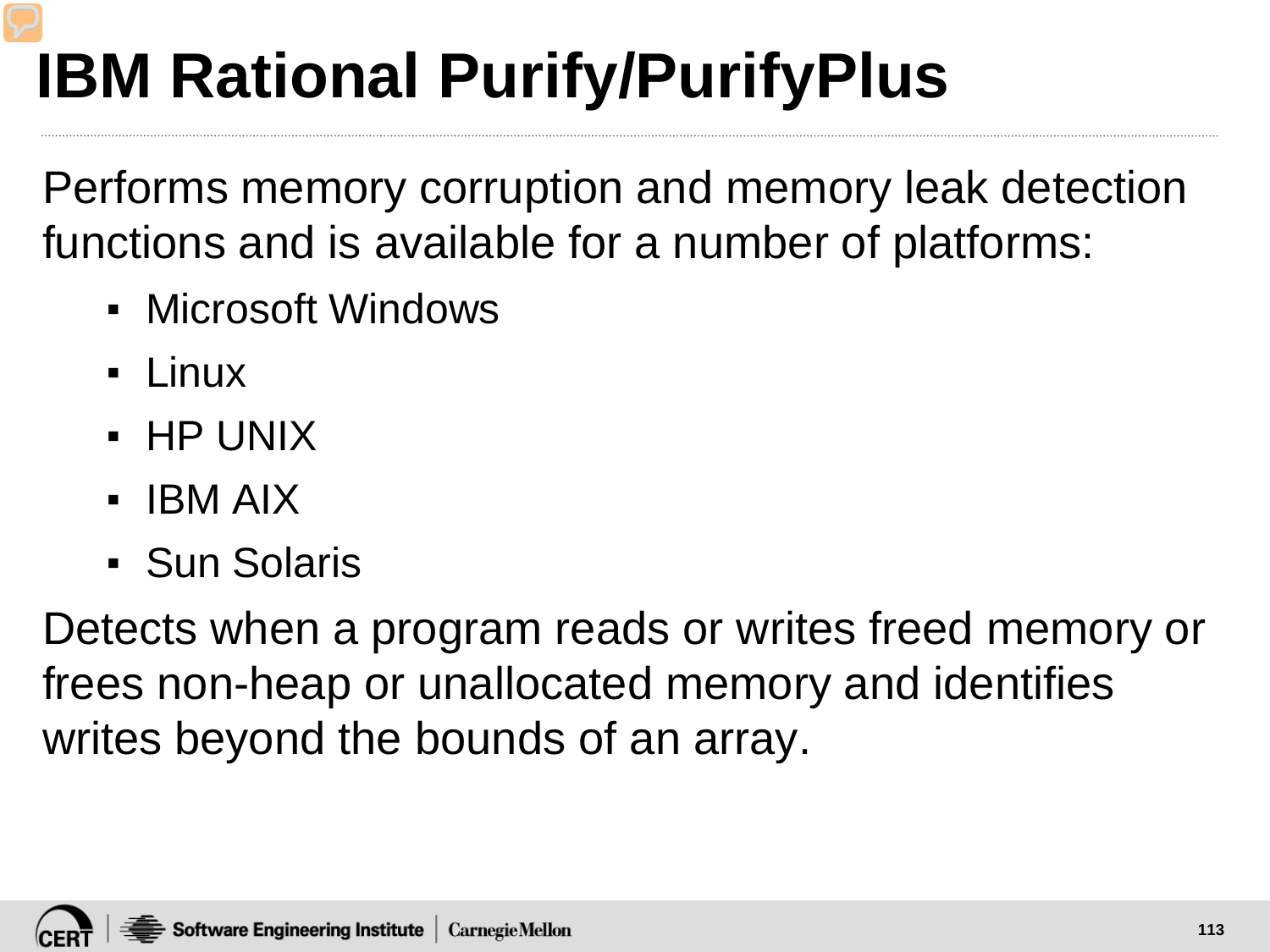# **Memory Access Error Checking**



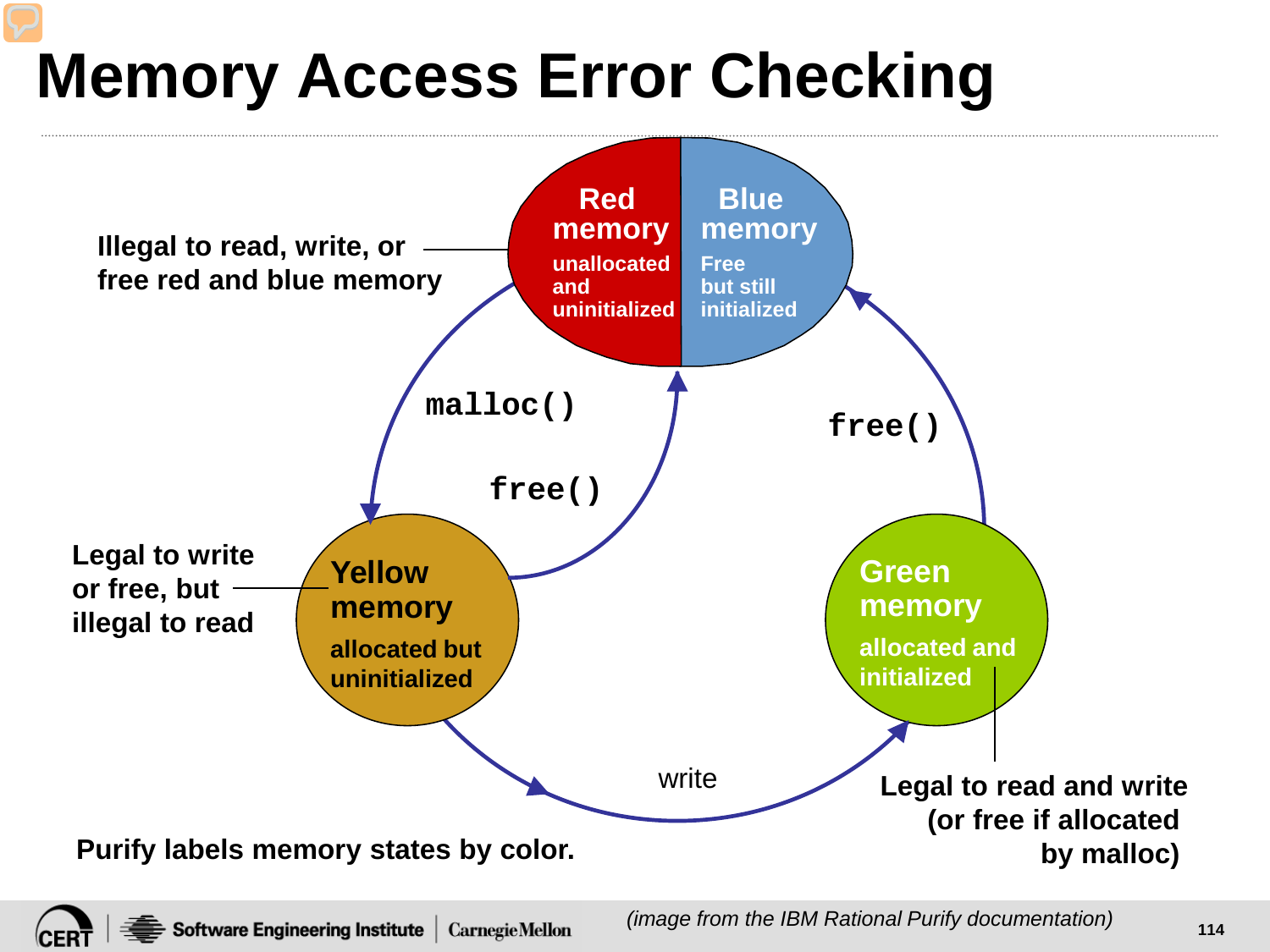# **Debug Memory Allocation Library**

*dmalloc* replaces the system's **malloc()**, **realloc()**, **calloc()**, **free()**, and other memory management functions to provide configurable, runtime debug facilities.

These facilities include

- memory-leak tracking
- fence-post write detection
- file/line number reporting
- general logging of statistics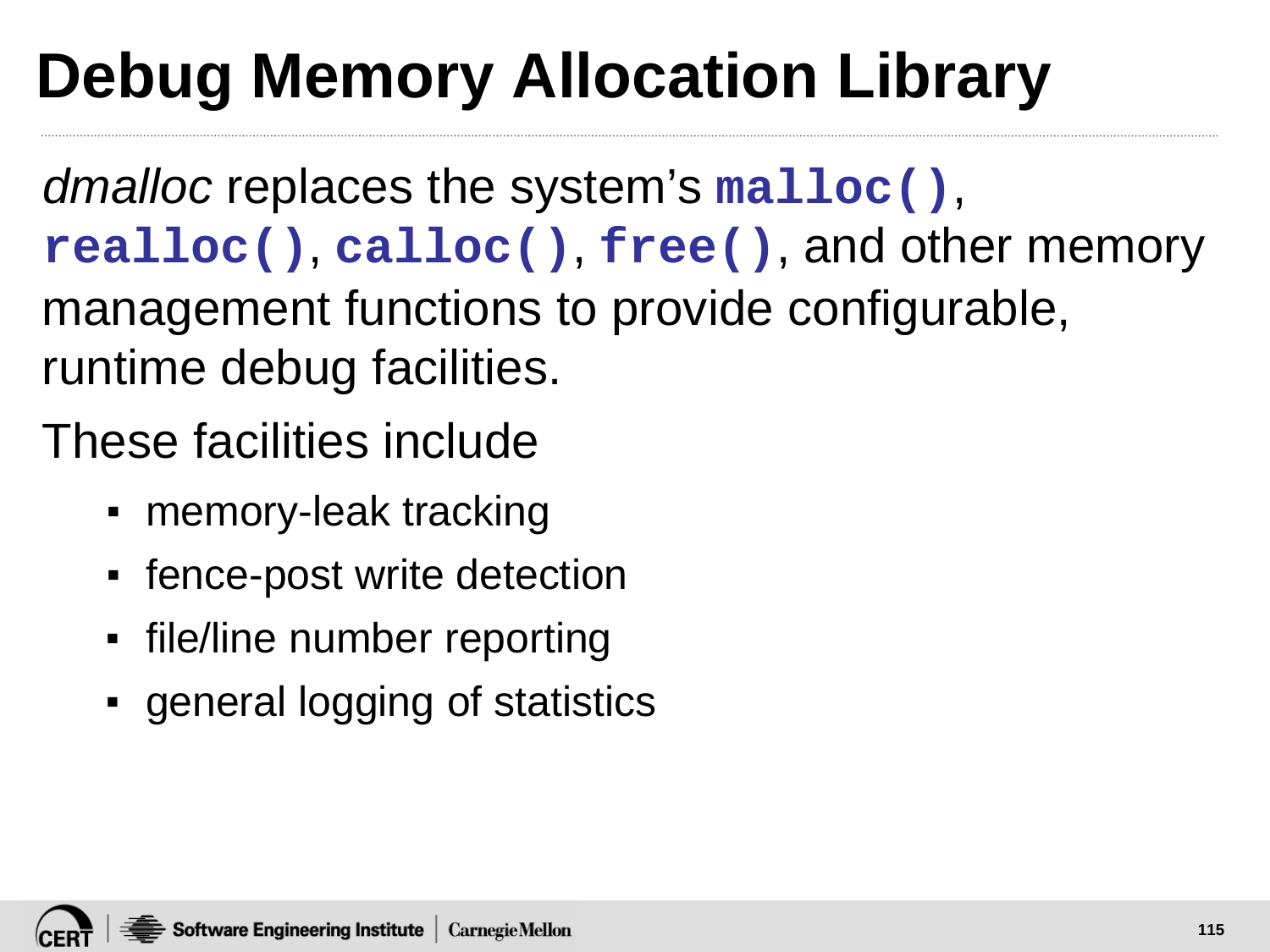#### **Electric Fence**

Detects buffer overflows and unallocated memory references.

Implements guard pages to place an inaccessible memory page after or before each memory allocation.

When software reads or writes this inaccessible page, the hardware issues a segmentation fault, stopping the program at the offending instruction. Memory that has been released by **free()** is made inaccessible, and any code that touches it causes a segmentation fault.

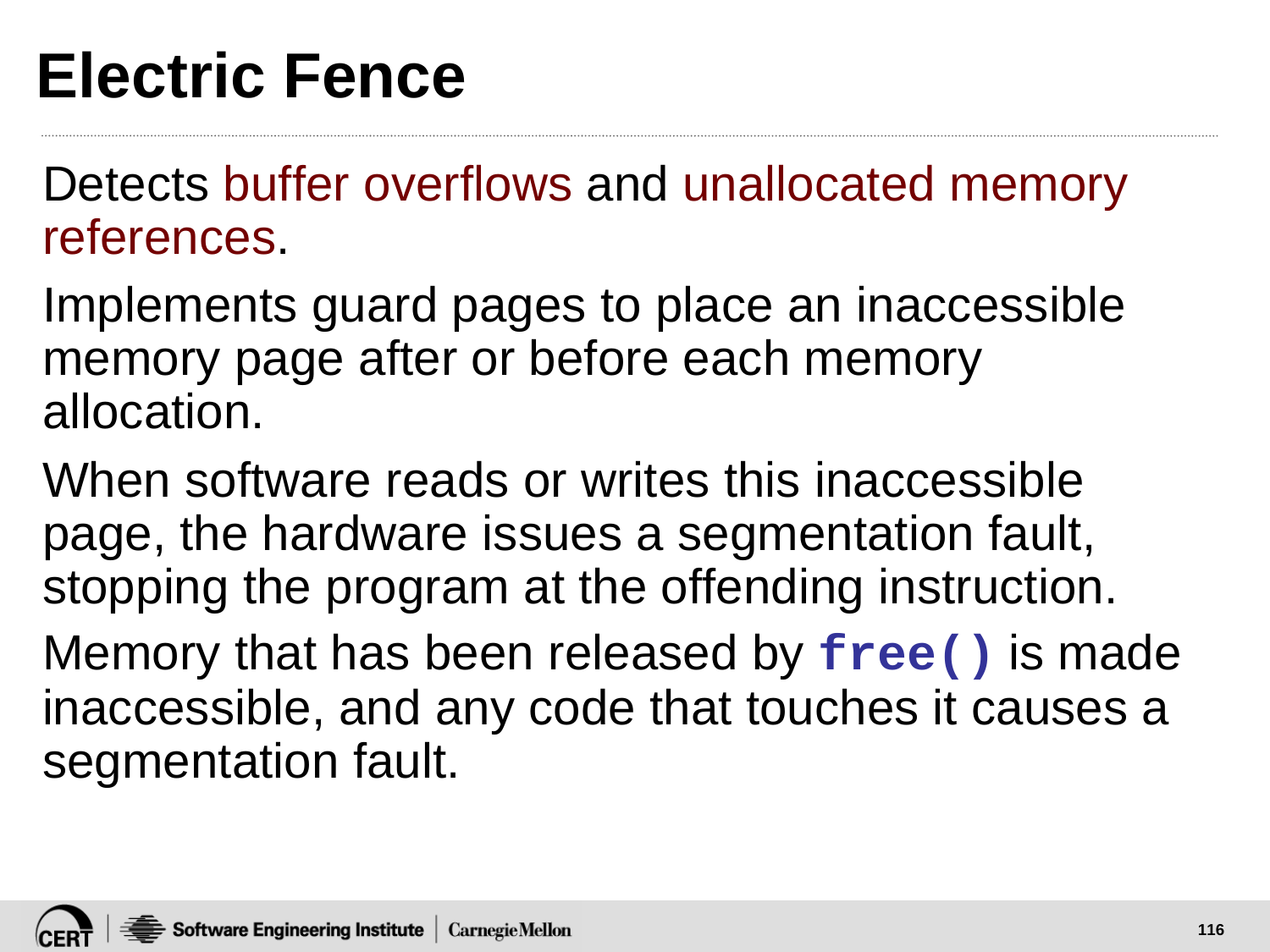# **Valgrind 1**

Allows a programmer to profile and debug Linux/IA-32 executables.

Consists of a core, which provides a synthetic IA-32 CPU in software, and a series of tools, each of which performs a debugging, profiling, or similar task.

Is closely tied to details of the CPU, operating system, and—to a lesser extent—the compiler and basic C libraries.

*(pronounced with short "i" – "grinned" as opposed to "grind")*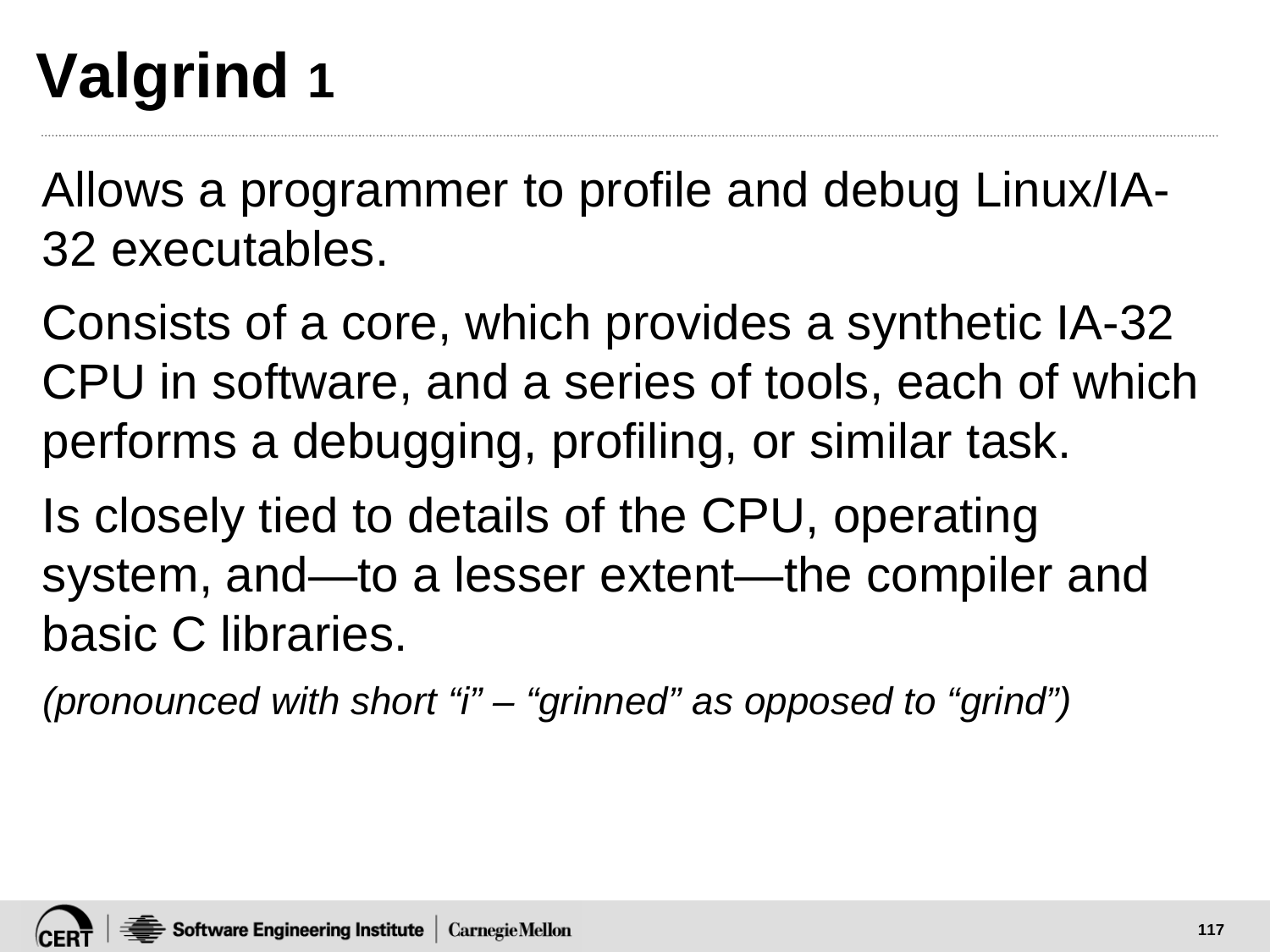# **Valgrind 2**

The memory checking tool, Memcheck, that detects common memory errors such as

- touching memory you shouldn't (e.g., overrunning heap block boundaries)
- using values before they have been initialized
- incorrect freeing of memory, such as double-freeing heap blocks
- memory leaks

Memcheck doesn't do bounds checking on static or stack arrays.

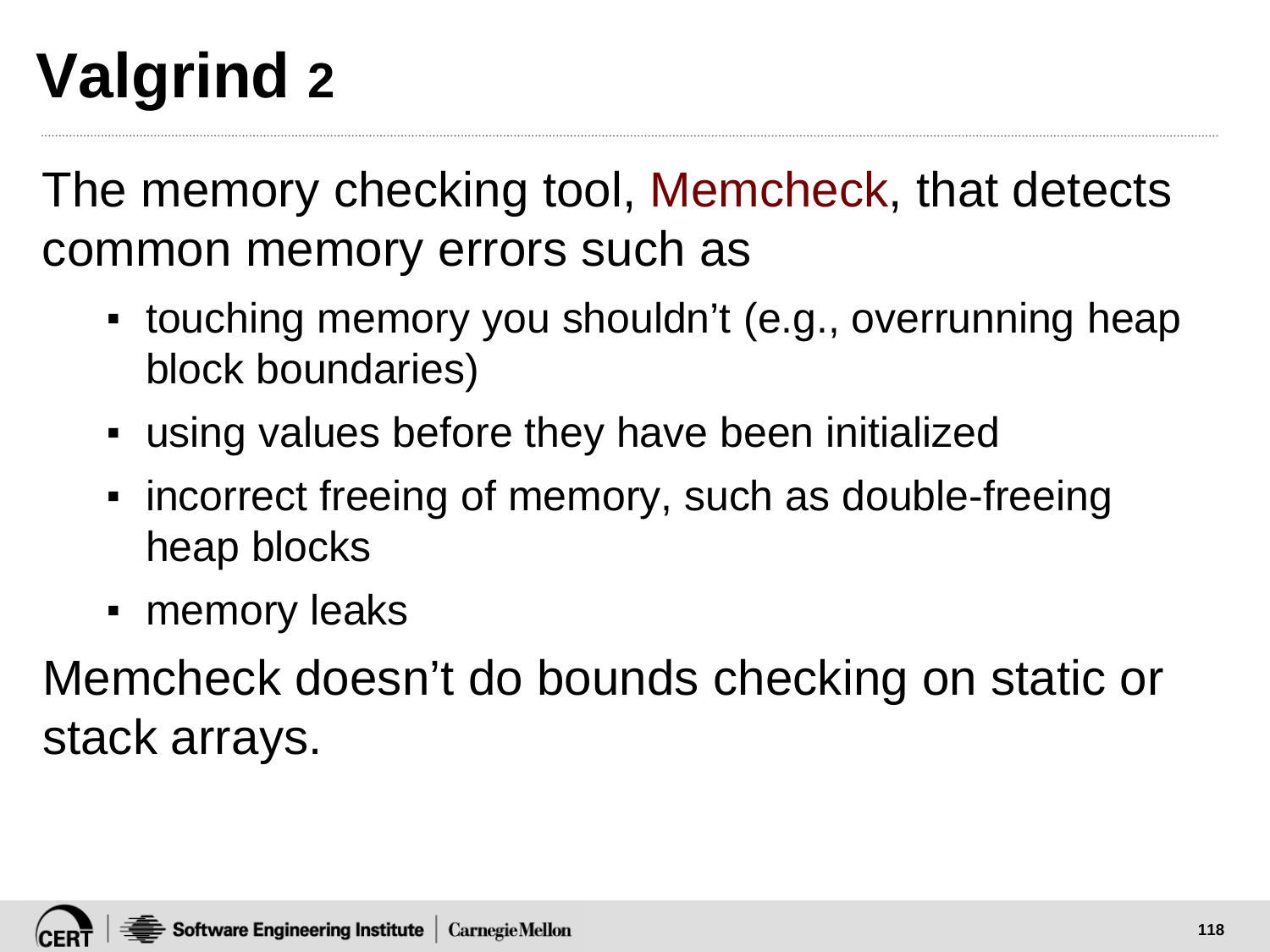## **Valgrind 3**

Consider the following flawed function: **void f(void) { int\* x = malloc(10 \* sizeof(int)); x[10] = 0; } ==6690== Invalid write of size 4 ==6690== at 0x804837B: f (v.c:6) ==6690== by 0x80483A3: main (v.c:11) ==6690== Address 0x4138050 is 0 bytes after a block of size 40 alloc'd ==6690== at 0x401C422: malloc (vg\_replace\_malloc.c:149) ==6690== by 0x8048371: f (v.c:5) ==6690== by 0x80483A3: main (v.c:11) ==6690== 40 bytes in 1 blocks are definitely lost in loss record 1 of 1**

```
==6690== at 0x401C422: malloc (vg_replace_malloc.c:149)
```

```
==6690== by 0x8048371: f (v.c:5)
```

```
==6690== by 0x80483A3: main (v.c:11)
```
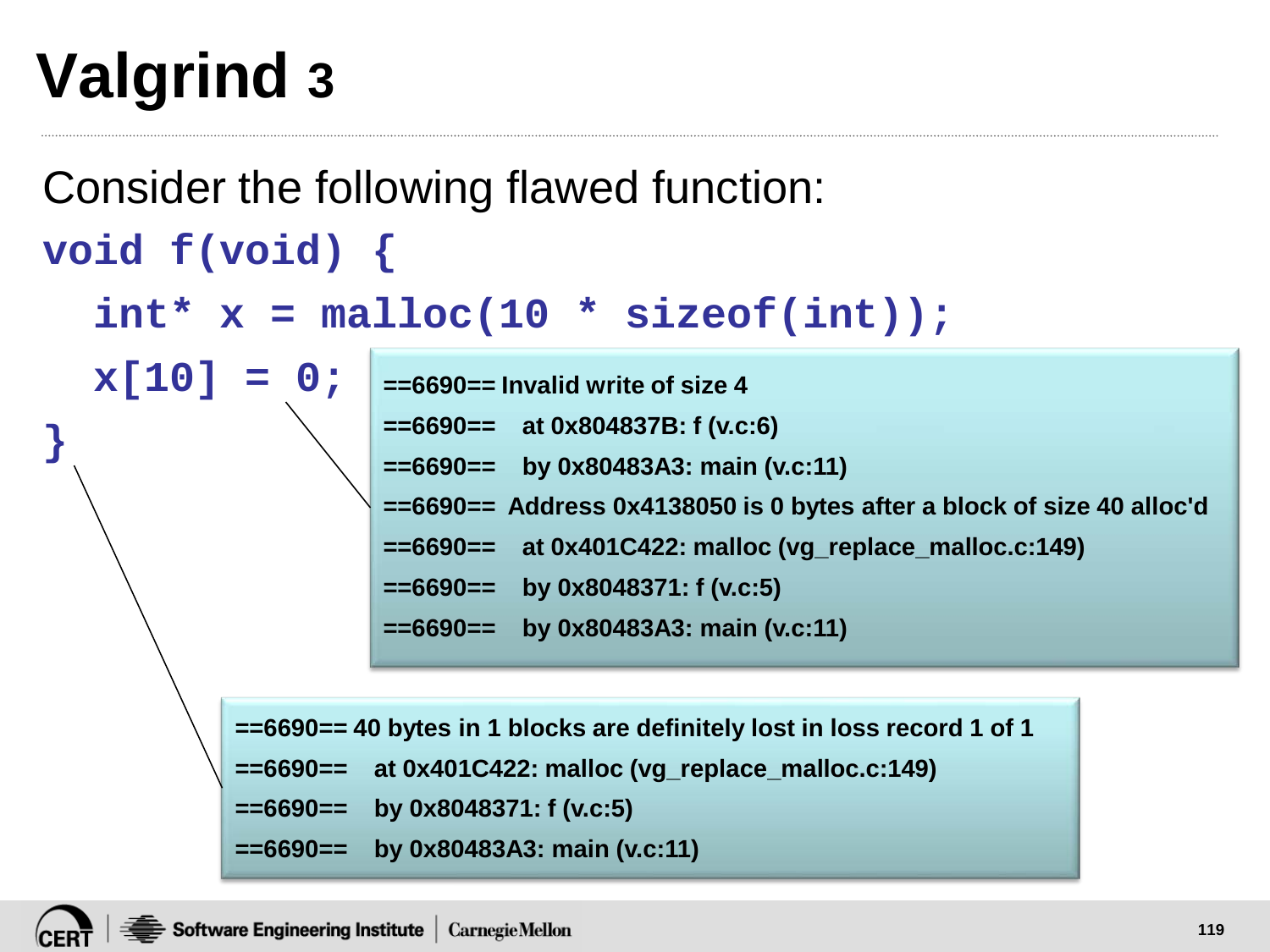# **Agenda**

Dynamic Memory Management

- Common Dynamic Memory Management Errors
- Doug Lea's Memory Allocator
- Buffer Overflows (Redux)
- Double-Free
- Mitigation Strategies

**Summary** 

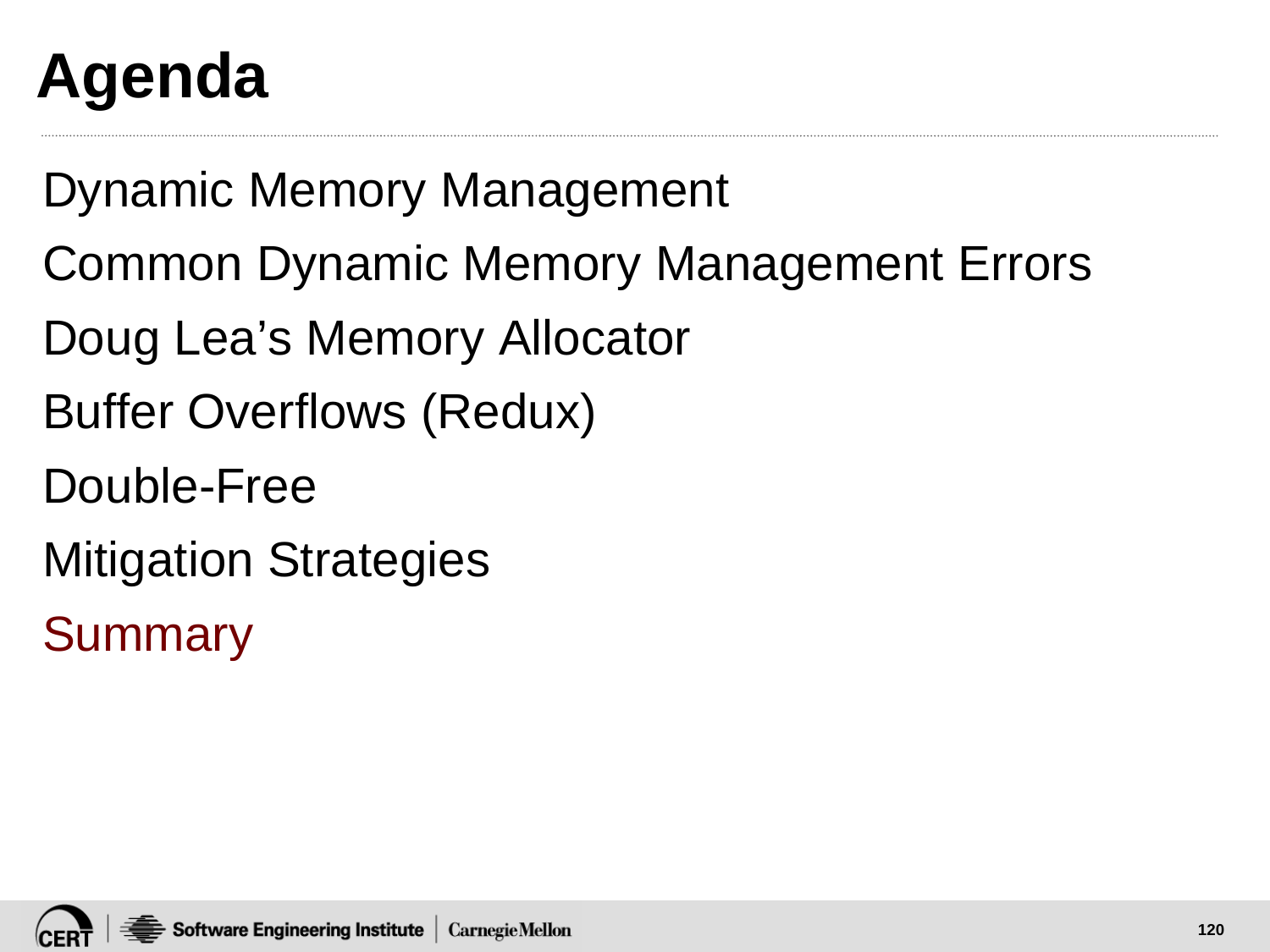# **Summary**

Dynamic memory management in C and C++ programs is prone to software defects and security flaws.

While heap-based vulnerabilities can be more difficult to exploit than their stack-based counterparts, programs with memory-related security flaws can still be vulnerable to attack.

A combination of good programming practices and dynamic analysis can help to identify and eliminate these security flaws during development.

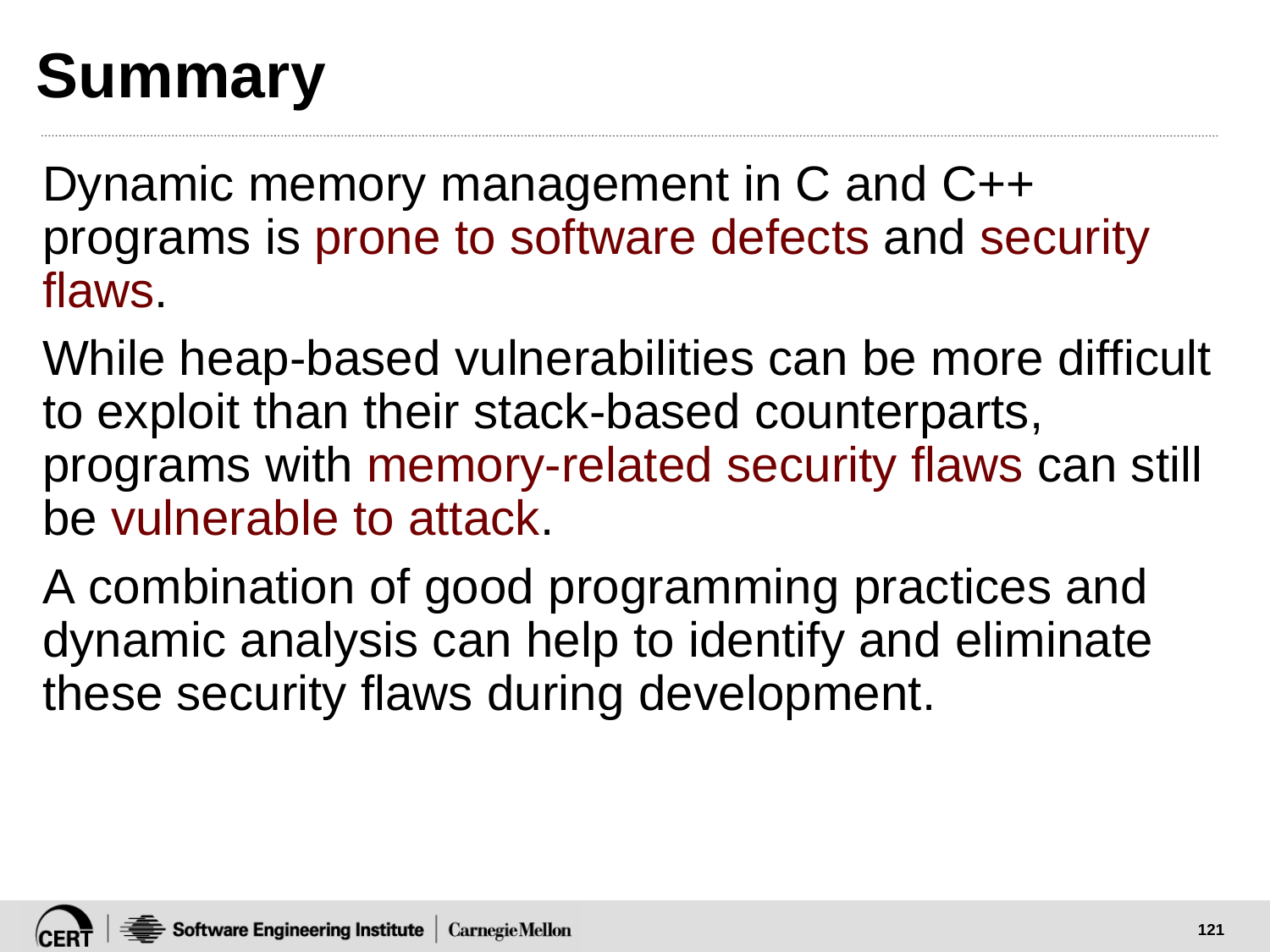**Questions about Dynamic Memory**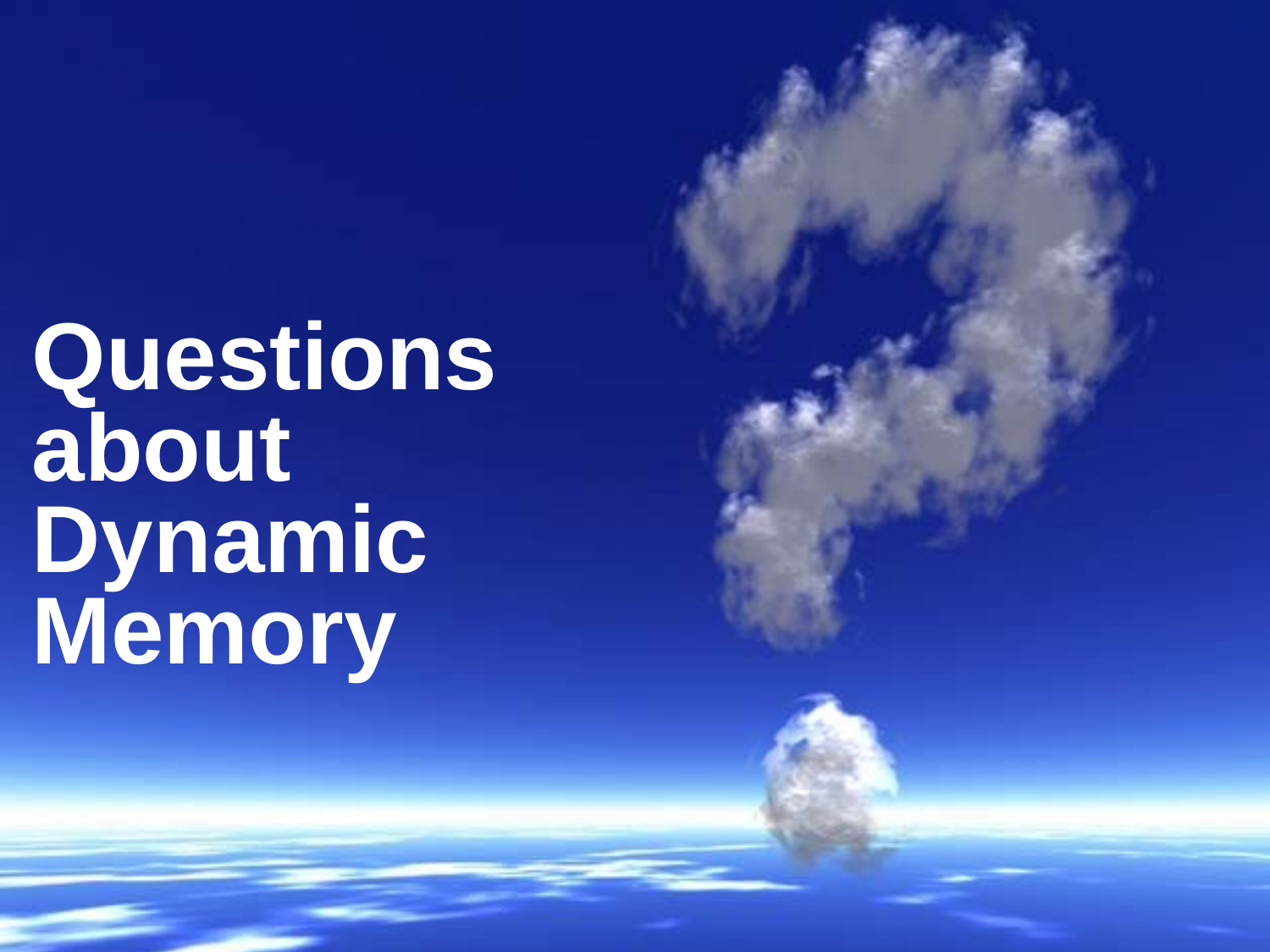## **Backup Slides**

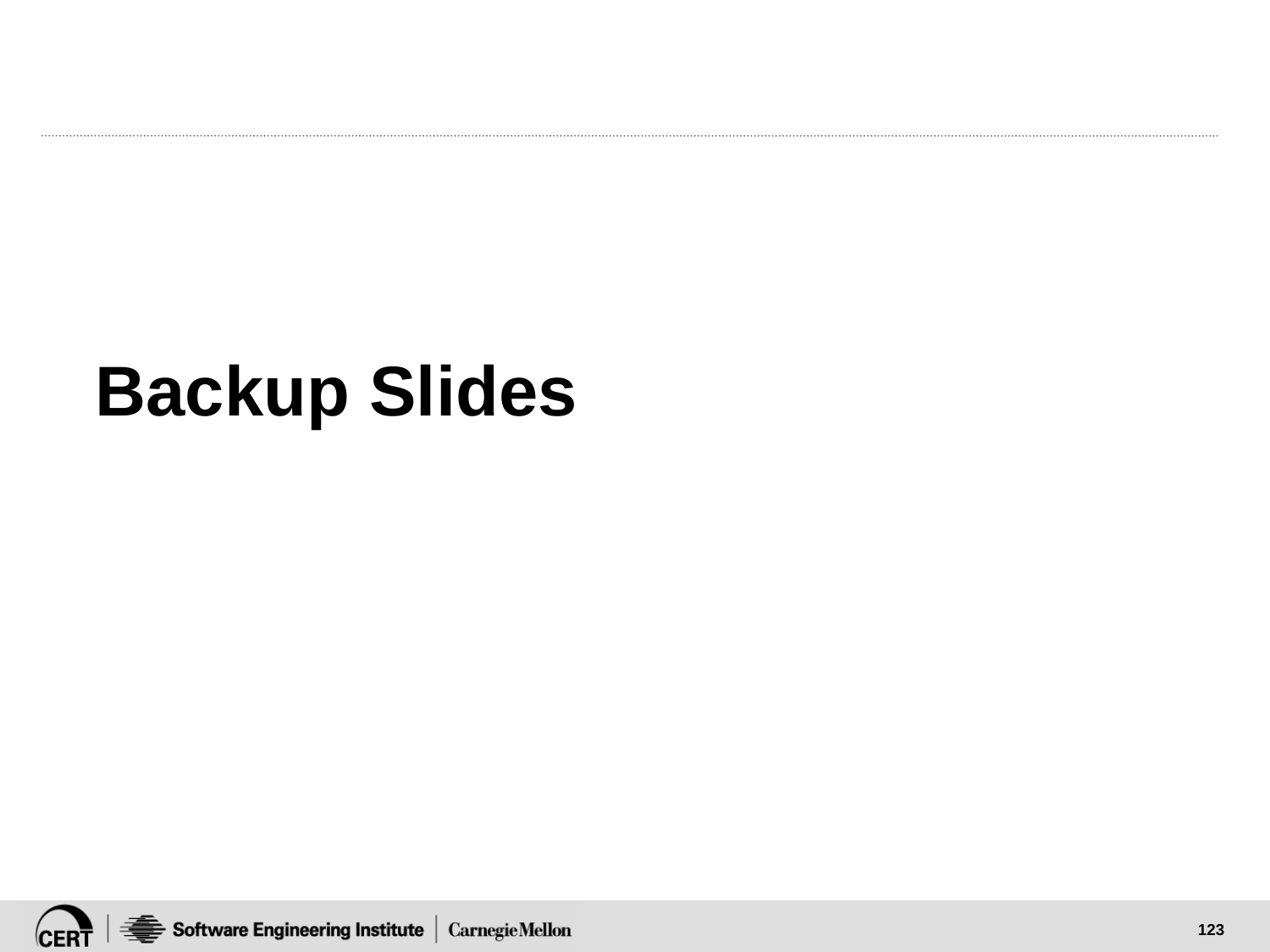# **Agenda**

Dynamic Memory Management

Common Dynamic Memory Management Errors

Doug Lea's Memory Allocator

Buffer Overflows

- Unlink technique
- Frontlink technique

Double-Free

Mitigation Strategies

Summary

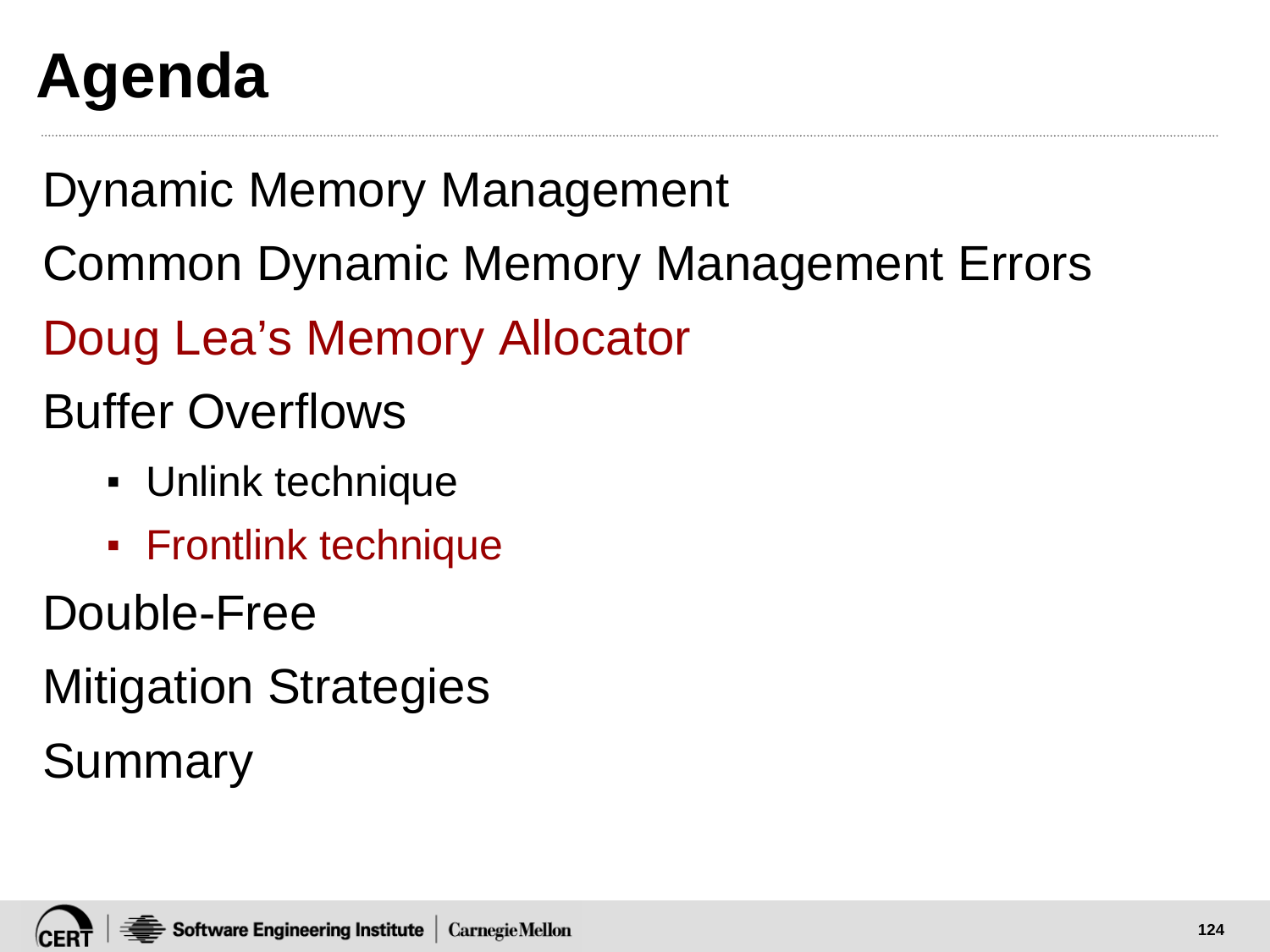### **Frontlink Technique 1**

When a chunk of memory is freed, it must be linked into the appropriate double-linked list.

- In some versions of dlmalloc, this is performed by the **frontlink()** code segment.
- The **frontlink()** code segment can be exploited to write data supplied by the attacker to an address also supplied by the attacker.
- The frontlink technique is more difficult to apply than the unlink technique but potentially as dangerous.

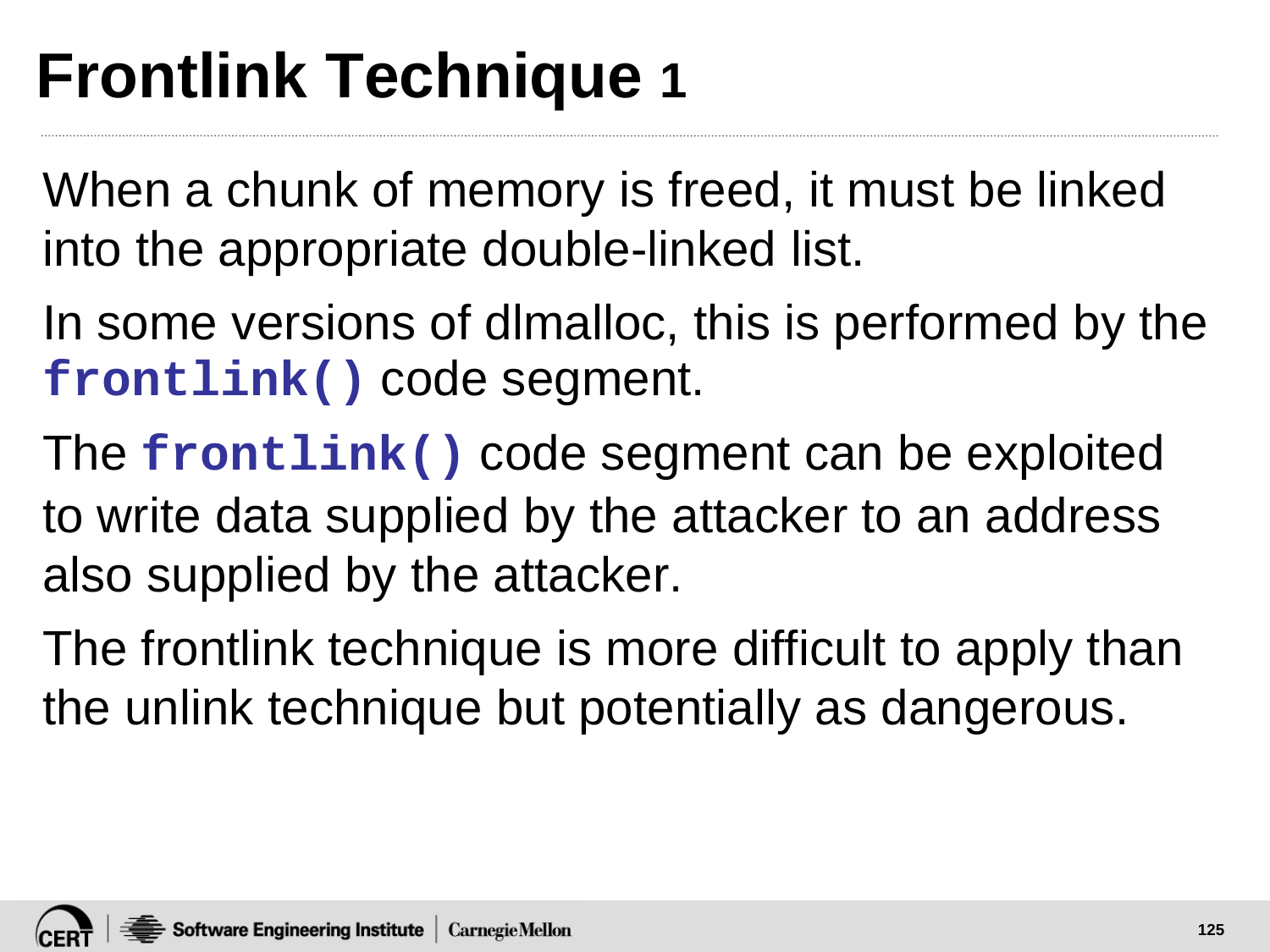## **Frontlink Technique 2**

The attacker:

- supplies the address of a memory chunk and not the address of the shell code
- arranges for the first four bytes of this memory chunk to contain executable code

This is accomplished by writing these instructions into the last four bytes of the previous chunk in memory.

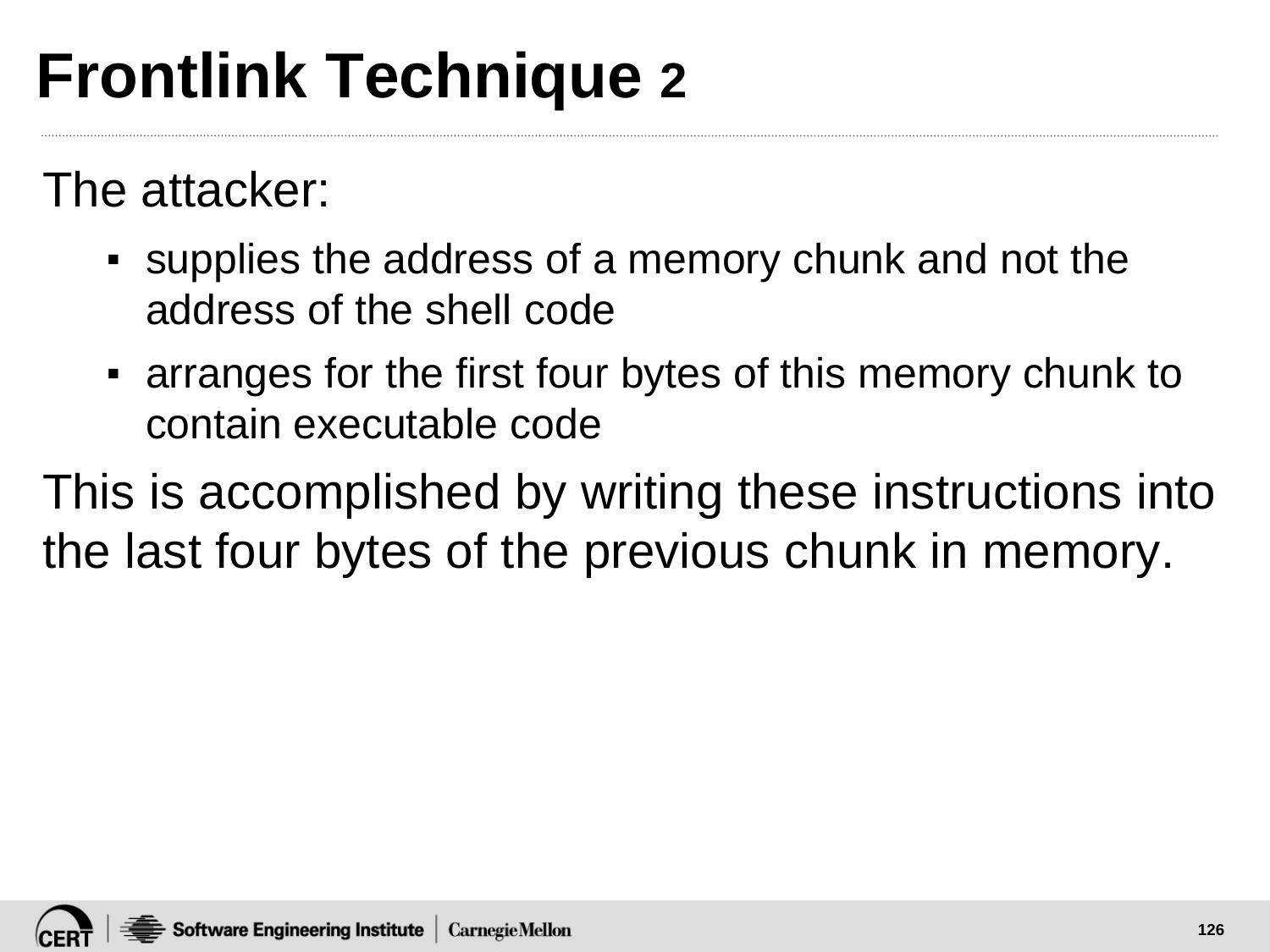#### **The frontlink Code Segment**

```
BK = bin;
```

```
FD = BK->fd;
```

```
if (FD != BK) {
```

```
while (FD != BK && S < chunksize(FD)) {
```

```
FD = FD->fd;
```

```
}
  BK = FD->bk;
}
```

```
P->bk = BK;
```

```
P->fd = FD;
```

```
FD->bk = BK->fd = P;
```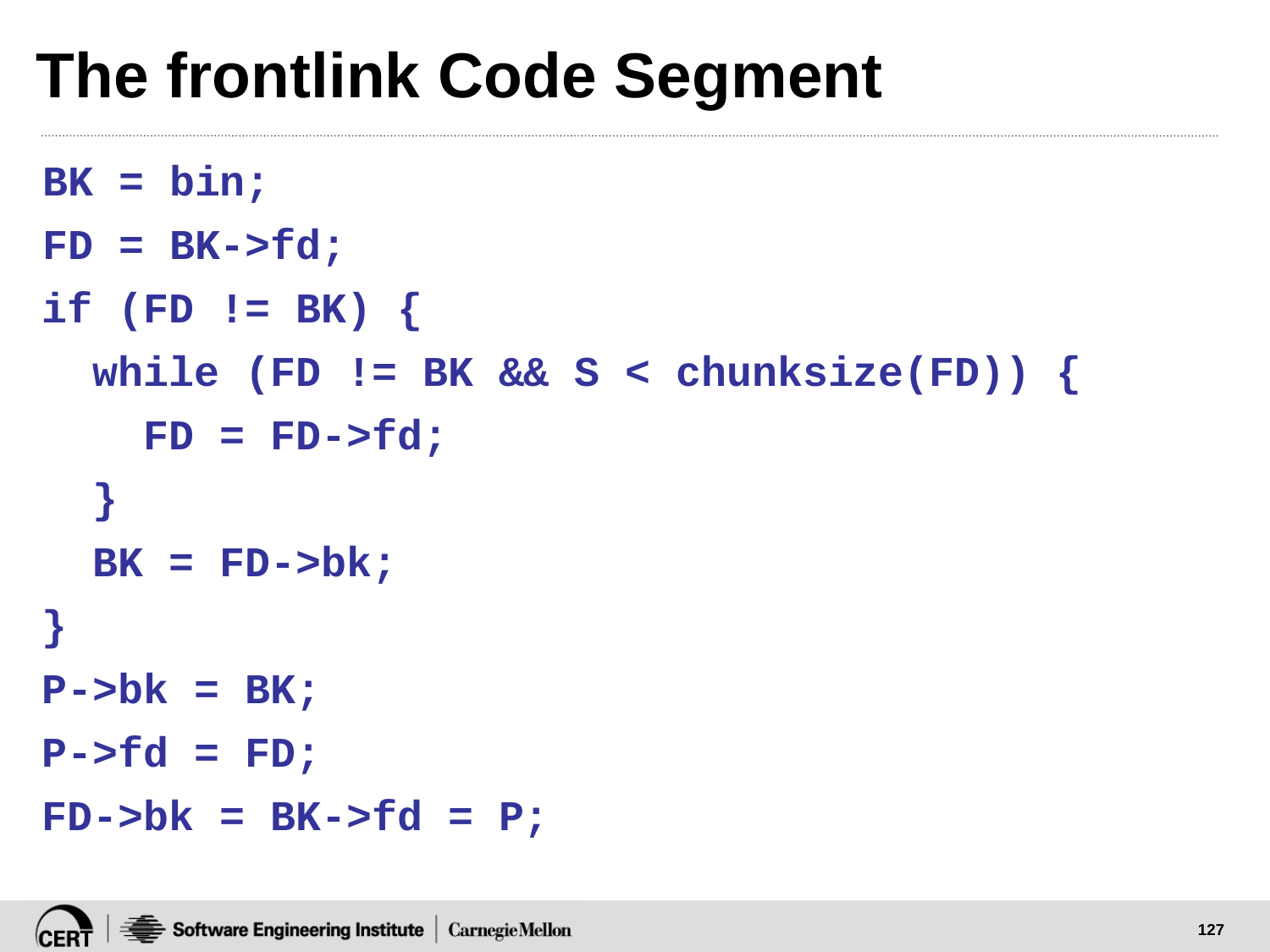#### **Vulnerable Code**

```
char *first, *second, *third;
char *fourth, *fifth, *sixth;
first = malloc(strlen(argv[2]) + 1); 
second = malloc(1500); 
third = malloc(12); 
fourth = malloc(666); 
fifth = malloc(1508); 
sixth = malloc(12); 
strcpy(first, argv[2]); 
free(fifth); 
strcpy(fourth, argv[1]); 
free(second);
                                 argv[2] is copied 
                                 into the 1<sup>st</sup> chunk
                                When the 5<sup>th</sup> chunk is
                                freed, it is put into a bin
                                Program allocates six 
                                memory chunks
```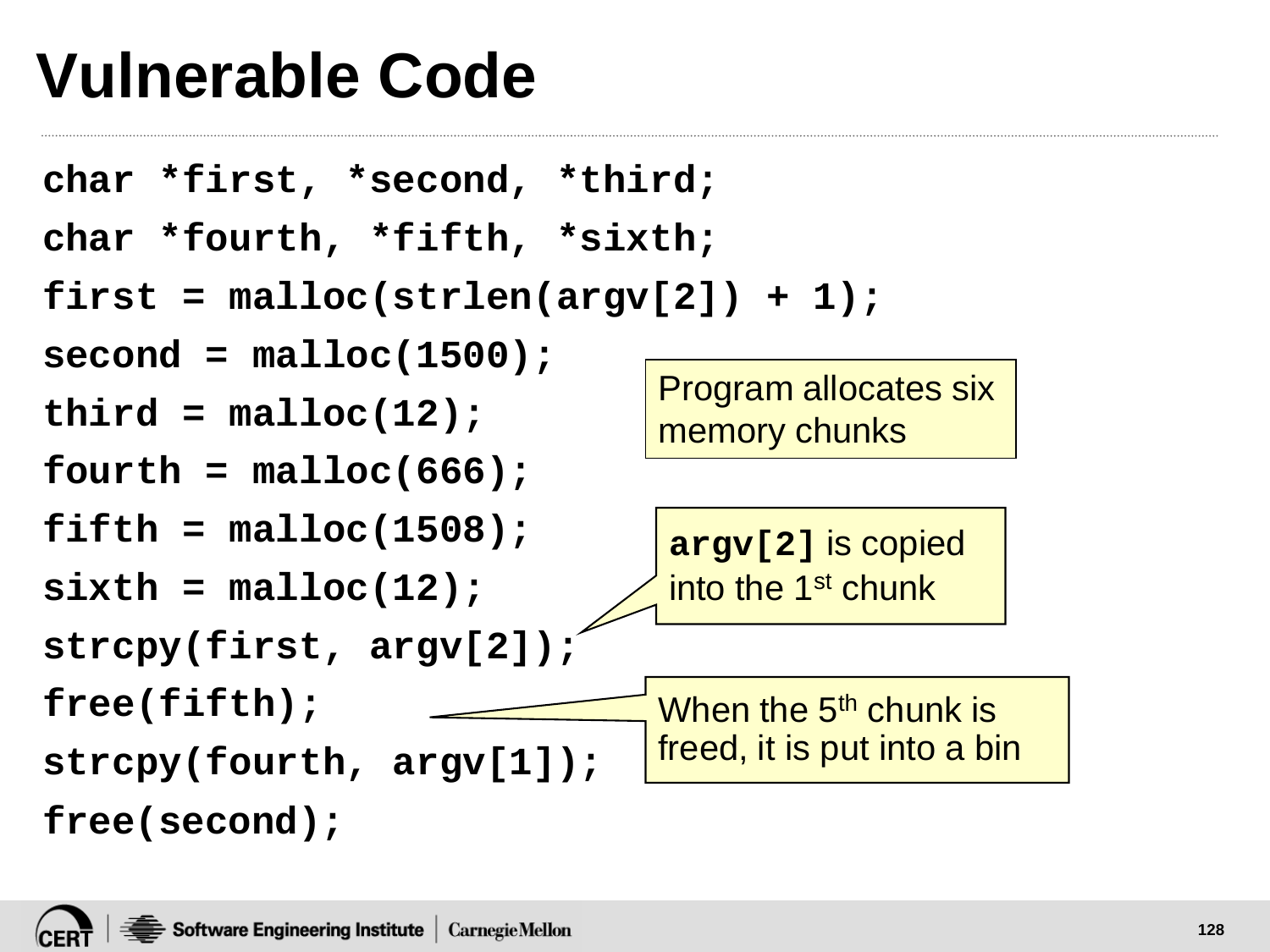## **Frontlink Technique 3**

An attacker can provide a malicious argument containing shellcode so that the last four bytes of the shellcode are the jump instruction into the rest of the shellcode, and these four bytes are the last four bytes of the first chunk.

To ensure this, the chunk being attacked must be a multiple of eight bytes minus four bytes long.

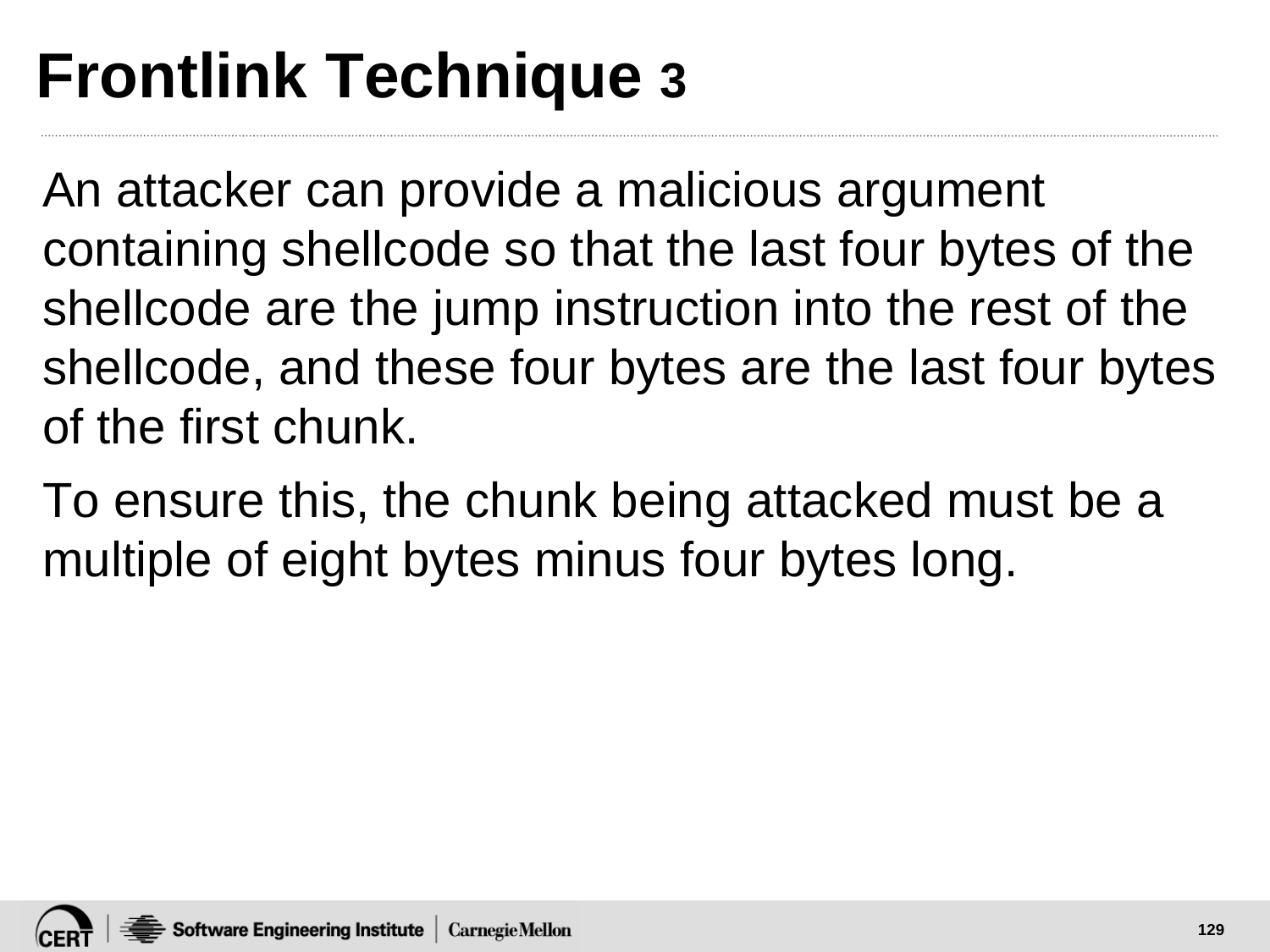### **Exploit**

```
char *first, *second, *third;
```

```
char *fourth, *fifth, *sixth;
```

```
first = malloc(strlen(argv[2]) + 1);
```

```
second = malloc(1500);
```

```
third = malloc(12);
```

```
fourth = malloc(666);
```

```
fifth = malloc(1508);
```

```
sixth = malloc(12);
```

```
strcpy(first, argv[2]);
```
**free(fifth);** 

**strcpy(fourth, argv[1]);** 

**free(second);**

The 4th chunk in memory is *seeded* with carefully crafted data in **argv[1]** so that it overflows, and the address of a fake chunk is written into the forward pointer of the 5<sup>th</sup> chunk.

The fake chunk contains the address of a function pointer (- 8) in the location where the back pointer is normally found.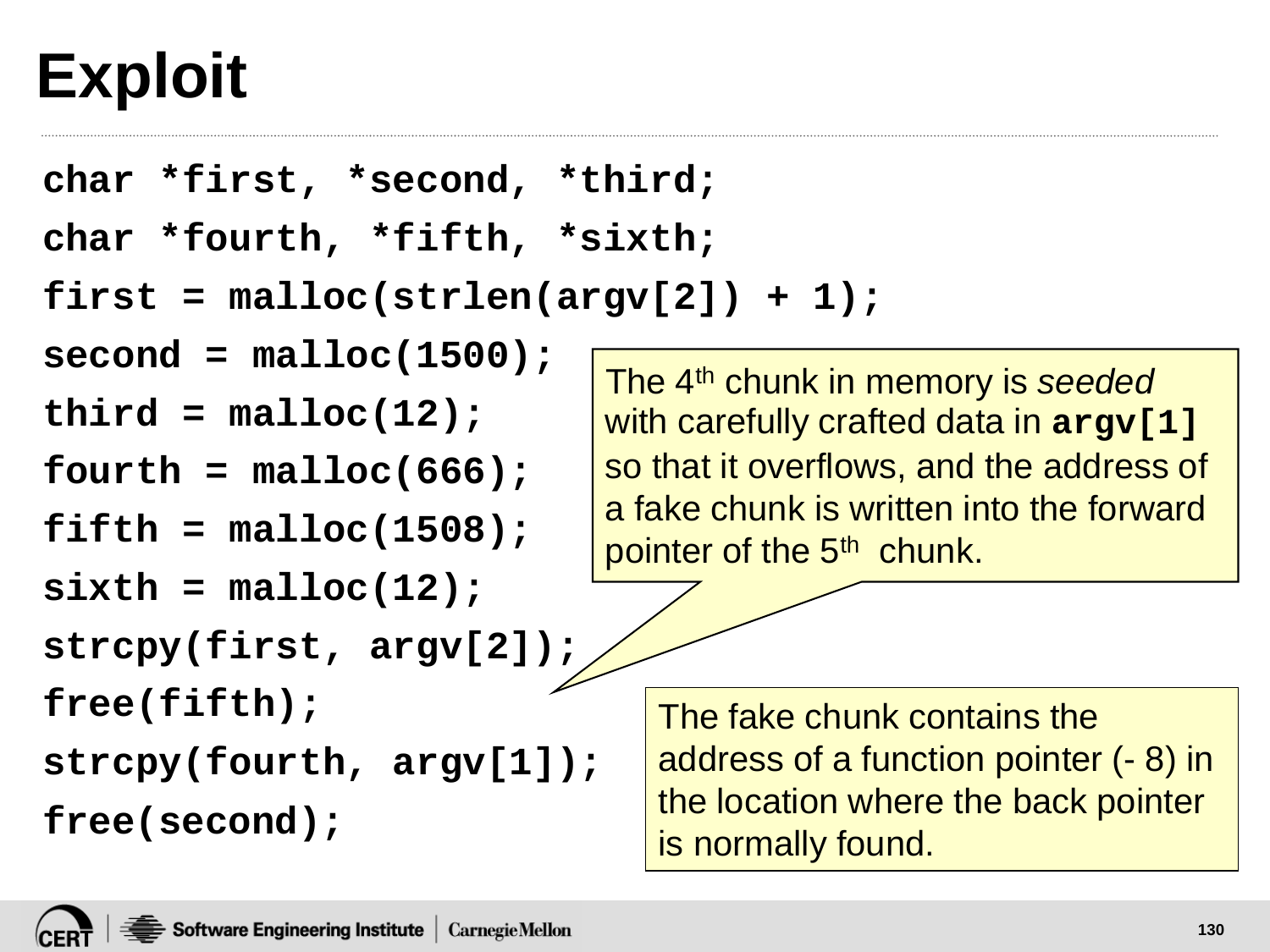#### **Exploit 2**

```
char *first, *second, *third;
char *fourth, *fifth, *sixth;
first = malloc(strlen(argv[2]) + 1); 
second = malloc(1500); 
third = malloc(12); 
fourth = malloc(666); 
fifth = malloc(1508); 
sixth = malloc(12); 
strcpy(first, argv[2]); 
free(fifth); 
strcpy(fourth, argv[1]); 
free(second);
                                   When the 2<sup>nd</sup>chunk is freed,
                                   the frontlink() code 
                                   segment inserts it into the 
                                   same bin as the 5<sup>th</sup> chunk
```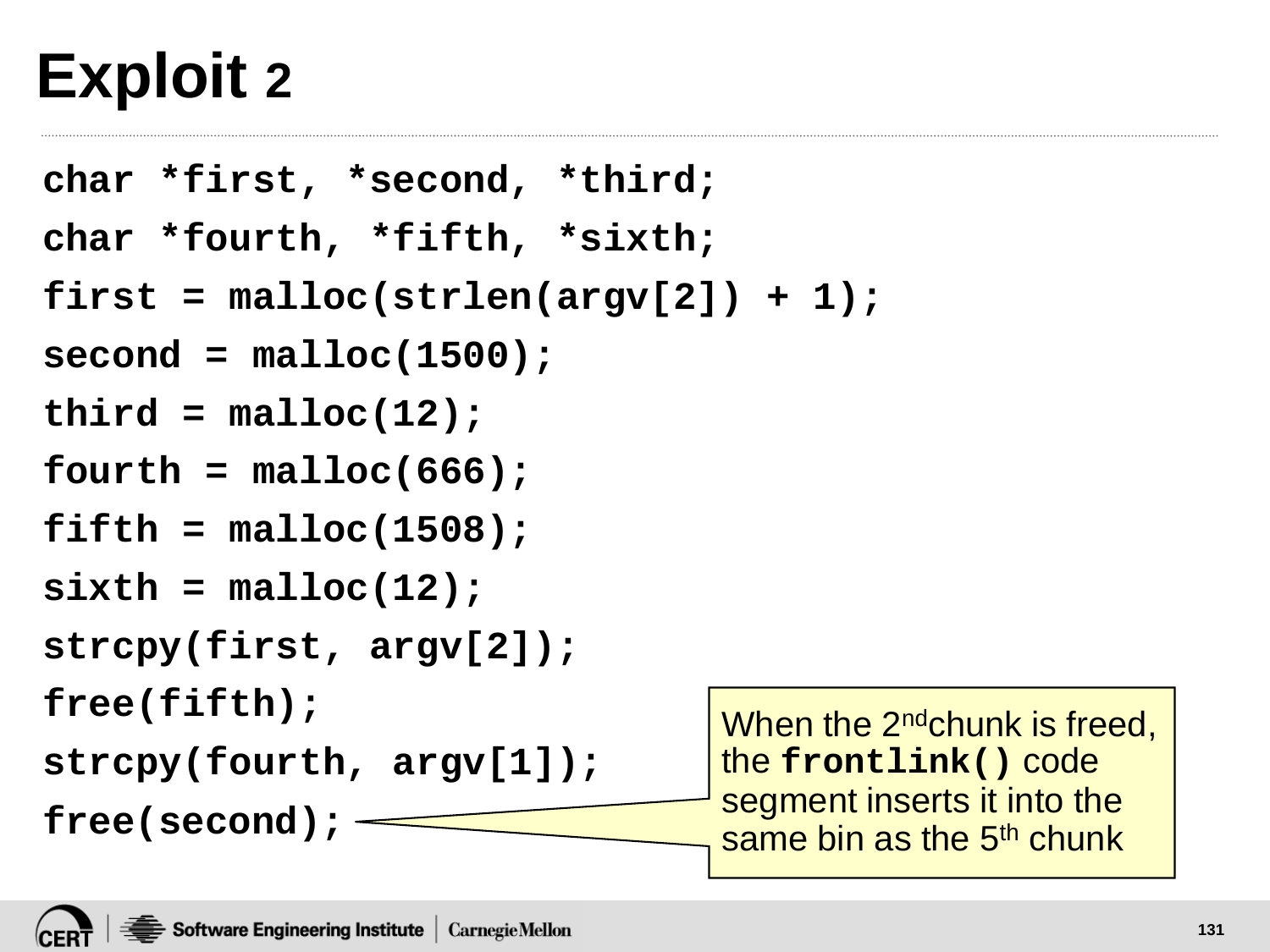# **The frontlink Code Segment**

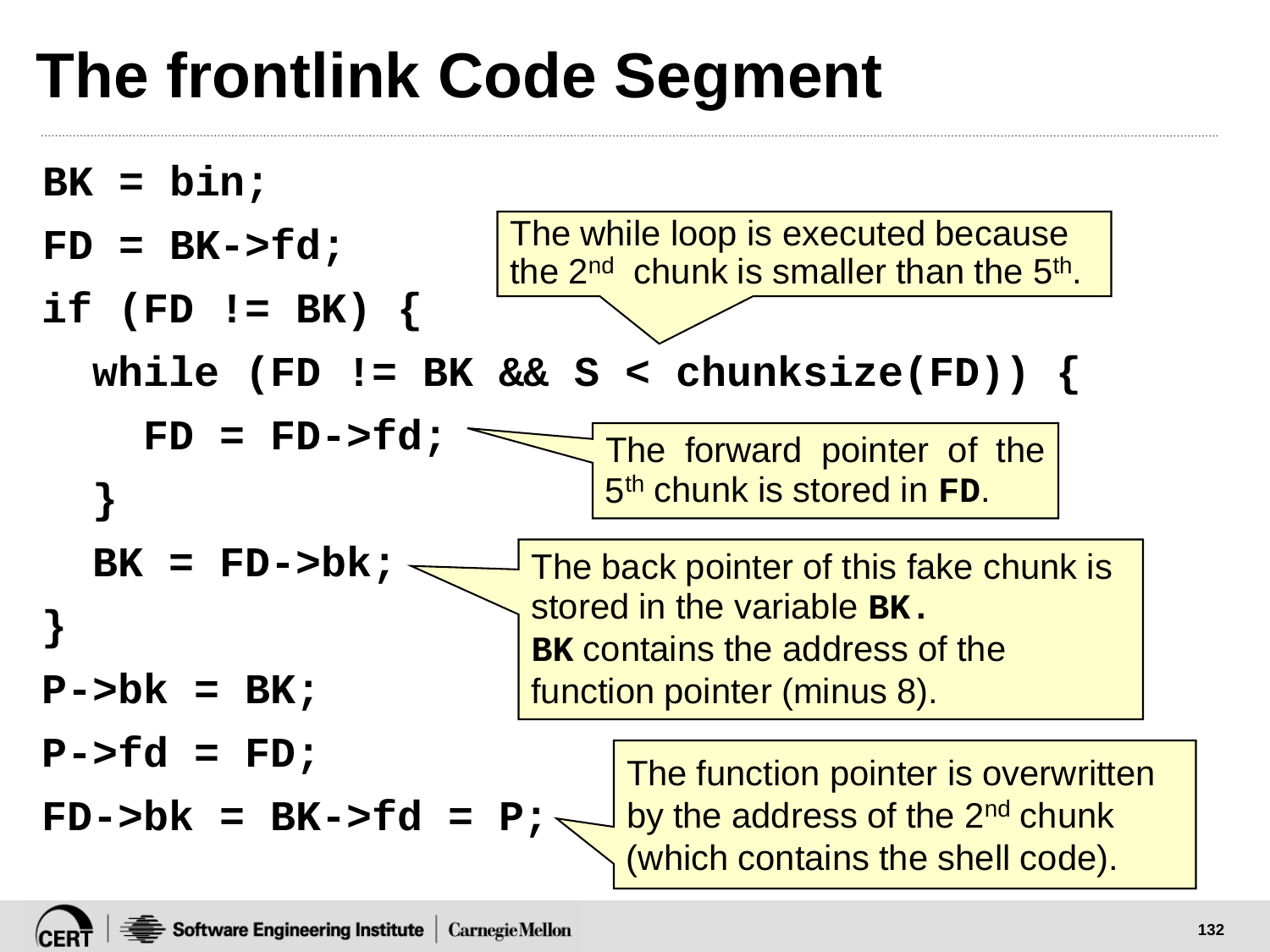#### **Insure++ 1**

Parasoft Insure++ is an automated runtime application testing tool that detects

- memory corruption
- memory leaks
- memory allocation errors
- variable initialization errors
- variable definition conflicts
- pointer errors
- library errors
- I/O errors
- logic errors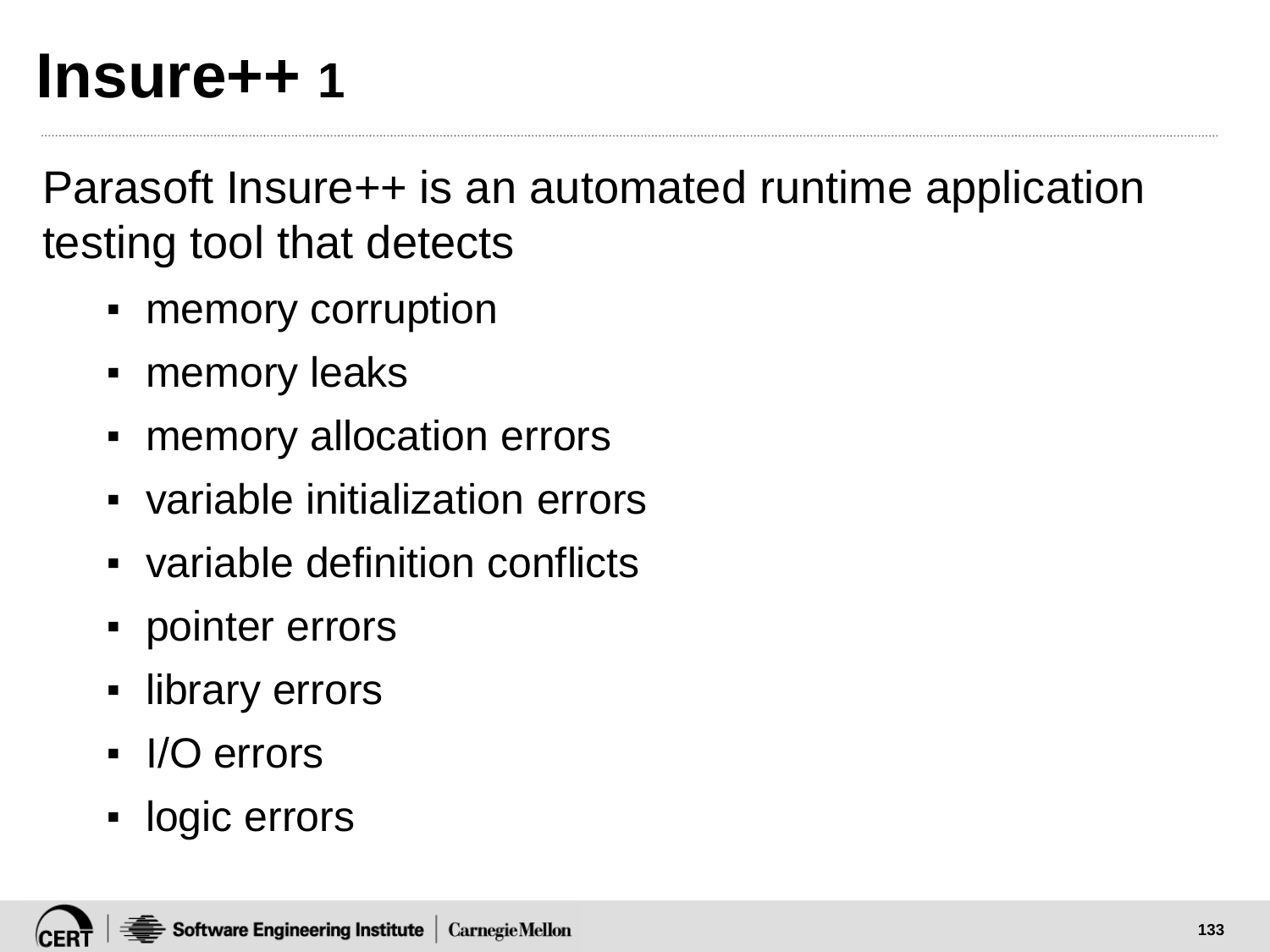#### **Insure++ 2**

Reads and analyzes the source code at compile time to insert tests and analysis functions around each line.

Builds a database of all program elements.

Checks for errors including:

- reading from or writing to freed memory
- passing dangling pointers as arguments to functions or returning them from functions